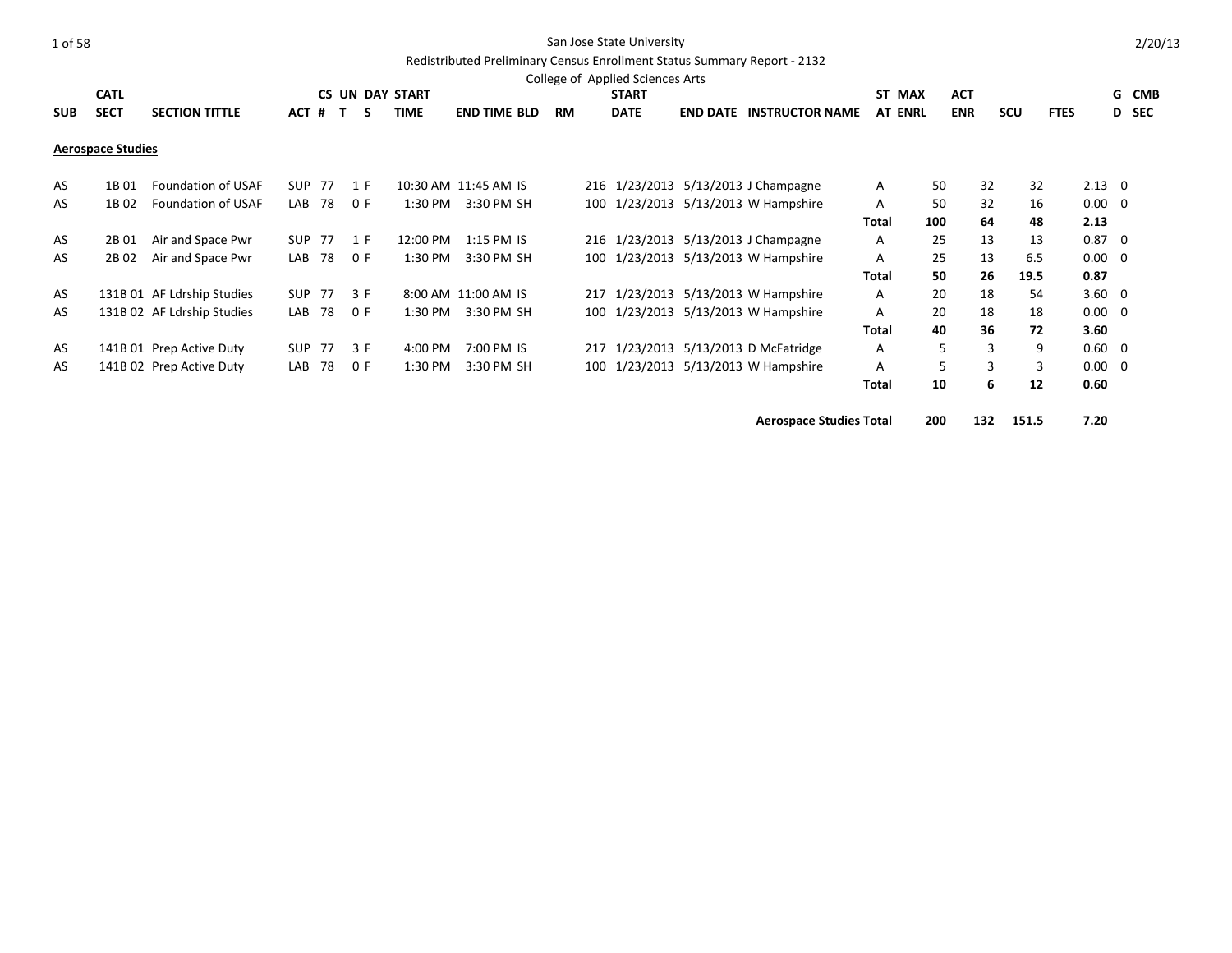| 2 of 58    |             |                                              |            |              |     |                        | Redistributed Preliminary Census Enrollment Status Summary Report - 2132 |           | San Jose State University        |                                                    |                |              |     |             |          |       | 2/20/13 |
|------------|-------------|----------------------------------------------|------------|--------------|-----|------------------------|--------------------------------------------------------------------------|-----------|----------------------------------|----------------------------------------------------|----------------|--------------|-----|-------------|----------|-------|---------|
|            |             |                                              |            |              |     |                        |                                                                          |           | College of Applied Sciences Arts |                                                    |                |              |     |             |          |       |         |
|            | <b>CATL</b> |                                              |            |              |     | <b>CS UN DAY START</b> |                                                                          |           | <b>START</b>                     |                                                    | ST MAX         | <b>ACT</b>   |     |             |          | G CMB |         |
| <b>SUB</b> | <b>SECT</b> | <b>SECTION TITTLE</b>                        | ACT #      | $\mathbf{T}$ | -S  | TIME                   | <b>END TIME BLD</b>                                                      | <b>RM</b> | <b>DATE</b>                      | <b>END DATE INSTRUCTOR NAME</b>                    | <b>AT ENRL</b> | <b>ENR</b>   | scu | <b>FTES</b> |          | D SEC |         |
|            |             | <b>Applied Sciences &amp; Arts - College</b> |            |              |     |                        |                                                                          |           |                                  |                                                    |                |              |     |             |          |       |         |
| APSC       | 90T 01      | Success as Transfers                         | <b>LEC</b> |              | 3 M | 6:00 PM                | 6:50 PM MD                                                               |           | 101 1/23/2013 5/13/2013 M Randle |                                                    | A              | $\mathbf{0}$ | -49 | -49         | 9.80 O C |       |         |
|            |             |                                              |            |              |     |                        |                                                                          |           |                                  |                                                    | Total          | 0            | 49  | 49          | 9.80     |       |         |
|            |             |                                              |            |              |     |                        |                                                                          |           |                                  | <b>Applied Sciences &amp; Arts - College Total</b> |                | 0            | 49  | 49          | 9.8      |       |         |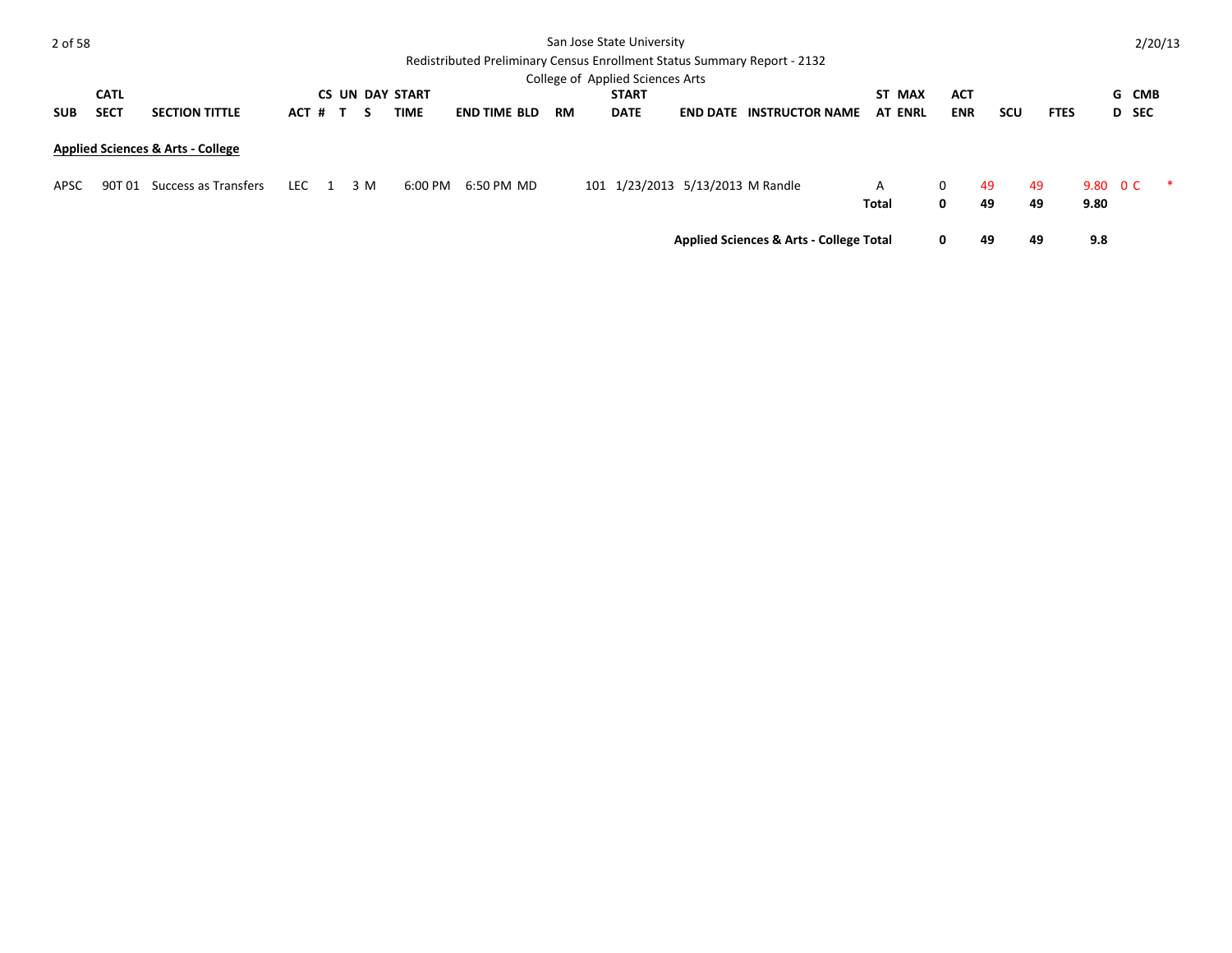|             |                           |                          |            |                |                        |               |                          |           | College of Applied Sciences Arts |                                     |                |              |              |              |                          |                |        |
|-------------|---------------------------|--------------------------|------------|----------------|------------------------|---------------|--------------------------|-----------|----------------------------------|-------------------------------------|----------------|--------------|--------------|--------------|--------------------------|----------------|--------|
|             | <b>CATL</b>               |                          |            |                | <b>CS UN DAY START</b> |               |                          |           | <b>START</b>                     |                                     | ST MAX         | <b>ACT</b>   |              |              |                          | G CMB          |        |
| <b>SUB</b>  | <b>SECT</b>               | <b>SECTION TITTLE</b>    | ACT #      |                | $\mathbf{T}$<br>S      | <b>TIME</b>   | <b>END TIME BLD</b>      | <b>RM</b> | <b>DATE</b>                      | <b>END DATE INSTRUCTOR NAME</b>     | <b>AT ENRL</b> | <b>ENR</b>   | <b>SCU</b>   | <b>FTES</b>  |                          | D SEC          |        |
|             | <b>Health Professions</b> |                          |            |                |                        |               |                          |           |                                  |                                     |                |              |              |              |                          |                |        |
| <b>HPRF</b> |                           | 100W 01 Writing Workshop | SEM        | 4              | 3 TR                   |               | 9:00 AM 10:15 AM CL      |           | 324 1/23/2013 5/13/2013 E Chiu   |                                     | Α              | 25           | $\mathbf{0}$ | 0            | 0.00                     | 0 <sup>C</sup> |        |
| <b>NUFS</b> |                           | 100W 01 Writing Workshop | SEM 4      |                | 3 TR                   |               | 9:00 AM 10:15 AM CL      |           | 324 1/23/2013 5/13/2013 E Chiu   |                                     | A              | $\Omega$     | $\Omega$     | $\Omega$     | $0.00 \t 0 C$            |                |        |
| <b>NURS</b> |                           | 100W 01 Writing Workshop | SEM 4      |                | 3 TR                   |               | 9:00 AM 10:15 AM CL      |           | 324 1/23/2013 5/13/2013 E Chiu   |                                     | Α              | 0            | $\mathbf{0}$ | $\Omega$     | $0.00 \t 0 C$            |                |        |
| OCTH        |                           | 100W 01 Writing Workshop | SEM 4      |                | 3 TR                   |               | 9:00 AM 10:15 AM CL      |           | 324 1/23/2013 5/13/2013 E Chiu   |                                     | Α              | 0            | $\mathbf{0}$ | 0            | $0.00 \quad 0 \text{ C}$ |                |        |
| <b>HPRF</b> |                           | 100W 02 Writing Workshop | SEM 4      |                | 3 TR                   |               | 10:30 AM 11:45 AM IS     |           |                                  | 215 1/23/2013 5/13/2013 B Grosvenor | A              | 25           | $\mathbf 0$  | $\Omega$     | $0.00 \quad 0 \text{ C}$ |                |        |
| <b>NUFS</b> |                           | 100W 02 Writing Workshop | SEM 4      |                | 3 TR                   |               | 10:30 AM 11:45 AM IS     |           |                                  | 215 1/23/2013 5/13/2013 B Grosvenor | A              | 0            | $\mathbf{0}$ | $\Omega$     | $0.00 \t 0 C$            |                | $\ast$ |
| <b>NURS</b> |                           | 100W 02 Writing Workshop | SEM 4      |                | 3 TR                   |               | 10:30 AM 11:45 AM IS     |           |                                  | 215 1/23/2013 5/13/2013 B Grosvenor | A              | $\Omega$     | $\mathbf 0$  | $\mathbf{0}$ | $0.00 \quad 0 \text{ C}$ |                | *      |
| OCTH        |                           | 100W 02 Writing Workshop | SEM 4      |                | 3 TR                   |               | 10:30 AM 11:45 AM IS     |           |                                  | 215 1/23/2013 5/13/2013 B Grosvenor | A              | $\Omega$     | $\mathbf 0$  | $\Omega$     | $0.00 \quad 0 \text{ C}$ |                |        |
| <b>HPRF</b> |                           | 100W 03 Writing Workshop | SEM 4      |                | 3 TR                   |               | 1:30 PM 2:45 PM IS       |           | 215 1/23/2013 5/13/2013 L Jacoby |                                     | Α              | 25           | $\mathbf{0}$ | $\Omega$     | $0.00 \quad 0 \text{ C}$ |                |        |
| <b>NUFS</b> |                           | 100W 03 Writing Workshop | SEM 4      |                | 3 TR                   | 1:30 PM       | 2:45 PM IS               |           | 215 1/23/2013 5/13/2013 L Jacoby |                                     | Α              | 0            | $\mathbf 0$  | $\mathbf{0}$ | $0.00\,$                 | 0 <sup>C</sup> | *      |
| <b>NURS</b> |                           | 100W 03 Writing Workshop | SEM 4      |                | 3 TR                   | 1:30 PM       | 2:45 PM IS               |           | 215 1/23/2013 5/13/2013 L Jacoby |                                     | A              | $\Omega$     | $\mathbf 0$  | $\Omega$     | $0.00 \quad 0 \text{ C}$ |                | *      |
| <b>OCTH</b> |                           | 100W 03 Writing Workshop | SEM 4      |                | 3 TR                   | 1:30 PM       | 2:45 PM IS               |           | 215 1/23/2013 5/13/2013 L Jacoby |                                     | Α              | 0            | $\mathbf 0$  | $\Omega$     | $0.00 \t 0 C$            |                | $\ast$ |
| <b>HPRF</b> |                           | 100W 04 Writing Workshop | SEM 4      |                | 3 MW                   | 1:30 PM       | 2:45 PM IS               |           | 215 1/23/2013 5/13/2013 N Clinch |                                     | Α              | 25           | $\mathbf 0$  | $\mathbf{0}$ | $0.00 \quad 0 \text{ C}$ |                | *      |
| <b>NUFS</b> |                           | 100W 04 Writing Workshop | SEM 4      |                | 3 MW                   | 1:30 PM       | 2:45 PM IS               |           | 215 1/23/2013 5/13/2013 N Clinch |                                     | A              | $\Omega$     | $\mathbf 0$  | $\Omega$     | $0.00 \quad 0 \text{ C}$ |                |        |
| <b>NURS</b> |                           | 100W 04 Writing Workshop | SEM 4      |                | 3 MW                   | 1:30 PM       | 2:45 PM IS               |           | 215 1/23/2013 5/13/2013 N Clinch |                                     | Α              | <sup>0</sup> | $\mathbf{0}$ | $\Omega$     | $0.00 \quad 0 \text{ C}$ |                |        |
| OCTH        |                           | 100W 04 Writing Workshop | SEM        | -4             | 3 MW                   | 1:30 PM       | 2:45 PM IS               |           | 215 1/23/2013 5/13/2013 N Clinch |                                     | A              | $\Omega$     | $\mathbf 0$  | $\mathbf{0}$ | $0.00 \quad 0 \text{ C}$ |                | *      |
| <b>HPRF</b> |                           | 100W 05 Writing Workshop | SEM 4      |                |                        | 3 MW 12:00 PM | 1:15 PM IS               |           | 215 1/23/2013 5/13/2013 E Chiu   |                                     | A              | 25           | $\mathbf 0$  | $\Omega$     | $0.00 \quad 0 \text{ C}$ |                |        |
| <b>NUFS</b> |                           | 100W 05 Writing Workshop | SEM 4      |                |                        | 3 MW 12:00 PM | 1:15 PM IS               |           | 215 1/23/2013 5/13/2013 E Chiu   |                                     | Α              | 0            | $\mathbf 0$  | $\Omega$     | $0.00 \quad 0 \text{ C}$ |                | $\ast$ |
| <b>NURS</b> |                           | 100W 05 Writing Workshop | SEM        | -4             |                        | 3 MW 12:00 PM | 1:15 PM IS               |           | 215 1/23/2013 5/13/2013 E Chiu   |                                     | Α              | 0            | $\mathbf 0$  | $\mathbf{0}$ | $0.00 \quad 0 \text{ C}$ |                | *      |
| OCTH        |                           | 100W 05 Writing Workshop | SEM        | $\overline{a}$ |                        |               | 3 MW 12:00 PM 1:15 PM IS |           | 215 1/23/2013 5/13/2013 E Chiu   |                                     | A              | $\Omega$     | $\mathbf 0$  | $\Omega$     | $0.00 \quad 0 \text{ C}$ |                | $\ast$ |
| <b>HPRF</b> |                           | 100W 06 Writing Workshop | SEM        |                | 3                      |               |                          |           |                                  |                                     | X              | 0            | $\mathbf 0$  | $\Omega$     | $0.00 \quad 0$           |                |        |
| HS          |                           | 100W 06 Writing Workshop | SEM        |                | 3                      |               |                          |           |                                  |                                     | X              | 0            | 0            | 0            | $0.00\,$                 | $\mathbf 0$    |        |
| <b>NUFS</b> |                           | 100W 06 Writing Workshop | SEM        |                | 3                      |               |                          |           |                                  |                                     | X              | $\Omega$     | $\Omega$     | $\Omega$     | $0.00 \quad 0$           |                |        |
| <b>NURS</b> |                           | 100W 06 Writing Workshop | SEM        |                | 3                      |               |                          |           |                                  |                                     | X              | $\Omega$     | 0            | $\Omega$     | $0.00 \quad 0$           |                |        |
| OCTH        |                           | 100W 06 Writing Workshop | SEM        |                | 3                      |               |                          |           |                                  |                                     | X              | $\Omega$     | 0            | $\Omega$     | $0.00\,$                 | $\mathbf 0$    |        |
| <b>HPRF</b> |                           | 100W 08 Writing Workshop | SEM        | 4              | 3 T                    | $3:00$ PM     | 5:45 PM IS               |           | 215 1/23/2013 5/13/2013 N Clinch |                                     | A              | 25           | $\mathbf 0$  | $\Omega$     | $0.00 \quad 0 \text{ C}$ |                |        |
| <b>NUFS</b> |                           | 100W 08 Writing Workshop | SEM        | 4              | 3T                     | 3:00 PM       | 5:45 PM IS               |           | 215 1/23/2013 5/13/2013 N Clinch |                                     | Α              | 0            | $\mathbf 0$  | $\Omega$     | $0.00 \t 0 C$            |                |        |
| <b>NURS</b> |                           | 100W 08 Writing Workshop | SEM        | 4              | 3T                     | 3:00 PM       | 5:45 PM IS               |           | 215 1/23/2013 5/13/2013 N Clinch |                                     | Α              | $\Omega$     | $\mathbf 0$  | $\Omega$     | $0.00\,$                 | 0 <sup>C</sup> |        |
| OCTH        |                           | 100W 08 Writing Workshop | SEM        | $\overline{4}$ | 3T                     | 3:00 PM       | 5:45 PM IS               |           | 215 1/23/2013 5/13/2013 N Clinch |                                     | Α              | $\Omega$     | $\mathbf 0$  | $\Omega$     | $0.00 \quad 0 \text{ C}$ |                | $\ast$ |
| <b>HPRF</b> |                           | 100W 09 Writing Workshop | SEM        |                | 3                      |               |                          |           |                                  |                                     | X              | <sup>0</sup> | $\mathbf 0$  | $\Omega$     | $0.00 \quad 0$           |                |        |
| HS          |                           | 100W 09 Writing Workshop | SEM        |                | 3                      |               |                          |           |                                  |                                     | X              | $\Omega$     | $\Omega$     | $\Omega$     | $0.00\,$                 | - 0            |        |
| <b>NUFS</b> |                           | 100W 09 Writing Workshop | <b>SEM</b> |                | 3                      |               |                          |           |                                  |                                     | X              | O            | $\Omega$     | $\Omega$     | $0.00 \quad 0$           |                |        |
| <b>NURS</b> |                           | 100W 09 Writing Workshop | SEM        |                | 3                      |               |                          |           |                                  |                                     | X              | 0            | $\mathbf 0$  | 0            | $0.00 \quad 0$           |                |        |
| OCTH        |                           | 100W 09 Writing Workshop | SEM        |                | 3                      |               |                          |           |                                  |                                     | X              | $\Omega$     | $\Omega$     | 0            | $0.00\,$                 | 0              |        |
| <b>HPRF</b> |                           | 100W 11 Writing Workshop | SEM        | 4              | 3T                     | 3:00 PM       | 5:45 PM SH               |           | 242 1/23/2013 5/13/2013 M Bondi  |                                     | A              | 25           | $\mathbf{0}$ | $\Omega$     | $0.00 \quad 0 \text{ C}$ |                | ∗      |
| <b>NUFS</b> |                           | 100W 11 Writing Workshop | SEM        | -4             | 3 T                    | 3:00 PM       | 5:45 PM SH               |           | 242 1/23/2013 5/13/2013 M Bondi  |                                     | Α              | 0            | $\mathbf 0$  | 0            | $0.00 \quad 0 \text{ C}$ |                | $\ast$ |
| <b>NURS</b> |                           | 100W 11 Writing Workshop | SEM 4      |                | 3T                     | 3:00 PM       | 5:45 PM SH               |           | 242 1/23/2013 5/13/2013 M Bondi  |                                     | A              | 0            | $\Omega$     | $\mathbf{0}$ | $0.00\,$                 | 0 <sup>C</sup> | *      |
| <b>OCTH</b> |                           | 100W 11 Writing Workshop | SEM        | $\overline{4}$ | 3T                     | 3:00 PM       | 5:45 PM SH               |           | 242 1/23/2013 5/13/2013 M Bondi  |                                     | A              | $\Omega$     | $\mathbf{0}$ | $\Omega$     | $0.00 \quad 0 \text{ C}$ |                | *      |
| <b>HPRF</b> |                           | 100W 12 Writing Workshop | SEM 4      |                | 3T                     | 6:00 PM       | 8:45 PM HB               |           | 407 1/23/2013 5/13/2013 M Bondi  |                                     | A              | 25           | $\Omega$     | n            | $0.00 \quad 0 \text{ C}$ |                |        |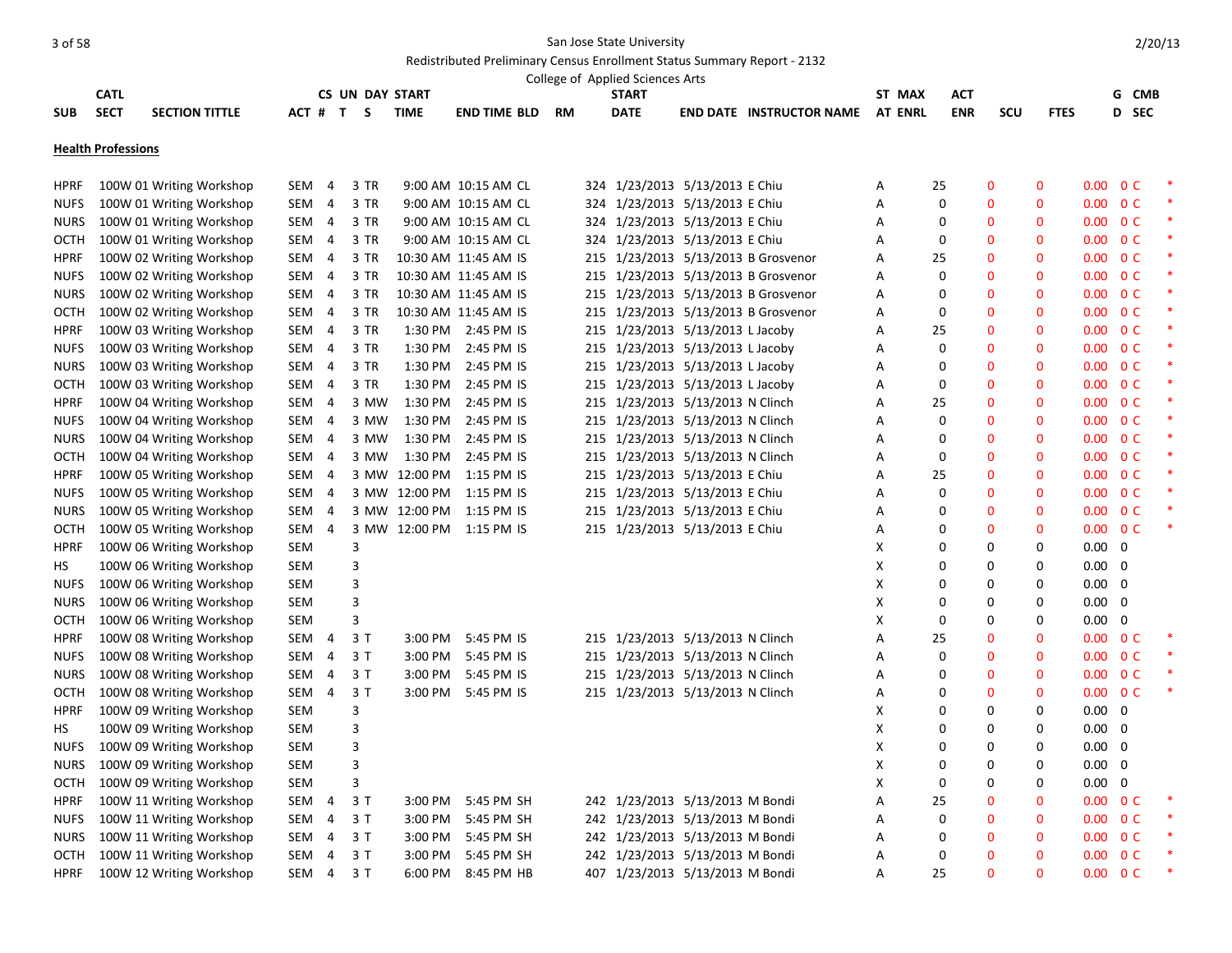|             | <b>CATL</b> |                          |            |                |           | <b>CS UN DAY START</b> |                     |    | College of Applied Sciences Arts<br><b>START</b> |                                     | ST MAX         | ACT        |              |              |                          | G CMB          |  |
|-------------|-------------|--------------------------|------------|----------------|-----------|------------------------|---------------------|----|--------------------------------------------------|-------------------------------------|----------------|------------|--------------|--------------|--------------------------|----------------|--|
| <b>SUB</b>  | <b>SECT</b> | <b>SECTION TITTLE</b>    |            |                | ACT # T S | <b>TIME</b>            | <b>END TIME BLD</b> | RM | <b>DATE</b>                                      | <b>END DATE INSTRUCTOR NAME</b>     | <b>AT ENRL</b> | <b>ENR</b> | <b>SCU</b>   | <b>FTES</b>  |                          | D SEC          |  |
|             |             |                          |            |                |           |                        |                     |    |                                                  |                                     |                |            |              |              |                          |                |  |
| <b>NUFS</b> |             | 100W 12 Writing Workshop | SEM        | 4              | 3 T       | 6:00 PM                | 8:45 PM HB          |    | 407 1/23/2013 5/13/2013 M Bondi                  |                                     | Α              | 0          | $\mathbf 0$  | $\mathbf{0}$ | $0.00 \quad 0 \text{ C}$ |                |  |
| <b>NURS</b> |             | 100W 12 Writing Workshop | SEM        | 4              | 3T        | 6:00 PM                | 8:45 PM HB          |    | 407 1/23/2013 5/13/2013 M Bondi                  |                                     | A              | $\Omega$   | $\mathbf{0}$ | $\mathbf{0}$ | 0.00 <sub>1</sub>        | 0 <sup>C</sup> |  |
| OCTH        |             | 100W 12 Writing Workshop | SEM 4      |                | 3T        | 6:00 PM                | 8:45 PM HB          |    | 407 1/23/2013 5/13/2013 M Bondi                  |                                     | A              | 0          | $\mathbf{0}$ | $\mathbf{0}$ | $0.00 \quad 0 \text{ C}$ |                |  |
| <b>HPRF</b> |             | 100W 13 Writing Workshop | SEM 4      |                | 3 W       | 3:00 PM                | 5:45 PM SH          |    | 315 1/23/2013 5/13/2013 S Ash                    |                                     | Α              | 25         | $\mathbf 0$  | $\mathbf 0$  | $0.00 \quad 0 \text{ C}$ |                |  |
| <b>NUFS</b> |             | 100W 13 Writing Workshop | SEM        | 4              | 3 W       | 3:00 PM                | 5:45 PM SH          |    | 315 1/23/2013 5/13/2013 S Ash                    |                                     | Α              | 0          | 0            | $\mathbf 0$  |                          | $0.00 \t 0 C$  |  |
| <b>NURS</b> |             | 100W 13 Writing Workshop | SEM 4      |                | 3 W       | 3:00 PM                | 5:45 PM SH          |    | 315 1/23/2013 5/13/2013 S Ash                    |                                     | A              | 0          | $\mathbf{0}$ | $\mathbf{0}$ | $0.00 \quad 0 \text{ C}$ |                |  |
| OCTH        |             | 100W 13 Writing Workshop | SEM        | $\overline{4}$ | 3 W       | 3:00 PM                | 5:45 PM SH          |    | 315 1/23/2013 5/13/2013 S Ash                    |                                     | Α              | 0          | $\mathbf 0$  | $\mathbf 0$  | $0.00 \quad 0 \text{ C}$ |                |  |
| <b>HPRF</b> |             | 100W 14 Writing Workshop | SEM 4      |                | 3 M       | 3:00 PM                | 5:45 PM CL          |    | 243 1/23/2013 5/13/2013 S Ash                    |                                     | A              | 25         | $\mathbf{0}$ | $\mathbf{0}$ | $0.00 \quad 0 \text{ C}$ |                |  |
| <b>NUFS</b> |             | 100W 14 Writing Workshop | SEM 4      |                | 3 M       | 3:00 PM                | 5:45 PM CL          |    | 243 1/23/2013 5/13/2013 S Ash                    |                                     | Α              | $\Omega$   | $\mathbf 0$  | $\mathbf 0$  | $0.00 \t 0 C$            |                |  |
| <b>NURS</b> |             | 100W 14 Writing Workshop | SEM 4      |                | 3 M       | 3:00 PM                | 5:45 PM CL          |    | 243 1/23/2013 5/13/2013 S Ash                    |                                     | Α              | 0          | $\mathbf 0$  | $\mathbf 0$  | $0.00 \quad 0 \text{ C}$ |                |  |
| OCTH        |             | 100W 14 Writing Workshop | SEM 4      |                | 3 M       | 3:00 PM                | 5:45 PM CL          |    | 243 1/23/2013 5/13/2013 S Ash                    |                                     | A              | 0          | $\mathbf 0$  | $\mathbf{0}$ | $0.00 \quad 0 \text{ C}$ |                |  |
| <b>HPRF</b> |             | 100W 15 Writing Workshop | SEM 4      |                | 3 M       | 3:00 PM                | 5:45 PM BBC         |    | 128 1/23/2013 5/13/2013 M Duphily                |                                     | A              | 25         | $\mathbf 0$  | $\mathbf{0}$ | $0.00 \quad 0 \text{ C}$ |                |  |
| <b>NUFS</b> |             | 100W 15 Writing Workshop | SEM 4      |                | 3 M       | 3:00 PM                | 5:45 PM BBC         |    | 128 1/23/2013 5/13/2013 M Duphily                |                                     | A              | $\Omega$   | $\mathbf 0$  | $\mathbf{0}$ | $0.00 \quad 0 \text{ C}$ |                |  |
| <b>NURS</b> |             | 100W 15 Writing Workshop | SEM 4      |                | 3 M       | 3:00 PM                | 5:45 PM BBC         |    | 128 1/23/2013 5/13/2013 M Duphily                |                                     | A              | $\Omega$   | $\mathbf{0}$ | $\mathbf{0}$ | $0.00 \t 0 C$            |                |  |
| OCTH        |             | 100W 15 Writing Workshop | SEM        | 4              | 3 M       | 3:00 PM                | 5:45 PM BBC         |    | 128 1/23/2013 5/13/2013 M Duphily                |                                     | А              | 0          | $\mathbf 0$  | $\mathbf 0$  | $0.00 \quad 0 \text{ C}$ |                |  |
|             |             |                          |            |                |           |                        |                     |    |                                                  |                                     | Total          | 275        | 0            | 0            | 0.00                     |                |  |
| <b>HPRF</b> |             | 134 01 Comp Alt Health   | LEC.       | $\overline{2}$ | 3 R       |                        | 6:00 PM 8:45 PM SH  |    | 348 1/23/2013 5/13/2013 C Fee                    |                                     | A              | 40         | $\mathbf{0}$ | $\mathbf{0}$ | $0.00 \quad 0 \text{ C}$ |                |  |
|             |             |                          |            |                |           |                        |                     |    |                                                  |                                     | Total          | 40         | 0            | 0            | 0.00                     |                |  |
| <b>HPRF</b> | 135 01      | <b>Hith Multiculture</b> | LEC.       | 3              | 3 TR      |                        | 9:00 AM 10:15 AM MH |    | 324 1/23/2013 5/13/2013 D Murphy                 |                                     | Α              | 30         | 30           | 90           | 6.00 0 C                 |                |  |
| HS.         | 135 01      | <b>Hith Multiculture</b> | <b>LEC</b> | 3              | 3 TR      |                        | 9:00 AM 10:15 AM MH |    | 324 1/23/2013 5/13/2013 D Murphy                 |                                     | A              | 0          | $\mathbf{0}$ | $\mathbf{0}$ | $0.00 \quad 0 \text{ C}$ |                |  |
| <b>NUFS</b> | 135 01      | <b>Hith Multiculture</b> | <b>LEC</b> | $\overline{3}$ | 3 TR      |                        | 9:00 AM 10:15 AM MH |    | 324 1/23/2013 5/13/2013 D Murphy                 |                                     | A              | $\Omega$   | $\mathbf{0}$ | $\mathbf{0}$ | $0.00 \quad 0 \text{ C}$ |                |  |
| NURS        | 135 01      | <b>Hith Multiculture</b> | LEC.       | 3              | 3 TR      |                        | 9:00 AM 10:15 AM MH |    | 324 1/23/2013 5/13/2013 D Murphy                 |                                     | Α              | 0          | $\mathbf 0$  | $\mathbf 0$  | $0.00 \t 0 C$            |                |  |
| ОСТН        | 135 01      | <b>Hith Multiculture</b> | LEC.       | 3              | 3 TR      |                        | 9:00 AM 10:15 AM MH |    | 324 1/23/2013 5/13/2013 D Murphy                 |                                     | Α              | 0          | $\mathbf 0$  | $\mathbf 0$  | $0.00 \quad 0 \text{ C}$ |                |  |
| <b>HPRF</b> | 135 02      | <b>Hith Multiculture</b> | <b>LEC</b> | 3              | 3T        | 6:00 PM                | 8:45 PM SH          |    |                                                  | 242 1/23/2013 5/13/2013 A Mukherjea | A              | 30         | $\mathbf 0$  | $\mathbf 0$  | $0.00 \t 0 C$            |                |  |
| <b>NUFS</b> | 135 02      | <b>Hith Multiculture</b> | <b>LEC</b> | 3              | 3T        | 6:00 PM                | 8:45 PM SH          |    |                                                  | 242 1/23/2013 5/13/2013 A Mukherjea | A              | 0          | $\mathbf{0}$ | $\mathbf{0}$ | $0.00 \quad 0 \text{ C}$ |                |  |
| <b>NURS</b> | 135 02      | <b>Hith Multiculture</b> | <b>LEC</b> | 3              | 3T        | 6:00 PM                | 8:45 PM SH          |    |                                                  | 242 1/23/2013 5/13/2013 A Mukherjea | A              | 0          | $\mathbf{0}$ | $\mathbf{0}$ | $0.00 \quad 0 \text{ C}$ |                |  |
| <b>OCTH</b> | 135 02      | <b>Hith Multiculture</b> | <b>LEC</b> | 3              | 3T        | 6:00 PM                | 8:45 PM SH          |    |                                                  | 242 1/23/2013 5/13/2013 A Mukherjea | A              | $\Omega$   | $\mathbf{0}$ | $\mathbf{0}$ | $0.00 \quad 0 \text{ C}$ |                |  |
| <b>HPRF</b> | 135 03      | <b>Hlth Multiculture</b> | <b>LEC</b> | 3              | 3 W       | 6:00 PM                | 8:45 PM SH          |    | 242 1/23/2013 5/13/2013 J Kaiser                 |                                     | Α              | 30         | 30           | 90           | 6.00 0 C                 |                |  |
| НS          | 135 03      | <b>Hith Multiculture</b> | LEC        | 3              | 3 W       | 6:00 PM                | 8:45 PM SH          |    | 242 1/23/2013 5/13/2013 J Kaiser                 |                                     | Α              | 0          | $\mathbf 0$  | $\mathbf 0$  | $0.00 \quad 0 \text{ C}$ |                |  |
| <b>NUFS</b> | 135 03      | <b>Hith Multiculture</b> | <b>LEC</b> | 3              | 3 W       | 6:00 PM                | 8:45 PM SH          |    | 242 1/23/2013 5/13/2013 J Kaiser                 |                                     | Α              | $\Omega$   | $\mathbf 0$  | $\mathbf 0$  | $0.00 \t 0 C$            |                |  |
| <b>NURS</b> | 135 03      | <b>Hith Multiculture</b> | <b>LEC</b> | $\overline{3}$ | 3 W       | 6:00 PM                | 8:45 PM SH          |    | 242 1/23/2013 5/13/2013 J Kaiser                 |                                     | A              | 0          | $\mathbf{0}$ | $\mathbf{0}$ | $0.00 \quad 0 \text{ C}$ |                |  |
| <b>OCTH</b> | 135 03      | <b>Hlth Multiculture</b> | LEC        | 3              | 3 W       | 6:00 PM                | 8:45 PM SH          |    | 242 1/23/2013 5/13/2013 J Kaiser                 |                                     | A              | $\Omega$   | $\mathbf{0}$ | $\mathbf{0}$ | $0.00 \quad 0 \text{ C}$ |                |  |
| <b>HPRF</b> | 135 04      | <b>Hlth Multiculture</b> | LEC        | 3              | 3 W       | 3:00 PM                | 5:45 PM MH          |    | 324 1/23/2013 5/13/2013 J Kaiser                 |                                     | Α              | 30         | 32           | 96           |                          | 6.45 1 C       |  |
| HS.         | 135 04      | <b>Hith Multiculture</b> | LEC.       | 3              | 3 W       | 3:00 PM                | 5:45 PM MH          |    | 324 1/23/2013 5/13/2013 J Kaiser                 |                                     | Α              | 0          | $\mathbf 0$  | $\mathbf{0}$ | $0.00 \t 0 C$            |                |  |
| <b>NUFS</b> | 135 04      | <b>Hith Multiculture</b> | <b>LEC</b> | 3              | 3 W       | 3:00 PM                | 5:45 PM MH          |    | 324 1/23/2013 5/13/2013 J Kaiser                 |                                     | Α              | 0          | $\mathbf 0$  | $\mathbf 0$  | $0.00 \t 0 C$            |                |  |
| <b>NURS</b> | 135 04      | <b>Hith Multiculture</b> | <b>LEC</b> | 3              | 3 W       | 3:00 PM                | 5:45 PM MH          |    | 324 1/23/2013 5/13/2013 J Kaiser                 |                                     | Α              | 0          | $\mathbf 0$  | $\mathbf{0}$ | $0.00 \quad 0 \text{ C}$ |                |  |
| OCTH        | 135 04      | <b>Hith Multiculture</b> | <b>LEC</b> | 3              | 3 W       | 3:00 PM                | 5:45 PM MH          |    | 324 1/23/2013 5/13/2013 J Kaiser                 |                                     | Α              | 0          | $\mathbf{0}$ | $\mathbf{0}$ | $0.00 \quad 0 \text{ C}$ |                |  |
| <b>HPRF</b> | 135 05      | <b>Hith Multiculture</b> | <b>LEC</b> | 3              | 3 TR      | 12:00 PM               | 1:15 PM MH          |    | 222 1/23/2013 5/13/2013 M Allen                  |                                     | A              | 30         | $\mathbf{0}$ | $\mathbf{0}$ | $0.00 \quad 0 \text{ C}$ |                |  |
| <b>NUFS</b> | 135 05      | <b>Hith Multiculture</b> | LEC        | 3              | 3 TR      | 12:00 PM               | 1:15 PM MH          |    | 222 1/23/2013 5/13/2013 M Allen                  |                                     | Α              | $\Omega$   | $\mathbf 0$  | $\mathbf 0$  | $0.00 \quad 0 \text{ C}$ |                |  |
| <b>NURS</b> | 135 05      | <b>Hith Multiculture</b> | <b>LEC</b> | 3              | 3 TR      | 12:00 PM               | 1:15 PM MH          |    | 222 1/23/2013 5/13/2013 M Allen                  |                                     | Α              | 0          | $\mathbf 0$  | $\mathbf{0}$ | $0.00 \t 0 C$            |                |  |
| ОСТН        | 135 05      | <b>Hith Multiculture</b> | <b>LEC</b> | $\overline{3}$ | 3 TR      | 12:00 PM               | 1:15 PM MH          |    | 222 1/23/2013 5/13/2013 M Allen                  |                                     | A              | $\Omega$   | $\Omega$     | $\Omega$     | $0.00 \quad 0 \text{ C}$ |                |  |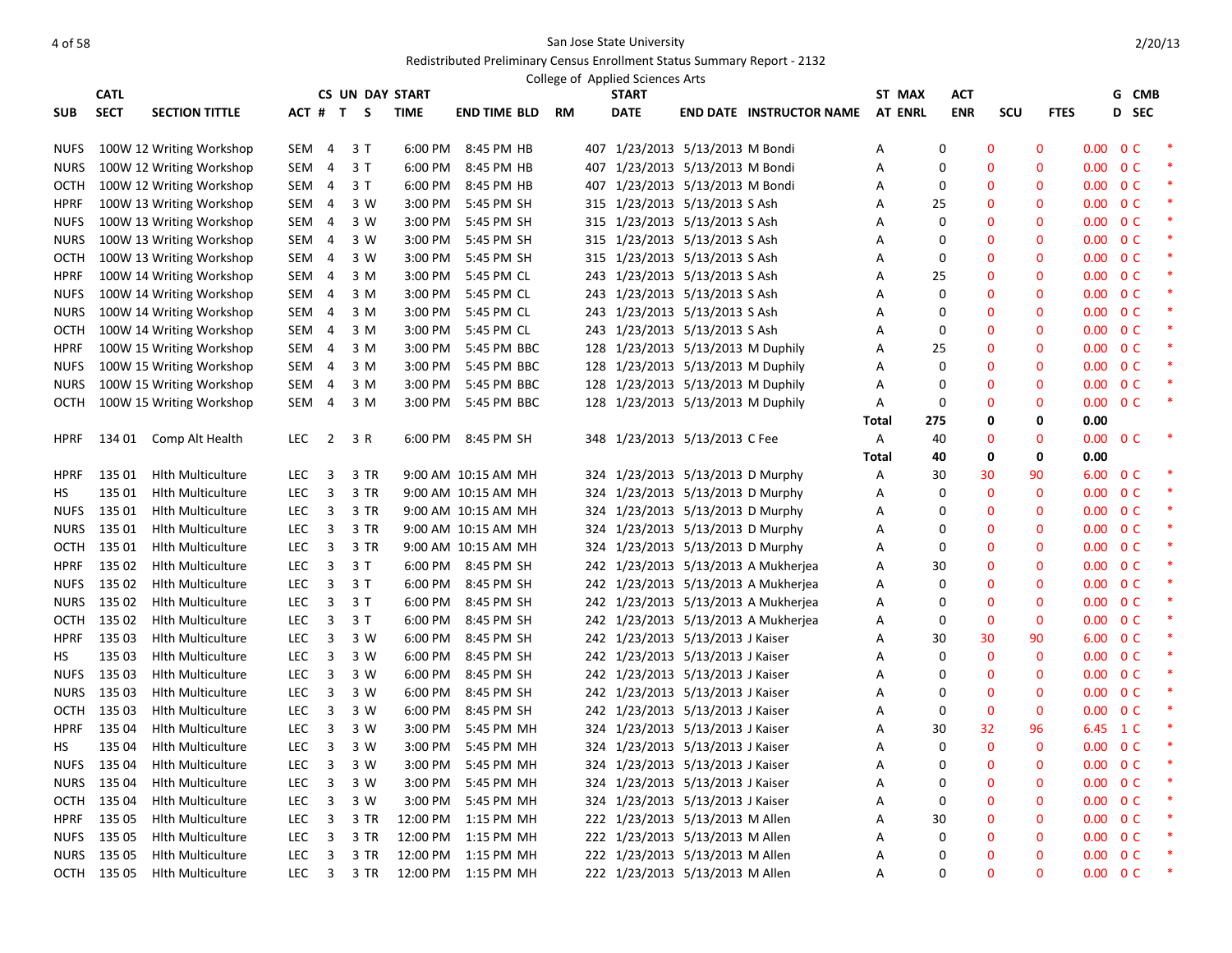|             |             |                          |               |         |                        |             |                     |           | College of Applied Sciences Arts |                                 |                |     |              |     |             |                |                |   |
|-------------|-------------|--------------------------|---------------|---------|------------------------|-------------|---------------------|-----------|----------------------------------|---------------------------------|----------------|-----|--------------|-----|-------------|----------------|----------------|---|
|             | <b>CATL</b> |                          |               |         | <b>CS UN DAY START</b> |             |                     |           | <b>START</b>                     |                                 | ST MAX         |     | <b>ACT</b>   |     |             |                | G CMB          |   |
| <b>SUB</b>  | <b>SECT</b> | <b>SECTION TITTLE</b>    |               | ACT # T | -S                     | <b>TIME</b> | <b>END TIME BLD</b> | <b>RM</b> | <b>DATE</b>                      | <b>END DATE INSTRUCTOR NAME</b> | <b>AT ENRL</b> |     | <b>ENR</b>   | scu | <b>FTES</b> |                | <b>D</b> SEC   |   |
| <b>HPRF</b> | 135 06      | <b>Hith Multiculture</b> | LEC           | 3       | 3 TR                   | 1:30 PM     | 2:45 PM SH          |           | 239 1/23/2013 5/13/2013 M Allen  |                                 | А              | 30  | $\mathbf{0}$ |     | $\mathbf 0$ | 0.00           | 0 <sup>C</sup> |   |
| <b>NUFS</b> | 135 06      | <b>Hith Multiculture</b> | LEC           | 3       | 3 TR                   | 1:30 PM     | 2:45 PM SH          |           | 239 1/23/2013 5/13/2013 M Allen  |                                 | А              | 0   | $\mathbf{0}$ |     | $\mathbf 0$ | 0.00           | 0 <sup>C</sup> |   |
| <b>NURS</b> | 135 06      | <b>Hlth Multiculture</b> | <b>LEC</b>    | 3       | 3 TR                   | 1:30 PM     | 2:45 PM SH          |           | 239 1/23/2013 5/13/2013 M Allen  |                                 | А              | 0   | $\mathbf{0}$ |     | $\mathbf 0$ | 0.00           | 0 <sup>C</sup> | ∗ |
| OCTH        | 135 06      | <b>Hith Multiculture</b> | <b>LEC</b>    |         | 3 TR                   | 1:30 PM     | 2:45 PM SH          |           | 239 1/23/2013 5/13/2013 M Allen  |                                 | A              | 0   | $\mathbf{0}$ |     | $\mathbf 0$ | 0.00           | 0 <sup>C</sup> |   |
| <b>HPRF</b> | 135 07      | <b>Hith Multiculture</b> | <b>LEC</b>    | 3       | 3 F                    |             | 9:00 AM 11:45 AM SH |           | 242 1/23/2013 5/13/2013 M Allen  |                                 | A              | 30  | $\mathbf{0}$ |     | $\mathbf 0$ | 0.00           | 0 <sup>C</sup> |   |
| <b>NUFS</b> | 135 07      | <b>Hith Multiculture</b> | <b>LEC</b>    | 3       | 3 F                    |             | 9:00 AM 11:45 AM SH |           | 242 1/23/2013 5/13/2013 M Allen  |                                 | A              | 0   | $\mathbf{0}$ |     | $\mathbf 0$ | 0.00           | 0 <sup>C</sup> |   |
| <b>NURS</b> | 135 07      | <b>Hith Multiculture</b> | <b>LEC</b>    | 3       | 3 F                    |             | 9:00 AM 11:45 AM SH |           | 242 1/23/2013 5/13/2013 M Allen  |                                 | A              | 0   | $\mathbf{0}$ |     | $\mathbf 0$ | 0.00           | 0 <sup>C</sup> |   |
| OCTH        | 135 07      | <b>Hith Multiculture</b> | <b>LEC</b>    | 3       | 3 F                    |             | 9:00 AM 11:45 AM SH |           | 242 1/23/2013 5/13/2013 M Allen  |                                 | А              | 0   | $\mathbf{0}$ |     | $\Omega$    | 0.00           | 0 <sup>C</sup> |   |
|             |             |                          |               |         |                        |             |                     |           |                                  |                                 | Total          | 210 | 92           | 276 |             | 18.45          |                |   |
| <b>HPRF</b> | 18001       | Individual Studies       | <b>SUP 36</b> |         | 1 TBA                  |             |                     |           | 1/23/2013 5/13/2013              |                                 | А              | 0   | 0            |     | 0           | $0.00 \quad 0$ |                |   |
| <b>HPRF</b> | 18002       | Individual Studies       | <b>SUP 36</b> |         | 1 TBA                  |             |                     |           | 1/23/2013 5/13/2013              |                                 | A              | 10  | 0            |     | 0           | $0.00 \quad 0$ |                |   |
| <b>HPRF</b> | 18003       | Individual Studies       | SUP           | -36     | 2 TBA                  |             |                     |           | 1/23/2013 5/13/2013              |                                 | A              | .5  | 0            |     | 0           | $0.00 \quad 0$ |                |   |
|             |             |                          |               |         |                        |             |                     |           |                                  |                                 | Total          | 15  | 0            |     | 0           | 0.00           |                |   |
| <b>HPRF</b> | 295 01      | Research Methodology SEM |               |         | 3                      |             |                     |           |                                  |                                 | X              | 0   | 0            |     | 0           | $0.00 \quad 0$ |                |   |
| HS.         | 295 01      | Research Methodology SEM |               |         | 3                      |             |                     |           |                                  |                                 | X              | 0   | 0            |     | 0           | $0.00 \quad 0$ |                |   |
| <b>NUFS</b> | 295 01      | Research Methodology SEM |               |         | 3                      |             |                     |           |                                  |                                 | x              | 0   | 0            |     | 0           | $0.00 \quad 0$ |                |   |
| <b>NURS</b> | 295 01      | Research Methodology SEM |               |         | 3                      |             |                     |           |                                  |                                 | x              | 0   | 0            |     | 0           | $0.00 \quad 0$ |                |   |
|             |             |                          |               |         |                        |             |                     |           |                                  |                                 | Total          | 0   | 0            |     | 0           | 0.00           |                |   |
|             |             |                          |               |         |                        |             |                     |           |                                  | <b>Health Professions Total</b> |                | 540 | 92           | 276 |             | 18.45          |                |   |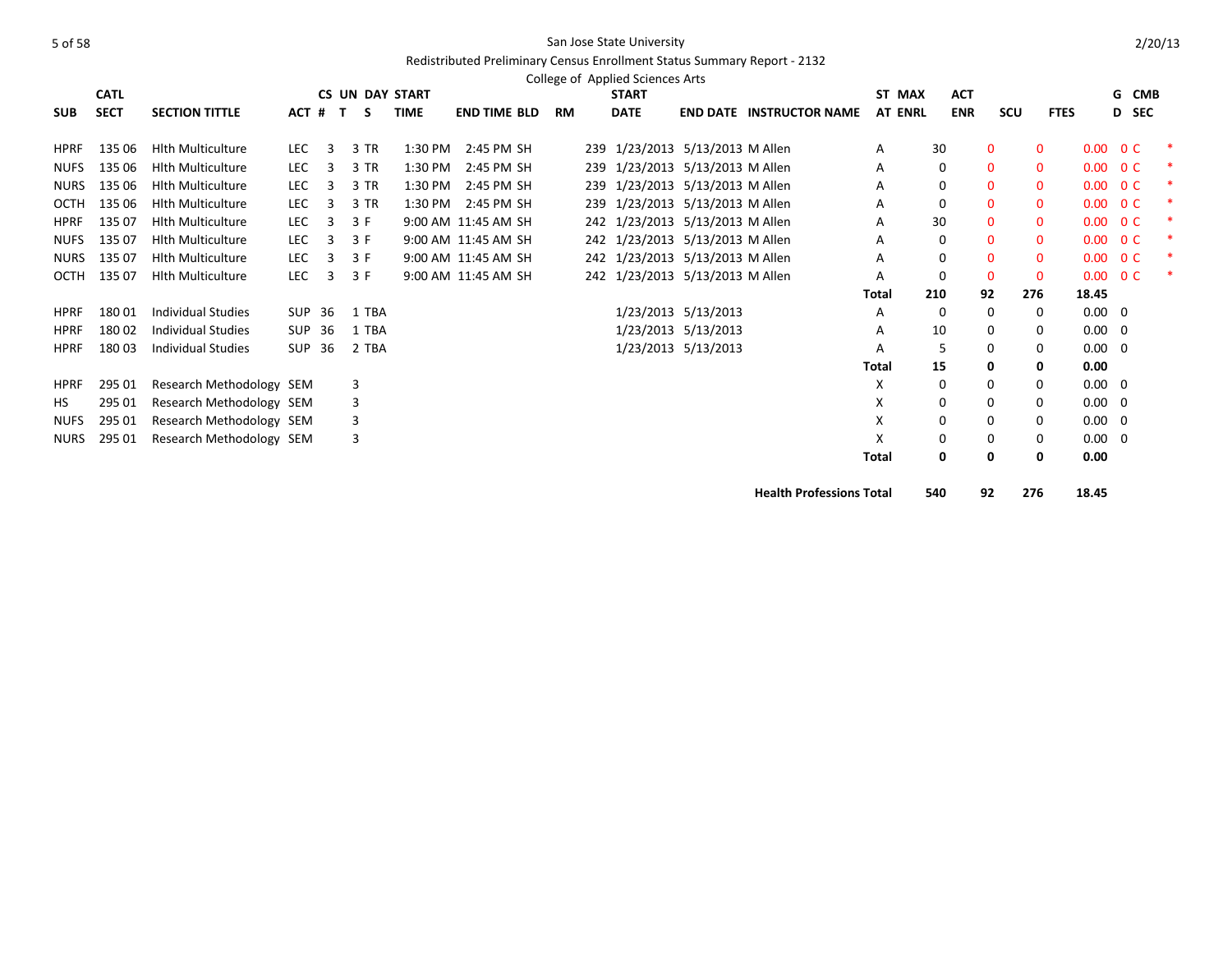|             |                       |                          |               |                |                        |             |                           |           | College of Applied Sciences Arts |                     |                                     |                |             |                |                |             |                |                          |        |
|-------------|-----------------------|--------------------------|---------------|----------------|------------------------|-------------|---------------------------|-----------|----------------------------------|---------------------|-------------------------------------|----------------|-------------|----------------|----------------|-------------|----------------|--------------------------|--------|
|             | <b>CATL</b>           |                          |               |                | <b>CS UN DAY START</b> |             |                           |           | <b>START</b>                     |                     |                                     | ST MAX         |             | ACT            |                |             |                | G CMB                    |        |
| <b>SUB</b>  | <b>SECT</b>           | <b>SECTION TITTLE</b>    |               |                | ACT # T S              | <b>TIME</b> | <b>END TIME BLD</b>       | <b>RM</b> | <b>DATE</b>                      |                     | <b>END DATE INSTRUCTOR NAME</b>     | <b>AT ENRL</b> |             | <b>ENR</b>     | <b>SCU</b>     | <b>FTES</b> |                | D SEC                    |        |
|             | <b>Health Science</b> |                          |               |                |                        |             |                           |           |                                  |                     |                                     |                |             |                |                |             |                |                          |        |
| <b>GERO</b> | 107 01                | Aging and Society        | <b>LEC</b>    | $\overline{2}$ | 3 M                    | $6:00$ PM   | 8:45 PM HB                |           | 407 1/23/2013 5/13/2013 V Silva  |                     |                                     | Α              | 40          | 40             | 120            | 8.00        |                | 0 <sup>C</sup>           |        |
| HS          | 107 01                | Aging and Society        | <b>LEC</b>    | $\overline{2}$ | 3 M                    | 6:00 PM     | 8:45 PM HB                |           | 407 1/23/2013 5/13/2013 V Silva  |                     |                                     | A              | 0           | $\mathbf{0}$   | $\mathbf{0}$   |             |                | $0.00 \quad 0 \text{ C}$ |        |
|             | SCWK 107 01           | Aging and Society        | <b>LEC</b>    | $\overline{2}$ | 3 M                    | 6:00 PM     | 8:45 PM HB                |           | 407 1/23/2013 5/13/2013 V Silva  |                     |                                     | A              | 0           | $\mathbf{0}$   | $\mathbf{0}$   |             |                | $0.00 \quad 0 \text{ C}$ |        |
| SOCI        | 107 01                | Aging and Society        | <b>LEC</b>    | $\overline{2}$ | 3 M                    | 6:00 PM     | 8:45 PM HB                |           | 407 1/23/2013 5/13/2013 V Silva  |                     |                                     | Α              | $\Omega$    | $\mathbf 0$    | $\Omega$       |             |                | $0.00 \t 0 C$            | $\ast$ |
| GERO        | 10702                 | Aging and Society        | LEC.          | $\overline{2}$ | 3 TR                   | 12:00 PM    | 1:15 PM MH                |           |                                  |                     | 324 1/23/2013 5/13/2013 B Grosvenor | A              | 35          | 38             | 114            |             |                | 7.60 O C                 |        |
| <b>HS</b>   | 10702                 | Aging and Society        | <b>LEC</b>    | $\overline{2}$ | 3 TR                   | 12:00 PM    | 1:15 PM MH                |           |                                  |                     | 324 1/23/2013 5/13/2013 B Grosvenor | A              | 0           | $\mathbf{0}$   | $\Omega$       |             |                | $0.00 \quad 0 \text{ C}$ |        |
| <b>SCWK</b> | 10702                 | Aging and Society        | LEC           | $\overline{2}$ | 3 TR                   | 12:00 PM    | 1:15 PM MH                |           |                                  |                     | 324 1/23/2013 5/13/2013 B Grosvenor | А              | $\Omega$    | $\mathbf 0$    | $\Omega$       |             |                | $0.00 \t 0 C$            | *      |
| SOCI        | 107 02                | Aging and Society        | <b>LEC</b>    | $\overline{2}$ | 3 TR                   | 12:00 PM    | 1:15 PM MH                |           |                                  |                     | 324 1/23/2013 5/13/2013 B Grosvenor | A              | $\Omega$    | $\overline{0}$ | $\mathbf{0}$   |             |                | $0.00 \quad 0 \text{ C}$ | $\ast$ |
| <b>GERO</b> | 10703                 | Aging and Society        | <b>LEC</b>    | $\overline{2}$ | 3T                     | 3:00 PM     | 5:45 PM CL                |           | 324 1/23/2013 5/13/2013 V Silva  |                     |                                     | A              | 35          | 33             | 99             |             |                | 6.65 1 C                 |        |
| HS          | 107 03                | Aging and Society        | LEC           | $\overline{2}$ | 3T                     | 3:00 PM     | 5:45 PM CL                |           | 324 1/23/2013 5/13/2013 V Silva  |                     |                                     | А              | 0           | $\mathbf 0$    | $\mathbf 0$    |             |                | $0.00 \t 0 C$            | *      |
| SCWK        | 10703                 | Aging and Society        | <b>LEC</b>    | $\overline{2}$ | 3T                     | 3:00 PM     | 5:45 PM CL                |           | 324 1/23/2013 5/13/2013 V Silva  |                     |                                     | A              | $\Omega$    | $\overline{0}$ | $\mathbf{0}$   |             |                | $0.00 \quad 0 \text{ C}$ | $\ast$ |
| SOCI        | 10703                 | Aging and Society        | <b>LEC</b>    | $\overline{2}$ | 3T                     | 3:00 PM     | 5:45 PM CL                |           | 324 1/23/2013 5/13/2013 V Silva  |                     |                                     | A              | 0           | $\mathbf{0}$   | $\mathbf 0$    |             |                | $0.00 \quad 0 \text{ C}$ | *      |
|             |                       |                          |               |                |                        |             |                           |           |                                  |                     |                                     | <b>Total</b>   | 110         | 111            | 333            | 22.25       |                |                          |        |
| GERO        | 117 01                | Soc Pol Serv Aging       | LEC.          | $\overline{2}$ | 3 W                    | 6:00 PM     | 8:45 PM SH                |           | 239 1/23/2013 5/13/2013 J McCabe |                     |                                     | Α              | 40          | 40             | 120            |             |                | 8.00 0 C                 |        |
| HS          | 11701                 | Soc Pol Serv Aging       | <b>LEC</b>    | $\overline{2}$ | 3 W                    | 6:00 PM     | 8:45 PM SH                |           | 239 1/23/2013 5/13/2013 J McCabe |                     |                                     | A              | 0           | $\mathbf{0}$   | $\mathbf{0}$   |             |                | $0.00 \t 0 C$            |        |
| <b>GERO</b> | 11702                 | Soc Pol Serv Aging       | LEC           | $\overline{2}$ | 3T                     | 3:00 PM     | 5:45 PM CL                |           |                                  |                     | 225 1/23/2013 5/13/2013 B Grossman  | A              | 40          | 18             | 54             |             |                | 3.60 O C                 |        |
| HS          | 11702                 | Soc Pol Serv Aging       | LEC.          | $2^{\circ}$    | 3T                     | 3:00 PM     | 5:45 PM CL                |           |                                  |                     | 225 1/23/2013 5/13/2013 B Grossman  | A              | $\mathbf 0$ | $\mathbf 0$    | $\overline{0}$ |             |                | $0.00 \t 0 C$            | $\ast$ |
|             |                       |                          |               |                |                        |             |                           |           |                                  |                     |                                     | <b>Total</b>   | 80          | 58             | 174            | 11.60       |                |                          |        |
| <b>GERO</b> | 118 01                | Long Term Care           | LEC           |                | 3                      |             |                           |           |                                  |                     |                                     | X              | 0           | $\mathbf 0$    | $\mathbf 0$    |             | $0.00 \quad 0$ |                          |        |
| HS          | 11801                 | Long Term Care           | <b>LEC</b>    |                | 3                      |             |                           |           |                                  |                     |                                     | X              | $\Omega$    | $\mathbf 0$    | $\mathbf 0$    |             | $0.00 \quad 0$ |                          |        |
|             |                       |                          |               |                |                        |             |                           |           |                                  |                     |                                     | Total          | 0           | 0              | 0              | 0.00        |                |                          |        |
| GERO        | 133 01                | Gero Field Work          | <b>SUP</b>    | 36             | 3 TBA                  |             |                           |           |                                  |                     | 1/23/2013 5/13/2013 B Grossman      | A              | 10          | $\overline{2}$ | 6              |             |                | $0.40 \quad 0 \text{ C}$ |        |
| SOCI        | 133 01                | Gero Field Work          | SUP 36        |                | 3 TBA                  |             |                           |           |                                  |                     | 1/23/2013 5/13/2013 B Grossman      | Α              | $\Omega$    | $\Omega$       | $\Omega$       |             |                | $0.00 \t 0 C$            |        |
|             |                       |                          |               |                |                        |             |                           |           |                                  |                     |                                     | Total          | 10          | 2              | 6              | 0.40        |                |                          |        |
| <b>GERO</b> | 18001                 | <b>Indiv Studies</b>     | <b>SUP</b>    | 25             | 3 TBA                  |             |                           |           |                                  |                     | 1/23/2013 5/13/2013 B Grossman      | A              | 20          | $\mathbf{1}$   | 3              |             | $0.20 \ 0$     |                          |        |
| GERO        | 18002                 | <b>Indiv Studies</b>     | <b>SUP 25</b> |                | 3 TBA                  |             |                           |           |                                  |                     | 1/23/2013 5/13/2013 B Grossman      | Α              | 10          | $\Omega$       | $\Omega$       |             | $0.00 \quad 0$ |                          |        |
|             |                       |                          |               |                |                        |             |                           |           |                                  |                     |                                     | Total          | 30          | 1              | 3              | 0.20        |                |                          |        |
| <b>GERO</b> | 298 01                | <b>Special Project</b>   | SUP           | 25             | 3 TBA                  |             |                           |           |                                  | 1/23/2013 5/13/2013 |                                     | A              | 10          | 0              | 0              |             | $0.00 \quad 0$ |                          |        |
|             |                       |                          |               |                |                        |             |                           |           |                                  |                     |                                     | <b>Total</b>   | 10          | 0              | $\mathbf 0$    | 0.00        |                |                          |        |
| HS          | 1 0 1                 | <b>Understand Health</b> | LEC.          | 2              | 3 MW                   |             | 9:00 AM 10:15 AM HB       |           |                                  |                     | 407 1/23/2013 5/13/2013 M McCarthy  | A              | 35          | 35             | 105            |             | $7.00 \quad 0$ |                          |        |
| <b>HS</b>   | 102                   | <b>Understand Health</b> | <b>LEC</b>    | $\overline{2}$ |                        |             | 3 MW 10:30 AM 11:45 AM HB |           |                                  |                     | 407 1/23/2013 5/13/2013 M McCarthy  | A              | 35          | 38             | 114            |             | $7.60$ 0       |                          |        |
| HS          | 103                   | <b>Understand Health</b> | <b>LEC</b>    | $\overline{2}$ |                        |             | 3 MW 12:00 PM 1:15 PM HB  |           |                                  |                     | 407 1/23/2013 5/13/2013 M McCarthy  | Α              | 35          | 36             | 108            |             | $7.20 \ 0$     |                          |        |
| HS          | 105                   | Understand Health        | LEC.          | $\overline{2}$ | 3 TR                   |             | 9:00 AM 10:15 AM HB       |           | 407 1/23/2013 5/13/2013 L Mai    |                     |                                     | A              | 35          | 36             | 108            |             | $7.20 \quad 0$ |                          |        |
| <b>HS</b>   | 106                   | <b>Understand Health</b> | <b>LEC</b>    | $\overline{2}$ | 3 TR                   |             | 10:30 AM 11:45 AM HB      |           | 407 1/23/2013 5/13/2013 L Mai    |                     |                                     | A              | 35          | 39             | 117            | 7.80        |                | 0                        |        |
| HS          | 107                   | <b>Understand Health</b> | <b>LEC</b>    | $\overline{2}$ | 3 TR                   |             | 12:00 PM 1:15 PM HB       |           | 407 1/23/2013 5/13/2013 L Mai    |                     |                                     | Α              | 35          | 36             | 108            |             | $7.20 \ 0$     |                          |        |
| НS          | 108                   | Understand Health        | <b>LEC</b>    | $\overline{2}$ | 3 TR                   |             | 1:30 PM 2:45 PM HB        |           | 407 1/23/2013 5/13/2013 J Jones  |                     |                                     | Α              | 35          | 31             | 93             |             | $6.20 \quad 0$ |                          |        |
| <b>HS</b>   | 109                   | <b>Understand Health</b> | LEC           | $\overline{2}$ | 3 TR                   |             | 10:30 AM 11:45 AM CL      |           | 324 1/23/2013 5/13/2013 J Jones  |                     |                                     | A              | 35          | 35             | 105            |             | $7.00 \quad 0$ |                          |        |
| <b>HS</b>   | 1 1 0                 | <b>Understand Health</b> | <b>LEC</b>    |                | 3                      |             |                           |           |                                  |                     |                                     | X              | $\Omega$    | $\mathbf 0$    | $\Omega$       |             | $0.00 \quad 0$ |                          |        |
| HS          | 1 1 1                 | Understand Health        | <b>LEC</b>    |                | 3                      |             |                           |           |                                  |                     |                                     | X              | $\Omega$    | $\Omega$       | $\Omega$       |             | $0.00 \quad 0$ |                          |        |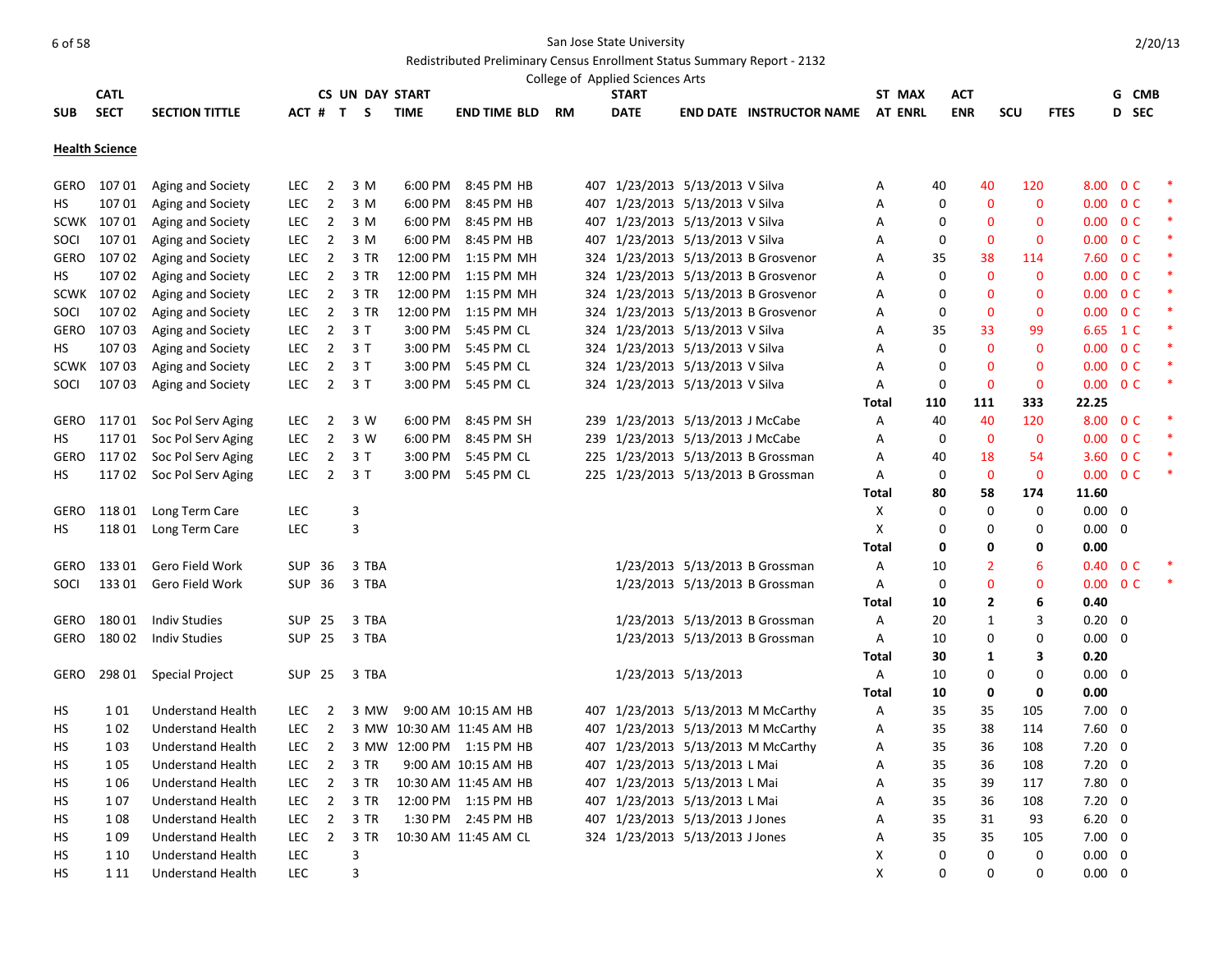|             | <b>CATL</b> |                          |                  |                | <b>CS UN DAY START</b> |             |                           |           | College of Applied Sciences Arts<br><b>START</b> |                                          | ST MAX         |                  | <b>ACT</b>   |              |                | G CMB                    |        |
|-------------|-------------|--------------------------|------------------|----------------|------------------------|-------------|---------------------------|-----------|--------------------------------------------------|------------------------------------------|----------------|------------------|--------------|--------------|----------------|--------------------------|--------|
| <b>SUB</b>  | <b>SECT</b> | <b>SECTION TITTLE</b>    |                  |                | ACT # T S              | <b>TIME</b> | <b>END TIME BLD</b>       | <b>RM</b> | <b>DATE</b>                                      | <b>END DATE INSTRUCTOR NAME</b>          | <b>AT ENRL</b> |                  | <b>ENR</b>   | scu          | <b>FTES</b>    | <b>D</b> SEC             |        |
|             |             |                          |                  |                |                        |             |                           |           |                                                  |                                          |                |                  |              |              |                |                          |        |
| HS          | 1 1 3       | <b>Understand Health</b> | LEC              |                | 3                      |             |                           |           |                                                  |                                          | X              | $\boldsymbol{0}$ | $\mathbf 0$  | $\mathbf 0$  | $0.00 \quad 0$ |                          |        |
| НS          | 1 1 4       | Understand Health        | <b>LEC</b>       |                | 3                      |             |                           |           |                                                  |                                          | X              | $\mathbf 0$      | 0            | $\mathbf 0$  | 0.00           | 0                        |        |
|             |             |                          |                  |                |                        |             |                           |           |                                                  |                                          | Total          | 280              | 286          | 858          | 57.20          |                          |        |
| HS          | 15 01       | Human Life Span          | LEC.             | $\overline{2}$ | 3 M                    |             | 3:00 PM 5:45 PM CL        |           |                                                  | 324 1/23/2013 5/13/2013 A Buckner-Capone | A              | 35               | 33           | 99           | 6.60           | 0 <sup>C</sup>           |        |
| <b>GERO</b> | 15 01       | Human Life Span          | LEC              | $\overline{2}$ | 3 M                    | 3:00 PM     | 5:45 PM CL                |           |                                                  | 324 1/23/2013 5/13/2013 A Buckner-Capone | А              | 0                | $\mathbf{0}$ | $\mathbf{0}$ | 0.00           | 0 <sup>C</sup>           | $\ast$ |
| <b>HRTM</b> | 15 01       | Human Life Span          | <b>LEC</b>       | $\overline{2}$ | 3 M                    | 3:00 PM     | 5:45 PM CL                |           |                                                  | 324 1/23/2013 5/13/2013 A Buckner-Capone | А              | 0                | $\mathbf 0$  | $\mathbf 0$  |                | $0.00 \t 0 C$            | $\ast$ |
| HS          | 15 02       | Human Life Span          | LEC.             | $\overline{2}$ | 3 TR                   | 12:00 PM    | 1:15 PM CL                |           | 324 1/23/2013 5/13/2013 F Noonis                 |                                          | А              | 35               | 36           | 108          | 7.20           | 0 <sup>C</sup>           | $\ast$ |
| GERO        | 15 02       | Human Life Span          | <b>LEC</b>       | $\overline{2}$ | 3 TR                   | 12:00 PM    | 1:15 PM CL                |           | 324 1/23/2013 5/13/2013 F Noonis                 |                                          | A              | 0                | $\mathbf{0}$ | $\mathbf{0}$ |                | $0.00 \quad 0 \text{ C}$ | $\ast$ |
| HRTM        | 15 02       | Human Life Span          | <b>LEC</b>       | $\overline{2}$ | 3 TR                   | 12:00 PM    | 1:15 PM CL                |           | 324 1/23/2013 5/13/2013 F Noonis                 |                                          | Α              | $\mathbf 0$      | $\mathbf{0}$ | $\mathbf{0}$ |                | $0.00 \t 0 C$            | $\ast$ |
| HS          | 15 03       | Human Life Span          | LEC              | $\overline{2}$ | 3 TR                   | 12:00 PM    | 1:15 PM SH                |           |                                                  | 242 1/23/2013 5/13/2013 B Grossman       | Α              | 35               | 35           | 105          |                | 7.00 0 C                 | $\ast$ |
| <b>GERO</b> | 15 03       | Human Life Span          | <b>LEC</b>       | $\overline{2}$ | 3 TR                   | 12:00 PM    | 1:15 PM SH                |           |                                                  | 242 1/23/2013 5/13/2013 B Grossman       | A              | $\mathbf 0$      | $\mathbf 0$  | $\mathbf 0$  | 0.00           | 0 <sup>C</sup>           | $\ast$ |
| <b>HRTM</b> | 15 03       | Human Life Span          | LEC              | $\overline{2}$ | 3 TR                   | 12:00 PM    | 1:15 PM SH                |           |                                                  | 242 1/23/2013 5/13/2013 B Grossman       | А              | 0                | $\mathbf{0}$ | $\mathbf{0}$ |                | $0.00 \quad 0 \text{ C}$ | $\ast$ |
| HS.         | 15 04       | Human Life Span          | LEC              | $\overline{2}$ | 3 MW                   | 3:00 PM     | 4:15 PM SH                |           | 242 1/23/2013 5/13/2013 V Hoffman                |                                          | А              | 35               | 31           | 93           |                | 6.20 O C                 | $\ast$ |
| <b>GERO</b> | 15 04       | Human Life Span          | <b>LEC</b>       | $\overline{2}$ | 3 MW                   | 3:00 PM     | 4:15 PM SH                |           | 242 1/23/2013 5/13/2013 V Hoffman                |                                          | A              | 0                | $\mathbf{0}$ | $\mathbf{0}$ |                | $0.00 \quad 0 \text{ C}$ | $\ast$ |
| <b>HRTM</b> | 15 04       | Human Life Span          | LEC              | $\overline{2}$ | 3 MW                   | 3:00 PM     | 4:15 PM SH                |           | 242 1/23/2013 5/13/2013 V Hoffman                |                                          | Α              | $\mathbf 0$      | $\mathbf 0$  | $\mathbf 0$  | 0.00           | 0 <sup>C</sup>           | $\ast$ |
| HS          | 15 05       | Human Life Span          | LEC              | $\overline{2}$ | 3 TR                   | 1:30 PM     | 2:45 PM IS                |           | 113 1/23/2013 5/13/2013 F Noonis                 |                                          | А              | 40               | 36           | 108          |                | 7.20 OC                  | $\ast$ |
| <b>GERO</b> | 15 05       | Human Life Span          | <b>LEC</b>       | $\overline{2}$ | 3 TR                   | 1:30 PM     | 2:45 PM IS                |           | 113 1/23/2013 5/13/2013 F Noonis                 |                                          | Α              | 0                | $\mathbf 0$  | $\mathbf 0$  | 0.00           | 0 <sup>C</sup>           | $\ast$ |
| <b>HRTM</b> | 15 05       | Human Life Span          | <b>LEC</b>       | $\overline{2}$ | 3 TR                   |             | 1:30 PM 2:45 PM IS        |           | 113 1/23/2013 5/13/2013 F Noonis                 |                                          | A              | 0                | $\mathbf{0}$ | $\mathbf 0$  | 0.00           | 0 <sup>C</sup>           | $\ast$ |
| HS.         | 15 06       | Human Life Span          | LEC              |                | 3                      |             |                           |           |                                                  |                                          | X              | 0                | 0            | $\mathbf 0$  | $0.00 \quad 0$ |                          |        |
| <b>GERO</b> | 15 06       | Human Life Span          | LEC              |                | 3                      |             |                           |           |                                                  |                                          | Χ              | $\mathbf 0$      | 0            | $\Omega$     | $0.00 \quad 0$ |                          |        |
| <b>HRTM</b> | 15 06       | Human Life Span          | <b>LEC</b>       |                | 3                      |             |                           |           |                                                  |                                          | X              | $\mathbf 0$      | 0            | $\mathbf 0$  | 0.00           | 0                        |        |
| НS          | 15 08       | Human Life Span          | LEC              | $\overline{2}$ | 3 TR                   | 1:30 PM     | 2:45 PM MH                |           | 222 1/23/2013 5/13/2013 S Ash                    |                                          | Α              | 35               | 36           | 108          |                | $7.20 \t 0 C$            |        |
| <b>GERO</b> | 15 08       | Human Life Span          | <b>LEC</b>       | $\overline{2}$ | 3 TR                   |             | 1:30 PM 2:45 PM MH        |           | 222 1/23/2013 5/13/2013 S Ash                    |                                          | Α              | 0                | $\mathbf 0$  | $\mathbf 0$  | 0.00           | 0 <sup>C</sup>           | $\ast$ |
| <b>HRTM</b> | 15 08       | Human Life Span          | <b>LEC</b>       | $\overline{2}$ | 3 TR                   |             | 1:30 PM 2:45 PM MH        |           | 222 1/23/2013 5/13/2013 S Ash                    |                                          | Α              | $\mathbf 0$      | $\mathbf{0}$ | $\mathbf 0$  | 0.00           | 0 <sup>C</sup>           |        |
| HS          | 15 09       | Human Life Span          | LEC              |                | 3                      |             |                           |           |                                                  |                                          | Χ              | $\mathbf 0$      | 0            | $\mathbf 0$  | $0.00 \quad 0$ |                          |        |
| <b>GERO</b> | 15 09       | Human Life Span          | LEC              |                | 3                      |             |                           |           |                                                  |                                          | X              | $\mathbf 0$      | 0            | 0            | $0.00 \quad 0$ |                          |        |
| <b>HRTM</b> | 15 09       | Human Life Span          | LEC              |                | 3                      |             |                           |           |                                                  |                                          | Χ              | $\mathbf 0$      | 0            | 0            | 0.00           | $\mathbf 0$              |        |
|             |             |                          |                  |                |                        |             |                           |           |                                                  |                                          | <b>Total</b>   | 215              | 207          | 621          | 41.40          |                          |        |
| HS          | 6701        | Intro Health Stat        | <b>LEC</b>       | 1              | 3 MW                   |             | 9:00 AM 10:15 AM SH       |           | 242 1/23/2013 5/13/2013 S Stoddard               |                                          | А              | 25               | 25           | 75           | $5.00 \quad 0$ |                          |        |
| HS          | 6702        | Intro Health Stat        | LEC              | 1              |                        |             | 3 MW 10:30 AM 11:45 AM SH |           | 242 1/23/2013 5/13/2013 S Stoddard               |                                          | Α              | 25               | 28           | 84           | 5.60           | 0                        |        |
| НS          | 6703        | Intro Health Stat        | LEC.             | 1              | 3 TR                   |             | 9:00 AM 10:15 AM SH       |           | 242 1/23/2013 5/13/2013 E Houts                  |                                          | А              | 25               | 16           | 48           | $3.25 \quad 1$ |                          |        |
| HS          | 6704        | Intro Health Stat        | <b>LEC</b>       | 1              | 3 TR                   |             | 12:00 PM 1:15 PM IS       |           | 215 1/23/2013 5/13/2013 E Houts                  |                                          | A              | 25               | 21           | 63           | $4.20 \quad 0$ |                          |        |
| HS          | 6705        | Intro Health Stat        | <b>LEC</b>       | 1              |                        |             | 3 MW 12:00 PM 1:15 PM CL  |           | 324 1/23/2013 5/13/2013 S Paterson               |                                          | Α              | 25               | 19           | 57           | 3.80           | $\mathbf 0$              |        |
| HS          | 6706        | Intro Health Stat        | LEC              |                | 3                      |             |                           |           |                                                  |                                          | Χ              | $\boldsymbol{0}$ | $\mathbf 0$  | $\mathbf 0$  | $0.00 \quad 0$ |                          |        |
| HS          | 6708        | Intro Health Stat        | LEC              | $\mathbf{1}$   | 3 TBA                  |             |                           |           |                                                  | 1/23/2013 5/13/2013 R Martinez           | А              | 25               | 15           | 45           | 3.00           | 0                        |        |
| HS          | 6709        | Intro Health Stat        | LEC              |                | 3                      |             |                           |           |                                                  |                                          | Χ              | 0                | 0            | 0            | 0.00           | 0                        |        |
|             |             |                          |                  |                |                        |             |                           |           |                                                  |                                          | <b>Total</b>   | 150              | 124          | 372          | 24.85          |                          |        |
| HS          |             | 100W 01 Writing Workshop | SEM 4            |                | 3 TR                   |             | 9:00 AM 10:15 AM CL       |           | 324 1/23/2013 5/13/2013 E Chiu                   |                                          | А              | 0                | 25           | 75           |                | 5.00 0 C                 |        |
| HS          |             | 100W 02 Writing Workshop | SEM 4            |                | 3 TR                   |             | 10:30 AM 11:45 AM IS      |           |                                                  | 215 1/23/2013 5/13/2013 B Grosvenor      | A              | $\mathbf 0$      | 25           | 75           | 5.00           | 0 <sup>C</sup>           | $\ast$ |
| HS          |             | 100W 03 Writing Workshop | SEM 4            |                | 3 TR                   |             | 1:30 PM 2:45 PM IS        |           | 215 1/23/2013 5/13/2013 L Jacoby                 |                                          | А              | $\Omega$         | 18           | 54           |                | 3.60 OC                  | $\ast$ |
| HS          |             | 100W 04 Writing Workshop | SEM <sub>4</sub> |                | 3 MW                   |             | 1:30 PM 2:45 PM IS        |           | 215 1/23/2013 5/13/2013 N Clinch                 |                                          | A              | 0                | 15           | 45           |                | 3.00 0 C                 |        |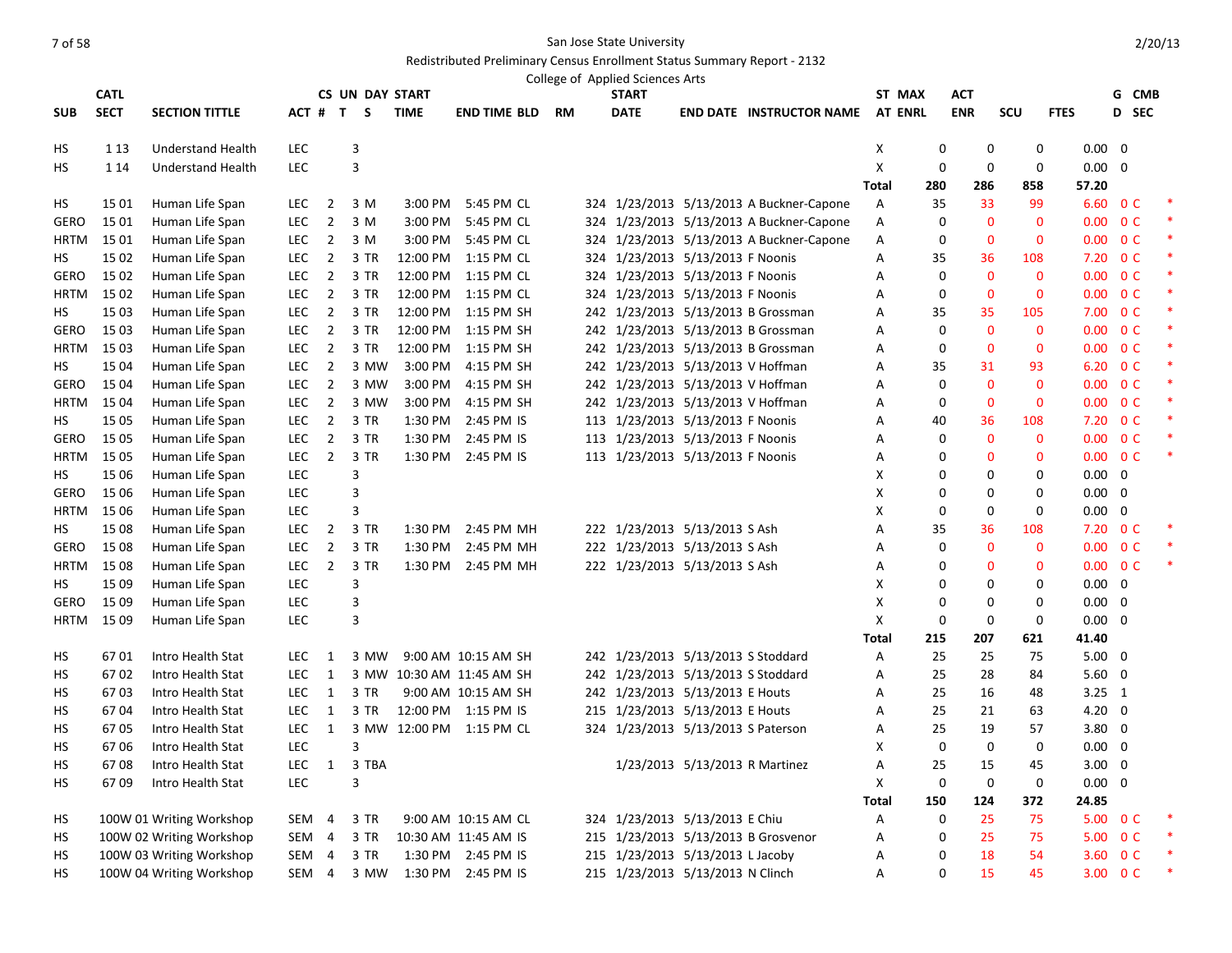|             | <b>CATL</b> |                           |            |                | <b>CS UN DAY START</b> |             |                          |    | College of Applied Sciences Arts<br><b>START</b> |                                          | ST MAX         |             | <b>ACT</b>   |              |                | G CMB                    |        |
|-------------|-------------|---------------------------|------------|----------------|------------------------|-------------|--------------------------|----|--------------------------------------------------|------------------------------------------|----------------|-------------|--------------|--------------|----------------|--------------------------|--------|
| <b>SUB</b>  | <b>SECT</b> | <b>SECTION TITTLE</b>     |            |                | ACT # T S              | <b>TIME</b> | <b>END TIME BLD</b>      | RM | <b>DATE</b>                                      | <b>END DATE INSTRUCTOR NAME</b>          | <b>AT ENRL</b> |             | <b>ENR</b>   | scu          | <b>FTES</b>    | D SEC                    |        |
|             |             |                           |            |                |                        |             |                          |    |                                                  |                                          |                |             |              |              |                |                          |        |
| НS          |             | 100W 05 Writing Workshop  | SEM        | $\overline{4}$ |                        |             | 3 MW 12:00 PM 1:15 PM IS |    | 215 1/23/2013 5/13/2013 E Chiu                   |                                          | Α              | 0           | 25           | 75           | 5.00           | 0 <sup>C</sup>           |        |
| НS          |             | 100W 08 Writing Workshop  | SEM        | $\overline{4}$ | 3T                     | 3:00 PM     | 5:45 PM IS               |    | 215 1/23/2013 5/13/2013 N Clinch                 |                                          | Α              | $\mathbf 0$ | 18           | 54           | 3.60           | 0 <sup>C</sup>           | $\ast$ |
| НS          |             | 100W 11 Writing Workshop  | SEM 4      |                | 3T                     | 3:00 PM     | 5:45 PM SH               |    | 242 1/23/2013 5/13/2013 M Bondi                  |                                          | A              | $\mathbf 0$ | 22           | 66           |                | 4.40 OC                  | $\ast$ |
| НS          |             | 100W 12 Writing Workshop  | SEM 4      |                | 3T                     | 6:00 PM     | 8:45 PM HB               |    | 407 1/23/2013 5/13/2013 M Bondi                  |                                          | Α              | 0           | 24           | 72           |                | 4.85 1 C                 | $\ast$ |
| НS          |             | 100W 13 Writing Workshop  | SEM        | $\overline{4}$ | 3 W                    | 3:00 PM     | 5:45 PM SH               |    | 315 1/23/2013 5/13/2013 S Ash                    |                                          | Α              | $\mathbf 0$ | 25           | 75           | 5.00           | 0 <sup>C</sup>           | $\ast$ |
| НS          |             | 100W 14 Writing Workshop  | SEM 4      |                | 3 M                    | 3:00 PM     | 5:45 PM CL               |    | 243 1/23/2013 5/13/2013 S Ash                    |                                          | A              | $\mathbf 0$ | 23           | 69           |                | 4.60 OC                  | $\ast$ |
| НS          |             | 100W 15 Writing Workshop  | SEM 4      |                | 3 M                    |             | 3:00 PM 5:45 PM BBC      |    | 128 1/23/2013 5/13/2013 M Duphily                |                                          | Α              | 0           | 19           | 57           |                | 3.80 OC                  | *      |
|             |             |                           |            |                |                        |             |                          |    |                                                  |                                          | <b>Total</b>   | $\mathbf 0$ | 239          | 717          | 47.85          |                          |        |
| НS          | 102 01      | <b>Hith Team Building</b> | <b>LEC</b> | $\overline{2}$ | 3 M                    | 3:00 PM     | 5:45 PM BBC              |    | 225 1/23/2013 5/13/2013 F Noonis                 |                                          | Α              | 30          | 27           | 81           | 5.40           | 0 <sup>C</sup>           |        |
| GERO        | 102 01      | <b>Hith Team Building</b> | <b>LEC</b> | $\overline{2}$ | 3 M                    | 3:00 PM     | 5:45 PM BBC              |    | 225 1/23/2013 5/13/2013 F Noonis                 |                                          | Α              | 0           | $\mathbf 0$  | $\mathbf 0$  | 0.00           | 0 <sup>C</sup>           | $\ast$ |
| HS.         | 102 02      | <b>Hith Team Building</b> | <b>LEC</b> | $\overline{2}$ | 3 W                    | 6:00 PM     | 8:45 PM HB               |    | 407 1/23/2013 5/13/2013 J Ferris                 |                                          | Α              | 30          | 21           | 63           | 4.20           | 0 <sup>C</sup>           | $\ast$ |
| <b>GERO</b> | 102 02      | <b>Hith Team Building</b> | <b>LEC</b> | $\overline{2}$ | 3 W                    | 6:00 PM     | 8:45 PM HB               |    | 407 1/23/2013 5/13/2013 J Ferris                 |                                          | Α              | $\mathbf 0$ | $\mathbf{0}$ | $\mathbf{0}$ |                | $0.00 \quad 0 \text{ C}$ | *      |
| НS          | 102 03      | <b>Hith Team Building</b> | <b>LEC</b> | $\overline{2}$ | 3 W                    | 6:00 PM     | 8:45 PM CL               |    |                                                  | 324 1/23/2013 5/13/2013 D Yamaguchi      | Α              | 30          | 23           | 69           |                | 4.60 OC                  | $\ast$ |
| <b>GERO</b> | 102 03      | <b>Hith Team Building</b> | <b>LEC</b> | $\overline{2}$ | 3 W                    | 6:00 PM     | 8:45 PM CL               |    |                                                  | 324 1/23/2013 5/13/2013 D Yamaguchi      | A              | $\mathbf 0$ | $\mathbf{0}$ | $\mathbf{0}$ |                | $0.00 \quad 0 \text{ C}$ | $\ast$ |
| НS          | 102 04      | <b>Hith Team Building</b> | <b>LEC</b> | $\overline{2}$ | 3 M                    | 3:00 PM     | 5:45 PM SH               |    | 345 1/23/2013 5/13/2013 K Roe                    |                                          | Α              | 30          | 26           | 78           |                | 5.20 0 C                 | $\ast$ |
| GERO        | 102 04      | <b>Hith Team Building</b> | <b>LEC</b> | $\overline{2}$ | 3 M                    |             | 3:00 PM 5:45 PM SH       |    | 345 1/23/2013 5/13/2013 K Roe                    |                                          | Α              | 0           | 0            | $\mathbf 0$  |                | $0.00 \quad 0 \text{ C}$ | $\ast$ |
| НS          | 102 05      | <b>Hith Team Building</b> | <b>LEC</b> |                | 3                      |             |                          |    |                                                  |                                          | X              | $\mathbf 0$ | $\mathbf 0$  | $\mathbf 0$  | $0.00 \quad 0$ |                          |        |
| <b>GERO</b> | 102 05      | <b>Hith Team Building</b> | <b>LEC</b> |                | 3                      |             |                          |    |                                                  |                                          | X              | $\mathbf 0$ | 0            | 0            | 0.00           | 0                        |        |
| НS          | 102 06      | <b>Hith Team Building</b> | <b>LEC</b> |                | 3                      |             |                          |    |                                                  |                                          | X              | $\mathbf 0$ | 0            | 0            | $0.00 \quad 0$ |                          |        |
| GERO        | 102 06      | <b>Hith Team Building</b> | <b>LEC</b> |                | 3                      |             |                          |    |                                                  |                                          | X              | $\mathbf 0$ | $\mathbf 0$  | $\Omega$     | $0.00 \quad 0$ |                          |        |
| HS.         | 102 07      | <b>Hith Team Building</b> | LEC        |                | 3                      |             |                          |    |                                                  |                                          | X              | $\mathbf 0$ | $\mathbf 0$  | $\mathbf 0$  | 0.00           | 0                        |        |
| <b>GERO</b> | 102 07      | <b>Hith Team Building</b> | LEC        |                | 3                      |             |                          |    |                                                  |                                          | X              | $\mathbf 0$ | 0            | $\mathbf 0$  | $0.00 \quad 0$ |                          |        |
|             |             |                           |            |                |                        |             |                          |    |                                                  |                                          | Total          | 120         | 97           | 291          | 19.40          |                          |        |
| HS          | 104 01      | Com Hith Promo            | <b>LEC</b> | $\overline{2}$ | 3 MW                   |             | 1:30 PM 2:45 PM BBC      |    | 204 1/23/2013 5/13/2013 R Rinck                  |                                          | Α              | 100         | 107          | 321          | 21.40          | $\mathbf 0$              |        |
|             |             |                           |            |                |                        |             |                          |    |                                                  |                                          | <b>Total</b>   | 100         | 107          | 321          | 21.40          |                          |        |
| НS          | 135 02      | <b>Hith Multiculture</b>  | <b>LEC</b> | 3              | 3T                     | 6:00 PM     | 8:45 PM SH               |    |                                                  | 242 1/23/2013 5/13/2013 A Mukherjea      | Α              | 0           | 31           | 93           |                | 6.20 0 C                 | $\ast$ |
| НS          | 135 05      | <b>Hith Multiculture</b>  | <b>LEC</b> | 3              | 3 TR                   |             | 12:00 PM 1:15 PM MH      |    | 222 1/23/2013 5/13/2013 M Allen                  |                                          | Α              | $\mathbf 0$ | 30           | 90           |                | 6.05 1 C                 |        |
| НS          | 135 06      | <b>Hlth Multiculture</b>  | <b>LEC</b> | $\overline{3}$ | 3 TR                   |             | 1:30 PM 2:45 PM SH       |    | 239 1/23/2013 5/13/2013 M Allen                  |                                          | Α              | 0           | 28           | 84           |                | 5.60 OC                  | $\ast$ |
| НS          | 135 07      | <b>Hith Multiculture</b>  | <b>LEC</b> | $\overline{3}$ | 3 F                    |             | 9:00 AM 11:45 AM SH      |    | 242 1/23/2013 5/13/2013 M Allen                  |                                          | Α              | 0           | 23           | 69           |                | 4.65 1 C                 | $\ast$ |
|             |             |                           |            |                |                        |             |                          |    |                                                  |                                          | Total          | $\mathbf 0$ | 112          | 336          | 22.50          |                          |        |
| НS          | 145 01      | <b>Com Mental Health</b>  | <b>LEC</b> | 3              | 3 W                    |             | 6:00 PM 8:45 PM CL       |    |                                                  | 216 1/23/2013 5/13/2013 M McCarthy       | A              | 30          | 26           | 78           |                | 5.25 1 C                 |        |
| <b>PSYC</b> | 145 01      | Com Mental Health         | <b>LEC</b> | 3              | 3 W                    | 6:00 PM     | 8:45 PM CL               |    |                                                  | 216 1/23/2013 5/13/2013 M McCarthy       | A              | $\mathbf 0$ | $\mathbf{0}$ | $\mathbf 0$  |                | $0.00 \t 0 C$            | $\ast$ |
| SOCI        | 145 01      | Com Mental Health         | <b>LEC</b> | $\overline{3}$ | 3 W                    |             | 6:00 PM 8:45 PM CL       |    |                                                  | 216 1/23/2013 5/13/2013 M McCarthy       | Α              | 0           | $\mathbf 0$  | $\mathbf 0$  |                | $0.00 \t 0 C$            | $\ast$ |
|             |             |                           |            |                |                        |             |                          |    |                                                  |                                          | Total          | 30          | 26           | 78           | 5.25           |                          |        |
| HS.         | 158 01      | <b>Hlth Comm Tech</b>     | <b>LEC</b> | 1              | 3T                     | 3:00 PM     | 4:50 PM SH               |    | 100 1/23/2013 5/13/2013 F Strona                 |                                          | Α              | 80          | 75           | 150          | 15.00          | $\mathbf 0$              |        |
| HS          | 158 02      | Hith Comm Tech            | SEM        | 5              | 0T                     | 5:00 PM     | 5:50 PM SH               |    | 100 1/23/2013 5/13/2013 F Strona                 |                                          | Α              | 80          | 75           | 75           | 0.00           | 0                        |        |
|             |             |                           |            |                |                        |             |                          |    |                                                  |                                          | <b>Total</b>   | 160         | 150          | 225          | 15.00          |                          |        |
| НS          | 159 01      | <b>Hith Prgm Planning</b> | <b>LEC</b> | 1              | 3 MW                   | 1:30 PM     | 2:20 PM MH               |    | 223 1/23/2013 5/13/2013 K Roe                    |                                          | Α              | 25          | 26           | 52           | $5.20 \ 0$     |                          |        |
| НS          | 159 02      | <b>Hith Prgm Planning</b> | SEM        | 5              | 0 MW                   | 2:30 PM     | 2:55 PM MH               |    | 223 1/23/2013 5/13/2013 K Roe                    |                                          | Α              | 25          | 26           | 26           | 0.00           | 0                        |        |
| НS          | 15903       | <b>Hlth Prgm Planning</b> | <b>LEC</b> | $\overline{1}$ | 3 MW                   | 1:30 PM     | 2:20 PM SH               |    |                                                  | 313 1/23/2013 5/13/2013 A Buckner-Capone | Α              | 25          | 26           | 52           | 5.20           | $\mathbf 0$              |        |
| НS          | 159 04      | <b>Hlth Prgm Planning</b> | SEM        | 5              | 0 MW                   | 2:30 PM     | 2:55 PM SH               |    |                                                  | 313 1/23/2013 5/13/2013 A Buckner-Capone | A              | 25          | 26           | 26           | $0.00\,$       | $\mathbf 0$              |        |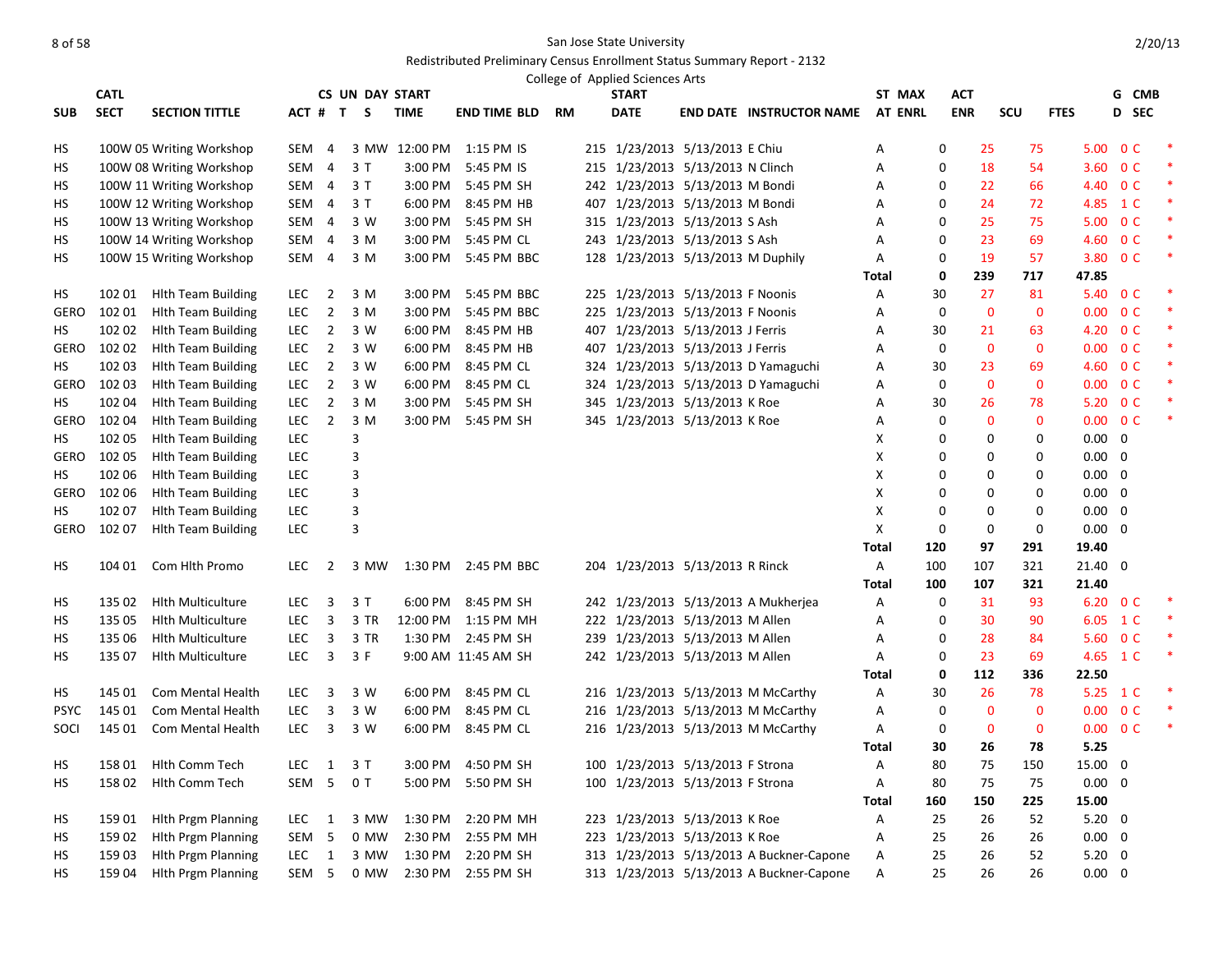|            |             |                            |                  |                |                        |             |                     |           | College of Applied Sciences Arts |                                     |                                     |                |     |             |             |                |                |       |
|------------|-------------|----------------------------|------------------|----------------|------------------------|-------------|---------------------|-----------|----------------------------------|-------------------------------------|-------------------------------------|----------------|-----|-------------|-------------|----------------|----------------|-------|
|            | <b>CATL</b> |                            |                  |                | <b>CS UN DAY START</b> |             |                     |           | <b>START</b>                     |                                     |                                     | ST MAX         |     | <b>ACT</b>  |             |                |                | G CMB |
| <b>SUB</b> | <b>SECT</b> | <b>SECTION TITTLE</b>      | ACT # T          |                | S.                     | <b>TIME</b> | <b>END TIME BLD</b> | <b>RM</b> | <b>DATE</b>                      |                                     | <b>END DATE INSTRUCTOR NAME</b>     | <b>AT ENRL</b> |     | <b>ENR</b>  | SCU         | <b>FTES</b>    |                | D SEC |
| HS         | 159 05      | <b>Hith Prgm Planning</b>  | LEC              | 1              | 3 MW                   | 1:30 PM     | 2:20 PM HB          |           |                                  | 407 1/23/2013 5/13/2013 L Chavarria |                                     | Α              | 25  | 26          | 52          | $5.20 \quad 0$ |                |       |
| НS         | 159 06      | <b>Hith Prgm Planning</b>  | SEM              | 5              | 0 MW                   | 2:30 PM     | 2:55 PM HB          |           |                                  | 407 1/23/2013 5/13/2013 L Chavarria |                                     | А              | 25  | 26          | 26          | 0.00           | 0              |       |
| НS         | 159 07      | <b>Hith Prgm Planning</b>  | <b>LEC</b>       |                | 3                      |             |                     |           |                                  |                                     |                                     | X              | 0   | $\mathbf 0$ | $\mathbf 0$ | $0.00 \quad 0$ |                |       |
| НS         | 15908       | <b>Hith Prgm Planning</b>  | SEM              |                | 0                      |             |                     |           |                                  |                                     |                                     | X              | 0   | $\mathbf 0$ | $\mathbf 0$ | $0.00 \quad 0$ |                |       |
|            |             |                            |                  |                |                        |             |                     |           |                                  |                                     |                                     | <b>Total</b>   | 150 | 156         | 234         | 15.60          |                |       |
| НS         | 161 01      | Epidemiology               | <b>LEC</b>       | $\mathbf{1}$   | 3 W                    | 3:00 PM     | 4:50 PM ENG         |           |                                  |                                     | 401 1/23/2013 5/13/2013 M Worthen   | A              | 25  | 28          | 56          | $5.60$ 0       |                |       |
| <b>HS</b>  | 161 02      | Epidemiology               | SEM              | 5              | 0 W                    | 5:00 PM     | 5:50 PM ENG         |           |                                  |                                     | 401 1/23/2013 5/13/2013 M Worthen   | Α              | 25  | 28          | 28          | $0.00 \quad 0$ |                |       |
| НS         | 16103       | Epidemiology               | <b>LEC</b>       | 1              | 3 W                    | 3:00 PM     | 4:50 PM CL          |           |                                  | 243 1/23/2013 5/13/2013 A Sapp      |                                     | А              | 25  | 26          | 52          | $5.20 \quad 0$ |                |       |
| НS         | 161 04      | Epidemiology               | SEM <sub>5</sub> |                | 0 <sub>W</sub>         | 5:00 PM     | 5:50 PM CL          |           |                                  | 243 1/23/2013 5/13/2013 J Pham      |                                     | Α              | 25  | 26          | 26          | $0.00 \quad 0$ |                |       |
| НS         | 161 05      | Epidemiology               | LEC              | 1              | 3 W                    | 3:00 PM     | 4:50 PM SH          |           |                                  | 345 1/23/2013 5/13/2013 L Baldwin   |                                     | Α              | 25  | 25          | 50          | $5.00 \quad 0$ |                |       |
| НS         | 161 06      | Epidemiology               | SEM              | 5              | 0 W                    | 5:00 PM     | 5:50 PM SH          |           |                                  | 345 1/23/2013 5/13/2013 L Baldwin   |                                     | A              | 25  | 25          | 25          | $0.00 \quad 0$ |                |       |
| НS         | 16107       | Epidemiology               | LEC              | 1              | 3                      |             |                     |           |                                  | 1/23/2013 5/13/2013                 |                                     | X              | 0   | $\mathbf 0$ | 0           | $0.00 \quad 0$ |                |       |
| НS         | 16108       | Epidemiology               | SEM              |                | $\overline{0}$         |             |                     |           |                                  |                                     |                                     | X              | 0   | $\mathbf 0$ | $\mathbf 0$ | $0.00 \quad 0$ |                |       |
| HS         | 161 11      | Epidemiology               | <b>LEC</b>       | 1              | 3 M                    | 3:00 PM     | 4:50 PM BBC         |           |                                  | 22 1/23/2013 5/13/2013 A Sapp       |                                     | A              | 25  | 25          | 50          | $5.00 \quad 0$ |                |       |
| HS         | 161 12      | Epidemiology               | SEM              | 5              | 0 M                    | 5:00 PM     | 5:50 PM BBC         |           |                                  | 22 1/23/2013 5/13/2013 A Sapp       |                                     | A              | 25  | 25          | 25          | $0.00 \quad 0$ |                |       |
| НS         | 161 13      | Epidemiology               | <b>LEC</b>       | $\overline{1}$ | 3 M                    | 3:00 PM     | 4:50 PM BBC         |           |                                  | 121 1/23/2013 5/13/2013 L Baldwin   |                                     | А              | 25  | 26          | 52          | $5.25 \quad 1$ |                |       |
| НS         | 161 14      | Epidemiology               | SEM <sub>5</sub> |                | 0 M                    | 5:00 PM     | 5:50 PM BBC         |           |                                  | 223 1/23/2013 5/13/2013 L Baldwin   |                                     | Α              | 20  | 26          | 26          | $0.00 \quad 1$ |                |       |
|            |             |                            |                  |                |                        |             |                     |           |                                  |                                     |                                     | Total          | 245 | 260         | 390         | 26.05          |                |       |
| HS         | 162 01      | Health Org & Admin         | LEC              | $\overline{2}$ | 3 TR                   | 1:30 PM     | 2:45 PM CL          |           |                                  | 324 1/23/2013 5/13/2013 R Olaisen   |                                     | Α              | 40  | 32          | 96          | $6.40 \quad 0$ |                |       |
| HS         | 162 02      | Health Org & Admin         | LEC              | $\overline{2}$ | 3 W                    | 6:00 PM     | 8:45 PM MH          |           |                                  | 324 1/23/2013 5/13/2013 A Santiago  |                                     | А              | 40  | 32          | 96          | $6.40 \quad 0$ |                |       |
| НS         | 162 04      | Health Org & Admin         | LEC              | $\overline{2}$ | 3 W                    | 3:00 PM     | 5:45 PM BBC         |           |                                  | 22 1/23/2013 5/13/2013 C Cherney    |                                     | Α              | 40  | 39          | 117         | 7.80           | $\mathbf 0$    |       |
|            |             |                            |                  |                |                        |             |                     |           |                                  |                                     |                                     | <b>Total</b>   | 120 | 103         | 309         | 20.60          |                |       |
| HS         | 164 01      | Hith & Soc Mrkting         | LEC              | 1              | 3 M                    | 3:00 PM     | 4:50 PM SH          |           |                                  | 100 1/23/2013 5/13/2013 D Perales   |                                     | Α              | 75  | 78          | 156         | 15.60 0        |                |       |
| НS         | 164 02      | Hith & Soc Mrkting         | SEM <sub>5</sub> |                | 0 M                    | 5:00 PM     | 5:50 PM SPXC        |           |                                  | 211 1/23/2013 5/13/2013 D Perales   |                                     | А              | 25  | 28          | 28          | 0.00           | $\overline{0}$ |       |
| <b>HS</b>  | 164 03      | Hlth & Soc Mrkting         | SEM <sub>5</sub> |                | 0 M                    | 5:00 PM     | 5:50 PM SH          |           |                                  | 444 1/23/2013 5/13/2013 D Perales   |                                     | A              | 25  | 25          | 25          | $0.00 \quad 0$ |                |       |
| HS         | 164 04      | Hlth & Soc Mrkting         | SEM <sub>5</sub> |                | 0 M                    | 5:00 PM     | 5:50 PM BBC         |           |                                  | 126 1/23/2013 5/13/2013 D Perales   |                                     | A              | 25  | 25          | 25          | $0.00 \quad 0$ |                |       |
|            |             |                            |                  |                |                        |             |                     |           |                                  |                                     |                                     | <b>Total</b>   | 150 | 156         | 234         | 15.60          |                |       |
| НS         | 165 01      | <b>Hith Professional</b>   | <b>LEC</b>       | $\overline{1}$ | 3 M                    | 6:00 PM     | 7:50 PM SH          |           |                                  | 411 1/23/2013 5/13/2013   Cantos    |                                     | Α              | 30  | 26          | 52          | $5.20 \ 0$     |                |       |
| HS         | 165 02      | <b>Hith Professional</b>   | SEM <sub>5</sub> |                | 0 M                    | 8:00 PM     | 8:50 PM SH          |           |                                  | 411 1/23/2013 5/13/2013   Cantos    |                                     | Α              | 30  | 26          | 26          | $0.00 \quad 0$ |                |       |
| НS         | 165 03      | <b>Hith Professional</b>   | LEC              | $\overline{1}$ | 3 M                    | 6:00 PM     | 7:50 PM SH          |           |                                  |                                     | 444 1/23/2013 5/13/2013 A Mukherjea | Α              | 30  | 24          | 48          | 4.80 0         |                |       |
| НS         | 165 04      | <b>Hith Professional</b>   | SEM <sub>5</sub> |                | 0 M                    | 8:00 PM     | 8:50 PM SH          |           |                                  |                                     | 444 1/23/2013 5/13/2013 A Mukherjea | Α              | 30  | 24          | 24          | $0.00 \quad 0$ |                |       |
| НS         | 165 05      | <b>Hith Professional</b>   | LEC 1            |                | 3 M                    | 6:00 PM     | 7:50 PM CL          |           |                                  |                                     | 216 1/23/2013 5/13/2013 B Grossman  | Α              | 30  | 25          | 50          | $5.00 \quad 0$ |                |       |
| <b>HS</b>  | 165 06      | <b>Hith Professional</b>   | SEM <sub>5</sub> |                | 0 M                    | 8:00 PM     | 8:50 PM CL          |           |                                  |                                     | 216 1/23/2013 5/13/2013 B Grossman  | A              | 30  | 25          | 25          | $0.00 \quad 0$ |                |       |
|            |             |                            |                  |                |                        |             |                     |           |                                  |                                     |                                     | <b>Total</b>   | 180 | 150         | 225         | 15.00          |                |       |
| HS         |             | 166A 01 Field Exp Sem      | SEM <sub>5</sub> |                | 3 F                    |             | 9:00 AM 11:45 AM CL |           |                                  | 324 1/23/2013 5/13/2013   Cantos    |                                     | Α              | 45  | 23          | 69          | $4.60$ 0       |                |       |
|            |             |                            |                  |                |                        |             |                     |           |                                  |                                     |                                     | Total          | 45  | 23          | 69          | 4.60           |                |       |
| HS         |             | 166B 01 Field Exp Hlth Sci | SUP 36           |                | 3 TBA                  |             |                     |           |                                  |                                     | 1/23/2013 5/13/2013 H Mora-Torres   | Α              | 12  | 11          | 33          | $2.20 \quad 0$ |                |       |
| HS         |             | 166B 02 Field Exp Hlth Sci | <b>SUP 36</b>    |                | 3 TBA                  |             |                     |           |                                  |                                     | 1/23/2013 5/13/2013 H Mora-Torres   | Α              | 12  | 11          | 33          | $2.20 \quad 0$ |                |       |
| НS         |             | 166B 03 Field Exp Hlth Sci | <b>SUP 36</b>    |                | 3 TBA                  |             |                     |           |                                  | 1/23/2013 5/13/2013                 |                                     | A              | 12  |             | 0<br>0      | $0.00 \quad 0$ |                |       |
| HS         |             | 166B 04 Field Exp Hlth Sci | SUP 36           |                | 3 TBA                  |             |                     |           |                                  | 1/23/2013 5/13/2013                 |                                     | A              | 12  | $\Omega$    | $\mathbf 0$ | 0.00           | $\mathbf 0$    |       |
|            |             |                            |                  |                |                        |             |                     |           |                                  |                                     |                                     | <b>Total</b>   | 48  | 22          | 66          | 4.40           |                |       |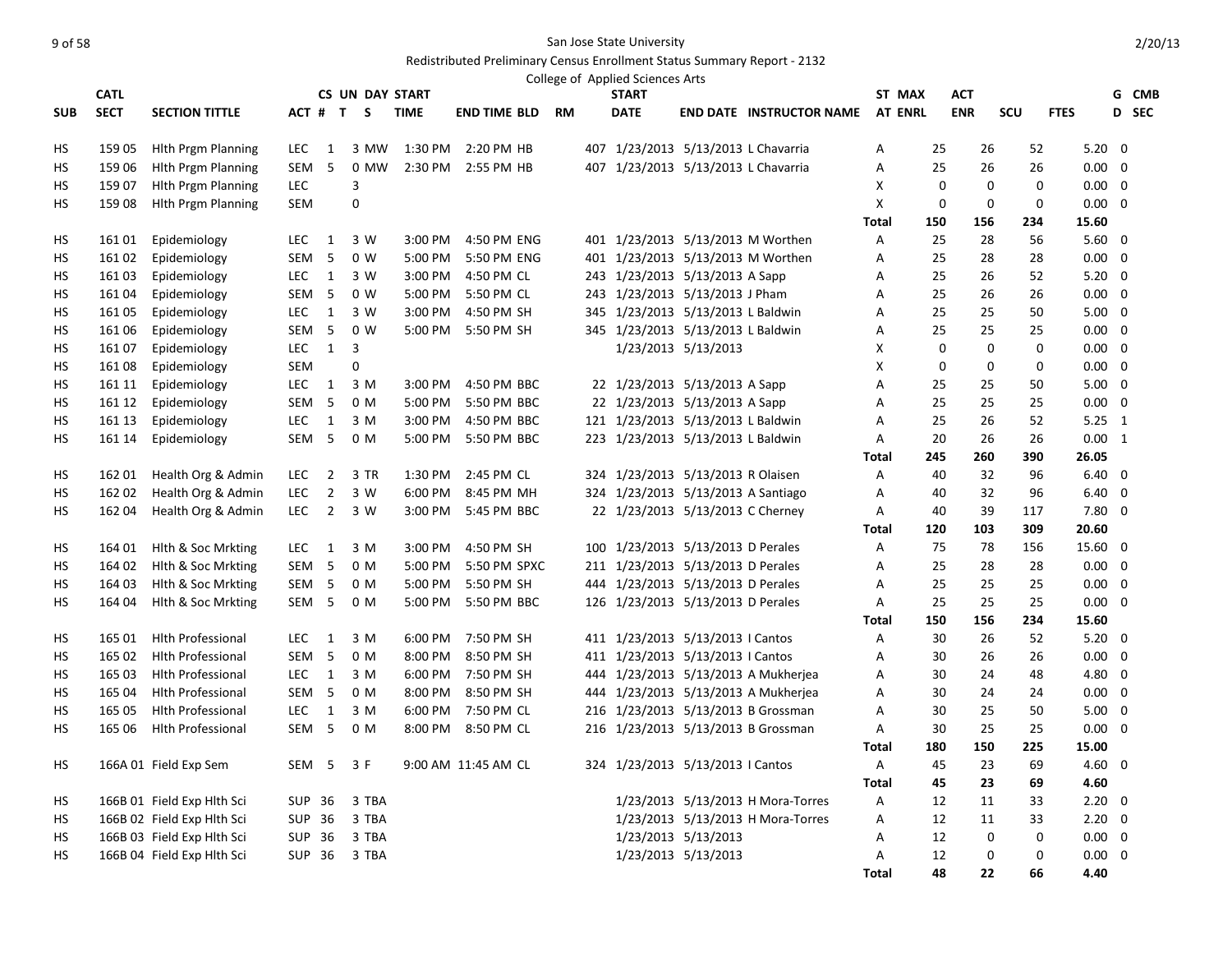|            | <b>CATL</b> |                          |                  |                | <b>CS UN DAY START</b> |               |                       |    | College of Applied Sciences Arts<br><b>START</b> |                              |                                           |                | ST MAX         | <b>ACT</b>   |                         |                 | G CMB |
|------------|-------------|--------------------------|------------------|----------------|------------------------|---------------|-----------------------|----|--------------------------------------------------|------------------------------|-------------------------------------------|----------------|----------------|--------------|-------------------------|-----------------|-------|
| <b>SUB</b> | <b>SECT</b> | <b>SECTION TITTLE</b>    |                  |                | ACT # T S              | <b>TIME</b>   | END TIME BLD          | RM | <b>DATE</b>                                      |                              | <b>END DATE INSTRUCTOR NAME</b>           |                | <b>AT ENRL</b> | <b>ENR</b>   | SCU                     | <b>FTES</b>     | D SEC |
|            |             |                          |                  |                |                        |               |                       |    |                                                  |                              |                                           |                |                |              |                         |                 |       |
| HS         | 16701       | <b>Biostatistics</b>     | LEC              | 1              | 3 TR                   | 12:00 PM      | 1:15 PM WSQ           |    | 109 1/23/2013 5/13/2013 J Pham                   |                              |                                           | Α              | 125            | 121          | 242                     | 24.25 1         |       |
| НS         | 16702       | <b>Biostatistics</b>     | SEM              | 5              | 0T                     | $3:15$ PM     | 4:30 PM MH            |    | 321 1/23/2013 5/13/2013 J Pham                   |                              |                                           | Α              | 25             | 21           | 21                      | $0.00 \quad 0$  |       |
| HS         | 16703       | <b>Biostatistics</b>     | SEM <sub>5</sub> |                | 0 <sub>W</sub>         | 12:00 PM      | 1:15 PM MH            |    | 321 1/23/2013 5/13/2013 J Pham                   |                              |                                           | A              | 25             | 26           | 26                      | $0.00 \quad 0$  |       |
| НS         | 16704       | <b>Biostatistics</b>     | SEM <sub>5</sub> |                | 0T                     | 2:00 PM       | 3:15 PM MH            |    | 321 1/23/2013 5/13/2013 J Pham                   |                              |                                           | A              | 25             | 25           | 25                      | $0.00 \quad 0$  |       |
| НS         | 16705       | <b>Biostatistics</b>     | SEM <sub>5</sub> |                | 0 R                    | $3:15$ PM     | 4:30 PM MH            |    | 321 1/23/2013 5/13/2013 J Pham                   |                              |                                           | Α              | 25             | 25           | 25                      | $0.00 \quad 0$  |       |
| <b>HS</b>  | 16706       | <b>Biostatistics</b>     | SEM <sub>5</sub> |                | 0 R                    | 2:00 PM       | 3:15 PM MH            |    | 321 1/23/2013 5/13/2013 J Pham                   |                              |                                           | A              | 25             | 24           | 24                      | $0.00 \quad 1$  |       |
|            |             |                          |                  |                |                        |               |                       |    |                                                  |                              |                                           | Total          | 250            | 242          | 363                     | 24.25           |       |
| HS         | 17102       | Managed Hith Care        | <b>LEC</b>       | $\overline{2}$ | 3 T                    | 3:00 PM       | 5:45 PM BBC           |    | 326 1/23/2013 5/13/2013 D Metz                   |                              |                                           | A              | 60             | 61           | 183                     | $12.20 \quad 0$ |       |
|            |             |                          |                  |                |                        |               |                       |    |                                                  |                              |                                           | <b>Total</b>   | 60             | 61           | 183                     | 12.20           |       |
| HS         | 172 01      | Contemp Env Hith         | LEC              | 2              |                        | 3 MW 12:00 PM | 1:15 PM MH            |    | 324 1/23/2013 5/13/2013 J Denver                 |                              |                                           | Α              | 30             | 29           | 87                      | $5.80 \quad 0$  |       |
| HS         | 17202       | Contemp Env Hith         | <b>LEC</b>       | $\overline{2}$ | 3T                     | 6:00 PM       | 8:45 PM CL            |    | 324 1/23/2013 5/13/2013 A Chan                   |                              |                                           | A              | 30             | 16           | 48                      | $3.20 \ 0$      |       |
| НS         | 172 03      | Contemp Env Hith         | LEC              | $\overline{2}$ | 3 MW                   |               | 1:30 PM 2:45 PM SH    |    | 242 1/23/2013 5/13/2013 J Denver                 |                              |                                           | А              | 30             | 31           | 93                      | $6.20 \quad 0$  |       |
| НS         | 17204       | Contemp Env Hith         | <b>LEC</b>       |                | 3                      |               |                       |    |                                                  |                              |                                           | X              | 0              |              | $\Omega$<br>$\mathbf 0$ | $0.00 \quad 0$  |       |
|            |             |                          |                  |                |                        |               |                       |    |                                                  |                              |                                           | <b>Total</b>   | 90             | 76           | 228                     | 15.20           |       |
| HS         | 18001       | <b>Indiv Studies</b>     | <b>SUP 36</b>    |                | 1 TBA                  |               |                       |    |                                                  | 1/23/2013 5/13/2013 E Mamary |                                           | Α              | 10             | $\mathbf{1}$ | $\mathbf{1}$            | $0.08$ 1        |       |
| НS         | 18003       | <b>Indiv Studies</b>     | <b>SUP 36</b>    |                |                        |               | 2 MW 11:30 AM 1:00 PM |    |                                                  | 1/23/2013 5/13/2013          |                                           | А              | 15             | $\Omega$     | 0                       | $0.00 \quad 0$  |       |
| НS         | 18004       | <b>Indiv Studies</b>     | SUP 36           |                | 1 TBA                  |               |                       |    |                                                  |                              | 1/23/2013 5/13/2013 J Gacutan-Galang      | Α              | 20             | 4            | 4                       | $0.27 \quad 0$  |       |
| HS         | 18005       | <b>Indiv Studies</b>     | <b>SUP 36</b>    |                | 2 TBA                  |               |                       |    |                                                  |                              | 1/23/2013 5/13/2013 J Gacutan-Galang      | Α              | 12             | 10           | 20                      | $1.40\quad2$    |       |
| НS         | 180 06      | <b>Indiv Studies</b>     | <b>SUP 36</b>    |                | 3 TBA                  |               |                       |    |                                                  | 1/23/2013 5/13/2013 R Rinck  |                                           | Α              | 15             | 14           | 42                      | $2.80 \quad 0$  |       |
| НS         | 18007       | <b>Indiv Studies</b>     | SUP 36           |                | 3 TBA                  |               |                       |    |                                                  | 1/23/2013 5/13/2013          |                                           | A              | 10             |              | 0<br>0                  | $0.00 \quad 0$  |       |
| HS         | 18008       | <b>Indiv Studies</b>     | SUP 36           |                | 3 TBA                  |               |                       |    |                                                  | 1/23/2013 5/13/2013          |                                           | A              | 15             |              | 0<br>0                  | $0.00 \quad 0$  |       |
| HS         | 18009       | <b>Indiv Studies</b>     | SUP 36           |                | 1 TBA                  |               |                       |    |                                                  | 1/23/2013 5/13/2013          |                                           | A              | 10             |              | $\mathbf 0$<br>0        | $0.00 \quad 0$  |       |
| НS         | 180 10      | <b>Indiv Studies</b>     | SUP 36           |                | 1 TBA                  |               |                       |    |                                                  | 1/23/2013 5/13/2013          |                                           | A              | 25             | 0            | 0                       | $0.00 \quad 0$  |       |
| НS         | 180 11      | <b>Indiv Studies</b>     | SUP 36           |                | 3 TR                   |               | 1:30 PM 2:45 PM BBC   |    |                                                  |                              | 126 1/23/2013 5/13/2013 M Worthen         | Α              | 20             | 15           | 45                      | $3.00 \quad 0$  |       |
|            |             |                          |                  |                |                        |               |                       |    |                                                  |                              |                                           | <b>Total</b>   | 152            | 44           | 112                     | 7.55            |       |
| HS         | 262 01      | <b>Health Care Org</b>   | <b>LEC</b>       | $\overline{2}$ | 2 R                    |               | 6:00 PM 8:45 PM SPXC  |    |                                                  |                              | 211 1/23/2013 5/13/2013 R Mcclinton-Brown | $\overline{A}$ | 30             | 19           | 38                      | 3.17 19         |       |
|            |             |                          |                  |                |                        |               |                       |    |                                                  |                              |                                           | <b>Total</b>   | 30             | 19           | 38                      | 3.17            |       |
| НS         | 265 01      | Env Health               | LEC              | $\overline{1}$ | 3 M                    | 3:00 PM       | 5:45 PM SH            |    | 239 1/23/2013 5/13/2013 E Mamary                 |                              |                                           | A              | 35             | 33           | 99                      | 8.25 33         |       |
|            |             |                          |                  |                |                        |               |                       |    |                                                  |                              |                                           | Total          | 35             | 33           | 99                      | 8.25            |       |
| НS         | 26701       | Cmp Pub Healt Sta        | SEM 5            |                | 3 R                    | 3:00 PM       | 5:45 PM MH            |    | 332 1/23/2013 5/13/2013 J Pham                   |                              |                                           | Α              | 35             | 19           | 57                      | 4.75 19         |       |
|            |             |                          |                  |                |                        |               |                       |    |                                                  |                              |                                           | <b>Total</b>   | 35             | 19           | 57                      | 4.75            |       |
| НS         | 26901       | App Data Analysis        | <b>LEC</b>       | $\overline{2}$ | 3 W                    |               | 6:00 PM 8:45 PM CL    |    | 111 1/23/2013 5/13/2013 E Mamary                 |                              |                                           | $\mathsf{A}$   | 25             | 25           | 75                      | 6.25 25         |       |
|            |             |                          |                  |                |                        |               |                       |    |                                                  |                              |                                           | <b>Total</b>   | 25             | 25           | 75                      | 6.25            |       |
| HS         | 27201       | Hth Prom Plan Eval       | SEM <sub>5</sub> |                | 3 W                    |               | 6:00 PM 8:45 PM CCB   |    | 101 1/23/2013 5/13/2013 D Perales                |                              |                                           | A              | 28             | 24           | 72                      | 6.00 24         |       |
|            |             |                          |                  |                |                        |               |                       |    |                                                  |                              |                                           | <b>Total</b>   | 28             | 24           | 72                      | 6.00            |       |
| НS         | 27701       | Multi Com Health Pro     | SEM <sub>5</sub> |                | 3 M                    | 6:00 PM       | 8:45 PM CL            |    | 111 1/23/2013 5/13/2013 K Roe                    |                              |                                           | A              | 35             | 21           | 63                      | 5.25 21         |       |
|            |             |                          |                  |                |                        |               |                       |    |                                                  |                              |                                           | Total          | 35             | 21           | 63                      | 5.25            |       |
| НS         |             | 291A 01 Fldwrk Seminar   |                  | SEM 4          | $1$ T                  |               | 6:00 PM 8:45 PM BBC   |    | 126 1/23/2013 5/13/2013 L Chavarria              |                              |                                           | A              | 31             | 19           | 19                      | 1.58 19         |       |
|            |             |                          |                  |                |                        |               |                       |    |                                                  |                              |                                           | <b>Total</b>   | 31             | 19           | 19                      | 1.58            |       |
| <b>HS</b>  |             | 291E 01 Work Exper Synth | SEM 5            |                | 2T                     |               | 6:00 PM 8:45 PM BBC   |    | 2 1/23/2013 5/13/2013 L Chavarria                |                              |                                           | A              | 20             | 15           | 30                      | 2.50 15         |       |
|            |             |                          |                  |                |                        |               |                       |    |                                                  |                              |                                           | <b>Total</b>   | 20             | 15           | 30                      | 2.50            |       |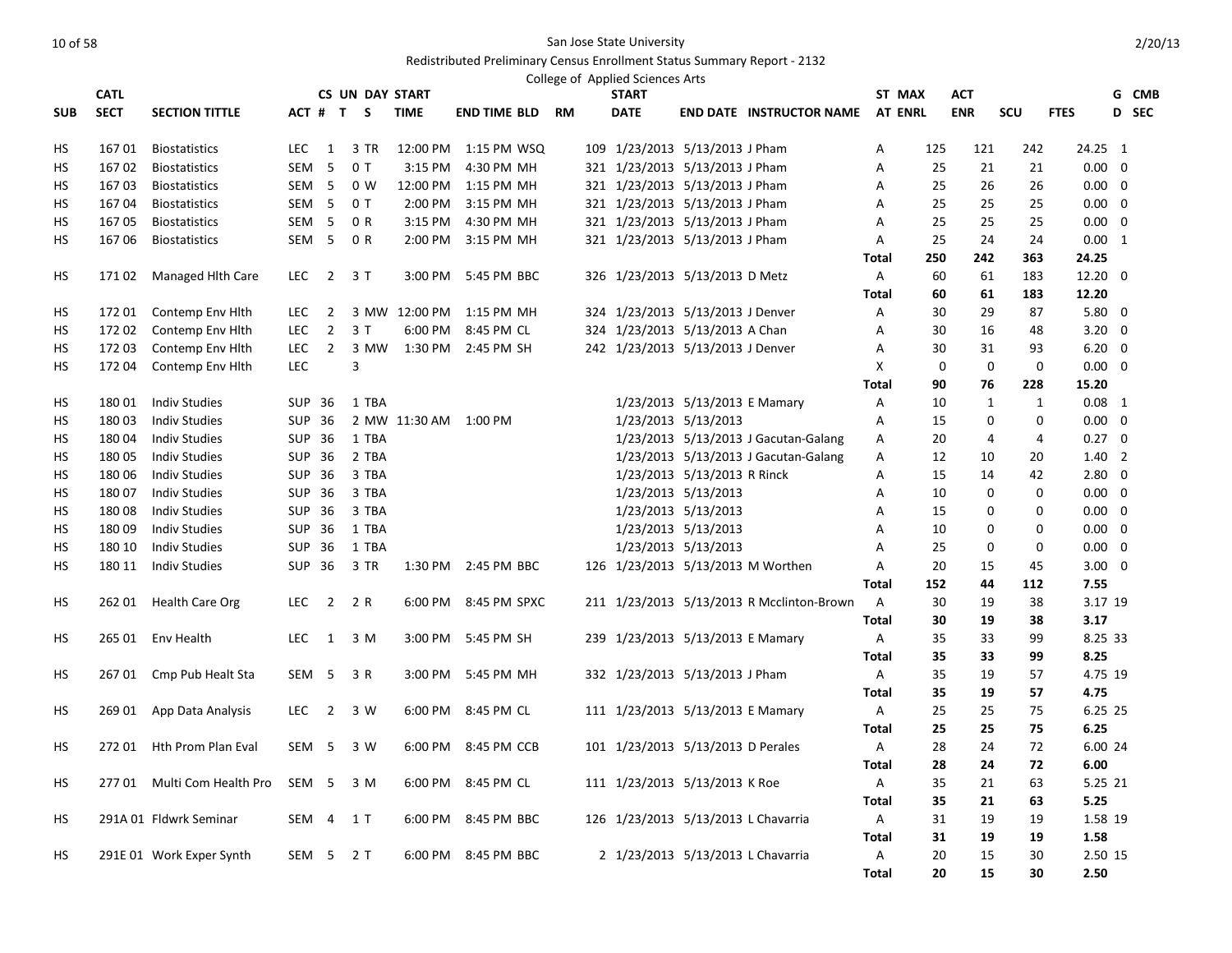# Redistributed Preliminary Census Enrollment Status Summary Report - 2132

|            |             |                                    |               |      |       |                        |                     |           | College of Applied Sciences Arts |                                  |                                 |                |            |              |             |                |              |
|------------|-------------|------------------------------------|---------------|------|-------|------------------------|---------------------|-----------|----------------------------------|----------------------------------|---------------------------------|----------------|------------|--------------|-------------|----------------|--------------|
|            | <b>CATL</b> |                                    |               |      |       | <b>CS UN DAY START</b> |                     |           | <b>START</b>                     |                                  |                                 | ST MAX         | <b>ACT</b> |              |             |                | G CMB        |
| <b>SUB</b> | <b>SECT</b> | <b>SECTION TITTLE</b>              | $ACT$ # $T$   |      | S.    | TIME                   | <b>END TIME BLD</b> | <b>RM</b> | <b>DATE</b>                      |                                  | <b>END DATE INSTRUCTOR NAME</b> | <b>AT ENRL</b> | <b>ENR</b> | <b>SCU</b>   | <b>FTES</b> |                | <b>D</b> SEC |
| <b>HS</b>  | 293 01      | Public Health Leadershir LEC 2 2 W |               |      |       | 3:00 PM                | 5:45 PM CL          |           |                                  | 225 1/23/2013 5/13/2013 A Demers |                                 | A              | 25         | 25           | 50          | 4.17 25        |              |
|            |             |                                    |               |      |       |                        |                     |           |                                  |                                  |                                 | <b>Total</b>   | 25         | 25           | 50          | 4.17           |              |
| <b>HS</b>  | 298 01      | Spec Study                         | SUP           | - 25 | 3 TBA |                        |                     |           |                                  | 1/23/2013 5/13/2013 E Mamary     |                                 | A              | 12         |              | 3           | $0.25$ 1       |              |
| <b>HS</b>  | 298 02      | Spec Study                         | SUP 25        |      | 3 TBA |                        |                     |           |                                  | 1/23/2013 5/13/2013              |                                 | A              | 12         | $\mathbf 0$  | 0           | $0.00 \quad 0$ |              |
| <b>HS</b>  | 298 03      | Spec Study                         | SUP 25        |      | 3 TBA |                        |                     |           |                                  | 1/23/2013 5/13/2013              |                                 | A              | 12         | $\mathbf{0}$ | 0           | $0.00 \quad 0$ |              |
|            |             |                                    |               |      |       |                        |                     |           |                                  |                                  |                                 | <b>Total</b>   | 36         |              | 3           | 0.25           |              |
| <b>HS</b>  | 299 01      | Master's Thesis                    | <b>SUP 25</b> |      | 3 TBA |                        |                     |           |                                  | 1/23/2013 5/13/2013              |                                 | A              | 5          | $\mathbf 0$  | $\mathbf 0$ | $0.00 \quad 0$ |              |
|            |             |                                    |               |      |       |                        |                     |           |                                  |                                  |                                 | Total          | 5.         | 0            | 0           | 0.00           |              |

**Health Science Total 3090 3014 7254 492.5167**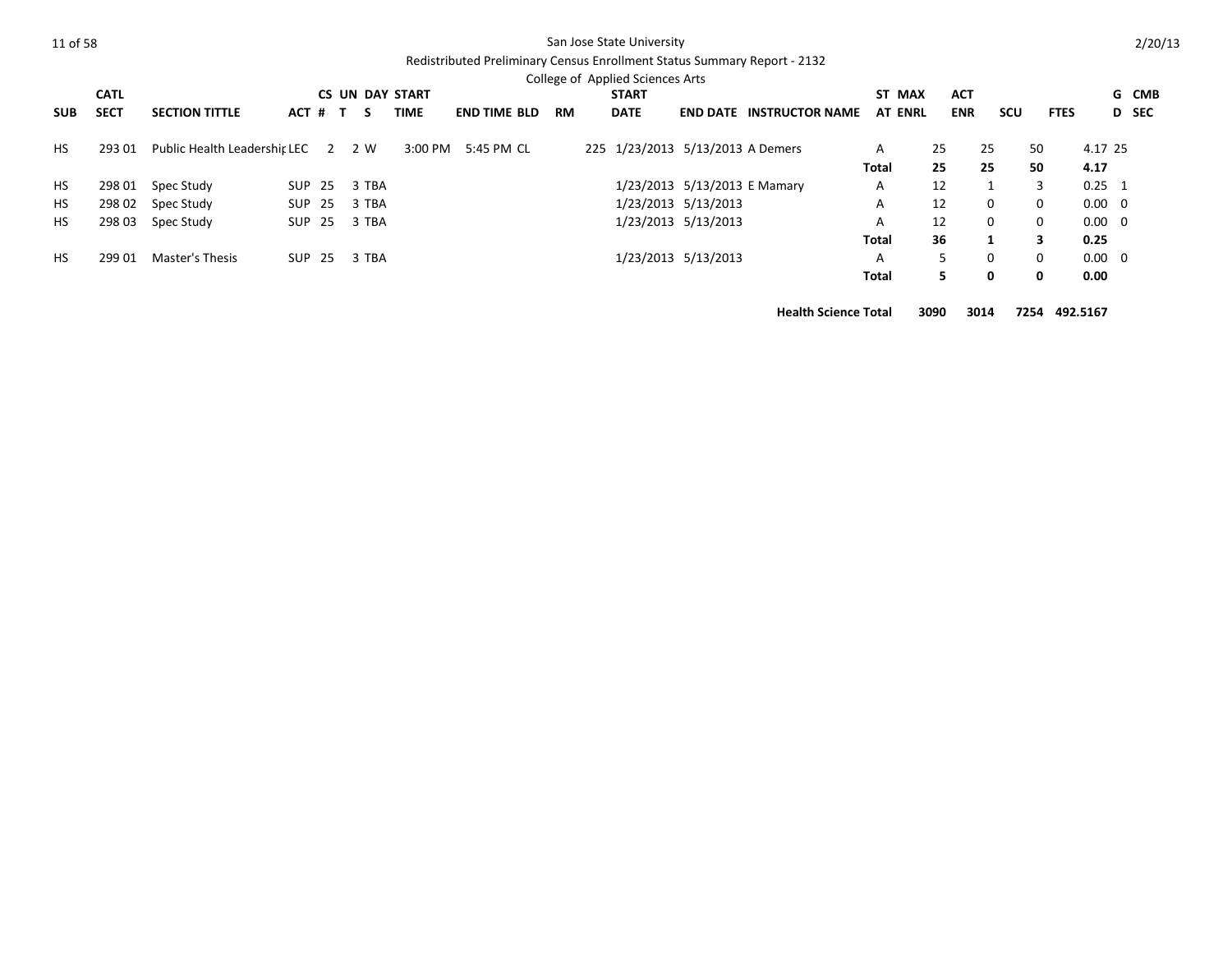# Redistributed Preliminary Census Enrollment Status Summary Report - 2132

|                            |               |                                                        |                          |                |                        |             |                                                     |    | College of Applied Sciences Arts    |                               |                                         |                          |                   |                   |                    |                          |                                           |        |
|----------------------------|---------------|--------------------------------------------------------|--------------------------|----------------|------------------------|-------------|-----------------------------------------------------|----|-------------------------------------|-------------------------------|-----------------------------------------|--------------------------|-------------------|-------------------|--------------------|--------------------------|-------------------------------------------|--------|
|                            | <b>CATL</b>   |                                                        |                          |                | <b>CS UN DAY START</b> | <b>TIME</b> |                                                     |    | <b>START</b>                        |                               |                                         | ST MAX<br><b>AT ENRL</b> |                   | ACT               |                    |                          |                                           | G CMB  |
| <b>SUB</b>                 | <b>SECT</b>   | <b>SECTION TITTLE</b>                                  | ACT #                    |                | T S                    |             | <b>END TIME BLD</b>                                 | RM | <b>DATE</b>                         |                               | <b>END DATE INSTRUCTOR NAME</b>         |                          |                   | <b>ENR</b>        | <b>SCU</b>         | <b>FTES</b>              |                                           | D SEC  |
|                            |               | <b>Hospitaliy, Recr, Tourism Mgmt</b>                  |                          |                |                        |             |                                                     |    |                                     |                               |                                         |                          |                   |                   |                    |                          |                                           |        |
|                            |               |                                                        |                          |                |                        |             |                                                     |    |                                     |                               |                                         |                          |                   |                   |                    |                          |                                           |        |
| <b>HRTM</b>                | 101           | Intro Hospitality                                      | <b>LEC</b>               | $\overline{2}$ |                        |             | 3 MW 10:30 AM 11:45 AM SPXC                         |    | 209 1/23/2013 5/13/2013 K Sullivan  |                               |                                         | Α                        | 55                | 49                | 147                | $9.80 \quad 0$           |                                           |        |
| <b>HRTM</b>                | 102           | Intro Hospitality                                      | <b>LEC</b>               | $\overline{2}$ | 3 TR                   |             | 9:00 AM 10:15 AM SPXC                               |    | 209 1/23/2013 5/13/2013 K Sullivan  |                               |                                         | A                        | 55                | 31                | 93                 | $6.20 \quad 0$           |                                           |        |
|                            |               |                                                        |                          |                |                        |             |                                                     |    |                                     |                               |                                         | Total                    | 110               | 80                | 240                | 16.00                    |                                           |        |
| <b>HRTM</b>                | 10 01         | <b>Creat Meaning Life</b>                              | <b>LEC</b>               | 2              |                        |             | 3 MW 10:30 AM 11:45 AM CL                           |    |                                     |                               | 302 1/23/2013 5/13/2013 R Bandyopadhyay | A                        | 50                | 49                | 147                | $9.80 \quad 0$           |                                           |        |
| <b>HRTM</b><br><b>HRTM</b> | 10 02<br>1003 | <b>Creat Meaning Life</b><br><b>Creat Meaning Life</b> | <b>LEC</b><br><b>LEC</b> | $\overline{2}$ | 3 TBA<br>3             |             |                                                     |    |                                     | 1/23/2013 5/13/2013 M Duphily |                                         | Α<br>X                   | 45<br>$\mathbf 0$ | 45<br>$\mathbf 0$ | 135<br>$\mathbf 0$ | 9.00<br>0.00             | $\overline{\mathbf{0}}$<br>$\overline{0}$ |        |
| <b>HRTM</b>                | 1004          | <b>Creat Meaning Life</b>                              | LEC                      | $\overline{2}$ | 3 TR                   |             | 9:00 AM 10:15 AM CL                                 |    | 302 1/23/2013 5/13/2013 P Toney     |                               |                                         | Α                        | 50                | 49                | 147                | 9.80                     | $\overline{\mathbf{0}}$                   |        |
| <b>HRTM</b>                | 10 05         | <b>Creat Meaning Life</b>                              | <b>LEC</b>               | $\overline{2}$ |                        |             | 3 MW 10:30 AM 11:45 AM CL                           |    | 324 1/23/2013 5/13/2013 L Levine    |                               |                                         | Α                        | 50                | 48                | 144                | 9.60                     | $\overline{\mathbf{0}}$                   |        |
| <b>HRTM</b>                | 10 06         | <b>Creat Meaning Life</b>                              | <b>LEC</b>               | $\overline{2}$ | 3 TR                   |             | 10:30 AM 11:45 AM MH                                |    | 324 1/23/2013 5/13/2013 H Joyner    |                               |                                         | Α                        | 50                | 53                | 159                | $10.60 \quad 0$          |                                           |        |
|                            |               |                                                        |                          |                |                        |             |                                                     |    |                                     |                               |                                         | <b>Total</b>             | 245               | 244               | 732                | 48.80                    |                                           |        |
| <b>HRTM</b>                | 11 01         | <b>Restaurant Mgmt</b>                                 | LEC.                     | 2              | 3 MW                   |             | 3:00 PM 4:15 PM SPXC                                |    | 209 1/23/2013 5/13/2013 R Larson    |                               |                                         | Α                        | 55                | 43                | 129                | $8.60 \quad 0$           |                                           |        |
|                            |               |                                                        |                          |                |                        |             |                                                     |    |                                     |                               |                                         | Total                    | 55                | 43                | 129                | 8.60                     |                                           |        |
| <b>HRTM</b>                | 1201          | Cost Ctrl Hosp                                         | SEM                      | $\overline{4}$ | 3 MW                   | 1:30 PM     | 2:45 PM CL                                          |    |                                     |                               | 302 1/23/2013 5/13/2013 T Thompson      | Α                        | 55                | 58                | 174                | 11.60                    | 0 <sup>C</sup>                            |        |
| <b>NUFS</b>                | 12 01         | Cost Ctrl Hosp                                         | SEM                      | $\overline{4}$ | 3 MW                   | 1:30 PM     | 2:45 PM CL                                          |    |                                     |                               | 302 1/23/2013 5/13/2013 T Thompson      | Α                        | 0                 | $\mathbf 0$       | $\mathbf 0$        | $0.00 \quad 0 \text{ C}$ |                                           |        |
|                            |               |                                                        |                          |                |                        |             |                                                     |    |                                     |                               |                                         | Total                    | 55                | 58                | 174                | 11.60                    |                                           |        |
| <b>HRTM</b>                | 23 01         | <b>Culinary Concepts</b>                               | LEC                      | $\overline{2}$ | 3 M                    | 3:00 PM     | 3:50 PM SPXC                                        |    |                                     |                               | 47 1/23/2013 5/13/2013 A Finkelstein    | Α                        | 25                | 31                | 31                 | 6.20                     | 0 <sup>C</sup>                            |        |
| <b>NUFS</b>                | 23 01         | <b>Culinary Concepts</b>                               | <b>LEC</b>               | $\overline{2}$ | 3 M                    | 3:00 PM     | 3:50 PM SPXC                                        |    |                                     |                               | 47 1/23/2013 5/13/2013 A Finkelstein    | A                        | $\mathbf 0$       | $\mathbf{0}$      | $\mathbf{0}$       | $0.00 \quad 0 \text{ C}$ |                                           |        |
| <b>HRTM</b>                | 23 02         | <b>Culinary Concepts</b>                               | LAB 16                   |                | 0 M                    | 4:00 PM     | 5:45 PM SPXC                                        |    |                                     |                               | 47 1/23/2013 5/13/2013 A Finkelstein    | A                        | 25                | 31                | 62                 | $0.00 \t 0 C$            |                                           |        |
| <b>NUFS</b>                | 23 02         | <b>Culinary Concepts</b>                               | LAB 16                   |                | 0 M                    | 4:00 PM     | 5:45 PM SPXC                                        |    |                                     |                               | 47 1/23/2013 5/13/2013 A Finkelstein    | Α                        | 0                 | $\mathbf{0}$      | $\mathbf{0}$       | 0.00 <sub>1</sub>        | 0 <sup>C</sup>                            | $\ast$ |
|                            |               |                                                        |                          |                |                        |             |                                                     |    |                                     |                               |                                         | <b>Total</b>             | 50                | 62                | 93                 | 6.20                     |                                           |        |
| <b>HRTM</b>                | 65 01         | Seminar in HSPM                                        | <b>LEC</b>               | $\overline{2}$ | 1 W                    | 12:00 PM    | 1:15 PM SPXC                                        |    |                                     |                               | 209 1/23/2013 5/13/2013 A Southwell     | Α                        | 60                | 57                | 57                 | $3.80 \quad 0$           |                                           |        |
|                            |               |                                                        |                          |                |                        |             |                                                     |    |                                     |                               |                                         | Total                    | 60                | 57                | 57                 | 3.80                     |                                           |        |
| <b>HRTM</b>                | 90 01         | <b>Rec Parks Tourism</b>                               | <b>LEC</b>               | 2              |                        |             | 3 MW 10:30 AM 11:45 AM BBC                          |    |                                     |                               | 322 1/23/2013 5/13/2013 B Grosvenor     | Α                        | 55                | 61                | 183                | 12.20 0                  |                                           |        |
|                            |               |                                                        |                          |                |                        |             |                                                     |    |                                     |                               |                                         | <b>Total</b>             | 55                | 61                | 183                | 12.20                    |                                           |        |
| <b>HRTM</b>                |               | 97A 01 Event Planning                                  | <b>LEC</b>               | $\overline{2}$ | 3 TR                   | 12:00 PM    | 1:15 PM SPXC                                        |    | 209 1/23/2013 5/13/2013 P Toney     |                               |                                         | А                        | 40                | 34                | 68                 | 6.80                     | $\overline{\mathbf{0}}$                   |        |
| <b>HRTM</b>                |               | 97A 02 Event Planning                                  | ACT 11                   |                | 0 F                    | 12:00 PM    | 2:45 PM SPXC                                        |    | 209 1/23/2013 5/13/2013 P Toney     |                               |                                         | Α                        | 40                | 34                | 34                 | $0.00 \quad 0$           |                                           |        |
|                            |               |                                                        |                          |                |                        |             |                                                     |    |                                     |                               |                                         | Total                    | 80                | 68                | 102                | 6.80                     |                                           |        |
| <b>HRTM</b>                |               | 97B 01 Special Events in HRT                           | <b>LEC</b>               | 1              | 3 TBA                  |             |                                                     |    |                                     | 1/23/2013 5/13/2013 R Larson  |                                         | Α                        | 35                | 30                | 90                 | 6.00                     | $\overline{0}$                            |        |
|                            |               |                                                        |                          |                |                        |             |                                                     |    |                                     |                               |                                         | Total                    | 35                | 30                | 90<br>78           | 6.00                     |                                           |        |
| <b>HRTM</b><br><b>HRTM</b> |               | 100W 01 Writing Workshop<br>100W 02 Writing Workshop   | SEM 4<br>SEM 4           |                | 3 TR                   |             | 1:30 PM 2:45 PM SPXC<br>3 MW 10:30 AM 11:45 AM SPXC |    | 211 1/23/2013 5/13/2013 M Lange     |                               | 211 1/23/2013 5/13/2013 R Bandyopadhyay | Α<br>A                   | 25<br>25          | 26<br>28          | 84                 | $5.20 \ 0$<br>5.60       | $\overline{\mathbf{0}}$                   |        |
| <b>HRTM</b>                |               | 100W 03 Writing Workshop                               | SEM                      | $\overline{4}$ | 3 MW                   |             | 1:30 PM 2:45 PM SPXC                                |    | 211 1/23/2013 5/13/2013 M Lange     |                               |                                         | A                        | 25                | 26                | 78                 | 5.20                     | $\overline{0}$                            |        |
| <b>HRTM</b>                |               | 100W 04 Writing Workshop                               | SEM <sub>4</sub>         |                | 3 TR                   |             | 10:30 AM 11:45 AM SPXC                              |    | 211 1/23/2013 5/13/2013 S Ross      |                               |                                         | Α                        | 25                | 24                | 72                 | 4.80 0                   |                                           |        |
|                            |               |                                                        |                          |                |                        |             |                                                     |    |                                     |                               |                                         | <b>Total</b>             | 100               | 104               | 312                | 20.80                    |                                           |        |
| <b>HRTM</b>                | 102 01        | Hotel & Lodging Op                                     | <b>LEC</b>               | $\overline{2}$ | 3 R                    | 6:00 PM     | 8:45 PM SPXC                                        |    | 209 1/23/2013 5/13/2013 B Ratcliffe |                               |                                         | A                        | 45                | 29                | 87                 | $5.80 \quad 0$           |                                           |        |
| <b>HRTM</b>                | 102 02        | Hotel & Lodging Op                                     | <b>LEC</b>               | $\overline{2}$ |                        |             | 3 MW 10:30 AM 11:45 AM MH                           |    |                                     |                               | 324 1/23/2013 5/13/2013 A Southwell     | A                        | 45                | 43                | 129                | $8.60 \quad 0$           |                                           |        |
|                            |               |                                                        |                          |                |                        |             |                                                     |    |                                     |                               |                                         | Total                    | 90                | 72                | 216                | 14.40                    |                                           |        |
|                            |               | HRTM 104 01 Hospitality Mktg                           | LEC.                     | 2              | 3 TR                   |             | 1:30 PM 2:45 PM CL                                  |    | 302 1/23/2013 5/13/2013 Y Huang     |                               |                                         | A                        | 50                | 46                | 138                | $9.20 \quad 0$           |                                           |        |
|                            |               |                                                        |                          |                |                        |             |                                                     |    |                                     |                               |                                         | <b>Total</b>             | 50                | 46                | 138                | 9.20                     |                                           |        |

2/20/13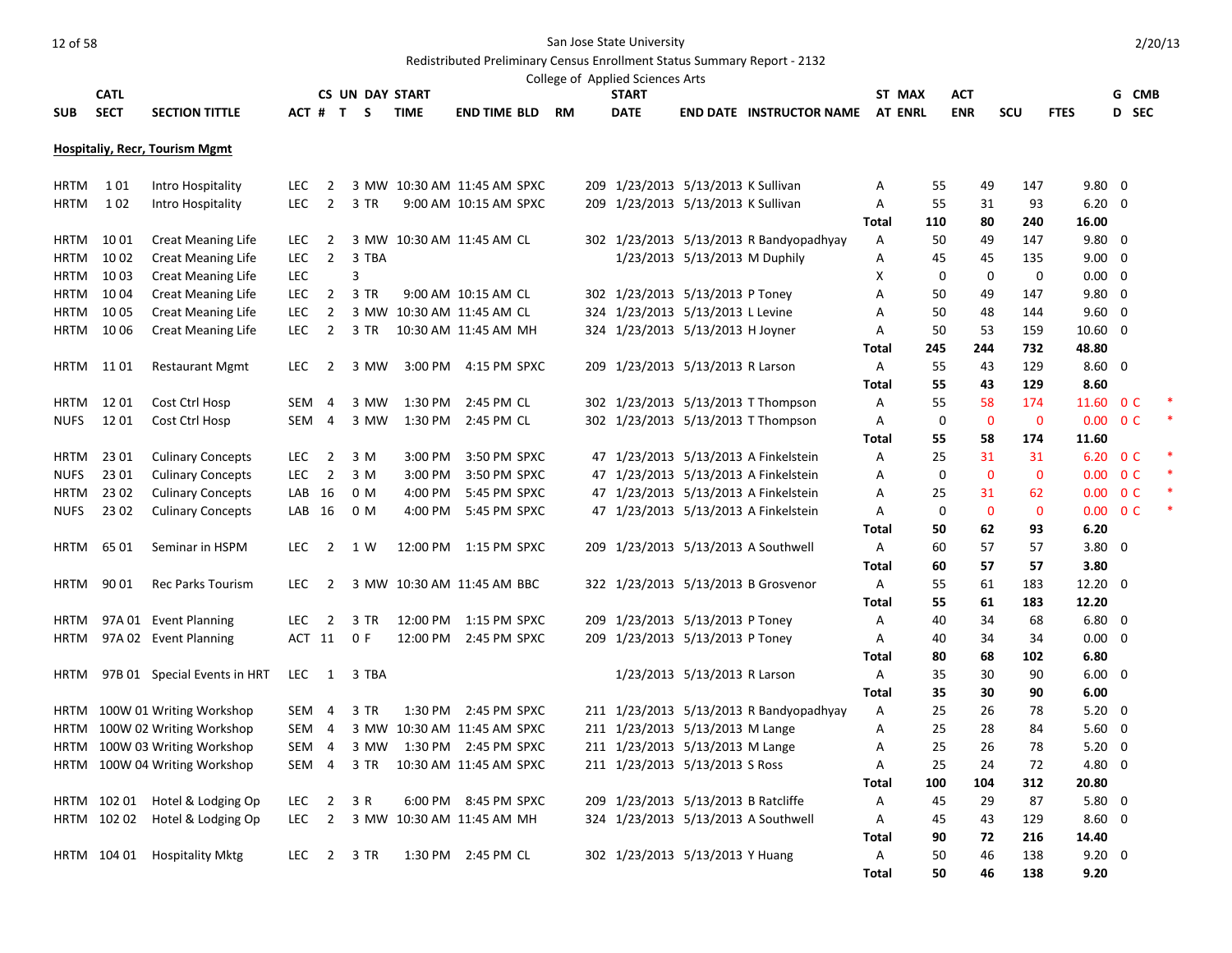|            |             |                                 |            |                         |                        |             |                        |  | College of Applied Sciences Arts |                                    |                                         |              |                |            |         |             |                        |       |
|------------|-------------|---------------------------------|------------|-------------------------|------------------------|-------------|------------------------|--|----------------------------------|------------------------------------|-----------------------------------------|--------------|----------------|------------|---------|-------------|------------------------|-------|
|            | <b>CATL</b> |                                 |            |                         | <b>CS UN DAY START</b> |             |                        |  | <b>START</b>                     |                                    |                                         |              | ST MAX         | <b>ACT</b> |         |             |                        | G CMB |
| <b>SUB</b> | <b>SECT</b> | <b>SECTION TITTLE</b>           |            |                         | ACT # T S              | <b>TIME</b> | <b>END TIME BLD RM</b> |  | <b>DATE</b>                      |                                    | <b>END DATE INSTRUCTOR NAME</b>         |              | <b>AT ENRL</b> | <b>ENR</b> |         | <b>SCU</b>  | <b>FTES</b>            | D SEC |
|            | HRTM 105 01 | Finance in HSPM                 | <b>LEC</b> | $\overline{2}$          | 3 MW                   | 1:30 PM     | 2:45 PM BBC            |  |                                  | 125 1/23/2013 5/13/2013 T Yen      |                                         | A            |                | 35         | 40      | 120         | $8.00 \quad 0$         |       |
|            | HRTM 10502  | Finance in HSPM                 | <b>LEC</b> | $\overline{2}$          | 3 TR                   | 1:30 PM     | 2:45 PM SPXC           |  |                                  | 209 1/23/2013 5/13/2013 T Yen      |                                         | A            |                | 50         | 51      | 153         | $10.20 \quad 0$        |       |
|            |             |                                 |            |                         |                        |             |                        |  |                                  |                                    |                                         | <b>Total</b> |                | 85         | 91      | 273         | 18.20                  |       |
|            |             | HRTM 107 01 Legal Hospitality   | LEC.       | $\overline{2}$          | 3 M                    |             | 6:00 PM 8:45 PM SPXC   |  |                                  | 209 1/23/2013 5/13/2013 J Dworak   |                                         | A            |                | 50         | 55      | 165         | 11.00 0                |       |
|            |             |                                 |            |                         |                        |             |                        |  |                                  |                                    |                                         | Total        |                | 50         | 55      | 165         | 11.00                  |       |
|            |             | HRTM 108 01 HSPM Info Sys       | <b>LEC</b> |                         | 2 3 TBA                |             |                        |  |                                  | 1/23/2013 5/13/2013 P Wey          |                                         | $\mathsf{A}$ |                | 55         | 56      | 168         | 11.25 1                |       |
|            |             |                                 |            |                         |                        |             |                        |  |                                  |                                    |                                         | <b>Total</b> |                | 55         | 56      | 168         | 11.25                  |       |
|            |             | HRTM 11001 Leisure, Life        | <b>LEC</b> | 2                       | 3 TR                   |             | 10:30 AM 11:45 AM SPXC |  |                                  | 209 1/23/2013 5/13/2013 R Virden   |                                         | A            |                | 50         | 51      | 153         | $10.20 \quad 0$        |       |
|            |             |                                 |            |                         |                        |             |                        |  |                                  |                                    |                                         | <b>Total</b> |                | 50         | 51      | 153         | 10.20                  |       |
|            | HRTM 11101  | Leis Cult & Ident               | LEC.       | 2                       | 3 TR                   | 1:30 PM     | 2:45 PM BBC            |  |                                  | 103 1/23/2013 5/13/2013 S Ross     |                                         | Α            |                | 50         | 44      | 132         | 8.80 0                 |       |
|            |             | HRTM 11102 Leis Cult & Ident    | <b>LEC</b> | $\overline{2}$          | 3 MW                   |             | 1:30 PM 2:45 PM SH     |  |                                  | 434 1/23/2013 5/13/2013 L Levine   |                                         | A            |                | 40         | 40      | 120         | $8.00 \quad 0$         |       |
|            |             |                                 |            |                         |                        |             |                        |  |                                  |                                    |                                         | <b>Total</b> |                | 90         | 84      | 252         | 16.80                  |       |
|            |             | HRTM 132 01 Rec Program Plan    | <b>LEC</b> | $\overline{2}$          | 3 MW                   |             | 9:00 AM 10:15 AM SPXC  |  |                                  | 209 1/23/2013 5/13/2013 L Levine   |                                         | A            |                | 40         | 41      | 123         | $8.20 \quad 0$         |       |
|            |             |                                 |            |                         |                        |             |                        |  |                                  |                                    |                                         | Total        |                | 40         | 41      | 123         | 8.20                   |       |
|            | HRTM 134 01 | <b>HR Management</b>            | <b>LEC</b> | $\overline{2}$          | 3T                     | 6:00 PM     | 8:45 PM DMH 149B       |  |                                  | 1/23/2013 5/13/2013 D Muela        |                                         | A            |                | 45         | 24      | 72          | 4.80 0                 |       |
|            | HRTM 134 02 | <b>HR Management</b>            | <b>LEC</b> | $\overline{2}$          | 3 TR                   |             | 10:30 AM 11:45 AM ENG  |  |                                  |                                    | 331 1/23/2013 5/13/2013 A Southwell     | A            |                | 50         | 31      | 93          | $6.20 \quad 0$         |       |
|            |             |                                 |            |                         |                        |             |                        |  |                                  |                                    |                                         | Total        |                | 95         | 55      | 165         | 11.00                  |       |
|            | HRTM 13601  | Rec & Park Admin                | LEC        | $\overline{2}$          | 3 TR                   |             | 9:00 AM 10:15 AM BBC   |  |                                  | 201 1/23/2013 5/13/2013 S Dowling  |                                         | A            |                | 50         | 38      | 114         | $7.60 \quad 0$         |       |
|            |             |                                 |            |                         |                        |             |                        |  |                                  |                                    |                                         | Total        |                | 50         | 38      | 114         | 7.60                   |       |
|            | HRTM 140 01 | Mtg, Conv & Event               | LEC        | $\overline{2}$          | 3 TR                   |             | 3:00 PM 4:15 PM BBC    |  |                                  | 201 1/23/2013 5/13/2013 K Sullivan |                                         | A            |                | 50         | 58      | 174         | 11.60 0                |       |
|            |             |                                 |            |                         |                        |             |                        |  |                                  |                                    |                                         | <b>Total</b> |                | 50         | 58      | 174         | 11.60                  |       |
|            |             | HRTM 142 01 Tradeshow Mgnt      | <b>LEC</b> | $\overline{2}$          | 3 W                    |             | 6:00 PM 8:45 PM CL     |  |                                  | 302 1/23/2013 5/13/2013 M McMinn   |                                         | A            |                | 55         | 54      | 162         | 10.80 0                |       |
|            |             |                                 |            |                         |                        |             |                        |  |                                  |                                    |                                         | Total        |                | 55         | 54      | 162         | 10.80                  |       |
|            | HRTM 14801  | Wine Appreciation               | LEC.       | 2                       | 3 M                    | 5:00 PM     | 7:45 PM BBC            |  |                                  | 326 1/23/2013 5/13/2013 S Orvis    |                                         | Α            |                | 45         | 44      | 132         | $8.80 \quad 0$         |       |
|            | HRTM 14802  | Wine Appreciation               | LEC.       | $\overline{\mathbf{2}}$ | 3T                     | 6:00 PM     | 8:45 PM BBC            |  |                                  | 201 1/23/2013 5/13/2013 S Orvis    |                                         | A            |                | 45         | 43      | 129         | $8.60 \quad 0$         |       |
|            |             |                                 |            |                         |                        |             |                        |  |                                  |                                    |                                         | Total        |                | 90         | 87      | 261         | 17.40                  |       |
|            |             | HRTM 153 01 Youth Development   | <b>LEC</b> | $\overline{2}$          | 3 W                    |             | 6:00 PM 8:45 PM SH     |  |                                  | 345 1/23/2013 5/13/2013 R Volker   |                                         | $\mathsf{A}$ |                | 40         | 33      | 99          | $6.60 \quad 0$         |       |
|            |             |                                 |            |                         |                        |             |                        |  |                                  |                                    |                                         | <b>Total</b> |                | 40         | 33      | 99          | 6.60                   |       |
|            | HRTM 154 01 | Revenue Management LEC          |            | $\overline{2}$          | 3 TR                   |             | 9:00 AM 10:15 AM MH    |  |                                  | 520 1/23/2013 5/13/2013 Y Huang    |                                         | Α            |                | 50         | 52      | 156         | 10.40 0                |       |
|            |             |                                 |            |                         |                        |             |                        |  |                                  |                                    |                                         | <b>Total</b> |                | 50         | 52      | 156         | 10.40                  |       |
|            | HRTM 155 01 | Outdoor Rec System              | LEC        |                         | 2 3 TR                 |             | 1:30 PM 2:45 PM CL     |  |                                  | 229 1/23/2013 5/13/2013 R Virden   |                                         | A            |                | 50         | 26      | 78          | $5.20 \quad 0$         |       |
|            |             |                                 |            |                         |                        |             |                        |  |                                  |                                    |                                         | Total        |                | 50         | 26      | 78          | 5.20                   |       |
|            | HRTM 15601  | <b>Princ Sust Trav Tour</b>     | LEC.       | $\overline{2}$          | 3 TR                   |             | 3:00 PM 4:15 PM SPXC   |  |                                  |                                    | 209 1/23/2013 5/13/2013 R Bandyopadhyay | A            |                | 50         | 37      | 111         | $7.40 \quad 0$         |       |
|            |             |                                 |            |                         |                        |             |                        |  |                                  |                                    |                                         | Total        |                | 50         | 37      | 111         | 7.40                   |       |
|            |             | HRTM 160 01 Res & Eval in Rec   | <b>LEC</b> | 3                       | 3 TR                   |             | 10:30 AM 11:45 AM DMH  |  |                                  |                                    | 234 1/23/2013 5/13/2013 R Bandyopadhyay | A            |                | 55         | 51      | 153         | $10.20 \quad 0$        |       |
|            |             |                                 |            |                         |                        |             |                        |  |                                  |                                    |                                         | <b>Total</b> |                | 55         | 51      | 153         | 10.20                  |       |
|            |             | HRTM 170A 01 Pre-Intern Workshp | LEC.       | 2                       | 1 M                    |             | 12:00 PM  1:15 PM SPXC |  |                                  | 47 1/23/2013 5/13/2013 R Virden    |                                         | A            |                | 35         | 25      | 25<br>25    | $1.67 \quad 0$         |       |
|            |             | HRTM 170B 01 Intern in Rec      | SUP 36     |                         | 4 TBA                  |             |                        |  |                                  | 1/23/2013 5/13/2013 R Virden       |                                         | Total<br>A   |                | 35<br>35   | 25<br>0 | $\mathbf 0$ | 1.67<br>$0.00 \quad 0$ |       |
|            |             | HRTM 170B 02 Intern in Rec      |            |                         | SUP 36 10 TBA          |             |                        |  |                                  | 1/23/2013 5/13/2013 R Virden       |                                         | A            |                | 35         | 6       | 60          | $4.00 \quad 0$         |       |
|            |             |                                 |            |                         |                        |             |                        |  |                                  |                                    |                                         | Total        |                | 70         | 6       | 60          | 4.00                   |       |
|            |             |                                 |            |                         |                        |             |                        |  |                                  |                                    |                                         |              |                |            |         |             |                        |       |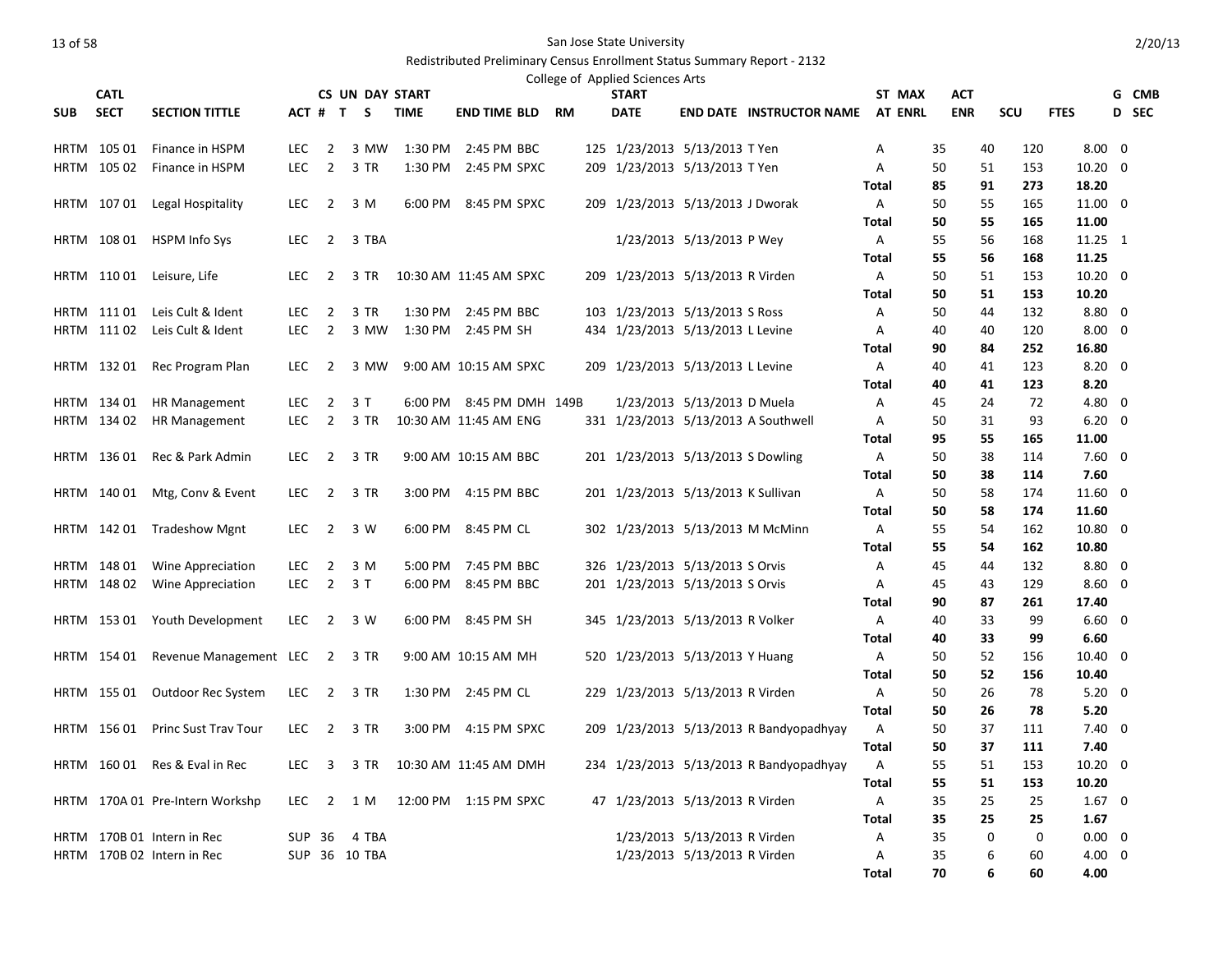|             |             |                                            |               |                |                        |               |                          |    | College of Applied Sciences Arts   |                                |                                      |                |          |                   |             |                        |                          |  |
|-------------|-------------|--------------------------------------------|---------------|----------------|------------------------|---------------|--------------------------|----|------------------------------------|--------------------------------|--------------------------------------|----------------|----------|-------------------|-------------|------------------------|--------------------------|--|
|             | <b>CATL</b> |                                            |               |                | <b>CS UN DAY START</b> |               |                          |    | <b>START</b>                       |                                |                                      | ST MAX         |          | ACT               |             |                        | G CMB                    |  |
| <b>SUB</b>  | <b>SECT</b> | <b>SECTION TITTLE</b>                      |               |                | ACT # T S              | <b>TIME</b>   | <b>END TIME BLD</b>      | RM | <b>DATE</b>                        |                                | <b>END DATE INSTRUCTOR NAME</b>      | <b>AT ENRL</b> |          | <b>ENR</b>        | <b>SCU</b>  | <b>FTES</b>            | D SEC                    |  |
|             |             | HRTM 170C 01 Intern in TR                  | <b>SUP 36</b> |                | 4 TBA                  |               |                          |    |                                    | 1/23/2013 5/13/2013 S Ross     |                                      | Α              | 35       | 0                 | 0           | $0.00 \quad 0$         |                          |  |
|             |             | HRTM 170C 02 Intern in TR                  |               |                | SUP 36 10 TBA          |               |                          |    |                                    | 1/23/2013 5/13/2013 S Ross     |                                      | Α              | 35       | $\overline{4}$    | 40          | $2.67 \quad 0$         |                          |  |
|             |             |                                            |               |                |                        |               |                          |    |                                    |                                |                                      | Total          | 70       | 4                 | 40          | 2.67                   |                          |  |
| <b>HRTM</b> |             | 175 01 Entrepreneur                        | SEM           | -4             | 3 T                    |               | 6:00 PM 8:45 PM DMH      |    |                                    |                                | 161 1/23/2013 5/13/2013 T Thompson   | A              | 55       | 58                | 174         | 11.60 0                |                          |  |
|             |             |                                            |               |                |                        |               |                          |    |                                    |                                |                                      | Total          | 55       | 58                | 174         | 11.60                  |                          |  |
|             | HRTM 18001  | Indiv Study                                | SUP 36        |                | 1 TBA                  |               |                          |    |                                    | 1/23/2013 5/13/2013 T Yen      |                                      | Α              | 25       | 1                 | 1           | $0.07 \quad 0$         |                          |  |
| HRTM        | 18002       | Indiv Study                                | SUP 36        |                | 2 TBA                  |               |                          |    |                                    | 1/23/2013 5/13/2013 T Yen      |                                      | A              | 25       | 0                 | $\mathbf 0$ | $0.00 \quad 0$         |                          |  |
| <b>HRTM</b> | 18003       | Indiv Study                                | SUP 36        |                | 3 TBA                  |               |                          |    |                                    | 1/23/2013 5/13/2013 T Yen      |                                      | A              | 25       | 10                | 30          | $2.00 \quad 0$         |                          |  |
|             |             |                                            |               |                |                        |               |                          |    |                                    |                                |                                      | Total          | 75       | 11                | 31          | 2.07                   |                          |  |
|             | HRTM 18401  | Directed Reading                           | SUP 36        |                | 1 TBA                  |               |                          |    |                                    | 1/23/2013 5/13/2013 R Virden   |                                      | Α              | 25       | 0                 | 0           | $0.00 \quad 0$         |                          |  |
|             | HRTM 184 02 | Directed Reading                           | <b>SUP 36</b> |                | 2 TBA                  |               |                          |    |                                    | 1/23/2013 5/13/2013 R Virden   |                                      | A              | 25       | 0                 | $\mathbf 0$ | $0.00\,$               | $\overline{\mathbf{0}}$  |  |
| <b>HRTM</b> | 184 03      | Directed Reading                           | <b>SUP 36</b> |                | 3 TBA                  |               |                          |    |                                    | 1/23/2013 5/13/2013 R Virden   |                                      | Α              | 25       | 3                 | 9           | $0.60 \quad 0$         |                          |  |
|             |             |                                            |               |                |                        |               |                          |    |                                    |                                |                                      | Total          | 75       | 3                 | 9           | 0.60                   |                          |  |
|             | HRTM 18501  | Leis Rec & Aging                           | <b>LEC</b>    | $\overline{2}$ | 3 W                    | 3:00 PM       | 5:45 PM BBC              |    |                                    |                                | 326 1/23/2013 5/13/2013 B Grosvenor  | Α              | 40       | 49                | 147         | 9.80                   | 0 <sup>C</sup>           |  |
| GERO        | 185 01      | Leis Rec & Aging                           | <b>LEC</b>    | $\overline{2}$ | 3 W                    | 3:00 PM       | 5:45 PM BBC              |    |                                    |                                | 326 1/23/2013 5/13/2013 B Grosvenor  | Α              | 0        | $\mathbf 0$       | $\mathbf 0$ |                        | $0.00 \quad 0 \text{ C}$ |  |
|             |             |                                            |               |                |                        |               |                          |    |                                    |                                |                                      | Total          | 40       | 49                | 147         | 9.80                   |                          |  |
| <b>HRTM</b> |             | 186 01 Strategic Mgmt                      | <b>LEC</b>    | $\overline{2}$ |                        | 3 MW 12:00 PM | 1:15 PM BBC              |    |                                    |                                | 322 1/23/2013 5/13/2013 T Thompson   | Α              | 55       | 55                | 165         | 11.00 0                |                          |  |
|             |             |                                            |               |                |                        |               |                          |    |                                    |                                |                                      | Total          | 55       | 55                | 165         | 11.00                  |                          |  |
|             |             | HRTM 191A 01 Intern Level 1                | <b>SUP 36</b> |                | 2 TBA                  |               |                          |    |                                    |                                | 1/23/2013 5/13/2013 A Southwell      | Α              | 60       | 46                | 92          | $6.13 \quad 0$         |                          |  |
|             |             |                                            |               |                |                        |               |                          |    |                                    |                                |                                      | Total          | 60       | 46                | 92          | 6.13                   |                          |  |
| <b>HRTM</b> |             | 191B 01 Intern Level 2                     | <b>SUP 36</b> |                | 3 TBA                  |               |                          |    |                                    | 1/23/2013 5/13/2013 K Sullivan |                                      | A              | 60       | 66                | 198         | 13.20 0                |                          |  |
|             |             |                                            |               |                |                        |               |                          |    |                                    |                                |                                      | Total          | 60       | 66                | 198         | 13.20                  |                          |  |
|             | HRTM 194 01 | <b>Advanced TR Pract</b>                   | LEC           |                | 3                      |               |                          |    |                                    |                                |                                      | Χ              | 0        | 0                 | $\mathbf 0$ | $0.00 \quad 0$         |                          |  |
| HRTM        | 194 02      | <b>Advanced TR Pract</b>                   | LEC           | $\overline{2}$ | 3T                     |               | 3:00 PM 5:45 PM SH       |    | 346 1/23/2013 5/13/2013 S Ross     |                                |                                      | Α              | 45       | 44                | 132         | $8.80\quad 0$          |                          |  |
|             |             |                                            |               |                |                        |               |                          |    |                                    |                                |                                      | Total          | 45       | 44                | 132         | 8.80                   |                          |  |
| HRTM        | 196 01      | Practicum RecThrp                          | SUP 36        |                | 1 TBA                  |               |                          |    |                                    | 1/23/2013 5/13/2013 S Ross     |                                      | Α              | 30       | 17                | 17          | $1.13 \quad 0$         |                          |  |
|             |             |                                            |               |                |                        |               |                          |    |                                    |                                |                                      | <b>Total</b>   | 30       | 17                | 17          | 1.13                   |                          |  |
|             | HRTM 19701  | Facil Procs in TR                          | <b>LEC</b>    | $\overline{2}$ | 3 M                    | 3:00 PM       | 4:15 PM CL               |    | 222 1/23/2013 5/13/2013 S Ross     |                                |                                      | A              | 45       | 43                | 86          | $8.60 \quad 0$         |                          |  |
| HRTM        | 197 02      | Facil Procs in TR                          |               | ACT 11         | 0 M                    | 4:30 PM       | 5:45 PM MH               |    | 520 1/23/2013 5/13/2013 S Ross     |                                |                                      | A              | 45       | 43                | 43          | $0.00 \quad 0$         |                          |  |
|             |             |                                            |               |                |                        |               |                          |    |                                    |                                |                                      | Total          | 90       | 86<br>$\mathbf 0$ | 129         | 8.60                   |                          |  |
|             |             | HRTM 270 01 Graduate Internship            | <b>SUP 25</b> |                | 3 TBA                  |               |                          |    |                                    | 1/23/2013 5/13/2013 R Virden   |                                      | A              | 25       |                   | $\mathbf 0$ | $0.00 \quad 0$         |                          |  |
|             |             |                                            |               |                |                        |               |                          |    |                                    |                                |                                      | Total          | 25       | 0                 | 0           | 0.00                   |                          |  |
| HRTM        |             | 298 01 Spec Studies                        | SUP 36        |                | 3 TBA                  |               |                          |    |                                    | 1/23/2013 5/13/2013 R Virden   |                                      | A              | 25       | 0                 | 0           | $0.00 \quad 0$         |                          |  |
| HRTM        | 299 01      |                                            |               |                |                        |               |                          |    |                                    |                                |                                      | Total          | 25<br>25 | 0<br>0            | 0<br>0      | 0.00<br>$0.00 \quad 0$ |                          |  |
|             |             | Masters Thesis                             | SUP 25        |                | 6 TBA                  |               |                          |    |                                    | 1/23/2013 5/13/2013 R Virden   |                                      | Α<br>Total     | 25       | $\mathbf 0$       | 0           | 0.00                   |                          |  |
|             |             |                                            |               |                |                        |               |                          |    |                                    |                                |                                      |                |          |                   |             |                        |                          |  |
|             |             |                                            |               |                |                        |               |                          |    |                                    |                                | Hospitaliy, Recr, Tourism Mgmt Total |                | 2775     | 2264              |             | 6292 419.5167          |                          |  |
|             |             | <b>Journalism &amp; Mass Communication</b> |               |                |                        |               |                          |    |                                    |                                |                                      |                |          |                   |             |                        |                          |  |
| ADV         | 91 01       | Intro Advertising                          | <b>LEC</b>    | $\overline{2}$ |                        |               | 3 MW 1:30 PM 2:45 PM DBH |    | 133 1/23/2013 5/13/2013 J Delacruz |                                |                                      | Α              | 70       | 70                | 210         | 14.00 0                |                          |  |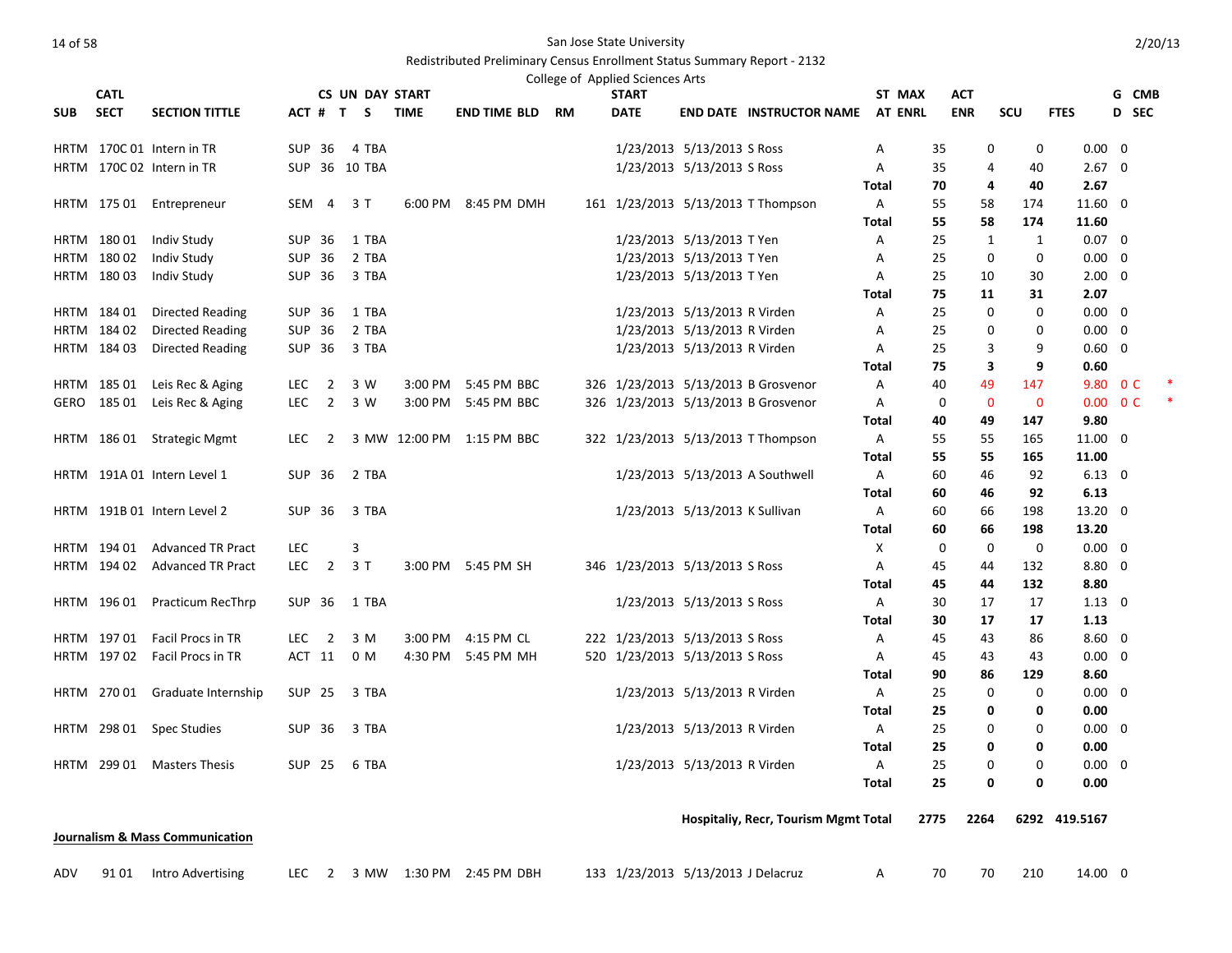|             | <b>CATL</b> |                                     |            |                         | <b>CS UN DAY START</b> |               |                           |      | College of Applied Sciences Arts<br><b>START</b> |                                    |                                       | ST MAX         |          | ACT          |          |                | G              | CMB   |
|-------------|-------------|-------------------------------------|------------|-------------------------|------------------------|---------------|---------------------------|------|--------------------------------------------------|------------------------------------|---------------------------------------|----------------|----------|--------------|----------|----------------|----------------|-------|
| <b>SUB</b>  | <b>SECT</b> | <b>SECTION TITTLE</b>               | ACT #      |                         | $\mathbf{T}$<br>S.     | <b>TIME</b>   | <b>END TIME BLD</b>       | RM   | <b>DATE</b>                                      |                                    | <b>END DATE INSTRUCTOR NAME</b>       | <b>AT ENRL</b> |          | <b>ENR</b>   | SCU      | <b>FTES</b>    |                | D SEC |
|             |             |                                     |            |                         |                        |               |                           |      |                                                  |                                    |                                       |                |          |              |          |                |                |       |
| ADV         | 91 02       | Intro Advertising                   | <b>LEC</b> |                         | 3                      |               |                           |      |                                                  |                                    |                                       | X              | 0        | 0            | 0        | $0.00 \quad 0$ |                |       |
|             |             |                                     |            |                         |                        |               |                           |      |                                                  |                                    |                                       | <b>Total</b>   | 70       | 70           | 210      | 14.00          |                |       |
| ADV         | 116 01      | Spartan Daily Ad Staff ACT 20       |            |                         |                        |               | 3 MTW 1:30 PM 4:15 PM DBH | 2091 |                                                  | 1/23/2013 5/13/2013 T Hendrick     |                                       | Α              | 25       | 10           | 30       | $2.00 \quad 0$ |                |       |
|             |             |                                     |            |                         |                        |               |                           |      |                                                  |                                    |                                       | <b>Total</b>   | 25       | 10           | 30       | 2.00           |                |       |
| ADV         | 121 01      | Consumer Advertising LEC            |            | $\overline{\mathbf{2}}$ | 3 T                    | 6:00 PM       | 8:45 PM DBH               |      |                                                  | 133 1/23/2013 5/13/2013 S Eckstone |                                       | A              | 30       | 31           | 93       | $6.25 \quad 1$ |                |       |
|             |             |                                     |            |                         |                        |               |                           |      |                                                  |                                    |                                       | Total          | 30       | 31           | 93       | 6.25           |                |       |
| ADV         | 122 01      | Bus-to-Bus Advertising SEM 4        |            |                         |                        |               | 3 MW 12:00 PM 1:15 PM DBH |      |                                                  | 225 1/23/2013 5/13/2013 G Coakley  |                                       | A              | 30       | 25           | 75       | $5.05 \quad 1$ |                |       |
|             |             |                                     |            |                         |                        |               |                           |      |                                                  |                                    |                                       | <b>Total</b>   | 30       | 25           | 75       | 5.05           |                |       |
| ADV         | 123 01      | Brdcast & New Media A SEM 4         |            |                         | 3 M                    | 6:00 PM       | 8:45 PM DBH               |      |                                                  | 226 1/23/2013 5/13/2013 S Eckstone |                                       | A              | 40       | 27           | 81       | 5.40           | $\mathbf 0$    |       |
|             |             |                                     |            |                         |                        |               |                           |      |                                                  |                                    |                                       | <b>Total</b>   | 40       | 27           | 81       | 5.40           |                |       |
| ADV         | 124 01      | Copywriting                         | SEM        |                         | 3                      |               |                           |      |                                                  |                                    |                                       | X              | 0        | 0            | 0        | $0.00 \quad 0$ |                |       |
| ADV         | 124 02      | Copywriting                         | SEM        | 4                       |                        |               | 3 MW 12:00 PM 1:15 PM DBH |      |                                                  | 225 1/23/2013 5/13/2013 J Delacruz |                                       | Α              | 30       | 17           | 51       | 3.40           | 0              |       |
|             |             |                                     |            |                         |                        |               |                           |      |                                                  |                                    |                                       | <b>Total</b>   | 30       | 17           | 51       | 3.40           |                |       |
| ADV         | 125 01      | Ad Layout & Prod                    | SEM 4      |                         | 3 TR                   | 4:30 PM       | 5:45 PM DBH               |      |                                                  | 222 1/23/2013 5/13/2013 J Delacruz |                                       | A              | 25       | 23           | 69       | $4.60 \quad 0$ |                |       |
|             |             |                                     |            |                         |                        |               |                           |      |                                                  |                                    |                                       | <b>Total</b>   | 25       | 23           | 69       | 4.60           |                |       |
| ADV         | 126 01      | Media Planning & Buyin SEM 4        |            |                         | 3 TR                   | 4:30 PM       | 5:45 PM DBH               |      |                                                  | 202 1/23/2013 5/13/2013 T Hendrick |                                       | A              | 30       | 20           | 60       | $4.00 \quad 0$ |                |       |
|             |             |                                     |            |                         |                        |               |                           |      |                                                  |                                    |                                       | Total          | 30       | 20           | 60       | 4.00           | $\overline{0}$ |       |
| ADV         | 128 01      | Integrtd Mktg Comm                  | SEM 4      |                         | 3 M                    |               | 6:00 PM 8:45 PM DBH       |      |                                                  | 202 1/23/2013 5/13/2013 T Hendrick |                                       | A<br>Total     | 30<br>30 | 19<br>19     | 57<br>57 | 3.80<br>3.80   |                |       |
| ADV         | 129 01      | <b>Campaigns Mgmt</b>               | SEM 4      |                         | 3 TR                   |               | 10:30 AM 11:45 AM DBH     |      |                                                  | 202 1/23/2013 5/13/2013 G Coakley  |                                       | A              | 30       | 33           | 99       | $6.60 \quad 0$ |                |       |
|             |             |                                     |            |                         |                        |               |                           |      |                                                  |                                    |                                       | <b>Total</b>   | 30       | 33           | 99       | 6.60           |                |       |
| JOUR        | 61 02       | Prnt/Mag and Online WILEC 2         |            |                         |                        |               | 3 MW 12:00 PM 1:15 PM DBH |      |                                                  | 213 1/23/2013 5/13/2013 T Ulrich   |                                       | Α              | 20       | 19           | 57       | $3.80$ 0       |                |       |
| <b>JOUR</b> | 6103        | Prnt/Mag and Online WLEC            |            | $\overline{2}$          |                        |               | 3 MW 12:00 PM 1:15 PM DBH |      |                                                  | 222 1/23/2013 5/13/2013 D Nichols  |                                       | A              | 25       | 26           | 78       | $5.20 \quad 0$ |                |       |
| JOUR        | 61 04       | Prnt/Mag and Online WILEC           |            |                         | 3                      |               |                           |      |                                                  |                                    |                                       | Х              | 0        | $\mathbf 0$  | 0        | $0.00 \quad 0$ |                |       |
| <b>JOUR</b> | 6105        | Prnt/Mag and Online WILEC           |            |                         | 3                      |               |                           |      |                                                  |                                    |                                       | X              | 0        | $\mathbf 0$  | 0        | $0.00 \quad 0$ |                |       |
| <b>JOUR</b> | 61 06       | Prnt/Mag and Online WLEC            |            | $\overline{2}$          | 3 TR                   |               | 1:30 PM 2:45 PM DBH       |      |                                                  | 224 1/23/2013 5/13/2013 R Nichols  |                                       | A              | 30       | 23           | 69       | $4.60 \quad 0$ |                |       |
|             |             |                                     |            |                         |                        |               |                           |      |                                                  |                                    |                                       | <b>Total</b>   | 75       | 68           | 204      | 13.60          |                |       |
| JOUR        | 95 01       | Digital News Photo                  | <b>LEC</b> | 3                       | 3 TR                   |               | 10:30 AM 11:45 AM DBH     | 209B |                                                  | 1/23/2013 5/13/2013 D Cheers       |                                       | A              | 20       | 18           | 54       | $3.60 \quad 0$ |                |       |
|             |             |                                     |            |                         |                        |               |                           |      |                                                  |                                    |                                       | Total          | 20       | 18           | 54       | 3.60           |                |       |
| JOUR        |             | 132A 01 News/Online Reporting LEC   |            | $\overline{2}$          | 3 TR                   |               | 1:30 PM 2:45 PM SH        |      |                                                  | 434 1/23/2013 5/13/2013 S Fosdick  |                                       | A              | 50       | 24           | 72       | 4.80 0         |                |       |
|             |             |                                     |            |                         |                        |               |                           |      |                                                  |                                    |                                       | <b>Total</b>   | 50       | 24           | 72       | 4.80           |                |       |
| JOUR        |             | 132B 02 Electronic Media Report LEC |            |                         | 3                      |               |                           |      |                                                  |                                    |                                       | X              | 0        | $\mathbf 0$  | 0        | $0.00 \quad 0$ |                |       |
|             |             |                                     |            |                         |                        |               |                           |      |                                                  |                                    |                                       | Total          | 0        | 0            | 0        | 0.00           |                |       |
| JOUR        | 133 01      | Editing/News Mgmt                   |            | SEM 4                   | 3T                     |               | 6:00 PM 8:45 PM DBH       |      |                                                  |                                    | 224 1/23/2013 5/13/2013 W Tillinghast | A              | 30       | 21           | 63       | $4.20 \quad 0$ |                |       |
|             |             |                                     |            |                         |                        |               |                           |      |                                                  |                                    |                                       | <b>Total</b>   | 30       | 21           | 63       | 4.20           |                |       |
| JOUR        | 135 01      | Rep/Editing & Mgmt                  | ACT 20     |                         | 1 MTW                  | 1:30 PM       | 4:15 PM DBH               |      |                                                  |                                    | 209 1/23/2013 5/13/2013 K Komenich    | Α              | 30       | $\mathbf{1}$ | 1        | $0.07 \quad 0$ |                |       |
| JOUR        | 135 02      | Rep/Editing & Mgmt                  | ACT 20     |                         |                        | 2 MTW 1:30 PM | 4:15 PM DBH               |      |                                                  |                                    | 209 1/23/2013 5/13/2013 K Komenich    | Α              | 30       | 0            | 0        | 0.00           | 0              |       |
| JOUR        | 135 03      | Rep/Editing & Mgmt                  | ACT 20     |                         |                        |               | 3 MTW 1:30 PM 4:15 PM DBH |      |                                                  |                                    | 209 1/23/2013 5/13/2013 K Komenich    | A              | 30       | 16           | 16       | $3.20 \ 0$     |                |       |
|             |             |                                     |            |                         |                        |               |                           |      |                                                  |                                    |                                       | Total          | 90       | 17           | 17       | 3.27           |                |       |
| JOUR        | 136 01      | Newspaper and Mag De LEC 2          |            |                         | 3 TR                   |               | 4:30 PM 5:45 PM DBH       |      |                                                  | 213 1/23/2013 5/13/2013 T Mitchell |                                       | A              | 20       | 19           | 57       | $3.85$ 1       |                |       |
|             |             |                                     |            |                         |                        |               |                           |      |                                                  |                                    |                                       | Total          | 20       | 19           | 57       | 3.85           |                |       |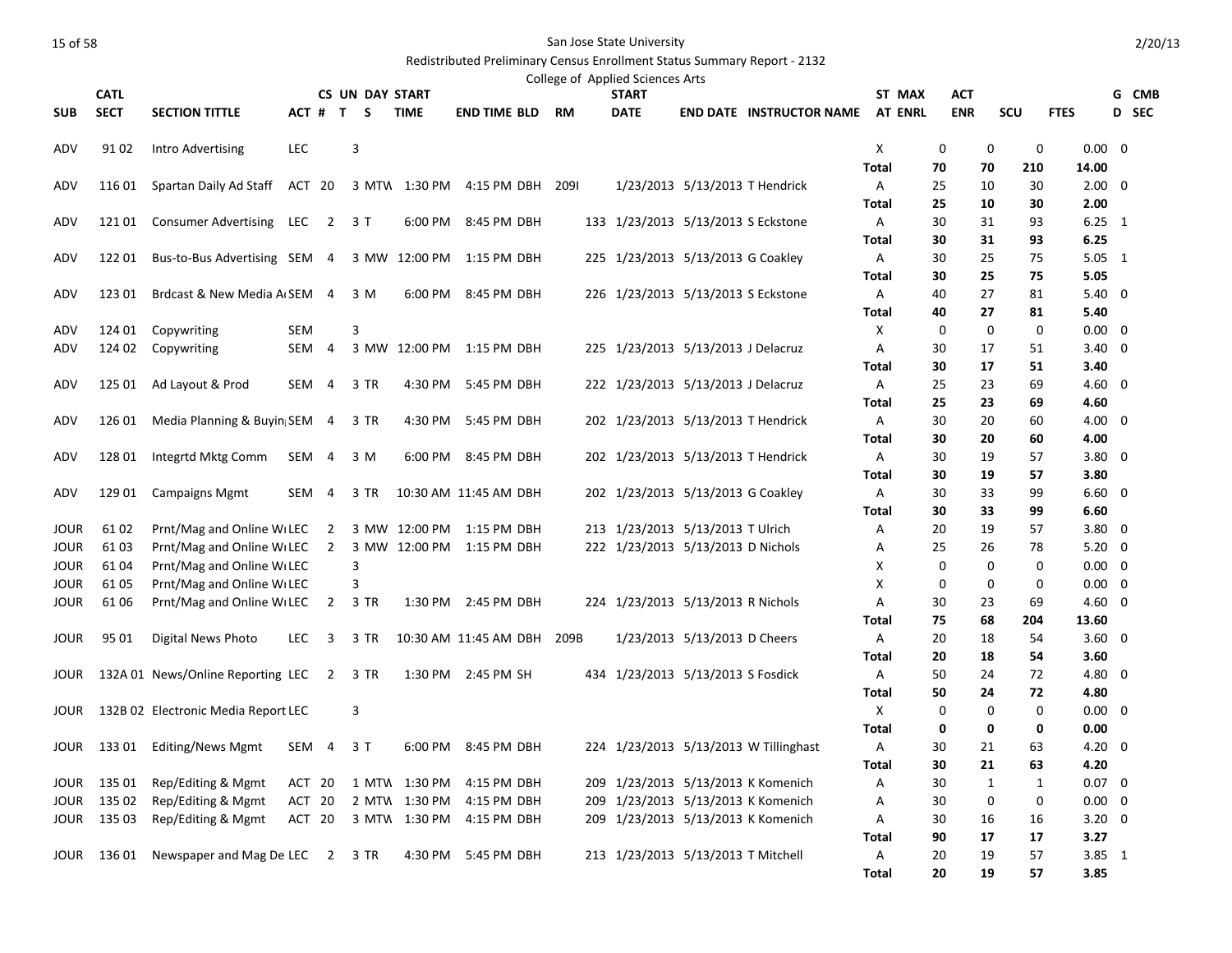|             |             |                                |            |                         |                |        |                        |                            |  | College of Applied Sciences Arts |                                    |                                    |              |                |              |             |     |                |                 |              |
|-------------|-------------|--------------------------------|------------|-------------------------|----------------|--------|------------------------|----------------------------|--|----------------------------------|------------------------------------|------------------------------------|--------------|----------------|--------------|-------------|-----|----------------|-----------------|--------------|
|             | <b>CATL</b> |                                |            |                         |                |        | <b>CS UN DAY START</b> |                            |  | <b>START</b>                     |                                    |                                    |              | ST MAX         | <b>ACT</b>   |             |     |                |                 | G CMB        |
| <b>SUB</b>  | <b>SECT</b> | <b>SECTION TITTLE</b>          |            |                         | ACT # T S      |        | <b>TIME</b>            | <b>END TIME BLD RM</b>     |  | <b>DATE</b>                      |                                    | <b>END DATE INSTRUCTOR NAME</b>    |              | <b>AT ENRL</b> | <b>ENR</b>   |             | scu | <b>FTES</b>    |                 | <b>D</b> SEC |
| JOUR        | 153 01      | Magazine Wrtng & Editi SEM 4   |            |                         |                | 3 TR   |                        | 10:30 AM 11:45 AM DBH      |  |                                  | 213 1/23/2013 5/13/2013 T Ulrich   |                                    | Α            |                | 20           | 16          | 48  |                | $3.25 \quad 1$  |              |
|             |             |                                |            |                         |                |        |                        |                            |  |                                  |                                    |                                    | <b>Total</b> |                | 20           | 16          | 48  |                | 3.25            |              |
| <b>JOUR</b> | 155 01      | Mag Edtg & Prod                | SEM        | $\overline{4}$          |                | 3 TR   |                        | 1:30 PM 2:45 PM DBH        |  |                                  | 213 1/23/2013 5/13/2013 T Ulrich   |                                    | Α            |                | 20           | 14          | 28  |                | $2.80 \quad 0$  |              |
| JOUR        | 155 02      | Mag Edtg & Prod                | <b>ACT</b> |                         | $\mathbf 0$    |        |                        |                            |  |                                  |                                    |                                    | Х            |                | 0            | $\mathbf 0$ |     | 0              | $0.00 \quad 0$  |              |
| <b>JOUR</b> | 155 03      | Mag Edtg & Prod                | ACT 12     |                         |                | $0$ TR |                        | 3:00 PM 4:15 PM DBH        |  |                                  | 213 1/23/2013 5/13/2013 T Ulrich   |                                    | Α            |                | 20           | 14          | 14  |                | $0.00 \quad 0$  |              |
|             |             |                                |            |                         |                |        |                        |                            |  |                                  |                                    |                                    | Total        |                | 40           | 28          | 42  |                | 2.80            |              |
| JOUR        | 164 01      | Electronic News/TV             | <b>SEM</b> |                         | $\mathsf 3$    |        |                        |                            |  |                                  |                                    |                                    | X            |                | 0            | 0           |     | 0              | $0.00 \quad 0$  |              |
| <b>JOUR</b> | 164 02      | <b>Electronic News/TV</b>      | ACT        |                         | 0              |        |                        |                            |  |                                  |                                    |                                    | X            |                | $\mathbf{0}$ | 0           |     | 0              | $0.00 \quad 0$  |              |
|             |             |                                |            |                         |                |        |                        |                            |  |                                  |                                    |                                    | <b>Total</b> |                | 0            | 0           |     | 0              | 0.00            |              |
| JOUR        | 165 01      | TV News Staff                  | ACT 20     |                         |                |        |                        | 1 MTW 12:00 PM 3:00 PM DBH |  |                                  | 221 1/23/2013 5/13/2013 L LaCuesta |                                    | Α            |                | 25           | 2           |     | $\overline{2}$ | $0.13 \quad 0$  |              |
| <b>JOUR</b> | 165 02      | TV News Staff                  | ACT 20     |                         |                |        |                        | 2 MTW 12:00 PM 3:00 PM DBH |  |                                  | 221 1/23/2013 5/13/2013 L LaCuesta |                                    | A            |                | 25           | 0           |     | $\mathbf 0$    | $0.00 \quad 0$  |              |
| <b>JOUR</b> | 165 03      | TV News Staff                  | ACT 20     |                         |                |        |                        | 3 MTW 12:00 PM 3:00 PM DBH |  |                                  | 221 1/23/2013 5/13/2013 L LaCuesta |                                    | Α            |                | 25           | 22          | 22  |                | $4.40 \quad 0$  |              |
|             |             |                                |            |                         |                |        |                        |                            |  |                                  |                                    |                                    | Total        |                | 75           | 24          | 24  |                | 4.53            |              |
| <b>JOUR</b> | 166 01      | Audio/Video Stream             | SEM 4      |                         |                | 3 TR   |                        | 10:30 AM 11:45 AM DBH      |  |                                  | 226 1/23/2013 5/13/2013 R Craig    |                                    | Α            |                | 40           | 16          | 32  |                | $3.20 \quad 0$  |              |
| <b>JOUR</b> | 16602       | Audio/Video Stream             | ACT 12     |                         |                | $0$ TR |                        | 12:00 PM 1:15 PM DBH       |  |                                  | 226 1/23/2013 5/13/2013 R Craig    |                                    | Α            |                | 40           | 16          | 16  |                | $0.00 \quad 0$  |              |
|             |             |                                |            |                         |                |        |                        |                            |  |                                  |                                    |                                    | Total        |                | 80           | 32          | 48  |                | 3.20            |              |
|             | MCOM 63 01  | New Media                      | <b>LEC</b> | 2                       |                | 3 MW   | 1:30 PM                | 2:45 PM DBH                |  |                                  | 226 1/23/2013 5/13/2013 D Cheers   |                                    | Α            |                | 40           | 24          | 72  |                | 4.80 0          |              |
|             | MCOM 63 02  | New Media                      | <b>LEC</b> | $\overline{2}$          |                | 3 MW   | 3:00 PM                | 4:15 PM DBH                |  |                                  | 226 1/23/2013 5/13/2013 D Cheers   |                                    | Α            |                | 40           | 17          | 51  |                | $3.40 \quad 0$  |              |
|             | MCOM 6303   | New Media                      | <b>LEC</b> | $\overline{2}$          |                | 3 MW   | 4:30 PM                | 5:45 PM DBH                |  |                                  |                                    | 226 1/23/2013 5/13/2013 K Komenich | A            |                | 40           | 33          | 99  |                | $6.60 \quad 0$  |              |
|             | MCOM 63 04  | New Media                      | <b>LEC</b> | $\overline{2}$          |                | 3 TR   |                        | 3:00 PM 4:15 PM DBH        |  |                                  | 226 1/23/2013 5/13/2013 D Cheers   |                                    | Α            |                | 40           | 17          | 51  |                | $3.40 \quad 0$  |              |
|             | MCOM 63 05  | New Media                      | <b>LEC</b> |                         | 3              |        |                        |                            |  |                                  |                                    |                                    | Χ            |                | 0            | 0           |     | 0              | $0.00 \quad 0$  |              |
|             |             |                                |            |                         |                |        |                        |                            |  |                                  |                                    |                                    | <b>Total</b> |                | 160          | 91          | 273 |                | 18.20           |              |
|             | MCOM 7001   | Vis Comm Mod Media             | LEC        | 3                       |                |        |                        | 3 MW 12:00 PM 1:15 PM DBH  |  |                                  |                                    | 133 1/23/2013 5/13/2013 K Komenich | Α            |                | 70           | 27          | 81  |                | $5.40 \quad 0$  |              |
|             | MCOM 7002   | Vis Comm Mod Media             | LEC        |                         | $\overline{3}$ |        |                        |                            |  |                                  |                                    |                                    | х            |                | 0            | 0           |     | 0              | $0.00 \quad 0$  |              |
|             | MCOM 7003   | Vis Comm Mod Media LEC         |            | $\overline{\mathbf{3}}$ |                | 3 TR   |                        | 12:00 PM 1:15 PM DBH       |  |                                  | 133 1/23/2013 5/13/2013 D Nichols  |                                    | Α            |                | 70           | 62          | 186 |                | 12.40 0         |              |
|             |             |                                |            |                         |                |        |                        |                            |  |                                  |                                    |                                    | <b>Total</b> |                | 140          | 89          | 267 |                | 17.80           |              |
|             | MCOM 7201   | Mcom & Society                 | LEC.       | $\overline{2}$          |                | 3 TR   |                        | 1:30 PM 2:45 PM DBH        |  |                                  | 225 1/23/2013 5/13/2013 D Nichols  |                                    | Α            |                | 30           | 28          | 84  |                | $5.60 \quad 0$  |              |
|             | MCOM 72 03  | Mcom & Society                 | <b>LEC</b> |                         | 3              |        |                        |                            |  |                                  |                                    |                                    | x            |                | 0            | $\mathbf 0$ |     | 0              | $0.00 \quad 0$  |              |
|             | MCOM 7204   | Mcom & Society                 | <b>LEC</b> | $\overline{2}$          |                | 3 TR   |                        | 10:30 AM 11:45 AM DBH      |  |                                  | 133 1/23/2013 5/13/2013 D Nichols  |                                    | A            |                | 70           | 51          | 153 |                | $10.20 \quad 0$ |              |
|             | MCOM 72 08  | Mcom & Society                 | <b>LEC</b> | $\overline{2}$          |                |        |                        | 3 MW 10:30 AM 11:45 AM DBH |  |                                  | 133 1/23/2013 5/13/2013 R Craig    |                                    | Α            |                | 70           | 66          | 198 |                | 13.20 0         |              |
|             | MCOM 72 09  | Mcom & Society                 | <b>LEC</b> |                         | 3              |        |                        |                            |  |                                  |                                    |                                    | Χ            |                | 0            | 0           |     | 0              | $0.00 \quad 0$  |              |
|             | MCOM 72 10  | Mcom & Society                 | <b>LEC</b> | $\overline{2}$          |                | 3 MW   |                        | 9:00 AM 10:15 AM DBH       |  |                                  | 133 1/23/2013 5/13/2013 M Cabot    |                                    | A            |                | 70           | 27          | 81  |                | $5.40 \quad 0$  |              |
|             |             |                                |            |                         |                |        |                        |                            |  |                                  |                                    |                                    | Total        |                | 240          | 172         | 516 |                | 34.40           |              |
|             |             | MCOM 100W 01 Wrtg Wkhp in Comm | SEM        | 4                       |                | 3 MW   |                        | 1:30 PM 2:45 PM DBH        |  |                                  | 224 1/23/2013 5/13/2013 C Fernald  |                                    | Α            |                | 30           | 24          | 72  |                | 4.80 0          |              |
|             |             | MCOM 100W 02 Wrtg Wkhp in Comm | SEM 4      |                         |                | 3 MW   |                        | 3:00 PM 4:15 PM DBH        |  |                                  | 222 1/23/2013 5/13/2013 C Fernald  |                                    | A            |                | 25           | 19          | 57  |                | $3.80 \quad 0$  |              |
|             |             | MCOM 100W 04 Wrtg Wkhp in Comm | SEM 4      |                         |                | 3 TR   |                        | 9:00 AM 10:15 AM DBH       |  |                                  | 222 1/23/2013 5/13/2013 D Nichols  |                                    | Α            |                | 25           | 25          | 75  |                | $5.00 \quad 0$  |              |
|             |             | MCOM 100W 07 Wrtg Wkhp in Comm | SEM        |                         | 3              |        |                        |                            |  |                                  |                                    |                                    | х            |                | 0            | $\mathbf 0$ |     | 0              | $0.00 \quad 0$  |              |
|             |             | MCOM 100W 08 Wrtg Wkhp in Comm | SEM 4      |                         |                | 3 TR   |                        | 3:00 PM 4:15 PM DBH        |  |                                  | 224 1/23/2013 5/13/2013 R Nichols  |                                    | A            |                | 30           | 22          | 66  |                | $4.40 \quad 0$  |              |
|             |             | MCOM 100W 09 Wrtg Wkhp in Comm | <b>SEM</b> |                         | 3              |        |                        |                            |  |                                  |                                    |                                    | X            |                | 0            | $\mathbf 0$ |     | 0              | $0.00 \quad 0$  |              |
|             |             |                                |            |                         |                |        |                        |                            |  |                                  |                                    |                                    | Total        |                | 110          | 90          | 270 |                | 18.00           |              |
|             |             | MCOM 101 01 Media Law & Ethics | <b>LEC</b> | 3                       |                | 3 MW   |                        | 9:00 AM 10:15 AM DBH       |  |                                  | 226 1/23/2013 5/13/2013 L Sokoloff |                                    | A            |                | 40           | 37          | 111 |                | $7.40 \quad 0$  |              |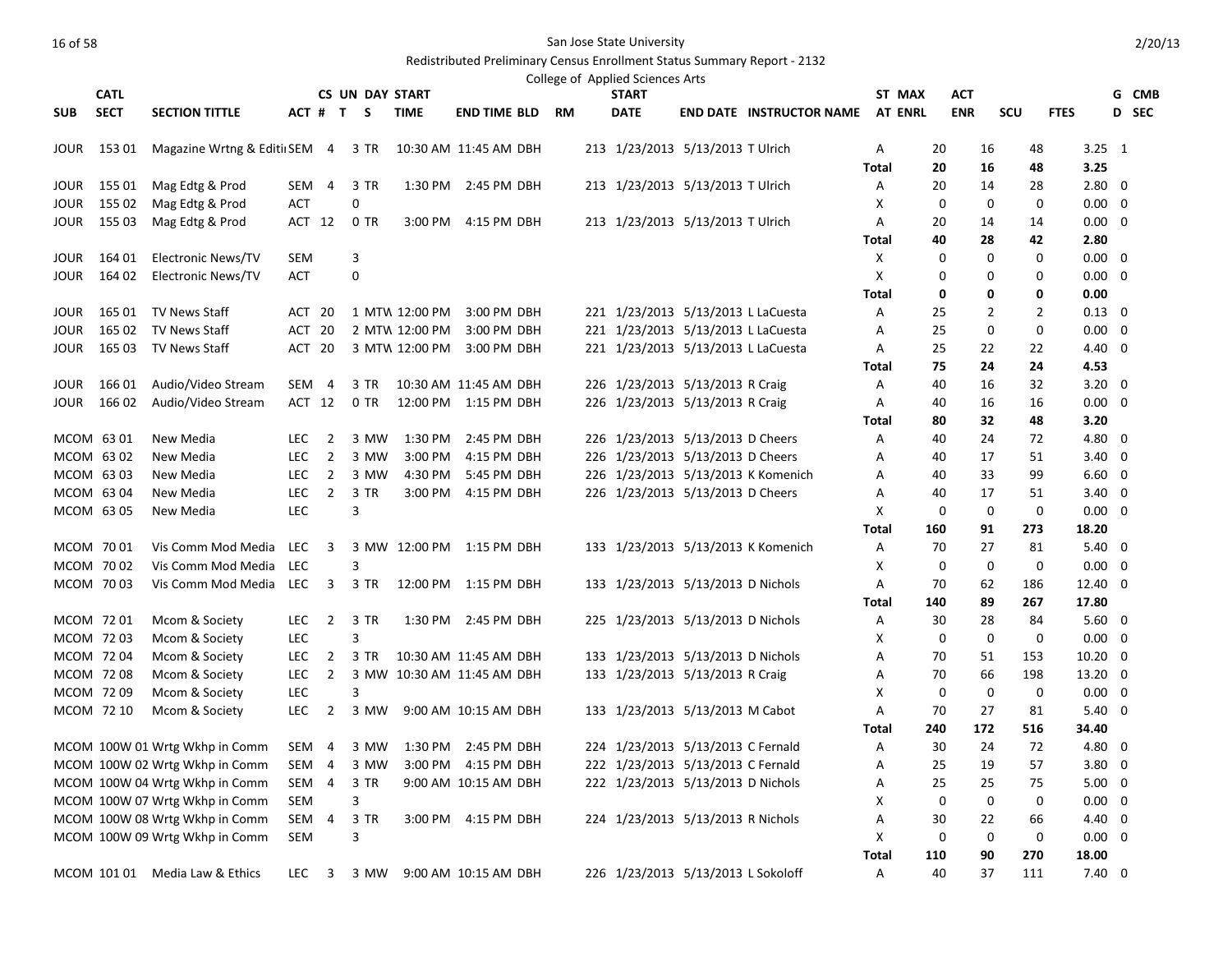|            | <b>CATL</b>                |                                          |                  |                | <b>CS UN DAY START</b> |               |                           |  | College of Applied Sciences Arts<br><b>START</b> |                                    |                                       |              | ST MAX                     |                          |                            |                                  |       |
|------------|----------------------------|------------------------------------------|------------------|----------------|------------------------|---------------|---------------------------|--|--------------------------------------------------|------------------------------------|---------------------------------------|--------------|----------------------------|--------------------------|----------------------------|----------------------------------|-------|
| <b>SUB</b> | <b>SECT</b>                |                                          | ACT # T          |                |                        | <b>TIME</b>   |                           |  | <b>DATE</b>                                      |                                    |                                       |              | <b>AT ENRL</b>             | <b>ACT</b><br><b>ENR</b> |                            |                                  | G CMB |
|            |                            | <b>SECTION TITTLE</b>                    |                  |                | S                      |               | <b>END TIME BLD RM</b>    |  |                                                  |                                    | <b>END DATE INSTRUCTOR NAME</b>       |              |                            |                          | SCU                        | <b>FTES</b>                      | D SEC |
|            | MCOM 10102                 | Media Law & Ethics                       | <b>LEC</b>       |                | 3                      |               |                           |  |                                                  |                                    |                                       | X            | 0                          |                          | 0<br>0                     | $0.00 \quad 0$                   |       |
|            | MCOM 101 03                | Media Law & Ethics                       | <b>LEC</b>       | 3              |                        | 3 MW 12:00 PM | 1:15 PM DBH               |  |                                                  |                                    | 225 1/23/2013 5/13/2013 D Tillinghast | Α            | 30                         | 29                       | 87                         | $5.80 \quad 0$                   |       |
|            | MCOM 101 07                | Media Law & Ethics                       | <b>LEC</b>       |                | 3                      |               |                           |  |                                                  |                                    |                                       | X            | 0                          | 0                        | 0                          | $0.00 \quad 0$                   |       |
|            | MCOM 101 08                | Media Law & Ethics                       | <b>LEC</b>       | 3              | 3 W                    | 6:00 PM       | 8:45 PM DBH               |  |                                                  |                                    | 226 1/23/2013 5/13/2013 D Tillinghast | Α            | 40                         | 18                       | 54                         | $3.60 \quad 0$                   |       |
|            |                            |                                          |                  |                |                        |               |                           |  |                                                  |                                    |                                       | Total        | 110                        | 84                       | 252                        | 16.80                            |       |
|            | MCOM 104 02                | Mass Comm Research                       | SEM 4            |                | 3 TR                   | 4:30 PM       | 5:45 PM DBH               |  |                                                  |                                    | 224 1/23/2013 5/13/2013 W Tillinghast | A            | 30                         | 28                       | 84                         | $5.60 \quad 0$                   |       |
|            |                            |                                          |                  |                |                        |               |                           |  |                                                  |                                    |                                       | <b>Total</b> | 30                         | 28                       | 84                         | 5.60                             |       |
|            | MCOM 106 01                | <b>Global Mass Comm</b>                  | <b>LEC</b>       |                | $\mathsf 3$            |               |                           |  |                                                  |                                    |                                       | $\mathsf{x}$ | $\mathbf 0$                |                          | $\mathbf 0$<br>$\mathbf 0$ | $0.00 \quad 0$                   |       |
|            | MCOM 106 02                | <b>Global Mass Comm</b>                  | <b>LEC</b>       | $\overline{2}$ | 3 MW                   | 3:00 PM       | 4:15 PM DBH               |  |                                                  |                                    | 202 1/23/2013 5/13/2013 D Tillinghast | A            | 30                         | 15                       | 45                         | $3.00 \quad 0$                   |       |
|            |                            |                                          |                  |                |                        |               |                           |  |                                                  |                                    |                                       | Total        | 30                         | 15                       | 45                         | 3.00                             |       |
|            | MCOM 111 01                | Internship                               | SEM              | 6              | 3 TBA                  |               |                           |  |                                                  | 1/23/2013 5/13/2013 M Cabot        |                                       | A            | 100                        | 58                       | 174                        | 11.60 0                          |       |
|            |                            |                                          |                  |                |                        |               |                           |  |                                                  |                                    |                                       | <b>Total</b> | 100                        | 58                       | 174                        | 11.60                            |       |
|            | MCOM 139 01                | Specialized Wrtg                         | SEM 4            |                | 3 W                    | 6:00 PM       | 8:45 PM DBH               |  |                                                  | 133 1/23/2013 5/13/2013 M Brito    |                                       | A            | 50                         | 34                       | 102                        | $6.80$ 0                         |       |
|            |                            |                                          |                  |                |                        |               |                           |  |                                                  |                                    |                                       | Total        | 50                         | 34                       | 102                        | 6.80                             |       |
|            | MCOM 180 01                | <b>Indiv Studies</b>                     | <b>SUP 36</b>    |                | 1 TBA                  |               |                           |  |                                                  | 1/23/2013 5/13/2013 R Rucker       |                                       | Α            | 40                         | 38                       | 38                         | $2.53 \quad 0$                   |       |
|            | MCOM 180 02                | <b>Indiv Studies</b>                     | <b>SUP 36</b>    |                | 2 TBA                  |               |                           |  |                                                  | 1/23/2013 5/13/2013 R Rucker       |                                       | A            | 40                         | $\overline{2}$           | 4                          | $0.30 \quad 1$                   |       |
|            | MCOM 180 03                | <b>Indiv Studies</b>                     | SUP 36           |                | 3 TBA                  |               |                           |  |                                                  | 1/23/2013 5/13/2013 R Rucker       |                                       | A            | 40                         | 15                       | 45                         | $3.05 \quad 1$                   |       |
|            |                            |                                          |                  |                |                        |               |                           |  |                                                  |                                    |                                       | <b>Total</b> | 120                        | 55                       | 87                         | 5.88                             |       |
|            |                            | MCOM 181A 01 Special Topic: Prof Dev SEM |                  |                | 1                      |               |                           |  |                                                  |                                    |                                       | X            | 0                          |                          | 0<br>0                     | $0.00 \quad 0$                   |       |
|            |                            |                                          |                  |                |                        |               |                           |  |                                                  |                                    |                                       | <b>Total</b> | 0                          |                          | 0<br>0                     | 0.00                             |       |
|            | MCOM 192 10                | Int'l Program Studies                    | <b>LEC</b>       |                | $\mathbf{1}$           |               |                           |  |                                                  |                                    |                                       | X            | 0                          |                          | 0<br>0                     | $0.00 \quad 0$                   |       |
|            | MCOM 192 20<br>MCOM 192 30 | Int'l Program Studies                    | LEC              |                | $\overline{2}$         |               |                           |  |                                                  |                                    |                                       | Χ<br>X       | $\mathbf 0$<br>$\mathbf 0$ |                          | 0<br>$\Omega$<br>0         | $0.00 \quad 0$<br>$0.00 \quad 0$ |       |
|            |                            | Int'l Program Studies                    | <b>LEC</b>       |                | $\mathsf 3$            |               |                           |  |                                                  |                                    |                                       |              | 0                          |                          | 0<br>0<br>0                | 0.00                             |       |
|            |                            | MCOM 199B 01 Ad & PR Agency II           | LAB 15           |                |                        |               | 3 MTW 3:00 PM 4:15 PM DBH |  |                                                  | 225 1/23/2013 5/13/2013 C Disalvo  |                                       | Total<br>A   | 30                         | 25                       | 75                         | $5.00 \quad 0$                   |       |
|            |                            |                                          |                  |                |                        |               |                           |  |                                                  |                                    |                                       | <b>Total</b> | 30                         | 25                       | 75                         | 5.00                             |       |
|            | MCOM 260 01                | <b>Strategic Comm</b>                    | <b>LEC</b>       | $\overline{3}$ | 3 T                    | 6:00 PM       | 8:45 PM DBH               |  |                                                  | 226 1/23/2013 5/13/2013 J Delacruz |                                       | A            | 30                         | 9                        | 27                         | $2.15$ 7                         |       |
|            |                            |                                          |                  |                |                        |               |                           |  |                                                  |                                    |                                       | Total        | 30                         | 9                        | 27                         | 2.15                             |       |
|            | MCOM 270 01                | Comm Law & Policy                        | SEM <sub>5</sub> |                | 3 M                    | 6:00 PM       | 8:45 PM DBH               |  |                                                  |                                    | 107 1/23/2013 5/13/2013 D Tillinghast | Α            | 20                         | 17                       | 51                         | 4.20 16                          |       |
|            |                            |                                          |                  |                |                        |               |                           |  |                                                  |                                    |                                       | <b>Total</b> | 20                         | 17                       | 51                         | 4.20                             |       |
|            | MCOM 285 01                | New Media Technology SEM 5               |                  |                | 3 R                    | 6:00 PM       | 8:45 PM DBH               |  |                                                  |                                    | 226 1/23/2013 5/13/2013 K Komenich    | A            | 30                         | 13                       | 39                         | 3.25 13                          |       |
|            |                            |                                          |                  |                |                        |               |                           |  |                                                  |                                    |                                       | Total        | 30                         | 13                       | 39                         | 3.25                             |       |
|            | MCOM 295 01                | Mass Comm Research SEM 5                 |                  |                | 3 W                    | 6:00 PM       | 8:45 PM DBH               |  |                                                  |                                    | 107 1/23/2013 5/13/2013 W Tillinghast | A            | 20                         | 15                       | 45                         | 3.75 15                          |       |
|            |                            |                                          |                  |                |                        |               |                           |  |                                                  |                                    |                                       | <b>Total</b> | 20                         | 15                       | 45                         | 3.75                             |       |
|            | MCOM 298 01                | SP Studies M C                           | <b>SUP 25</b>    |                | 3 TBA                  |               |                           |  |                                                  | 1/23/2013 5/13/2013 S Fosdick      |                                       | Α            | 25                         | 5                        | 15                         | $1.25 \quad 5$                   |       |
|            | MCOM 298 02                | SP Studies M C                           | <b>SUP 25</b>    |                | 6 TBA                  |               |                           |  |                                                  | 1/23/2013 5/13/2013 S Fosdick      |                                       | Α            | 25                         |                          | $\mathbf 0$<br>0           | $0.00 \quad 0$                   |       |
|            |                            |                                          |                  |                |                        |               |                           |  |                                                  |                                    |                                       | Total        | 50                         |                          | 5<br>15                    | 1.25                             |       |
|            | MCOM 299 01                | <b>Mass Comm Thesis</b>                  | SUP 25           |                | 3 TBA                  |               |                           |  |                                                  | 1/23/2013 5/13/2013 S Fosdick      |                                       | Α            | 25                         |                          | 0<br>0                     | $0.00 \quad 0$                   |       |
|            | MCOM 299 02                | Mass Comm Thesis                         | <b>SUP 25</b>    |                | 6 TBA                  |               |                           |  |                                                  | 1/23/2013 5/13/2013                |                                       | A            | 25                         |                          | $\Omega$<br>0              | $0.00 \quad 0$                   |       |
|            |                            |                                          |                  |                |                        |               |                           |  |                                                  |                                    |                                       | <b>Total</b> | 50                         |                          | 0<br>0                     | 0.00                             |       |
| PR         | 99 01                      | <b>Contempory PR</b>                     | <b>SEM</b>       |                | 3                      |               |                           |  |                                                  |                                    |                                       | X            | $\Omega$                   |                          | $\Omega$<br>0              | $0.00 \quad 0$                   |       |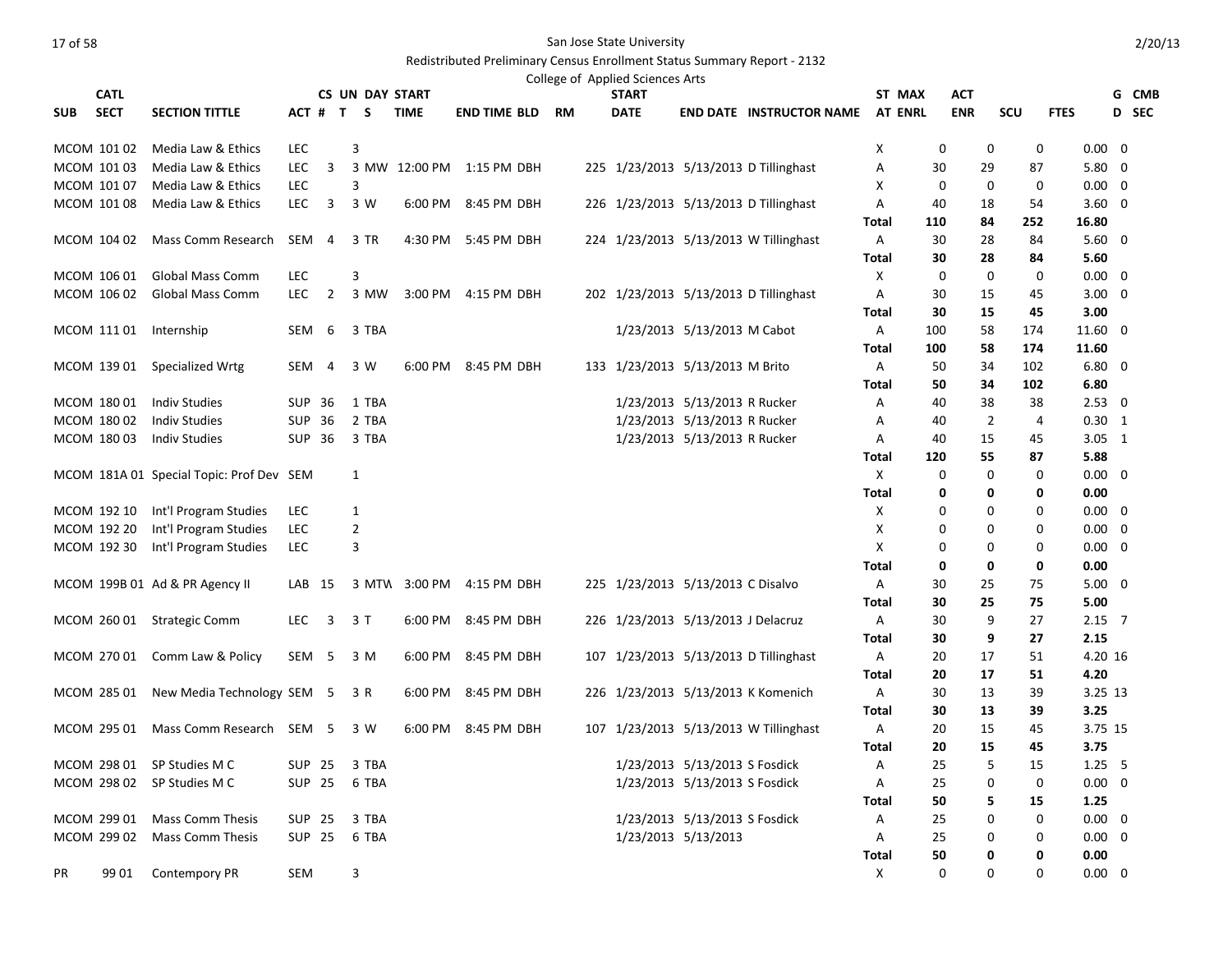# Redistributed Preliminary Census Enrollment Status Summary Report - 2132

|            | <b>CATL</b> |                             |       |                | <b>CS UN DAY START</b> |             |                            |           | <b>START</b> |                                   |                                      | ST MAX         | <b>ACT</b> |             |             |                | G CMB        |
|------------|-------------|-----------------------------|-------|----------------|------------------------|-------------|----------------------------|-----------|--------------|-----------------------------------|--------------------------------------|----------------|------------|-------------|-------------|----------------|--------------|
| <b>SUB</b> | <b>SECT</b> | <b>SECTION TITTLE</b>       | ACT # |                | $\mathbf{T}$<br>S.     | <b>TIME</b> | <b>END TIME BLD</b>        | <b>RM</b> | <b>DATE</b>  |                                   | <b>END DATE INSTRUCTOR NAME</b>      | <b>AT ENRL</b> |            | <b>ENR</b>  | <b>SCU</b>  | <b>FTES</b>    | <b>D</b> SEC |
| <b>PR</b>  | 99 04       | Contempory PR               | SEM   |                | 3                      |             |                            |           |              |                                   |                                      | X              | 0          | $\mathbf 0$ | 0           | $0.00 \quad 0$ |              |
| <b>PR</b>  | 99 05       | Contempory PR               | SEM 4 |                | 3 TR                   | 3:00 PM     | 4:15 PM DBH                |           |              | 133 1/23/2013 5/13/2013 M Cabot   |                                      | A              | 70         | 35          | 105         | $7.00 \quad 0$ |              |
|            |             |                             |       |                |                        |             |                            |           |              |                                   |                                      | <b>Total</b>   | 70         | 35          | 105         | 7.00           |              |
| <b>PR</b>  | 190 01      | Media Writing               | SEM   | $\overline{a}$ |                        |             | 3 MW 10:30 AM 11:44 AM DBH |           |              | 222 1/23/2013 5/13/2013 C Disalvo |                                      | A              | 25         | 26          | 78          | $5.20 \quad 0$ |              |
| <b>PR</b>  | 190 02      | Media Writing               | SEM   | 4              | 3 TR                   |             | 10:30 AM 11:45 AM DBH      |           |              |                                   | 222 1/23/2013 5/13/2013 K Martinelli | A              | 25         | 29          | 87          | $5.80 \quad 0$ |              |
|            |             |                             |       |                |                        |             |                            |           |              |                                   |                                      | <b>Total</b>   | 50         | 55          | 165         | 11.00          |              |
| <b>PR</b>  | 19101       | <b>Strategic Writing</b>    | SEM 4 |                | 3 TR                   | 1:30 PM     | 2:45 PM DBH                |           |              |                                   | 222 1/23/2013 5/13/2013 K Martinelli | A              | 25         | 26          | 78          | $5.20 \ 0$     |              |
| <b>PR</b>  | 19102       | <b>Strategic Writing</b>    | SEM 4 |                | 3T                     | 6:00 PM     | 8:45 PM DBH                |           |              | 222 1/23/2013 5/13/2013 M Cabot   |                                      | Α              | 25         | 27          | 81          | $5.40 \quad 0$ |              |
|            |             |                             |       |                |                        |             |                            |           |              |                                   |                                      | Total          | 50         | 53          | 159         | 10.60          |              |
| <b>PR</b>  | 192 01      | Case Studies                | SEM   | 4              |                        |             | 3 MW 10:30 AM 11:45 AM DBH |           |              |                                   | 202 1/23/2013 5/13/2013 K Martinelli | Α              | 30         | 32          | 96          | $6.40 \quad 0$ |              |
| <b>PR</b>  | 192 02      | Case Studies                | SEM   |                | 3                      |             |                            |           |              |                                   |                                      | X              | $\Omega$   | $\Omega$    | 0           | $0.00 \quad 0$ |              |
| <b>PR</b>  | 192 03      | Case Studies                | SEM   | 4              | 3 MW                   | 1:30 PM     | 2:45 PM DBH                |           |              |                                   | 222 1/23/2013 5/13/2013 K Martinelli | A              | 30         | 30          | 90          | $6.00 \quad 0$ |              |
|            |             |                             |       |                |                        |             |                            |           |              |                                   |                                      | Total          | 60         | 62          | 186         | 12.40          |              |
| <b>PR</b>  | 193 01      | Special Event Managem SEM 4 |       |                | 3 MW                   | 1:30 PM     | 2:45 PM DBH                |           |              | 202 1/23/2013 5/13/2013 C Disalvo |                                      | A              | 30         | 24          | 72          | 4.80 0         |              |
|            |             |                             |       |                |                        |             |                            |           |              |                                   |                                      | Total          | 30         | 24          | 72          | 4.80           |              |
| <b>PR</b>  | 19901       | Campaign Mgmt               | SEM   |                | 3                      |             |                            |           |              |                                   |                                      | X              | 0          | $\mathbf 0$ | $\mathbf 0$ | $0.00 \quad 0$ |              |
| <b>PR</b>  | 199 02      | Campaign Mgmt               | SEM   | -5             | 3 MW                   | 4:30 PM     | 5:45 PM DBH                |           |              | 222 1/23/2013 5/13/2013 C Disalvo |                                      | A              | 25         | 28          | 84          | $5.60 \quad 0$ |              |
|            |             |                             |       |                |                        |             |                            |           |              |                                   |                                      | Total          | 25         | 28          | 84          | 5.60           |              |
|            |             |                             |       |                |                        |             |                            |           |              |                                   |                                      |                |            |             |             |                |              |

**Journalism & Mass Communication Total 2445 1599 4547 311.28**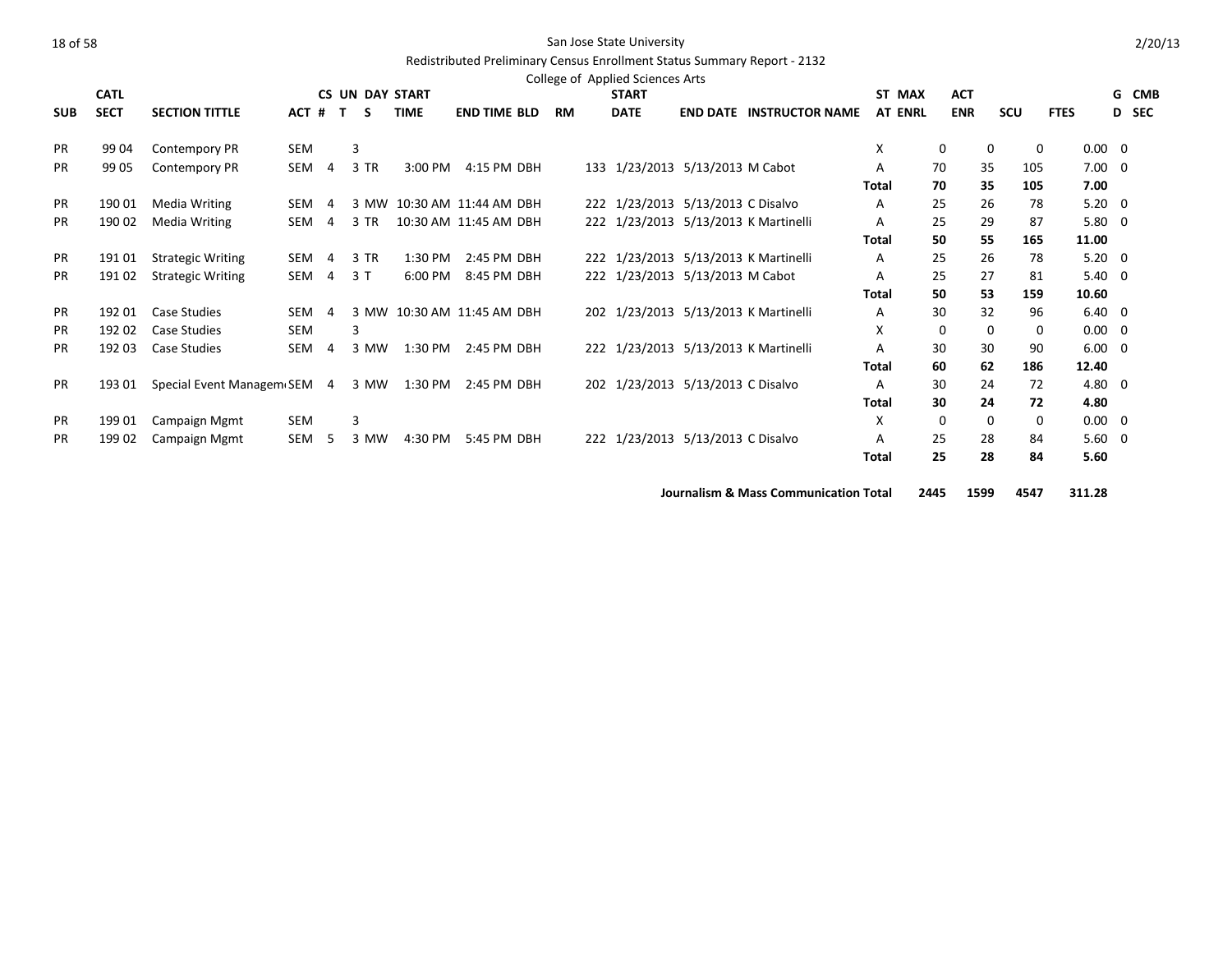|            |                        |                          |                  |                |                |                        |                             |           | College of Applied Sciences Arts |                                    |                                        |              |                |                      |             |              |                |              |
|------------|------------------------|--------------------------|------------------|----------------|----------------|------------------------|-----------------------------|-----------|----------------------------------|------------------------------------|----------------------------------------|--------------|----------------|----------------------|-------------|--------------|----------------|--------------|
|            | <b>CATL</b>            |                          |                  |                |                | <b>CS UN DAY START</b> |                             |           | <b>START</b>                     |                                    |                                        |              | ST MAX         | ACT                  |             |              |                | G CMB        |
| <b>SUB</b> | <b>SECT</b>            | <b>SECTION TITTLE</b>    |                  |                | ACT # T S      | <b>TIME</b>            | <b>END TIME BLD</b>         | <b>RM</b> | <b>DATE</b>                      |                                    | <b>END DATE INSTRUCTOR NAME</b>        |              | <b>AT ENRL</b> | <b>ENR</b>           | <b>SCU</b>  | <b>FTES</b>  |                | <b>D</b> SEC |
|            | <b>Justice Studies</b> |                          |                  |                |                |                        |                             |           |                                  |                                    |                                        |              |                |                      |             |              |                |              |
| FS         | 162 01                 | <b>FS Applications</b>   | SEM              | 4              | 3 TR           |                        | 1:30 PM 2:20 PM SH          |           |                                  | 347 1/23/2013 5/13/2013 M Juno     |                                        | Α            |                | 45                   | 70<br>35    |              | $7.00 \quad 0$ |              |
| FS         | 162 02                 | <b>FS Applications</b>   | <b>ACT</b>       |                | 0              |                        |                             |           |                                  |                                    |                                        | X            |                | 0                    | $\mathbf 0$ | 0            | $0.00 \quad 0$ |              |
| FS         | 162 03                 | <b>FS Applications</b>   | <b>ACT</b>       | $\overline{7}$ | 0 <sub>T</sub> | 3:30 PM                | 5:30 PM BBC                 |           |                                  | 21 1/23/2013 5/13/2013 M Juno      |                                        | A            |                | 45                   | 35<br>35    |              | $0.00 \quad 0$ |              |
|            |                        |                          |                  |                |                |                        |                             |           |                                  |                                    |                                        | Total        |                | 90<br>70             | 105         | 7.00         |                |              |
| FS         | 163 03                 | Fingerprint Sci          | SEM <sub>5</sub> |                | 3 TR           |                        | 2:30 PM 3:20 PM SH          |           |                                  | 347 1/23/2013 5/13/2013 M Juno     |                                        | A            |                | 45                   | 36<br>72    |              | $7.20 \ 0$     |              |
| FS         | 163 04                 | Fingerprint Sci          | ACT              |                | 0              |                        |                             |           |                                  |                                    |                                        | Х            |                | 0                    | 0           | 0            | $0.00 \quad 0$ |              |
| FS         | 163 05                 | Fingerprint Sci          | ACT              | $\overline{7}$ | 0 R            | 3:30 PM                | 5:30 PM CL                  |           |                                  | 303 1/23/2013 5/13/2013 M Juno     |                                        | Α            |                | 45                   | 36<br>36    |              | $0.00 \quad 0$ |              |
|            |                        |                          |                  |                |                |                        |                             |           |                                  |                                    |                                        | Total        |                | 90<br>72             | 108         | 7.20         |                |              |
| FS         | 169 01                 | <b>FS Senior Seminar</b> | SEM <sub>5</sub> |                | 3 W            | 3:00 PM                | 5:45 PM SPXC                |           |                                  | 211 1/23/2013 5/13/2013 S Lee      |                                        | Α            |                | 25<br>17             | 51          |              | $3.40 \quad 0$ |              |
|            |                        |                          |                  |                |                |                        |                             |           |                                  |                                    |                                        | Total        |                | 25<br>17             | 51          | 3.40         |                |              |
| JS         | 10 01                  | Intro Just Stud          | <b>LEC</b>       | 1              | 3 MW           |                        | 1:30 PM 2:45 PM SH          |           |                                  |                                    | 100 1/23/2013 5/13/2013 D Dexheimer    | A            | 120            | 111                  | 333         | $22.20 \t 0$ |                |              |
|            |                        |                          |                  |                |                |                        |                             |           |                                  |                                    |                                        | <b>Total</b> | 120            | 111                  | 333         | 22.20        |                |              |
| JS         | 25 01                  | Intro HR & Justice       | <b>LEC</b>       | $\overline{2}$ | 3 MW           |                        | 9:00 AM 10:15 AM BBC        |           |                                  |                                    | 102 1/23/2013 5/13/2013 W Armaline     | A            | 60             | 54                   | 162         | 10.80 0      |                |              |
|            |                        |                          |                  |                |                |                        |                             |           |                                  |                                    |                                        | <b>Total</b> |                | 60<br>54             | 162         | 10.80        |                |              |
| JS         |                        | 100W 01 Writing Workshop | SEM 4            |                | 3 TBA          |                        |                             |           |                                  | 1/23/2013 5/13/2013 J Lee          |                                        | Α            |                | 25<br>16             | 48          |              | $3.20 \ 0$     |              |
| JS         |                        | 100W 02 Writing Workshop | <b>SEM</b>       |                | 3              |                        |                             |           |                                  |                                    |                                        | X            |                | 0                    | $\mathbf 0$ | $\mathbf 0$  | $0.00 \quad 0$ |              |
| JS         |                        | 100W 03 Writing Workshop | SEM 4            |                | 3 MW           |                        | 9:00 AM 10:15 AM SPXC       |           |                                  | 211 1/23/2013 5/13/2013 D Dreyfuss |                                        | A            |                | 25<br>23             | 69          |              | $4.60 \quad 0$ |              |
| JS         |                        | 100W 04 Writing Workshop | SEM 4            |                | 3 MW           |                        | 3:00 PM 4:15 PM BBC         |           |                                  | 126 1/23/2013 5/13/2013 S Rivera   |                                        | Α            |                | 25                   | 21<br>63    |              | $4.20 \ 0$     |              |
| JS         |                        | 100W 05 Writing Workshop | SEM              | 4              | 3 TR           |                        | 9:00 AM 10:15 AM SPXC       |           |                                  | 211 1/23/2013 5/13/2013 H Peterson |                                        | Α            |                | 25<br>26             | 78          |              | $5.20 \ 0$     |              |
| JS         |                        | 100W 06 Writing Workshop | <b>SEM</b>       |                | 3              |                        |                             |           |                                  |                                    |                                        | X            |                | 0                    | $\mathbf 0$ | $\mathbf 0$  | $0.00 \quad 0$ |              |
| JS         |                        | 100W 07 Writing Workshop |                  | SEM 4          | 3T             | 5:30 PM                | 8:15 PM SPXC                |           |                                  | 211 1/23/2013 5/13/2013 M Juno     |                                        | Α            |                | 25<br>25             | 75          |              | $5.00 \quad 0$ |              |
|            |                        |                          |                  |                |                |                        |                             |           |                                  |                                    |                                        | Total        | 125            | 111                  | 333         | 22.20        |                |              |
| JS         |                        | 101 01 Critical Issues   | LEC              | 1              | 3 MW           |                        | 1:30 PM 2:45 PM MH          |           |                                  | 523 1/23/2013 5/13/2013 E Adams    |                                        | A            |                | 45<br>42             | 126         |              | 8.40 0         |              |
| JS         | 101 02                 | <b>Critical Issues</b>   | LEC              | 1              | 3 TBA          |                        |                             |           |                                  | 1/23/2013 5/13/2013 S Kil          |                                        | A            |                | 45                   | 28<br>84    |              | $5.60 \quad 0$ |              |
|            |                        |                          |                  |                |                |                        |                             |           |                                  |                                    |                                        | Total        |                | 90<br>70             | 210         | 14.00        |                |              |
| JS         | 102 01                 | Police and Society       | LEC              | $\overline{2}$ | 3 TR           |                        | 1:30 PM 2:45 PM MH          |           |                                  |                                    | 520 1/23/2013 5/13/2013 C Vera Sanchez | A            |                | 55<br>60             | 165         | 11.00 0      |                |              |
|            |                        |                          |                  |                |                |                        |                             |           |                                  |                                    |                                        | Total        |                | 60<br>55             | 165         | 11.00        |                |              |
| JS         | 114 01                 | <b>Research Methods</b>  | <b>LEC</b>       | $\overline{2}$ | 3 TBA          |                        |                             |           |                                  | 1/23/2013 5/13/2013 J Lee          |                                        | Α            |                | 30<br>27             | 81          |              | $5.40 \quad 0$ |              |
| JS         | 114 02                 | <b>Research Methods</b>  | LEC              |                | 3              |                        |                             |           |                                  |                                    |                                        | X            |                | 0                    | $\mathbf 0$ | $\mathbf 0$  | $0.00 \quad 0$ |              |
| JS         | 114 03                 | <b>Research Methods</b>  | LEC              | $\overline{2}$ | 3 TR           |                        | 9:00 AM 10:15 AM ENG        |           |                                  | 401 1/23/2013 5/13/2013 D Harris   |                                        | Α            |                | 30                   | 32<br>96    |              | $6.40 \quad 0$ |              |
|            |                        |                          |                  |                |                |                        |                             |           |                                  |                                    |                                        | <b>Total</b> |                | 60<br>59             | 177         | 11.80        |                |              |
| JS         | 122 01                 | Drugs & Society          | <b>LEC</b>       | 1              |                |                        | 3 MW 10:30 AM 11:45 AM SPXC |           |                                  | 68 1/23/2013 5/13/2013 D Shannon   |                                        | A            |                | 45<br>49             | 147         |              | $9.80$ 0       |              |
|            |                        |                          |                  |                |                |                        |                             |           |                                  |                                    |                                        | <b>Total</b> |                | 45<br>49             | 147         | 9.80         |                |              |
| JS         | 123 01                 | Terrorism & Security     | LEC              | $\overline{2}$ | 3 W            |                        | 3:00 PM 5:45 PM BBC         |           |                                  | 106 1/23/2013 5/13/2013 P Carr     |                                        | Α            |                | 45<br>55             | 165         | 11.00 0      |                |              |
|            |                        |                          |                  |                |                |                        |                             |           |                                  |                                    |                                        | Total        |                | 45<br>55             | 165         | 11.00        |                |              |
| JS         | 12701                  | Imm and Justice          | LEC              |                | 3              |                        |                             |           |                                  |                                    |                                        | Χ            |                | 0                    | 0           | $\mathbf 0$  | $0.00 \quad 0$ |              |
| JS         | 12702                  | Imm and Justice          | <b>LEC</b>       | $\overline{2}$ | 3 TR           |                        | 1:30 PM 2:45 PM CL          |           |                                  | 202 1/23/2013 5/13/2013 S Kil      |                                        | Α            |                | 17<br>45<br>17<br>45 | 51<br>51    | 3.40         | $3.40 \quad 0$ |              |
| JS         | 129 01                 | Intl Crime & Dev         | <b>LEC</b>       | $\overline{2}$ |                |                        | 3 MW 12:00 PM 1:15 PM MH    |           |                                  | 520 1/23/2013 5/13/2013 E Adams    |                                        | Total<br>A   |                | 45<br>27             | 81          |              | $5.40 \quad 0$ |              |
|            |                        |                          |                  |                |                |                        |                             |           |                                  |                                    |                                        |              |                |                      |             |              |                |              |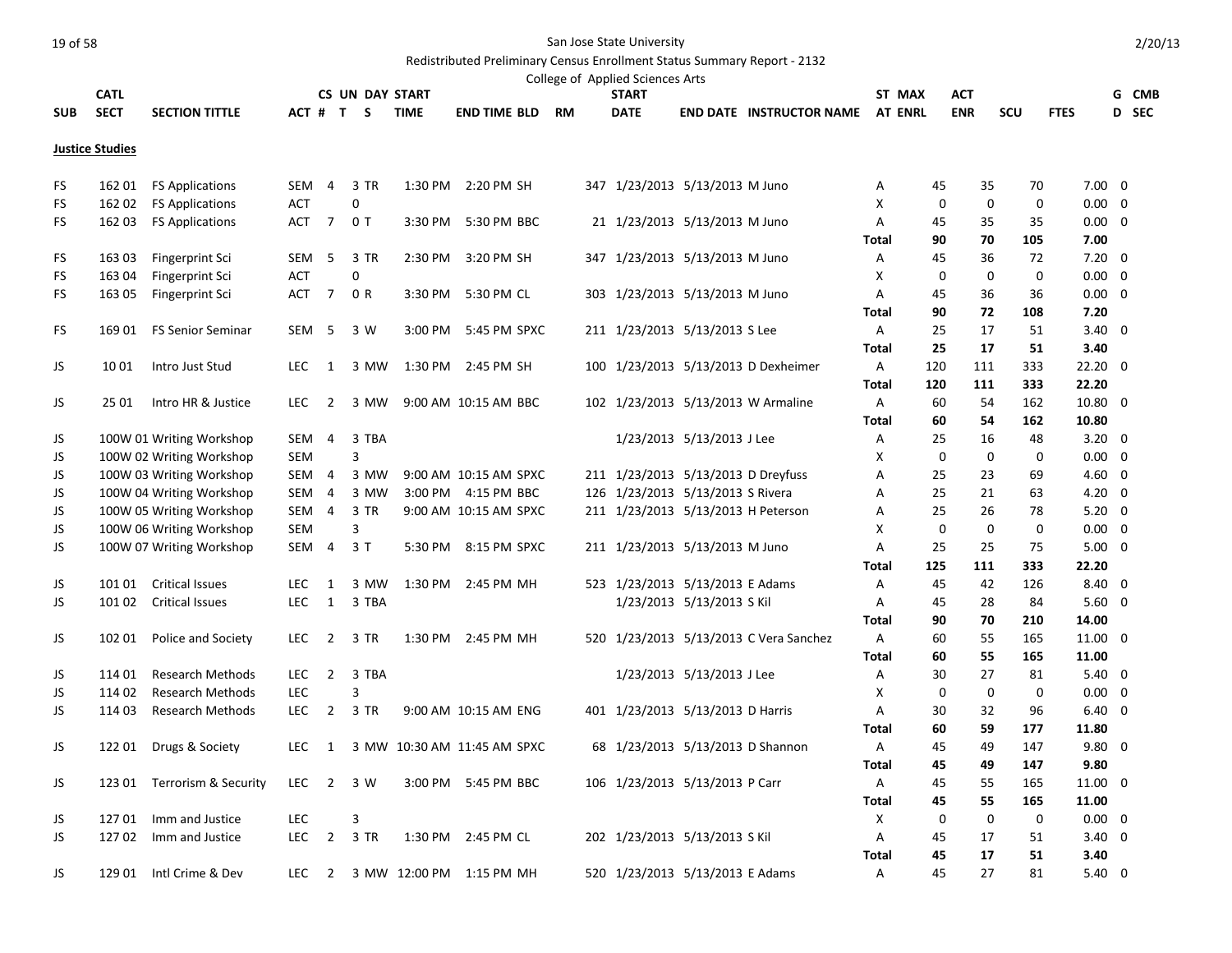|            |             |                                  |            |                |                        |                           |                      |    | College of Applied Sciences Arts |                                    |                                         |              |        |             |                            |                |       |
|------------|-------------|----------------------------------|------------|----------------|------------------------|---------------------------|----------------------|----|----------------------------------|------------------------------------|-----------------------------------------|--------------|--------|-------------|----------------------------|----------------|-------|
|            | <b>CATL</b> |                                  |            |                | <b>CS UN DAY START</b> |                           |                      |    | <b>START</b>                     |                                    |                                         |              | ST MAX | <b>ACT</b>  |                            |                | G CMB |
| <b>SUB</b> | <b>SECT</b> | <b>SECTION TITTLE</b>            |            |                | $ACT$ # $T$ $S$        | <b>TIME</b>               | <b>END TIME BLD</b>  | RM | <b>DATE</b>                      |                                    | <b>END DATE INSTRUCTOR NAME AT ENRL</b> |              |        | <b>ENR</b>  | SCU                        | <b>FTES</b>    | D SEC |
|            |             |                                  |            |                |                        |                           |                      |    |                                  |                                    |                                         | <b>Total</b> | 45     | 27          | 81                         | 5.40           |       |
| JS         | 131 01      | Intervntn/Mediatn                | LEC.       | 2              |                        | 3 MW 10:30 AM 11:45 AM SH |                      |    |                                  | 434 1/23/2013 5/13/2013 J McClure  |                                         | A            | 45     | 44          | 132                        | $8.80 \quad 0$ |       |
|            |             |                                  |            |                |                        |                           |                      |    |                                  |                                    |                                         | <b>Total</b> | 45     | 44          | 132                        | 8.80           |       |
| JS         | 132 01      | Race Gender Inequality LEC       |            | $\overline{2}$ | 3 TR                   |                           | 9:00 AM 10:15 AM MH  |    |                                  | 523 1/23/2013 5/13/2013 D Dreyfuss |                                         | Α            | 45     | 43          | 129                        | $8.60 \quad 0$ |       |
| JS         | 132 02      | Race Gender Inequality LEC       |            | $\overline{2}$ | 3 W                    |                           | 5:30 PM 8:15 PM MH   |    |                                  | 523 1/23/2013 5/13/2013 D Kameda   |                                         | A            | 45     | 32          | 96                         | $6.40 \quad 0$ |       |
| JS         | 132 03      | Race Gender Inequality LEC       |            | $2^{\circ}$    | 3 TBA                  |                           |                      |    |                                  | 1/23/2013 5/13/2013 V Herrera      |                                         | Α            | 45     | 43          | 129                        | $8.60 \quad 0$ |       |
| JS         | 132 04      | Race Gender Inequality LEC       |            |                | 3                      |                           |                      |    |                                  |                                    |                                         | X            |        | 0           | $\mathbf 0$<br>0           | $0.00 \quad 0$ |       |
|            |             |                                  |            |                |                        |                           |                      |    |                                  |                                    |                                         | <b>Total</b> | 135    | 118         | 354                        | 23.60          |       |
| JS         | 136 01      | Famly & Comm Violence LEC 2      |            |                | 3 MW                   |                           | 3:00 PM 4:15 PM MH   |    |                                  | 523 1/23/2013 5/13/2013 D Kameda   |                                         | A            | 45     | 38          | 114                        | $7.60 \quad 0$ |       |
| JS         | 136 02      | Famly & Comm Violence LEC 2      |            |                |                        | 3 MW 10:30 AM 11:45 AM MH |                      |    |                                  | 520 1/23/2013 5/13/2013 M Lowell   |                                         | A            | 45     | 44          | 132                        | 8.80 0         |       |
|            |             |                                  |            |                |                        |                           |                      |    |                                  |                                    |                                         | Total        | 90     | 82          | 246                        | 16.40          |       |
| JS         | 13701       | Collaborative Response LEC 2 3 M |            |                |                        |                           | 3:00 PM 5:45 PM SH   |    |                                  | 315 1/23/2013 5/13/2013 M Lowell   |                                         | A            | 25     | 18          | 54                         | $3.75 \quad 3$ |       |
|            |             |                                  |            |                |                        |                           |                      |    |                                  |                                    |                                         | Total        | 25     | 18          | 54                         | 3.75           |       |
| JS         | 140 01 RCP  |                                  | <b>LEC</b> | $\overline{2}$ | 3 TR                   | 3:00 PM                   | 4:15 PM MH           |    |                                  |                                    | 222 1/23/2013 5/13/2013 M Stevenson     | A            | 25     | 24          | 72                         | $4.80\ 0$      |       |
|            |             |                                  |            |                |                        |                           |                      |    |                                  |                                    |                                         | <b>Total</b> | 25     | 24          | 72                         | 4.80           |       |
| JS         | 143 01      | Evidence & Proced                | LEC.       | $\overline{2}$ | 3 TR                   | 1:30 PM                   | 2:45 PM DH           |    |                                  |                                    | 415 1/23/2013 5/13/2013 H Peterson      | Α            | 45     | 40          | 120                        | $8.00 \quad 0$ |       |
|            |             |                                  |            |                |                        |                           |                      |    |                                  |                                    |                                         | <b>Total</b> | 45     | 40          | 120                        | 8.00           |       |
| JS         | 144 01      | Criminal Law                     | <b>LEC</b> | $\overline{2}$ | 3 TR                   |                           | 10:30 AM 11:45 AM MH |    |                                  | 520 1/23/2013 5/13/2013 H Peterson |                                         | A            | 50     | 49          | 147                        | $9.80 \quad 0$ |       |
|            |             |                                  |            |                |                        |                           |                      |    |                                  |                                    |                                         | Total        | 50     | 49          | 147                        | 9.80           |       |
| JS         | 145 01      | <b>White Collar Crime</b>        | LEC.       | $\overline{2}$ |                        | 3 MW 12:00 PM             | 1:15 PM MH           |    |                                  | 523 1/23/2013 5/13/2013 D Kameda   |                                         | A            | 45     | 41          | 123                        | $8.20 \quad 0$ |       |
| JS         | 145 02      | <b>White Collar Crime</b>        | <b>LEC</b> | $\overline{2}$ | 3 R                    | 5:30 PM                   | 8:15 PM MH           |    |                                  | 523 1/23/2013 5/13/2013 C Hebert   |                                         | Α            | 45     | 19          | 57                         | $3.80 \quad 0$ |       |
|            |             |                                  |            |                |                        |                           |                      |    |                                  |                                    |                                         | Total        | 90     | 60          | 180                        | 12.00          |       |
| JS         | 150 01      | <b>Gender and Crime</b>          | <b>LEC</b> |                | 3                      |                           |                      |    |                                  |                                    |                                         | X            |        | 0           | 0<br>0                     | $0.00 \quad 0$ |       |
|            |             |                                  |            |                |                        |                           |                      |    |                                  |                                    |                                         | <b>Total</b> |        | 0           | 0<br>0                     | 0.00           |       |
| JS         | 151 01      | Crim Theory                      | LEC.       | 2              | 3 MW                   |                           | 9:00 AM 10:15 AM MH  |    |                                  |                                    | 523 1/23/2013 5/13/2013 D Dexheimer     | Α            | 45     | 45          | 135                        | $9.00 \quad 0$ |       |
| JS         |             | 151 02 Crim Theory               | <b>LEC</b> | $\overline{2}$ | 3 TR                   |                           | 1:30 PM 2:45 PM BBC  |    |                                  | 326 1/23/2013 5/13/2013 D Kameda   |                                         | A            | 45     | 17          | 51                         | $3.40 \quad 0$ |       |
|            |             |                                  |            |                |                        |                           |                      |    |                                  |                                    |                                         | <b>Total</b> | 90     | 62          | 186                        | 12.40          |       |
| JS         | 152 01      | Juv Delinguency                  | LEC        | $\overline{2}$ | 3 TBA                  |                           |                      |    |                                  | 1/23/2013 5/13/2013 J Lee          |                                         | Α            | 45     | 37          | 111                        | $7.45 \quad 1$ |       |
| JS         | 152 02      | Juv Delinguency                  | <b>LEC</b> | $\overline{2}$ | 3 M                    | 5:30 PM                   | 8:15 PM SH           |    |                                  | 100 1/23/2013 5/13/2013 D Dreyfuss |                                         | A            | 45     | 43          | 129                        | $8.60 \quad 0$ |       |
|            |             |                                  |            |                |                        |                           |                      |    |                                  |                                    |                                         | <b>Total</b> | 90     | 80          | 240                        | 16.05          |       |
| JS         |             | 153 01 Crime/Life course         | <b>LEC</b> |                | 3                      |                           |                      |    |                                  |                                    |                                         | X            |        | $\mathbf 0$ | $\mathbf 0$<br>$\mathbf 0$ | $0.00 \quad 0$ |       |
|            |             |                                  |            |                |                        |                           |                      |    |                                  |                                    |                                         | <b>Total</b> |        | 0           | $\mathbf 0$<br>0           | 0.00           |       |
| JS         |             | 155 01 Victimology               | <b>LEC</b> | $\overline{2}$ | 3 TR                   |                           | 12:00 PM 1:15 PM MH  |    |                                  | 523 1/23/2013 5/13/2013 V Herrera  |                                         | A            | 45     | 53          | 159                        | $10.60$ 0      |       |
|            |             |                                  |            |                |                        |                           |                      |    |                                  |                                    |                                         | Total        | 45     | 53          | 159                        | 10.60          |       |
| JS         | 156 01      | Gngs, Crim & Just                | LEC.       | $\overline{2}$ | 3 TR                   |                           | 10:30 AM 11:45 AM SH |    |                                  | 120 1/23/2013 5/13/2013 C Hebert   |                                         | Α            | 45     | 47          | 141                        | $9.40 \quad 0$ |       |
|            |             |                                  |            |                |                        |                           |                      |    |                                  |                                    |                                         | Total        | 45     | 47          | 141                        | 9.40           |       |
| JS         | 157 01      | Deviance & Justice               | LEC.       | $\overline{2}$ | 3 TR                   |                           | 1:30 PM 2:45 PM SH   |    |                                  | 100 1/23/2013 5/13/2013 C Hebert   |                                         | A            | 45     | 16          | 48                         | $3.20 \quad 0$ |       |
|            |             |                                  |            |                |                        |                           |                      |    |                                  |                                    |                                         | Total        | 45     | 16          | 48                         | 3.20           |       |
| JS         | 158 01      | <b>Prison Community</b>          | <b>LEC</b> | $\overline{2}$ |                        | 3 MW 10:30 AM 11:45 AM MH |                      |    |                                  |                                    | 523 1/23/2013 5/13/2013 D Dexheimer     | A            | 45     | 48          | 144                        | $9.60 \quad 0$ |       |
|            |             |                                  |            |                |                        |                           |                      |    |                                  |                                    |                                         | Total        | 45     | 48          | 144                        | 9.60           |       |
| JS         |             | 17101 HR and Justice             | <b>LEC</b> | $\overline{2}$ |                        | 3 MW 3:00 PM 4:15 PM MH   |                      |    |                                  | 520 1/23/2013 5/13/2013 D Shannon  |                                         | A            | 45     | 46          | 138                        | $9.20 \quad 0$ |       |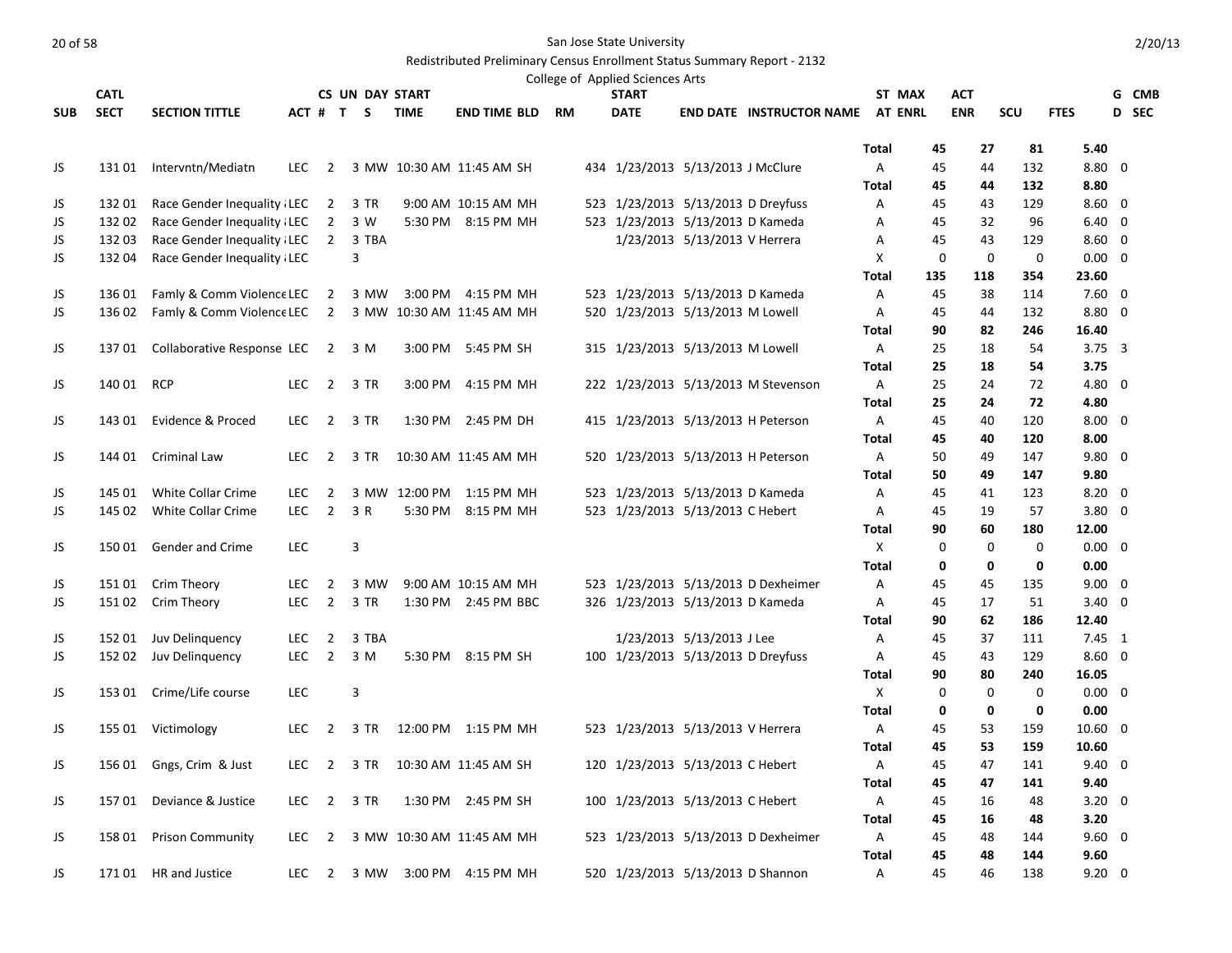|            |             |                         |                  |                          |                        |             |                        | College of Applied Sciences Arts    |                              |                                         |              |        |                |                              |                |   |              |
|------------|-------------|-------------------------|------------------|--------------------------|------------------------|-------------|------------------------|-------------------------------------|------------------------------|-----------------------------------------|--------------|--------|----------------|------------------------------|----------------|---|--------------|
|            | <b>CATL</b> |                         |                  |                          | <b>CS UN DAY START</b> |             |                        | <b>START</b>                        |                              |                                         |              | ST MAX | <b>ACT</b>     |                              |                |   | G CMB        |
| <b>SUB</b> | <b>SECT</b> | <b>SECTION TITTLE</b>   |                  |                          | ACT # T S              | <b>TIME</b> | <b>END TIME BLD RM</b> | <b>DATE</b>                         |                              | <b>END DATE INSTRUCTOR NAME AT ENRL</b> |              |        | <b>ENR</b>     | SCU                          | <b>FTES</b>    |   | <b>D</b> SEC |
| JS         | 171 02      | HR and Justice          | LEC.             | $\overline{2}$           | 3 TR                   |             | 12:00 PM 1:15 PM MH    | 520 1/23/2013 5/13/2013 N Perry     |                              |                                         | A            |        | 45             | 47<br>141                    | $9.40 \quad 0$ |   |              |
|            |             |                         |                  |                          |                        |             |                        |                                     |                              |                                         | <b>Total</b> |        | 90             | 279<br>93                    | 18.60          |   |              |
| JS         |             | 179 01 HR Pract and Sem | <b>LEC</b>       | $\overline{\phantom{0}}$ | 3 MW                   |             | 1:30 PM 2:45 PM SH     |                                     |                              | 347 1/23/2013 5/13/2013 W Armaline      | A            |        | 25             | 30<br>10                     | $2.00 \quad 0$ |   |              |
|            |             |                         |                  |                          |                        |             |                        |                                     |                              |                                         | <b>Total</b> |        | 25             | 10<br>30                     | 2.00           |   |              |
| JS         | 18001       | <b>Indiv Studies</b>    | SUP 36           |                          | 1 TBA                  |             |                        |                                     | 1/23/2013 5/13/2013 R Roberg |                                         | Α            |        | 5              | $\mathbf{1}$<br>$\mathbf{1}$ | $0.07 \quad 0$ |   |              |
| JS         | 18002       | <b>Indiv Studies</b>    | SUP 36           |                          | 2 TBA                  |             |                        |                                     | 1/23/2013 5/13/2013 R Roberg |                                         | Α            |        | 5              | 0<br>$\mathbf 0$             | $0.00 \quad 0$ |   |              |
| JS         | 18003       | <b>Indiv Studies</b>    | SUP 36           |                          | 3 TBA                  |             |                        |                                     | 1/23/2013 5/13/2013 R Roberg |                                         | A            |        | 5              | 9<br>3                       | $0.60 \quad 0$ |   |              |
|            |             |                         |                  |                          |                        |             |                        |                                     |                              |                                         | <b>Total</b> |        | 15             | 10<br>4                      | 0.67           |   |              |
| JS         | 18101       | Internship in JS        | SUP 36           |                          | 3 TBA                  |             |                        |                                     |                              | 1/23/2013 5/13/2013 W Armaline          | Α            |        | 10             | 33<br>11                     | $2.20 \ 0$     |   |              |
| JS         | 18102       | Internship in JS        | SUP 36           |                          | 6 TBA                  |             |                        |                                     |                              | 1/23/2013 5/13/2013 W Armaline          | Α            |        | $\overline{2}$ | $\mathbf 0$<br>0             | $0.00 \quad 0$ |   |              |
| JS         | 18103       | Internship in JS        | SUP 36           |                          | 3 TBA                  |             |                        |                                     |                              | 1/23/2013 5/13/2013 A De Giorgi         | A            |        | 10             | 30<br>10                     | $2.00 \quad 0$ |   |              |
| JS         | 18104       | Internship in JS        | <b>SUP 36</b>    |                          | 6 TBA                  |             |                        |                                     |                              | 1/23/2013 5/13/2013 A De Giorgi         | Α            |        | 2              | 0<br>$\mathbf 0$             | $0.00 \quad 0$ |   |              |
| JS         | 18105       | Internship in JS        | SUP 36           |                          | 3 TBA                  |             |                        |                                     | 1/23/2013 5/13/2013 D Harris |                                         | A            |        | 10             | 10<br>30                     | $2.00 \quad 0$ |   |              |
| JS         | 18106       | Internship in JS        | SUP 36           |                          | 6 TBA                  |             |                        |                                     | 1/23/2013 5/13/2013 D Harris |                                         | Α            |        | $\overline{2}$ | $\mathbf 0$<br>0             | $0.00 \quad 0$ |   |              |
| JS         | 18107       | Internship in JS        | SUP 36           |                          | 3 TBA                  |             |                        |                                     | 1/23/2013 5/13/2013 S Kil    |                                         | Α            |        | 10             | 11<br>33                     | $2.20 \quad 0$ |   |              |
| JS         | 18108       | Internship in JS        | SUP 36           |                          | 6 TBA                  |             |                        |                                     | 1/23/2013 5/13/2013 S Kil    |                                         | Α            |        | $\overline{2}$ | 0<br>0                       | $0.00 \quad 0$ |   |              |
| JS         | 18109       | Internship in JS        | SUP 36           |                          | 3 TBA                  |             |                        |                                     | 1/23/2013 5/13/2013 J Lee    |                                         | A            |        | 10             | 10<br>30                     | $2.00 \quad 0$ |   |              |
| JS         | 181 10      | Internship in JS        | SUP 36           |                          | 6 TBA                  |             |                        |                                     | 1/23/2013 5/13/2013 J Lee    |                                         | Α            |        | $\overline{2}$ | $\Omega$<br>0                | $0.00 \quad 0$ |   |              |
| JS         | 181 11      | Internship in JS        | SUP 36           |                          | 3 TBA                  |             |                        |                                     | 1/23/2013 5/13/2013 C Hebert |                                         | Α            |        | 10             | 11<br>33                     | $2.20 \ 0$     |   |              |
| JS         | 181 12      | Internship in JS        | <b>SUP 36</b>    |                          | 6 TBA                  |             |                        |                                     | 1/23/2013 5/13/2013 C Hebert |                                         | A            |        | $\overline{2}$ | $\mathbf 0$<br>$\mathbf 0$   | $0.00 \quad 0$ |   |              |
| JS         | 181 13      | Internship in JS        | SUP 36           |                          | 3 TBA                  |             |                        |                                     | 1/23/2013 5/13/2013 S Lee    |                                         | A            |        | 10             | 12<br>36                     | $2.40 \quad 0$ |   |              |
| JS         | 181 14      | Internship in JS        | SUP 36           |                          | 6 TBA                  |             |                        |                                     | 1/23/2013 5/13/2013 S Lee    |                                         | A            |        | $\overline{2}$ | $\mathbf 0$<br>$\mathbf 0$   | $0.00 \quad 0$ |   |              |
| JS         | 181 15      | Internship in JS        | SUP 36           |                          | 3 TBA                  |             |                        |                                     |                              | 1/23/2013 5/13/2013 C Vera Sanchez      | Α            |        | 10             | 11<br>33                     | $2.20 \ 0$     |   |              |
| JS         | 181 16      | Internship in JS        | SUP 36           |                          | 6 TBA                  |             |                        |                                     |                              | 1/23/2013 5/13/2013 C Vera Sanchez      | Α            |        | 2              | $\mathbf 0$<br>0             | $0.00 \quad 0$ |   |              |
|            |             |                         |                  |                          |                        |             |                        |                                     |                              |                                         | <b>Total</b> |        | 96             | 86<br>258                    | 17.20          |   |              |
| JS         | 184 01      | <b>Directed Reading</b> | SUP 36           |                          | 1 TBA                  |             |                        |                                     | 1/23/2013 5/13/2013 R Roberg |                                         | Α            |        | 5              | 0<br>0                       | $0.00 \quad 0$ |   |              |
| JS         | 184 02      | Directed Reading        | SUP 36           |                          | 2 TBA                  |             |                        |                                     | 1/23/2013 5/13/2013 R Roberg |                                         | Α            |        | 5              | $\Omega$<br>$\mathbf 0$      | $0.00\,$       | 0 |              |
| JS         | 184 03      | Directed Reading        | SUP 36           |                          | 3 TBA                  |             |                        |                                     | 1/23/2013 5/13/2013 R Roberg |                                         | A            |        | 5              | 0<br>0                       | $0.00 \quad 0$ |   |              |
|            |             |                         |                  |                          |                        |             |                        |                                     |                              |                                         | Total        |        | 15             | 0<br>0                       | 0.00           |   |              |
| JS         | 185 01      | <b>Special Topics</b>   | <b>LEC</b>       | 3                        | 3 TR                   | 3:00 PM     | 4:15 PM MH             | 520 1/23/2013 5/13/2013 N Perry     |                              |                                         | Α            |        | 45             | 15<br>45                     | $3.00 \quad 0$ |   |              |
| JS         | 185 02      | <b>Special Topics</b>   | <b>LEC</b>       | $\overline{3}$           | 3 R                    |             | 5:30 PM 8:15 PM MH     | 520 1/23/2013 5/13/2013 E Sills     |                              |                                         | A            |        | 45             | 28<br>84                     | $5.60 \quad 0$ |   |              |
| JS         | 185 03      | <b>Special Topics</b>   | <b>LEC</b>       |                          | 3                      |             |                        |                                     |                              |                                         | X            |        | 0              | $\mathbf 0$<br>0             | $0.00 \quad 0$ |   |              |
|            |             |                         |                  |                          |                        |             |                        |                                     |                              |                                         | <b>Total</b> |        | 90             | 129<br>43                    | 8.60           |   |              |
| JS         | 18901       | Sen Sem Cont Prob       | SEM              | -5                       | 3 MW                   |             | 9:00 AM 10:15 AM MH    | 324 1/23/2013 5/13/2013 E Adams     |                              |                                         | Α            |        | 25             | 18<br>54                     | $3.60 \quad 0$ |   |              |
| JS         | 18902       | Sen Sem Cont Prob       | SEM <sub>5</sub> |                          | 3 MW                   |             | 1:30 PM 2:45 PM HB     | 408 1/23/2013 5/13/2013 A De Giorgi |                              |                                         | Α            |        | 25             | 21<br>63                     | $4.20 \ 0$     |   |              |
| JS         | 18903       | Sen Sem Cont Prob       | SEM              |                          | 3                      |             |                        |                                     |                              |                                         | X            |        | 0              | $\mathbf 0$<br>0             | $0.00 \quad 0$ |   |              |
| JS         | 18904       | Sen Sem Cont Prob       | SEM 5            |                          | 3 TR                   |             | 1:30 PM 2:45 PM DH     | 219 1/23/2013 5/13/2013 M Correia   |                              |                                         | Α            |        | 25             | 16<br>48                     | $3.20 \ 0$     |   |              |
| JS         | 18905       | Sen Sem Cont Prob       | SEM <sub>5</sub> |                          | 3 TR                   |             | 9:00 AM 10:15 AM ENG   |                                     |                              | 338 1/23/2013 5/13/2013 C Vera Sanchez  | Α            |        | 25             | 17<br>51                     | $3.40 \quad 0$ |   |              |
| JS         | 189 06      | Sen Sem Cont Prob       | SEM <sub>5</sub> |                          | 3 R                    |             | 4:30 PM 7:15 PM CL     | 218 1/23/2013 5/13/2013 D Harris    |                              |                                         | Α            |        | 25             | 18<br>54                     | $3.60 \quad 0$ |   |              |
|            |             |                         |                  |                          |                        |             |                        |                                     |                              |                                         | <b>Total</b> | 125    |                | 90<br>270                    | 18.00          |   |              |
| JS         |             | 203 01 Sem Stats Just   | SEM <sub>5</sub> |                          | 3 R                    |             | 4:30 PM 7:15 PM CL     |                                     |                              | 129 1/23/2013 5/13/2013 A Pedneault     | Α            |        | 15             | 5<br>15                      | $1.25$ 5       |   |              |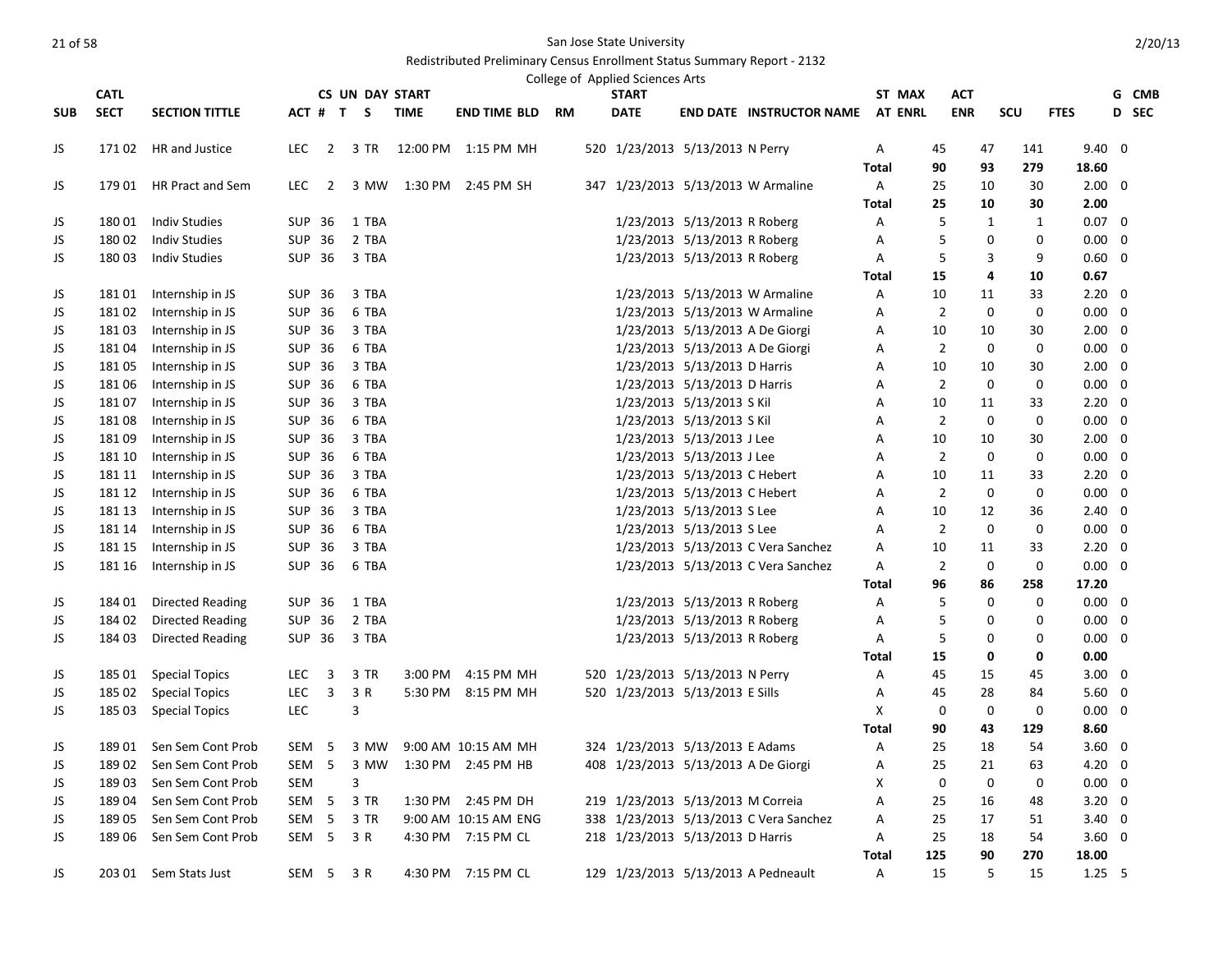|--|--|--|--|

#### San Jose State University

# Redistributed Preliminary Census Enrollment Status Summary Report - 2132

|            | <b>CATL</b> |                       |                  |     | <b>CS UN DAY START</b> |             |                     |           | College of Applied Sciences Arts<br><b>START</b> |                              |                                     |              | ST MAX         | <b>ACT</b>     |                         |             |                | G CMB        |
|------------|-------------|-----------------------|------------------|-----|------------------------|-------------|---------------------|-----------|--------------------------------------------------|------------------------------|-------------------------------------|--------------|----------------|----------------|-------------------------|-------------|----------------|--------------|
| <b>SUB</b> | <b>SECT</b> | <b>SECTION TITTLE</b> | ACT #            | T.  | s                      | <b>TIME</b> | <b>END TIME BLD</b> | <b>RM</b> | <b>DATE</b>                                      |                              | <b>END DATE INSTRUCTOR NAME</b>     |              | <b>AT ENRL</b> | <b>ENR</b>     | <b>SCU</b>              | <b>FTES</b> |                | <b>D</b> SEC |
|            |             |                       |                  |     |                        |             |                     |           |                                                  |                              |                                     | <b>Total</b> |                | 15             | 5                       | 15          | 1.25           |              |
| JS.        | 204 01      | JS Org Beh & Chge     | SEM 5            |     | 3 M                    | 4:30 PM     | 7:15 PM CL          |           | 129 1/23/2013 5/13/2013 R Roberg                 |                              |                                     | A            |                | 15             | 7                       | 21          | $1.75$ 7       |              |
|            |             |                       |                  |     |                        |             |                     |           |                                                  |                              |                                     | <b>Total</b> |                | 15             | 7                       | 21          | 1.75           |              |
| JS.        | 205 01      | Law and Courts        | SEM              | - 6 | 3T                     | 4:30 PM     | 7:15 PM CL          |           | 127 1/23/2013 5/13/2013 H Peterson               |                              |                                     | A            |                | 15             | 4                       | 12          | 1.004          |              |
|            |             |                       |                  |     |                        |             |                     |           |                                                  |                              |                                     | <b>Total</b> |                | 15             | 4                       | 12          | 1.00           |              |
| JS.        | 28801       | Sem in Spec Topics    | SEM <sub>5</sub> |     | 3 W                    | 4:30 PM     | 7:15 PM SH          |           | 444 1/23/2013 5/13/2013 A Platt                  |                              |                                     | A            |                | 15             |                         | 21          | $1.75$ 7       |              |
|            |             |                       |                  |     |                        |             |                     |           |                                                  |                              |                                     | <b>Total</b> |                | 15             | $\overline{\mathbf{z}}$ | 21          | 1.75           |              |
| JS         | 28901       | Adv Sem in Jus        | SEM <sub>5</sub> |     | 3 M                    | 4:30 PM     | 7:15 PM CL          |           |                                                  |                              | 131 1/23/2013 5/13/2013 A De Giorgi | A            |                | 15             | 9                       | 27          | $2.25$ 9       |              |
|            |             |                       |                  |     |                        |             |                     |           |                                                  |                              |                                     | Total        |                | 15             | 9                       | 27          | 2.25           |              |
| JS         | 297 01      | Prgm Eval Proj        | <b>SUP 25</b>    |     | 3 R                    | 4:30 PM     | 7:15 PM CL          |           | 131 1/23/2013 5/13/2013 S Kil                    |                              |                                     | A            |                | 15             | 8                       | 24          | 2.008          |              |
| JS         | 29702       | Prgm Eval Proj        | <b>SUP</b>       |     | 3                      |             |                     |           |                                                  |                              |                                     | X            |                | 0              | 0                       | 0           | $0.00 \quad 0$ |              |
|            |             |                       |                  |     |                        |             |                     |           |                                                  |                              |                                     | <b>Total</b> |                | 15             | 8                       | 24          | 2.00           |              |
| JS         | 298 01      | Special Study         | <b>SUP 25</b>    |     | 1 TBA                  |             |                     |           |                                                  | 1/23/2013 5/13/2013 R Roberg |                                     | A            |                | $\overline{2}$ | 0                       | 0           | $0.00 \quad 0$ |              |
| JS         | 298 02      | Special Study         | SUP 25           |     | 2 TBA                  |             |                     |           |                                                  | 1/23/2013 5/13/2013 R Roberg |                                     | Α            |                | $\overline{2}$ | 0                       | 0           | $0.00 \quad 0$ |              |
| JS         | 298 03      | Special Study         | <b>SUP 25</b>    |     | 3 TBA                  |             |                     |           |                                                  | 1/23/2013 5/13/2013 R Roberg |                                     | A            |                | 5              | 4                       | 12          | 1.004          |              |
| JS         | 298 04      | Special Study         | SUP              |     | 1                      |             |                     |           |                                                  |                              |                                     | X            |                | 0              | 0                       | 0           | $0.00 \quad 0$ |              |
|            |             |                       |                  |     |                        |             |                     |           |                                                  |                              |                                     | <b>Total</b> |                | 9              | 4                       | 12          | 1.00           |              |
| JS         | 299 01      | <b>Masters Thesis</b> | <b>SUP 25</b>    |     | 3 TBA                  |             |                     |           |                                                  | 1/23/2013 5/13/2013 R Roberg |                                     | Α            |                | 5              | $\overline{2}$          | 6           | $0.50$ 2       |              |
|            |             |                       |                  |     |                        |             |                     |           |                                                  |                              |                                     | <b>Total</b> |                | 5              | $\overline{2}$          | 6           | 0.50           |              |
|            |             |                       |                  |     |                        |             |                     |           |                                                  |                              |                                     |              |                |                |                         |             |                |              |

**Justice Studies Total 2325 1880 5425 364.17**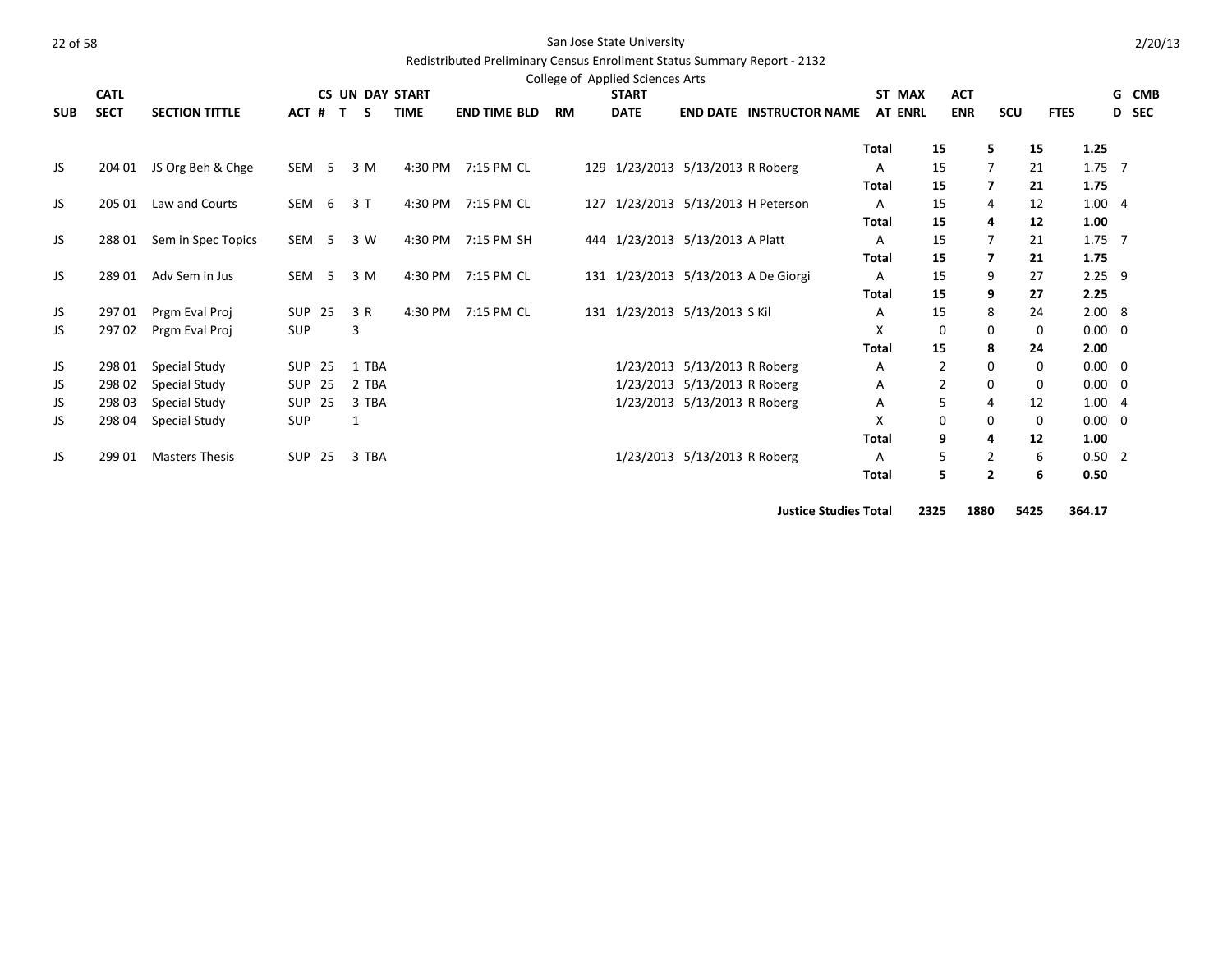#### Redistributed Preliminary Census Enrollment Status Summary Report - 2132

|            |             |                       |                            |                                  | College of Applied Sciences Arts |                                                   |        |            |     |             |            |
|------------|-------------|-----------------------|----------------------------|----------------------------------|----------------------------------|---------------------------------------------------|--------|------------|-----|-------------|------------|
|            | <b>CATL</b> |                       | <b>CS UN DAY START</b>     |                                  | START                            |                                                   | ST MAX | ACT        |     |             | <b>CMB</b> |
| <b>SUB</b> | <b>SECT</b> | <b>SECTION TITTLE</b> | <b>TIME</b><br>$ACT$ # T S | <b>RM</b><br><b>END TIME BLD</b> | <b>DATE</b>                      | <b>END DATE</b><br><b>INSTRUCTOR NAME AT ENRL</b> |        | <b>ENR</b> | scu | <b>FTES</b> | D SEC      |

# **Kinesiology**

| KIN        | 101    | Adapted Phys Activities ACT    |            |                | 1          |               |                                  |     |  |                                  | х            | 0   | 0   | 0   | $0.00 \quad 0$ |  |
|------------|--------|--------------------------------|------------|----------------|------------|---------------|----------------------------------|-----|--|----------------------------------|--------------|-----|-----|-----|----------------|--|
| <b>KIN</b> | 102    | Adapted Phys Activities ACT 11 |            |                | 1 TR       |               | 9:30 AM 10:20 AM SPXE 091A       |     |  | 1/23/2013 5/13/2013 J Schachner  | A            | 10  | 5   | 5   | $0.33 \ 0$     |  |
|            |        |                                |            |                |            |               |                                  |     |  |                                  | Total        | 10  | 5   | 5   | 0.33           |  |
| <b>KIN</b> | 2A 01  | Begin Swimming                 | ACT 11     |                |            |               | 1 MW 11:30 AM 12:20 PM SPXE      |     |  | 79 1/23/2013 5/13/2013 C May     | A            | 25  | 26  | 26  | $1.73 \quad 0$ |  |
| KIN        | 2A 02  | <b>Begin Swimming</b>          | ACT 11     |                | 1 TR       |               | 2:30 PM 3:20 PM SPXE             |     |  | 79 1/23/2013 5/13/2013 K Bruga   | Α            | 25  | 25  | 25  | $1.67 \quad 0$ |  |
| KIN        | 2A 03  | Begin Swimming                 | ACT 11     |                | 1 TR       |               | 3:30 PM 4:20 PM SPXE             |     |  | 79 1/23/2013 5/13/2013 K Bruga   | Α            | 25  | 31  | 31  | $2.10$ 2       |  |
|            |        |                                |            |                |            |               |                                  |     |  |                                  | <b>Total</b> | 75  | 82  | 82  | 5.50           |  |
| <b>KIN</b> | 2B 01  | Inter Swimming                 | ACT 11     |                | 1 MW       |               | 9:30 AM 10:20 AM SPXE            |     |  | 79 1/23/2013 5/13/2013 C May     | Α            | 15  | 14  | 14  | $0.95$ 1       |  |
|            |        |                                |            |                |            |               |                                  |     |  |                                  | Total        | 15  | 14  | 14  | 0.95           |  |
| KIN        |        | 2C 01 Adv Swim                 | ACT 11     |                | 1 MW       |               | 9:30 AM 10:20 AM SPXE            |     |  | 79 1/23/2013 5/13/2013 C May     | Α            | 10  | 14  | 14  | $0.93 \quad 0$ |  |
|            |        |                                |            |                |            |               |                                  |     |  |                                  | Total        | 10  | 14  | 14  | 0.93           |  |
| <b>KIN</b> | 801    | <b>Scuba Diving</b>            | <b>LEC</b> | $\overline{2}$ | 2 W        |               | 7:00 PM 9:30 PM SPXC             |     |  | 68 1/23/2013 5/13/2013 F Barry   | A            | 25  | 32  | 32  | 4.30 1         |  |
| KIN        | 802    | Scuba Diving                   | LAB        | 16             | 0 TBA      |               | <b>SPXE</b>                      |     |  | 79 1/23/2013 5/13/2013 F Barry   | Α            | 25  | 32  | 32  | $0.00 \quad 1$ |  |
| KIN        | 803    | Scuba Diving                   | <b>LEC</b> | $\overline{2}$ | 2 R        | 7:00 PM       | 9:30 PM SPXE                     |     |  | 77 1/23/2013 5/13/2013 F Barry   | А            | 25  | 20  | 20  | $2.67$ 0       |  |
| KIN        | 804    | <b>Scuba Diving</b>            | LAB 16     |                | 0 TBA      |               | <b>SPXE</b>                      |     |  | 79 1/23/2013 5/13/2013 F Barry   | A            | 25  | 20  | 20  | $0.00 \quad 0$ |  |
|            |        |                                |            |                |            |               |                                  |     |  |                                  | Total        | 100 | 104 | 104 | 6.97           |  |
| <b>KIN</b> | 9A 01  | <b>Begin Sailing</b>           | ACT 11     |                | 1 W        |               | 1:30 PM 4:20 PM SPXE             |     |  | 82 1/23/2013 5/13/2013 C May     | Α            | 15  | 14  | 14  | $0.93 \quad 0$ |  |
|            |        |                                |            |                |            |               |                                  |     |  |                                  | Total        | 15  | 14  | 14  | 0.93           |  |
| KIN        |        | 10A 01 Beg Kayaking            | ACT 11     |                | 1 F        |               | 1:30 PM 4:20 PM SPXE             |     |  | 79 1/23/2013 5/13/2013 S Reekie  | Α            | 15  | 15  | 15  | $1.00 \quad 0$ |  |
|            |        |                                |            |                |            |               |                                  |     |  |                                  | Total        | 15  | 15  | 15  | 1.00           |  |
| KIN        |        | 11A 01 Begin Rowing            | ACT 11     |                | 1 TR       |               | 9:00 AM 10:30 AM SPXE            |     |  | 82 1/23/2013 5/13/2013 S Reekie  | A            | 22  | 12  | 12  | $0.80 \quad 0$ |  |
|            |        |                                |            |                |            |               |                                  |     |  |                                  | Total        | 22  | 12  | 12  | 0.80           |  |
| KIN        | 14A 01 | Begin Volleyball               | ACT 11     |                |            |               | 1 MW 10:30 AM 11:20 AM SPXC 044B |     |  | 1/23/2013 5/13/2013 G Mano       | Α            | 40  | 48  | 48  | $3.20 \ 0$     |  |
| <b>KIN</b> |        | 14A 02 Begin Volleyball        | ACT 11     |                |            |               | 1 MW 11:30 AM 12:20 PM SPXC 044B |     |  | 1/23/2013 5/13/2013 G Mano       | A            | 40  | 42  | 42  | $2.80 \quad 0$ |  |
| KIN        |        | 14A 03 Begin Volleyball        | ACT 11     |                | 1 TR       |               | 8:30 AM 9:20 AM SPXC 044B        |     |  | 1/23/2013 5/13/2013 C May        | Α            | 40  | 39  | 39  | $2.60 \quad 0$ |  |
| KIN        | 14A 04 | Begin Volleyball               | ACT 11     |                | 1 TR       | 1:30 PM       | 2:20 PM SPXC 044B                |     |  | 1/23/2013 5/13/2013 G Mano       | Α            | 40  | 50  | 50  | 3.33 0         |  |
| KIN.       |        | 14A 05 Begin Volleyball        | ACT 11     |                | 1 TR       | 3:30 PM       | 4:20 PM SPXC 044B                |     |  | 1/23/2013 5/13/2013 C May        | A            | 40  | 42  | 42  | $2.80 \quad 0$ |  |
|            |        |                                |            |                |            |               |                                  |     |  |                                  | Total        | 200 | 221 | 221 | 14.73          |  |
| KIN        |        | 14B 01 Inter Volleyball        | ACT 11     |                |            | 1 MW 12:30 PM | 1:20 PM SPXC 044B                |     |  | 1/23/2013 5/13/2013 R Montgomery | Α            | 40  | 42  | 42  | $2.80 \ 0$     |  |
| KIN        |        | 14B 02 Inter Volleyball        | ACT 11     |                | 1 TR       | 2:30 PM       | 3:20 PM SPXC 044B                |     |  | 1/23/2013 5/13/2013 C May        | Α            | 40  | 40  | 40  | $2.67 \quad 0$ |  |
|            |        |                                |            |                |            |               |                                  |     |  |                                  | Total        | 80  | 82  | 82  | 5.47           |  |
| KIN        |        | 14C 01 Adv Volleyball          | ACT 11     |                | 1 F        | 12:30 PM      | 2:20 PM SPXC 044B                |     |  | 1/23/2013 5/13/2013 C May        | Α            | 40  | 39  | 39  | $2.63$ 2       |  |
|            |        |                                |            |                |            |               |                                  |     |  |                                  | Total        | 40  | 39  | 39  | 2.63           |  |
| KIN        |        | 15A 01 Beg Basketball          | ACT 11     |                |            |               | 1 MW 11:30 AM 12:20 PM SPXC 044A |     |  | 1/23/2013 5/13/2013 S Butler     | Α            | 24  | 25  | 25  | $1.67 \quad 0$ |  |
| KIN        |        | 15A 02 Beg Basketball          | ACT 11     |                |            |               | 1 MW 12:30 PM 1:20 PM SPXC 044A  |     |  | 1/23/2013 5/13/2013 S Butler     | Α            | 24  | 27  | 27  | $1.80 \ 0$     |  |
|            |        |                                |            |                |            |               |                                  |     |  |                                  | Total        | 48  | 52  | 52  | 3.47           |  |
| KIN        |        | 18A 01 Beg Handball            | ACT 11     |                | 1 W        |               | 6:00 PM 7:50 PM EC               | RQB |  | 1/23/2013 5/13/2013 R Chavez     | A            | 30  | 34  | 34  | $2.27 \quad 0$ |  |
|            |        |                                |            |                |            |               |                                  |     |  |                                  | <b>Total</b> | 30  | 34  | 34  | 2.27           |  |
| KIN        |        | 19A 01 Begin Soccer            |            |                | ACT 11 1 W |               | 9:30 AM 11:20 AM SPXC 044B       |     |  | 1/23/2013 5/13/2013 C Behler     | A            | 30  | 39  | 39  | $2.60 \quad 0$ |  |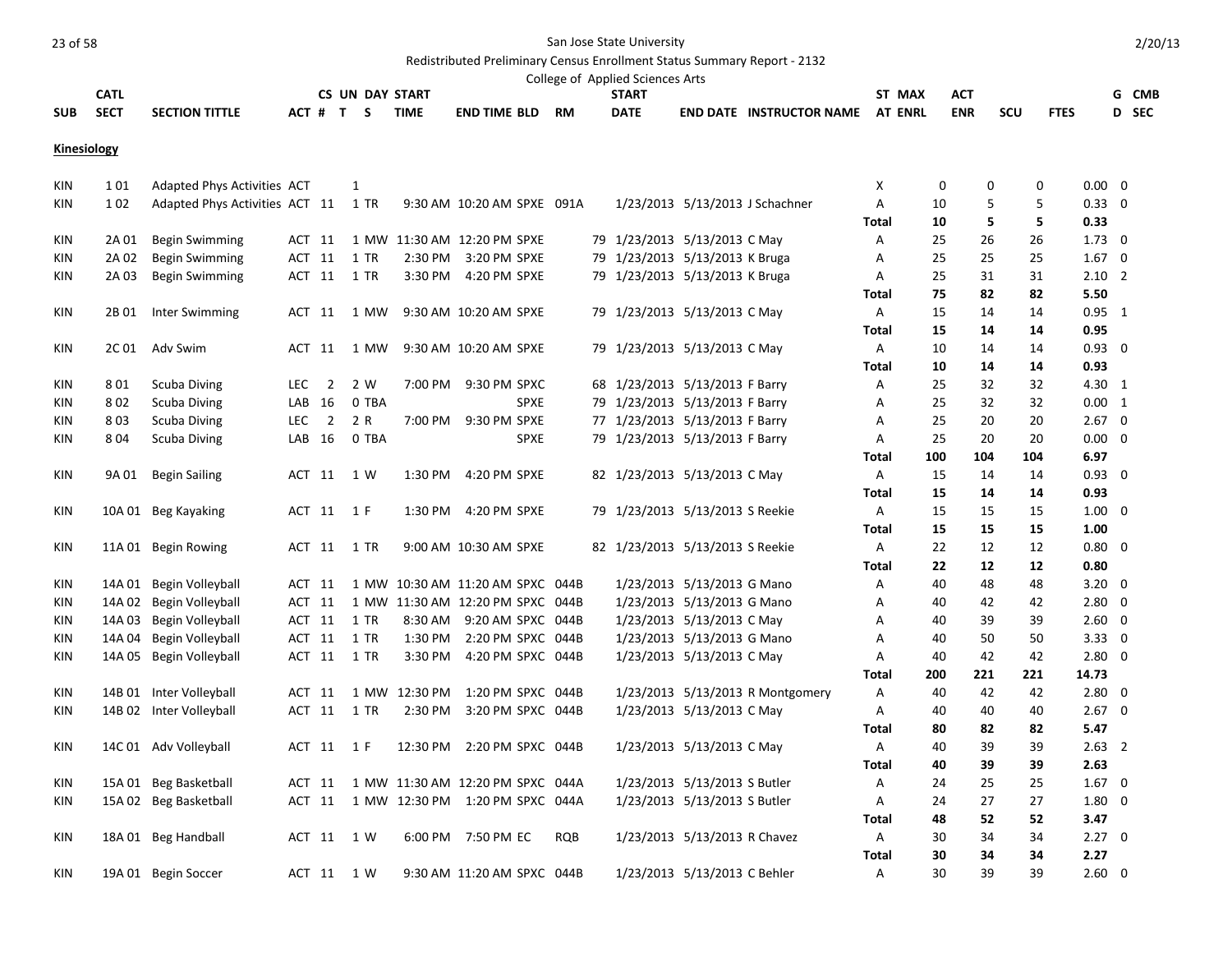|            |             |                          |        |            |                        |             |                                  |            | College of Applied Sciences Arts |                               |                                     |              |                |            |                |     |             |                |              |
|------------|-------------|--------------------------|--------|------------|------------------------|-------------|----------------------------------|------------|----------------------------------|-------------------------------|-------------------------------------|--------------|----------------|------------|----------------|-----|-------------|----------------|--------------|
|            | <b>CATL</b> |                          |        |            | <b>CS UN DAY START</b> |             |                                  |            | <b>START</b>                     |                               |                                     |              | ST MAX         | ACT        |                |     |             |                | G CMB        |
| <b>SUB</b> | <b>SECT</b> | <b>SECTION TITTLE</b>    |        |            | ACT # T S              | <b>TIME</b> | <b>END TIME BLD</b>              | RM         | <b>DATE</b>                      |                               | <b>END DATE INSTRUCTOR NAME</b>     |              | <b>AT ENRL</b> | <b>ENR</b> |                | SCU | <b>FTES</b> |                | <b>D</b> SEC |
| KIN        |             | 19A 02 Begin Soccer      |        | ACT 11 1 T |                        |             | 9:30 AM 11:20 AM SPXC 044B       |            |                                  | 1/23/2013 5/13/2013 C Behler  |                                     | Α            |                | 30         | 29             | 29  |             | $1.93 \quad 0$ |              |
|            |             |                          |        |            |                        |             |                                  |            |                                  |                               |                                     | Total        |                | 60         | 68             | 68  |             | 4.53           |              |
| <b>KIN</b> |             | 20A 01 Begin Badminton   | ACT 11 |            |                        |             | 1 MW 10:30 AM 11:20 AM SPXC 044A |            |                                  | 1/23/2013 5/13/2013 G Chen    |                                     | Α            |                | 24         | 26             | 26  |             | $1.73 \quad 0$ |              |
| KIN        |             | 20A 02 Begin Badminton   | ACT 11 |            | 1 TR                   |             | 12:30 PM 1:20 PM SPXC 044A       |            |                                  | 1/23/2013 5/13/2013 L Cai     |                                     | Α            |                | 24         | 24             | 24  |             | $1.60 \quad 0$ |              |
| KIN        | 20A 03      | Begin Badminton          | ACT 11 |            | 1 TR                   |             | 9:30 AM 10:20 AM SPXC 044A       |            |                                  | 1/23/2013 5/13/2013 L Cai     |                                     | Α            |                | 24         | 30             | 30  |             | $2.00 \quad 0$ |              |
| <b>KIN</b> |             | 20A 04 Begin Badminton   |        | ACT 11 1 F |                        |             | 8:30 AM 10:20 AM SPXC 044A       |            |                                  | 1/23/2013 5/13/2013 L Cai     |                                     | A            |                | 24         | 29             | 29  |             | $1.93 \quad 0$ |              |
|            |             |                          |        |            |                        |             |                                  |            |                                  |                               |                                     | Total        |                | 96         | 109            | 109 |             | 7.27           |              |
| KIN        |             | 20B 01 Inter Badminton   | ACT 11 |            | 1 F                    |             | 10:30 AM 12:20 PM SPXC 044A      |            |                                  | 1/23/2013 5/13/2013 L Cai     |                                     | A            |                | 12         | 17             | 17  |             | $1.15 \quad 1$ |              |
| KIN        |             | 20B 02 Inter Badminton   |        |            | ACT 11 1 TR            |             | 11:30 AM 12:20 PM SPXC 044A      |            |                                  | 1/23/2013 5/13/2013 L Cai     |                                     | Α            |                | 24         | 23             | 23  |             | $1.53 \ 0$     |              |
|            |             |                          |        |            |                        |             |                                  |            |                                  |                               |                                     | Total        |                | 36         | 40             | 40  |             | 2.68           |              |
| KIN        |             | 20C 01 Adv Badminton     |        | ACT 11 1 F |                        |             | 10:30 AM 12:20 PM SPXC 044A      |            |                                  | 1/23/2013 5/13/2013 L Cai     |                                     | A            |                | 12         | 9              | 9   |             | $0.60 \quad 0$ |              |
|            |             |                          |        |            |                        |             |                                  |            |                                  |                               |                                     | <b>Total</b> |                | 12         | 9              | 9   |             | 0.60           |              |
| KIN        |             | 21A 01 Begin Tennis      | ACT 11 |            | 1 R                    |             | 10:30 AM 12:20 PM SPXC 044A      |            |                                  |                               | 1/23/2013 5/13/2013 A Nguyen-Church | A            |                | 25         | 37             | 37  |             | $2.47 \quad 0$ |              |
|            |             |                          |        |            |                        |             |                                  |            |                                  |                               |                                     | <b>Total</b> |                | 25         | 37             | 37  |             | 2.47           |              |
| KIN        |             | 21B 01 Inter Tennis      | ACT 11 |            | 1 M                    |             | 11:30 AM  1:20 PM SPXC  044A     |            |                                  |                               | 1/23/2013 5/13/2013 A Nguyen-Church | Α            |                | 15         | 21             | 21  |             | $1.40 \quad 0$ |              |
|            |             |                          |        |            |                        |             |                                  |            |                                  |                               |                                     | Total        |                | 15         | 21             | 21  |             | 1.40           |              |
| KIN        |             | 21C 01 Advance Tennis    | ACT 11 |            | 1 M                    |             | 11:30 AM  1:20 PM SPXC  044A     |            |                                  |                               | 1/23/2013 5/13/2013 A Nguyen-Church | A            |                | 10         | 8              | 8   |             | $0.53 \quad 0$ |              |
|            |             |                          |        |            |                        |             |                                  |            |                                  |                               |                                     | <b>Total</b> |                | 10         | 8              | 8   |             | 0.53           |              |
| KIN        |             | 22A 01 Begin Racquetball |        | ACT 11     | 1 T                    |             | 6:00 PM 7:50 PM EC               | <b>RQB</b> |                                  | 1/23/2013 5/13/2013 R Kwok    |                                     | A            |                | 15         | 25             | 25  |             | $1.67 \quad 0$ |              |
|            |             |                          |        |            |                        |             |                                  |            |                                  |                               |                                     | <b>Total</b> |                | 15         | 25             | 25  |             | 1.67           |              |
| <b>KIN</b> |             | 22B 01 Inter Racqueball  |        | ACT 11     | 1 <sub>T</sub>         |             | 6:00 PM 7:50 PM EC               | <b>ROB</b> |                                  | 1/23/2013 5/13/2013 R Kwok    |                                     | A            |                | 5          | 6              | 6   |             | $0.40 \quad 0$ |              |
|            |             |                          |        |            |                        |             |                                  |            |                                  |                               |                                     | Total        |                | 5          | 6              | 6   |             | 0.40           |              |
| KIN        |             | 23A 01 Begin Archery     | ACT 11 |            | 1 T                    | 12:30 PM    | 2:20 PM SPXE                     |            | 89 1/23/2013 5/13/2013 K Bruga   |                               |                                     | A            |                | 22         | 28             | 28  |             | $1.87 \quad 0$ |              |
| KIN        |             | 23A 02 Begin Archery     | ACT 11 |            | 1 W                    | 12:30 PM    | 2:20 PM SPXC 044A                |            |                                  | 1/23/2013 5/13/2013 K Bruga   |                                     | A            |                | 25         | 35             | 35  |             | $2.33 \quad 0$ |              |
|            |             |                          |        |            |                        |             |                                  |            |                                  |                               |                                     | <b>Total</b> |                | 47         | 63             | 63  |             | 4.20           |              |
| KIN        |             | 23B 01 Inter Archery     |        | ACT 11     | 1 <sub>T</sub>         |             | 12:30 PM 2:20 PM SPXE            |            | 89 1/23/2013 5/13/2013 K Bruga   |                               |                                     | A            |                | 5          | $\overline{4}$ | 4   |             | $0.27 \quad 0$ |              |
|            |             |                          |        |            |                        |             |                                  |            |                                  |                               |                                     | <b>Total</b> |                | 5          | 4              | 4   |             | 0.27           |              |
| KIN        |             | 24A 01 Begin Bowling     | ACT 11 |            | 1 MW                   |             | 9:30 AM 10:20 AM SU              | ALLEY      |                                  | 1/23/2013 5/13/2013 J Baker   |                                     | Α            |                | 30         | 28             | 28  |             | $1.87 \quad 0$ |              |
| KIN        |             | 24A 02 Begin Bowling     | ACT 11 |            |                        |             | 1 MW 11:30 AM 12:20 PM SU        | ALLEY      |                                  | 1/23/2013 5/13/2013 J Baker   |                                     | Α            |                | 30         | 28             | 28  |             | $1.87 \quad 0$ |              |
| KIN        |             | 24A 03 Begin Bowling     | ACT 11 |            |                        |             | 1 MW 12:30 PM 1:20 PM SU         | ALLEY      |                                  | 1/23/2013 5/13/2013 J Baker   |                                     | Α            |                | 30         | 29             | 29  |             | $1.93 \quad 0$ |              |
| KIN        |             | 24A 04 Begin Bowling     | ACT 11 |            | 1 TR                   |             | 9:30 AM 10:20 AM SU              | ALLEY      |                                  | 1/23/2013 5/13/2013 R Agustin |                                     | A            |                | 30         | 30             | 30  |             | $2.00 \quad 0$ |              |
| KIN        |             | 24A 05 Begin Bowling     | ACT 11 |            | 1 TR                   |             | 10:30 AM 11:20 AM SU             | ALLEY      |                                  | 1/23/2013 5/13/2013 R Agustin |                                     | A            |                | 30         | 30             | 30  |             | $2.00 \quad 0$ |              |
| KIN        | 24A 06      | <b>Begin Bowling</b>     | ACT 11 |            | 1 TR                   |             | 11:30 AM 12:20 PM SU             | ALLEY      |                                  | 1/23/2013 5/13/2013 R Agustin |                                     | Α            |                | 30         | 31             | 31  |             | $2.07 \quad 0$ |              |
| KIN        |             | 24A 07 Begin Bowling     |        |            | ACT 11 1 TR            |             | 12:30 PM 1:20 PM SU              | ALLEY      |                                  | 1/23/2013 5/13/2013 R Agustin |                                     | A            |                | 30         | 30             | 30  |             | $2.00 \quad 0$ |              |
|            |             |                          |        |            |                        |             |                                  |            |                                  |                               |                                     | Total        |                | 210        | 206            | 206 |             | 13.73          |              |
| KIN        |             | 24B 01 Inter Bowling     | ACT 11 |            |                        |             | 1 MW 10:30 AM 11:20 AM SU        | ALLEY      |                                  | 1/23/2013 5/13/2013 J Baker   |                                     | A            |                | 20         | 21             | 21  |             | $1.40 \quad 0$ |              |
|            |             |                          |        |            |                        |             |                                  |            |                                  |                               |                                     | <b>Total</b> |                | 20         | 21             | 21  |             | 1.40           |              |
| KIN        |             | 24C 01 Advanced Bowling  | ACT 11 |            |                        |             | 1 MW 10:30 AM 11:20 AM SU        | ALLEY      |                                  | 1/23/2013 5/13/2013 J Baker   |                                     | A            |                | 10         | 9              | 9   |             | $0.60 \quad 0$ |              |
|            |             |                          |        |            |                        |             |                                  |            |                                  |                               |                                     | <b>Total</b> |                | 10         | 9              | 9   |             | 0.60           |              |
| KIN        |             | 25A 01 Begin Golf        |        | ACT 11     | 1 M                    |             | 9:30 AM 11:20 AM SPXC 044A       |            |                                  | 1/23/2013 5/13/2013 D Rader   |                                     | A            |                | 25<br>25   | 26             | 26  |             | $1.73 \quad 0$ |              |
| ΚIΝ        |             | 25A 02 Begin Golf        |        | ACT 11     | 1 T                    |             | 9:30 AM 11:20 AM SPXC 044A       |            |                                  | 1/23/2013 5/13/2013 D Rader   |                                     | A            |                |            | 31             | 31  |             | $2.07 \quad 0$ |              |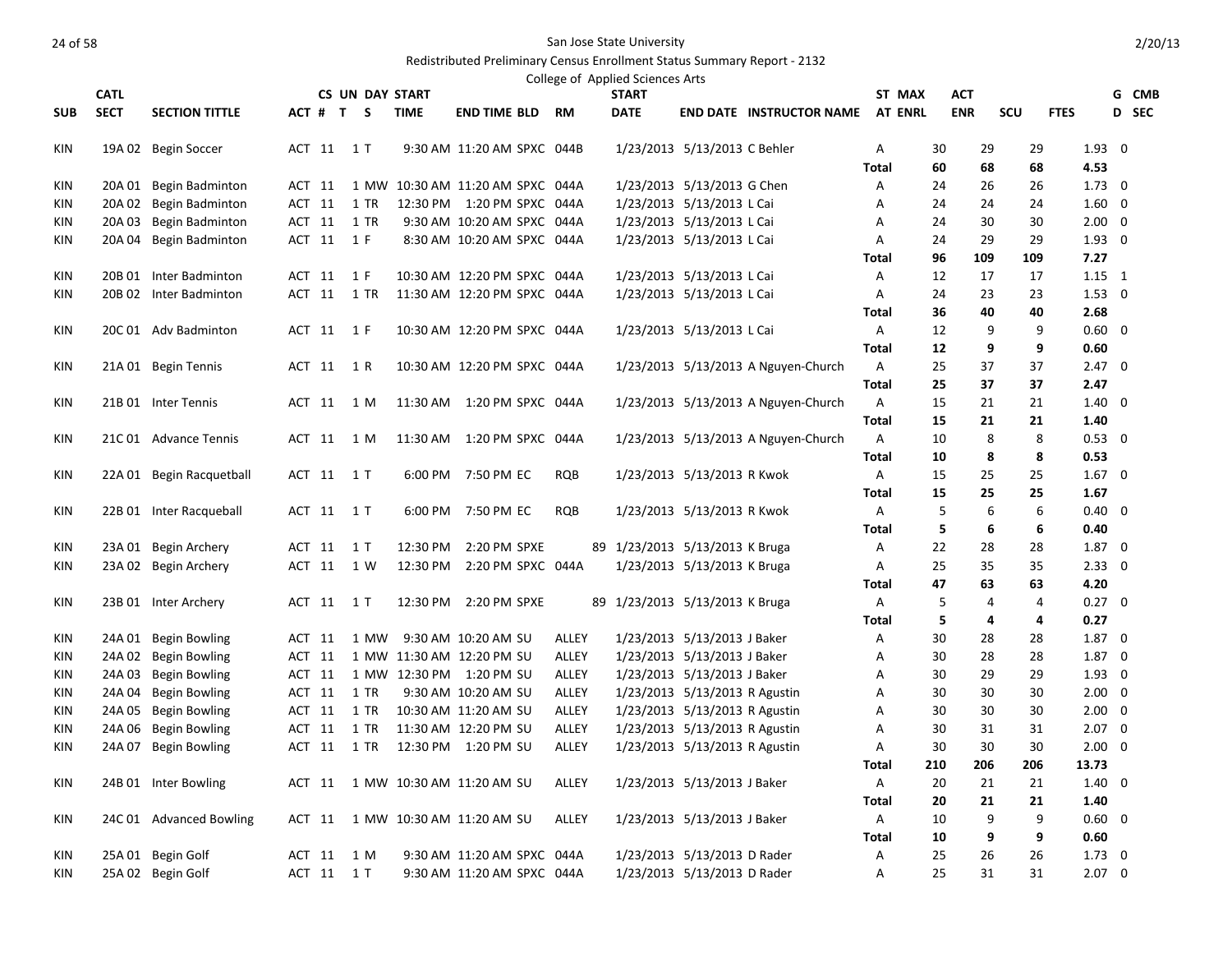|                          |                |                           |                  |                        |                    |                              |            | College of Applied Sciences Arts |                                                                    |                                      |              |                |            |                |                         |                                  |       |
|--------------------------|----------------|---------------------------|------------------|------------------------|--------------------|------------------------------|------------|----------------------------------|--------------------------------------------------------------------|--------------------------------------|--------------|----------------|------------|----------------|-------------------------|----------------------------------|-------|
|                          | <b>CATL</b>    |                           |                  | <b>CS UN DAY START</b> |                    |                              |            | <b>START</b>                     |                                                                    |                                      |              | ST MAX         | <b>ACT</b> |                |                         |                                  | G CMB |
| <b>SUB</b>               | <b>SECT</b>    | <b>SECTION TITTLE</b>     | ACT # T S        |                        | <b>TIME</b>        | <b>END TIME BLD RM</b>       |            | <b>DATE</b>                      |                                                                    | <b>END DATE INSTRUCTOR NAME</b>      |              | <b>AT ENRL</b> | <b>ENR</b> | SCU            | <b>FTES</b>             |                                  | D SEC |
| <b>KIN</b>               |                | 25A 03 Begin Golf         | ACT 11           | 1 W                    |                    | 9:30 AM 11:20 AM SPXC 044A   |            |                                  |                                                                    | 1/23/2013 5/13/2013 M Zimmerman      | A            |                | 25         | 22             | 22                      | $1.47 \quad 0$                   |       |
|                          |                |                           |                  |                        |                    |                              |            |                                  |                                                                    |                                      | Total        | 75             |            | 79             | 79                      | 5.27                             |       |
| <b>KIN</b>               |                | 25B 01 Inter Golf         | ACT 11 1 R       |                        |                    | 9:30 AM 11:20 AM SPXC 044A   |            |                                  | 1/23/2013 5/13/2013 D Rader                                        |                                      | A            |                | 15         | 20             | 20                      | $1.33 \quad 0$                   |       |
|                          |                |                           |                  |                        |                    |                              |            |                                  |                                                                    |                                      | <b>Total</b> |                | 15         | 20             | 20                      | 1.33                             |       |
| KIN                      |                | 25C 01 Advanced Golf      | ACT 11           | 1 R                    |                    | 9:30 AM 11:20 AM SPXC 044A   |            |                                  | 1/23/2013 5/13/2013 D Rader                                        |                                      | A            | 10             |            | $\overline{7}$ | $\overline{7}$          | $0.47 \quad 0$                   |       |
|                          |                |                           |                  |                        |                    |                              |            |                                  |                                                                    |                                      | Total        | 10             |            | $\overline{7}$ | $\overline{\mathbf{z}}$ | 0.47                             |       |
| KIN                      |                | 27A 01 Begin Table Tennis | ACT 11           | 1 TR                   |                    | 11:30 AM 12:20 PM SPXC 044B  |            |                                  | 1/23/2013 5/13/2013 G Chen                                         |                                      | Α            |                | 40         | 41             | 41                      | $2.73 \quad 0$                   |       |
| KIN                      |                | 27A 02 Begin Table Tennis | ACT 11           | 1 TR                   |                    | 10:30 AM 11:20 AM SPXC 044B  |            |                                  | 1/23/2013 5/13/2013 L Cai                                          |                                      | A            |                | 40         | 42             | 42                      | $2.80 \quad 0$                   |       |
| KIN                      |                | 27A 03 Begin Table Tennis | ACT 11 1 F       |                        |                    | 8:30 AM 10:20 AM SPXC 044B   |            |                                  | 1/23/2013 5/13/2013 G Chen                                         |                                      | Α            |                | 40         | 50             | 50                      | $3.33 \quad 0$                   |       |
|                          |                |                           |                  |                        |                    |                              |            |                                  |                                                                    |                                      | <b>Total</b> | 120            | 133        |                | 133                     | 8.87                             |       |
| KIN                      |                | 27B 01 Inter Table Tennis | ACT 11           | 1 F                    |                    | 10:30 AM 12:20 PM SPXC 044B  |            |                                  | 1/23/2013 5/13/2013 G Chen                                         |                                      | A            |                | 40         | 44             | 44                      | $2.93 \quad 0$                   |       |
|                          |                |                           |                  |                        |                    |                              |            |                                  |                                                                    |                                      | Total        |                | 40         | 44             | 44                      | 2.93                             |       |
| KIN                      |                | 28A 01 Beg Gymnastics     | ACT 11           | 1 MW                   | 8:30 AM            | 9:20 AM SPXC 044A            |            |                                  | 1/23/2013 5/13/2013 C Brown                                        |                                      | A            |                | 30         | 25             | 25                      | $1.67 \quad 0$                   |       |
| <b>KIN</b>               |                | 28A 02 Beg Gymnastics     | ACT 11           | 1 MW                   | 7:30 AM            | 8:20 AM SPXC 044A            |            |                                  | 1/23/2013 5/13/2013 C Brown                                        |                                      | Α            |                | 30         | 29             | 29                      | $1.93 \quad 0$                   |       |
|                          |                |                           |                  |                        |                    |                              |            |                                  |                                                                    |                                      | <b>Total</b> |                | 60         | 54             | 54                      | 3.60                             |       |
| KIN                      | 29 01          | Cardio Kickboxing         | ACT 11           | 1 TR                   | 1:30 PM            | 2:20 PM EC                   | AER        |                                  | 1/23/2013 5/13/2013 C Sullivan                                     |                                      | Α            |                | 30         | 44             | 44                      | $2.93 \quad 0$                   |       |
| KIN                      | 29 03          | Cardio Kickboxing         | ACT 11           | 1 MW                   | 2:30 PM            | 3:20 PM EC                   | AER        |                                  | 1/23/2013 5/13/2013 L Lund                                         |                                      | Α            |                | 30         | 38             | 38                      | $2.53 \quad 0$                   |       |
|                          |                |                           |                  |                        |                    |                              |            |                                  |                                                                    |                                      | Total        |                | 60         | 82             | 82                      | 5.47                             |       |
| <b>KIN</b>               | 30 01<br>30 02 | Pilates<br>Pilates        | ACT 11<br>ACT 11 | 1 MW<br>1 TR           | 1:30 PM<br>8:30 AM | 2:20 PM EC<br>9:20 AM EC     | AER<br>AER |                                  | 1/23/2013 5/13/2013 J Linafelter<br>1/23/2013 5/13/2013 C Sullivan |                                      | A<br>Α       |                | 30<br>30   | 36<br>36       | 36<br>36                | $2.40 \quad 0$<br>$2.40 \quad 0$ |       |
| <b>KIN</b><br><b>KIN</b> | 30 03          | Pilates                   | ACT 11           | 1 MW                   |                    | 2:30 PM 3:20 PM SPXC 044B    |            |                                  |                                                                    | 1/23/2013 5/13/2013 J Linafelter     | A            |                | 30         | 30             | 30                      | $2.00 \quad 0$                   |       |
| KIN                      | 30 04          | Pilates                   | ACT 11           | 1 TR                   |                    | 10:30 AM 11:20 AM EC         | AER        |                                  | 1/23/2013 5/13/2013 J Linafelter                                   |                                      | Α            |                | 30         | 34             | 34                      | $2.27 \quad 0$                   |       |
|                          |                |                           |                  |                        |                    |                              |            |                                  |                                                                    |                                      | Total        | 120            | 136        |                | 136                     | 9.07                             |       |
| <b>KIN</b>               | 3101           | <b>Body Sculpting</b>     | ACT 11           | 1 TR                   |                    | 7:30 AM 8:20 AM EC           | <b>AER</b> |                                  | 1/23/2013 5/13/2013 L Pate                                         |                                      | A            | 50             |            | 80             | 80                      | 5.35 1                           |       |
| <b>KIN</b>               | 3103           | <b>Body Sculpting</b>     | ACT 11           | 1 TR                   |                    | 12:30 PM 1:20 PM EC          | <b>AER</b> |                                  | 1/23/2013 5/13/2013 L Pate                                         |                                      | $\mathsf{A}$ |                | 50         | 82             | 82                      | $5.47 \quad 0$                   |       |
|                          |                |                           |                  |                        |                    |                              |            |                                  |                                                                    |                                      | <b>Total</b> | 100            | 162        |                | 162                     | 10.82                            |       |
| <b>KIN</b>               | 3201           | Aerobics                  | ACT 11           | 1 MW                   |                    | 7:30 AM 8:20 AM SPXC 044B    |            |                                  | 1/23/2013 5/13/2013 C Sullivan                                     |                                      | Α            | 50             |            | 48             | 48                      | $3.20 \quad 0$                   |       |
| <b>KIN</b>               | 3202           | Aerobics                  | ACT 11           | 1 TR                   | 2:30 PM            | 3:20 PM EC                   | <b>AER</b> |                                  | 1/23/2013 5/13/2013 Y Mitchell                                     |                                      | A            |                | 50         | 47             | 47                      | $3.13 \quad 0$                   |       |
| KIN                      | 32 03          | Aerobics                  | ACT 11           | 1 MW                   | 1:30 PM            | 2:20 PM SPXC 044B            |            |                                  | 1/23/2013 5/13/2013 C Sullivan                                     |                                      | Α            |                | 50         | 54             | 54                      | $3.60 \quad 0$                   |       |
| KIN                      | 32 04          | Aerobics                  | ACT 11           | 1 TR                   |                    | 9:30 AM 10:20 AM EC          | AER        |                                  | 1/23/2013 5/13/2013 L Pate                                         |                                      | Α            |                | 50         | 52             | 52                      | $3.47 \quad 0$                   |       |
| <b>KIN</b>               | 32 05          | Aerobics                  | ACT 11           | $1$ TR                 |                    | 11:30 AM 12:20 PM EC         | <b>AER</b> |                                  | 1/23/2013 5/13/2013 L Pate                                         |                                      | A            |                | 50         | 54             | 54                      | $3.63 \quad 2$                   |       |
| <b>KIN</b>               | 32 06          | Aerobics                  | ACT 11           | 1 TR                   |                    | 12:30 PM  1:20 PM SPXC  044B |            |                                  | 1/23/2013 5/13/2013 C Sullivan                                     |                                      | Α            |                | 50         | 51             | 51                      | $3.40 \quad 0$                   |       |
|                          |                |                           |                  |                        |                    |                              |            |                                  |                                                                    |                                      | Total        | 300            | 306        |                | 306                     | 20.43                            |       |
| <b>KIN</b>               | 3301           | Adv Aerobic Act           | ACT 11           | 1 MW                   |                    | 9:30 AM 10:20 AM SPXC 044B   |            |                                  | 1/23/2013 5/13/2013 C Sullivan                                     |                                      | A            |                | 30         | 29             | 29                      | $1.93 \quad 0$                   |       |
|                          |                |                           |                  |                        |                    |                              |            |                                  |                                                                    |                                      | <b>Total</b> |                | 30         | 29             | 29                      | 1.93                             |       |
| <b>KIN</b>               | 34 01          | <b>Step Training</b>      | ACT 11           | 1 MW                   | 8:30 AM            | 9:20 AM SPXC 044B            |            |                                  | 1/23/2013 5/13/2013 C Sullivan                                     |                                      | A            |                | 50         | 49             | 49                      | $3.27 \quad 0$                   |       |
| KIN                      | 34 02          | <b>Step Training</b>      | ACT 11           | 1 TR                   | 7:30 AM            | 8:20 AM SPXC 044B            |            |                                  | 1/23/2013 5/13/2013 C Sullivan                                     |                                      | Α            |                | 50         | 48             | 48                      | $3.20 \quad 0$                   |       |
| <b>KIN</b>               | 34 03          | <b>Step Training</b>      | ACT 11           | 1 TR                   |                    | 9:30 AM 10:20 AM SPXC 044B   |            |                                  | 1/23/2013 5/13/2013 C Sullivan                                     |                                      | A            |                | 50         | 49             | 49                      | $3.27 \quad 0$                   |       |
|                          |                |                           |                  |                        |                    |                              |            |                                  |                                                                    |                                      | <b>Total</b> | 150            | 146        |                | 146                     | 9.73                             |       |
| <b>KIN</b>               | 35A 01         | Begin Wt Training         | ACT 11           | 1 MW                   | 7:30 AM            | 8:20 AM SPXC                 |            |                                  |                                                                    | 218 1/23/2013 5/13/2013 R Montgomery | A            | 32             |            | 31             | 31                      | $2.07 \quad 0$                   |       |
| KIN                      |                | 35A 02 Begin Wt Training  |                  | ACT 11 1 MW            |                    | 8:30 AM 9:20 AM SPXC         |            |                                  |                                                                    | 218 1/23/2013 5/13/2013 R Montgomery | A            |                | 32         | 31             | 31                      | $2.07 \quad 0$                   |       |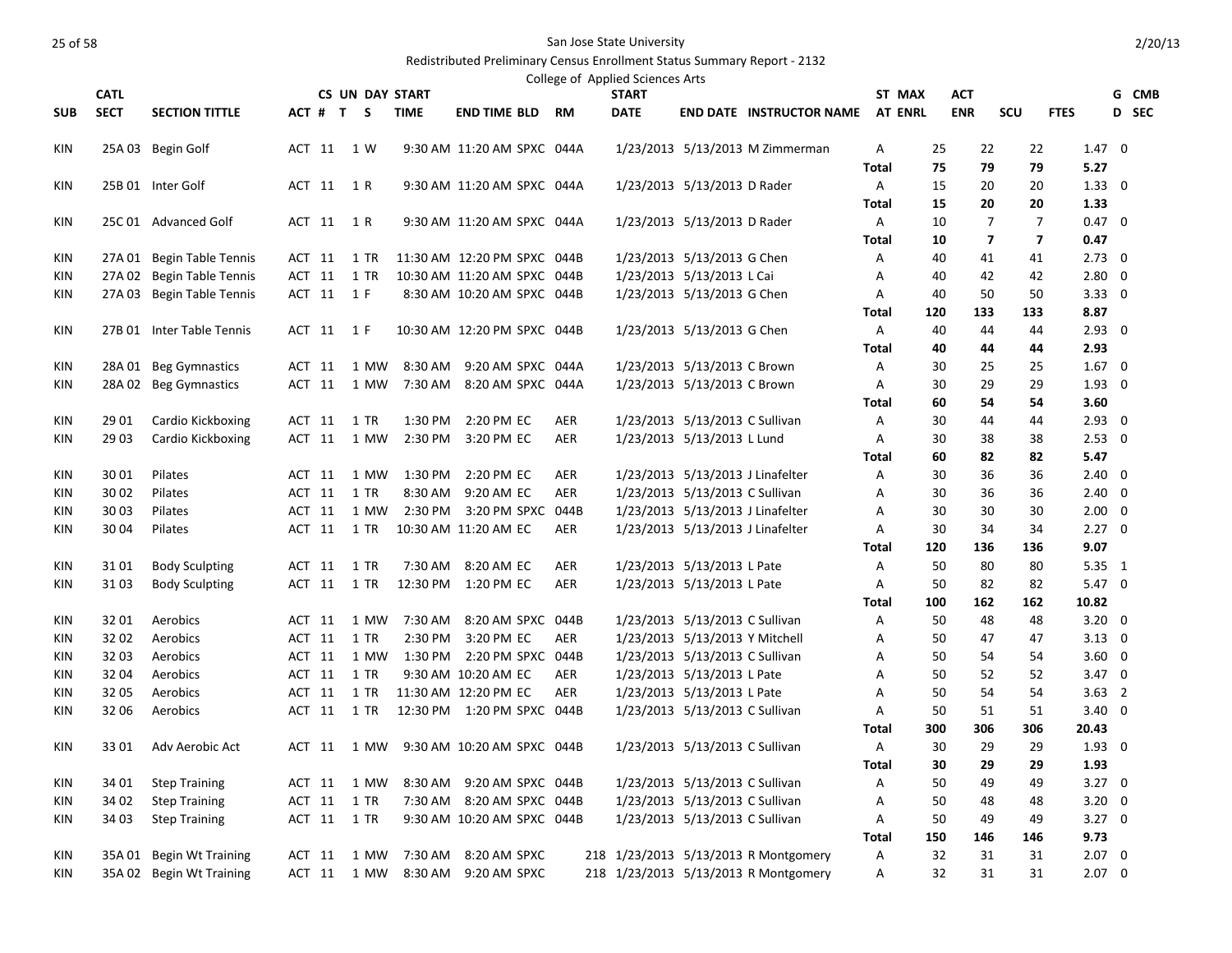|             |             |                          |            |                        |             |                                  |  | College of Applied Sciences Arts   |                                |                                      |                |             |                |              |                          |                |        |
|-------------|-------------|--------------------------|------------|------------------------|-------------|----------------------------------|--|------------------------------------|--------------------------------|--------------------------------------|----------------|-------------|----------------|--------------|--------------------------|----------------|--------|
|             | <b>CATL</b> |                          |            | <b>CS UN DAY START</b> |             |                                  |  | <b>START</b>                       |                                |                                      | ST MAX         |             | ACT            |              |                          |                | G CMB  |
| <b>SUB</b>  | <b>SECT</b> | <b>SECTION TITTLE</b>    |            | ACT # T S              | <b>TIME</b> | <b>END TIME BLD RM</b>           |  | <b>DATE</b>                        |                                | <b>END DATE INSTRUCTOR NAME</b>      | <b>AT ENRL</b> |             | <b>ENR</b>     | <b>SCU</b>   | <b>FTES</b>              |                | D SEC  |
| KIN         | 35A 03      | Begin Wt Training        | ACT 11     | 1 MW                   | 1:30 PM     | 2:20 PM SPXC                     |  | 218 1/23/2013 5/13/2013 S Butler   |                                |                                      | Α              | 32          | 35             | 35           | $2.33 \ 0$               |                |        |
| KIN         | 35A 04      | <b>Begin Wt Training</b> | ACT 11     | 1 MW                   | 2:30 PM     | 3:20 PM SPXC                     |  | 218 1/23/2013 5/13/2013 S Butler   |                                |                                      | Α              | 32          | 30             | 30           | $2.00 \quad 0$           |                |        |
| KIN         | 35A 05      | Begin Wt Training        | ACT 11     | 1 TR                   | 7:30 AM     | 8:20 AM SPXC                     |  | 218 1/23/2013 5/13/2013 M Bejar    |                                |                                      | Α              | 32          | 34             | 34           | $2.28$ 1                 |                |        |
| KIN         | 35A 06      | Begin Wt Training        | ACT 11     | 1 TR                   |             | 8:30 AM 9:20 AM SPXC             |  | 218 1/23/2013 5/13/2013 L Pate     |                                |                                      | Α              | 32          | 37             | 37           | $2.47 \quad 0$           |                |        |
| KIN         | 35A 07      | <b>Begin Wt Training</b> | ACT 11     | 1 TR                   |             | 9:30 AM 10:20 AM SPXC            |  | 218 1/23/2013 5/13/2013 M Nicolini |                                |                                      | A              | 32          | 31             | 31           | $2.07 \quad 0$           |                |        |
| KIN         | 35A 08      | Begin Wt Training        | ACT 11     | 1 TR                   | 2:30 PM     | 3:20 PM SPXC                     |  | 218 1/23/2013 5/13/2013 M Bejar    |                                |                                      | A              | 32          | 38             | 38           | $2.55$ 1                 |                |        |
| KIN         |             | 35A 09 Begin Wt Training | ACT 11     | 1 TR                   | 3:30 PM     | 4:20 PM SPXC                     |  | 218 1/23/2013 5/13/2013 S Butler   |                                |                                      | Α              | 32          | 35             | 35           | $2.33 \t0$               |                |        |
|             |             |                          |            |                        |             |                                  |  |                                    |                                |                                      | Total          | 288         | 302            | 302          | 20.17                    |                |        |
| KIN         |             | 35B 01 Inter Wt Training | ACT 11     | 1 MW                   |             | 9:30 AM 10:20 AM SPXC            |  |                                    |                                | 218 1/23/2013 5/13/2013 R Montgomery | Α              | 22          | 22             | 22           | $1.47 \quad 0$           |                |        |
| KIN         |             | 35B 02 Inter Wt Training | ACT 11     | 1 TR                   |             | 4:30 PM 5:20 PM SPXC             |  | 218 1/23/2013 5/13/2013 S Butler   |                                |                                      | Α              | 32          | 37             | 37           | $2.47 \quad 0$           |                |        |
|             |             |                          |            |                        |             |                                  |  |                                    |                                |                                      | Total          | 54          | 59             | 59           | 3.93                     |                |        |
| KIN         |             | 35C 01 Adv Wgt Training  |            | ACT 11 1 MW            |             | 9:30 AM 10:20 AM SPXC            |  |                                    |                                | 218 1/23/2013 5/13/2013 R Montgomery | A              | 10          | 10             | 10           | $0.67$ 0                 |                |        |
|             |             |                          |            |                        |             |                                  |  |                                    |                                |                                      | Total          | 10          | 10             | 10           | 0.67                     |                |        |
| KIN         | 3701        | <b>Fitness Walking</b>   | ACT 11     |                        |             | 1 MW 11:30 AM 12:20 PM SPXC 044B |  |                                    | 1/23/2013 5/13/2013 C Sullivan |                                      | Α              | 30          | 32             | 32           | $2.13 \quad 0$           |                |        |
|             |             |                          |            |                        |             |                                  |  |                                    |                                |                                      | <b>Total</b>   | 30          | 32             | 32           | 2.13                     |                |        |
| KIN         | 3801        | Begin Jogging            | ACT 11     | 1 MW                   |             | 9:30 AM 10:20 AM SPXC 044A       |  |                                    |                                | 1/23/2013 5/13/2013 M Watson         | Α              | 30          | 36             | 36           | $2.40 \quad 0$           |                |        |
| KIN         | 3802        | Begin Jogging            | ACT 11     |                        |             | 1 MW 10:30 AM 11:20 AM SPXC 044A |  |                                    | 1/23/2013 5/13/2013 M Watson   |                                      | A              | 30          | 39             | 39           | $2.60 \quad 0$           |                |        |
| KIN         | 38 03       | Begin Jogging            | <b>ACT</b> | $\mathbf{1}$           |             |                                  |  |                                    |                                |                                      | X              | 0           | $\mathbf 0$    | 0            | $0.00 \quad 0$           |                |        |
| KIN         | 3804        | Begin Jogging            | ACT 11     | 1 TR                   |             | 11:30 AM 12:20 PM SPXC 044A      |  |                                    |                                | 1/23/2013 5/13/2013 M Watson         | Α              | 30          | 39             | 39           | $2.60 \quad 0$           |                |        |
| KIN         | 3805        | Begin Jogging            | ACT 11     | 1 TR                   |             | 3:30 PM 4:20 PM SPXC 044A        |  |                                    | 1/23/2013 5/13/2013 M Bejar    |                                      | Α              | 30          | 31             | 31           | $2.07 \quad 0$           |                |        |
|             |             |                          |            |                        |             |                                  |  |                                    |                                |                                      | Total          | 120         | 145            | 145          | 9.67                     |                |        |
| KIN         | 45A 01      | Beg Lindy & Swing        | ACT 11     | 1 MW                   |             | 9:30 AM 10:20 AM SPXE            |  | 89 1/23/2013 5/13/2013 A Ayers     |                                |                                      | Α              | 50          | 48             | 48           | 3.20 O C                 |                |        |
| <b>DANC</b> |             | 45A 01 Beg Lindy & Swing | ACT 11     | 1 MW                   |             | 9:30 AM 10:20 AM SPXE            |  | 89 1/23/2013 5/13/2013 A Ayers     |                                |                                      | Α              | $\mathbf 0$ | $\overline{0}$ | $\mathbf{0}$ | $0.00 \quad 0 \text{ C}$ |                | $\ast$ |
|             |             |                          |            |                        |             |                                  |  |                                    |                                |                                      | <b>Total</b>   | 50          | 48             | 48           | 3.20                     |                |        |
| KIN         |             | 46A 01 Beg Social Dance  | ACT 11     |                        |             | 1 MW 10:30 AM 11:20 AM SPXE      |  | 89 1/23/2013 5/13/2013 A Ayers     |                                |                                      | Α              | 50          | 50             | 50           | 3.35 1 C                 |                |        |
| DANC        |             | 46A 01 Beg Social Dance  | ACT 11     |                        |             | 1 MW 10:30 AM 11:20 AM SPXE      |  | 89 1/23/2013 5/13/2013 A Ayers     |                                |                                      | Α              | $\mathbf 0$ | $\bf{0}$       | $\mathbf{0}$ | 0.00                     | 0 <sup>C</sup> | ∗      |
| <b>KIN</b>  | 46A 02      | <b>Beg Social Dance</b>  | ACT 11     |                        |             | 1 MW 11:30 AM 12:20 PM SPXE      |  | 89 1/23/2013 5/13/2013 A Ayers     |                                |                                      | A              | 50          | 37             | 37           | 2.47 0 C                 |                | $\ast$ |
| <b>DANC</b> | 46A02       | <b>Beg Social Dance</b>  | ACT 11     |                        |             | 1 MW 11:30 AM 12:20 PM SPXE      |  | 89 1/23/2013 5/13/2013 A Ayers     |                                |                                      | A              | $\mathbf 0$ | $\mathbf 0$    | $\mathbf{0}$ | $0.00 \quad 0 \text{ C}$ |                |        |
| KIN         |             | 46A 03 Beg Social Dance  | ACT 11     |                        |             | 1 MW 12:30 PM 1:20 PM SPXE       |  | 89 1/23/2013 5/13/2013 A Ayers     |                                |                                      | Α              | 50          | 48             | 48           | 3.20 OC                  |                |        |
| DANC        |             | 46A 03 Beg Social Dance  | ACT 11     |                        |             | 1 MW 12:30 PM 1:20 PM SPXE       |  | 89 1/23/2013 5/13/2013 A Ayers     |                                |                                      | Α              | 0           | $\mathbf 0$    | $\mathbf 0$  | $0.00 \t 0 C$            |                | $\ast$ |
|             |             |                          |            |                        |             |                                  |  |                                    |                                |                                      | Total          | 150         | 135            | 135          | 9.02                     |                |        |
| KIN         |             | 48A 01 Beg Latin Dance   | ACT 11     | 1 TR                   |             | 8:30 AM 9:20 AM SPXE             |  | 89 1/23/2013 5/13/2013 O David     |                                |                                      | A              | 50          | 43             | 43           | 2.87 0 C                 |                |        |
| <b>DANC</b> | 48A 01      | Beg Latin Dance          | ACT 11     | 1 TR                   |             | 8:30 AM 9:20 AM SPXE             |  | 89 1/23/2013 5/13/2013 O David     |                                |                                      | A              | $\mathbf 0$ | $\overline{0}$ | $\mathbf{0}$ | 0.00                     | 0 <sup>C</sup> | $\ast$ |
| KIN         | 48A 02      | Beg Latin Dance          | ACT 11     | 1 TR                   |             | 9:30 AM 10:20 AM SPXE            |  | 89 1/23/2013 5/13/2013 O David     |                                |                                      | Α              | 50          | 58             | 58           | 3.87 0 C                 |                |        |
| <b>DANC</b> | 48A02       | Beg Latin Dance          | ACT 11     | 1 TR                   |             | 9:30 AM 10:20 AM SPXE            |  | 89 1/23/2013 5/13/2013 O David     |                                |                                      | Α              | 0           | $\mathbf 0$    | $\mathbf{0}$ | 0.00                     | 0 <sup>C</sup> |        |
| KIN         | 48A 03      | Beg Latin Dance          | ACT 11     | 1 TR                   |             | 10:30 AM 11:20 AM SPXE           |  | 89 1/23/2013 5/13/2013 O David     |                                |                                      | Α              | 50          | 49             | 49           | 3.28                     | 1 C            | ∗      |
| DANC        | 48A03       | Beg Latin Dance          | ACT 11     | 1 TR                   |             | 10:30 AM 11:20 AM SPXE           |  | 89 1/23/2013 5/13/2013 O David     |                                |                                      | Α              | $\Omega$    | $\mathbf{0}$   | $\mathbf{0}$ | $0.00 \quad 0 \text{ C}$ |                | ×      |
| KIN         | 48A 04      | Beg Latin Dance          | ACT 11     | 1 TR                   |             | 11:30 AM 12:20 PM SPXE           |  | 89 1/23/2013 5/13/2013 O David     |                                |                                      | A              | 50          | 49             | 49           | 3.27 0 C                 |                |        |
| <b>DANC</b> | 48A04       | Beg Latin Dance          | ACT 11     | 1 TR                   |             | 11:30 AM 12:20 PM SPXE           |  | 89 1/23/2013 5/13/2013 O David     |                                |                                      | A              | $\mathbf 0$ | $\mathbf{0}$   | $\mathbf{0}$ | 0.00 <sub>1</sub>        | 0 <sup>C</sup> | ×      |
| KIN         | 48A05       | Beg Latin Dance          | ACT 11     | 1 MW                   |             | 8:30 AM 9:20 AM SPXE             |  | 89 1/23/2013 5/13/2013 A Ayers     |                                |                                      | A              | 50          | 50             | 42           | 2.80                     | 0 <sup>C</sup> | $\ast$ |
| DANC        |             | 48A 05 Beg Latin Dance   | ACT 11     | 1 MW                   |             | 8:30 AM 9:20 AM SPXE             |  | 89 1/23/2013 5/13/2013 A Ayers     |                                |                                      | A              | $\Omega$    | $\Omega$       | $\Omega$     | $0.00 \quad 0 \text{ C}$ |                |        |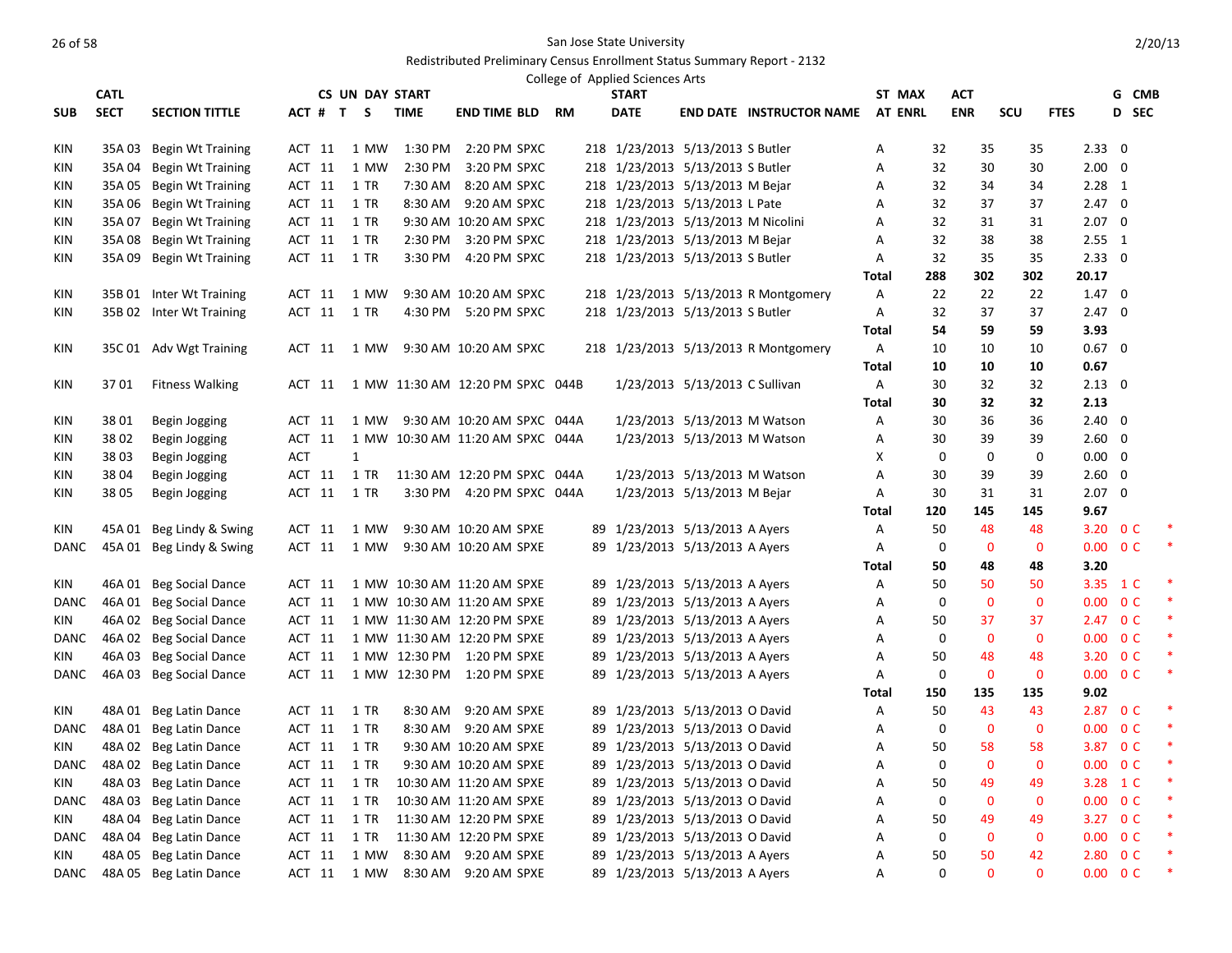|            |             |                           |        |                  |                        |             |                             |            | College of Applied Sciences Arts   |                                  |                                         |              |          |                |                         |                                  |       |
|------------|-------------|---------------------------|--------|------------------|------------------------|-------------|-----------------------------|------------|------------------------------------|----------------------------------|-----------------------------------------|--------------|----------|----------------|-------------------------|----------------------------------|-------|
|            | <b>CATL</b> |                           |        |                  | <b>CS UN DAY START</b> |             |                             |            | <b>START</b>                       |                                  |                                         |              | ST MAX   | <b>ACT</b>     |                         |                                  | G CMB |
| <b>SUB</b> | <b>SECT</b> | <b>SECTION TITTLE</b>     |        |                  | ACT # T S              | <b>TIME</b> | END TIME BLD                | <b>RM</b>  | <b>DATE</b>                        |                                  | <b>END DATE INSTRUCTOR NAME AT ENRL</b> |              |          | <b>ENR</b>     | SCU                     | <b>FTES</b>                      | D SEC |
|            |             |                           |        |                  |                        |             |                             |            |                                    |                                  |                                         | <b>Total</b> | 250      | 249            | 241                     | 16.09                            |       |
| KIN        | 50 01       | Tai Chi                   | ACT 11 |                  | 1 MW                   | 1:30 PM     | 2:20 PM SPXE                |            | 89 1/23/2013 5/13/2013 G Chen      |                                  |                                         | Α            | 40       | 44             | 44                      | $2.93 \quad 0$                   |       |
| KIN        | 50 02       | Tai Chi                   |        | ACT 11           | 1 MW                   |             | 3:30 PM 4:20 PM SPXC 044B   |            |                                    | 1/23/2013 5/13/2013 C Weng       |                                         | A            | 40       | 39             | 39                      | $2.62 \quad 1$                   |       |
|            |             |                           |        |                  |                        |             |                             |            |                                    |                                  |                                         | Total        | 80       | 83             | 83                      | 5.55                             |       |
| KIN        |             | 51A 01 Begin Aikido       |        | ACT 11           |                        |             | 1 MW 10:30 AM 11:20 AM SPXC |            | 218 1/23/2013 5/13/2013 S Olliges  |                                  |                                         | Α            | 30       | 34             | 34                      | $2.27 \quad 0$                   |       |
| KIN        |             | 51A 02 Begin Aikido       | ACT 11 |                  |                        |             | 1 MW 11:30 AM 12:20 PM SPXC |            | 218 1/23/2013 5/13/2013 S Olliges  |                                  |                                         | Α            | 20       | 18             | 18                      | $1.20 \quad 0$                   |       |
|            |             |                           |        |                  |                        |             |                             |            |                                    |                                  |                                         | Total        | 50       | 52             | 52                      | 3.47                             |       |
| KIN        |             | 51B 01 Int Aikido         |        | ACT 11           |                        |             | 1 MW 11:30 AM 12:20 PM SPXC |            | 218 1/23/2013 5/13/2013 S Olliges  |                                  |                                         | A            | 10       | $\overline{7}$ | $\overline{7}$          | $0.47 \quad 0$                   |       |
|            |             |                           |        |                  |                        |             |                             |            |                                    |                                  |                                         | <b>Total</b> | 10       | $\overline{7}$ | $\overline{\mathbf{z}}$ | 0.47                             |       |
| KIN        |             | 52A 01 Begin Judo         |        | ACT 11           | 1 TR                   |             | 11:30 AM 12:20 PM SPXC      |            | 218 1/23/2013 5/13/2013 D Williams |                                  |                                         | Α            | 30       | 34             | 34                      | $2.27 \quad 0$                   |       |
| KIN        |             | 52A 02 Begin Judo         |        | ACT 11           | 1 TR                   |             | 1:30 PM 2:20 PM SPXC        |            | 218 1/23/2013 5/13/2013 D Williams |                                  |                                         | A            | 30       | 36             | 36                      | $2.40 \quad 0$                   |       |
|            |             |                           |        |                  |                        |             |                             |            |                                    |                                  |                                         | Total        | 60       | 70             | 70                      | 4.67                             |       |
| KIN        |             | 52B 01 Inter Judo         |        | ACT 11           | 1 TR                   |             | 12:30 PM   1:20 PM SPXC     |            | 218 1/23/2013 5/13/2013 D Williams |                                  |                                         | A            | 30       | 23             | 23                      | $1.53 \quad 0$                   |       |
|            |             |                           |        |                  |                        |             |                             |            |                                    |                                  |                                         | Total        | 30       | 23             | 23                      | 1.53                             |       |
| KIN        |             | 52C 01 Competitive Judo   |        | ACT 11           | 1 TBA                  |             |                             |            |                                    | 1/23/2013 5/13/2013 Y Uchida     |                                         | Α            | 30       | 12             | 12                      | $0.80 \quad 0$                   |       |
|            |             |                           |        |                  |                        |             |                             |            |                                    |                                  |                                         | Total        | 30       | 12             | 12                      | 0.80                             |       |
| KIN        |             | 53A 01 Begin Karate       |        | ACT 11           | 1 M                    |             | 5:30 PM 7:20 PM SPXE        |            |                                    |                                  | 89 1/23/2013 5/13/2013 L Castellano     | A            | 30       | 30             | 30                      | $2.00 \quad 0$                   |       |
|            |             |                           |        |                  |                        |             |                             |            |                                    |                                  |                                         | Total        | 30       | 30             | 30                      | 2.00                             |       |
| KIN        |             | 53B 01 Inter Karate       |        |                  | ACT 11 1 W             |             | 5:30 PM 7:20 PM SPXE        |            |                                    |                                  | 89 1/23/2013 5/13/2013 L Castellano     | A            | 20       | 3              | 3                       | $0.20 \quad 0$                   |       |
|            |             |                           |        |                  |                        |             |                             |            |                                    |                                  |                                         | <b>Total</b> | 20       | 3              | 3                       | 0.20                             |       |
| KIN        |             | 54A 01 Begin Tae Kwon Do  |        | ACT 11           | 1 TR                   | 7:30 AM     | 8:20 AM SPXC 044A           |            |                                    |                                  | 1/23/2013 5/13/2013 J Schachner         | A            | 30       | 30             | 30                      | $2.00 \quad 0$                   |       |
| KIN        |             | 54A 02 Begin Tae Kwon Do  |        | ACT 11           | 1 TR                   |             | 8:30 AM 9:20 AM SPXC 044A   |            |                                    |                                  | 1/23/2013 5/13/2013 J Schachner         | A            | 20       | 21             | 21                      | $1.42 \quad 1$                   |       |
|            |             |                           |        |                  |                        |             |                             |            |                                    |                                  |                                         | <b>Total</b> | 50       | 51             | 51                      | 3.42                             |       |
| KIN        |             | 54B 01 Int Tae Kwon Do    |        | ACT 11           | 1 TR                   | 8:30 AM     | 9:20 AM SPXC 044A           |            |                                    |                                  | 1/23/2013 5/13/2013 J Schachner         | A            | 10       | 11             | 11                      | $0.73 \quad 0$                   |       |
|            |             |                           |        |                  |                        |             |                             |            |                                    |                                  |                                         | <b>Total</b> | 10       | 11             | 11                      | 0.73                             |       |
| KIN        |             | 55A 01 Begin Self-Defense |        | ACT 11<br>ACT 11 | 1 TR                   |             | 1 MW 12:30 PM 1:20 PM SPXC  |            | 218 1/23/2013 5/13/2013 G Chen     |                                  |                                         | A            | 30       | 38             | 38<br>36                | $2.53 \quad 0$<br>$2.42 \quad 1$ |       |
| KIN        |             | 55A 02 Begin Self-Defense |        |                  |                        |             | 10:30 AM 11:20 AM SPXC      |            | 218 1/23/2013 5/13/2013 G Chen     |                                  |                                         | A<br>Total   | 30<br>60 | 36<br>74       | 74                      | 4.95                             |       |
| KIN        | 61A 01      | Begin Hatha Yoga          |        | ACT 11           | 1 M                    |             | 7:30 AM 9:20 AM EC          | AER        |                                    |                                  | 1/23/2013 5/13/2013 L Caughlan          | Α            | 50       | 48             | 48                      | $3.20 \quad 0$                   |       |
| KIN        | 61A 02      | Begin Hatha Yoga          |        | ACT 11           | 1 M                    |             | 9:30 AM 11:20 AM EC         | AER        |                                    | 1/23/2013 5/13/2013 L Caughlan   |                                         | А            | 50       | 53             | 53                      | $3.53 \quad 0$                   |       |
| KIN        | 61A 03      | Begin Hatha Yoga          |        | ACT 11           | 1 M                    |             | 11:30 AM  1:20 PM EC        | AER        |                                    |                                  | 1/23/2013 5/13/2013 L Caughlan          | Α            | 50       | 51             | 51                      | $3.40 \quad 0$                   |       |
| KIN        | 61A 04      | Begin Hatha Yoga          | ACT 11 |                  | 1 W                    |             | 7:30 AM 9:20 AM EC          | AER        |                                    | 1/23/2013 5/13/2013 L Caughlan   |                                         | A            | 50       | 56             | 56                      | $3.75 \quad 1$                   |       |
| KIN        | 61A05       | Begin Hatha Yoga          |        | ACT 11           | 1 W                    |             | 9:30 AM 11:20 AM EC         | AER        |                                    | 1/23/2013 5/13/2013 L Caughlan   |                                         | Α            | 50       | 48             | 48                      | $3.20 \quad 0$                   |       |
| KIN        | 61A 06      | Begin Hatha Yoga          |        | ACT 11           | 1 W                    |             | 11:30 AM 1:20 PM EC         | AER        |                                    | 1/23/2013 5/13/2013 L Caughlan   |                                         | Α            | 50       | 51             | 51                      | $3.40 \quad 0$                   |       |
| KIN        | 61A 07      | Begin Hatha Yoga          | ACT 11 |                  | 1 F                    |             | 7:30 AM 9:20 AM EC          | AER        |                                    | 1/23/2013 5/13/2013 J Linafelter |                                         | Α            | 50       | 45             | 45                      | $3.02 \quad 1$                   |       |
| KIN        | 61A08       | Begin Hatha Yoga          |        | ACT 11           | 1 F                    |             | 9:30 AM 11:20 AM EC         | AER        |                                    | 1/23/2013 5/13/2013 J Linafelter |                                         | Α            | 50       | 50             | 50                      | $3.33 \quad 0$                   |       |
| KIN        | 61A 09      | Begin Hatha Yoga          |        | ACT 11           | 1 F                    |             | 1:30 PM 3:20 PM EC          | AER        |                                    | 1/23/2013 5/13/2013 S Caughlan   |                                         | Α            | 50       | 55             | 55                      | $3.67 \quad 0$                   |       |
|            |             |                           |        |                  |                        |             |                             |            |                                    |                                  |                                         | Total        | 450      | 457            | 457                     | 30.50                            |       |
| <b>KIN</b> |             | 61B 01 Int Hatha Yoga     |        | ACT 11           | 1 F                    |             | 11:30 AM 1:20 PM EC         | <b>AER</b> |                                    |                                  | 1/23/2013 5/13/2013 S Caughlan          | $\mathsf{A}$ | 50       | 44             | 44                      | $2.93 \quad 0$                   |       |
|            |             |                           |        |                  |                        |             |                             |            |                                    |                                  |                                         | <b>Total</b> | 50       | 44             | 44                      | 2.93                             |       |
| KIN        |             | 62A 01 Begin Ice Skating  |        | ACT 11           | 1 T                    |             | 9:30 AM 11:10 AM SPXC 044A  |            |                                    | 1/23/2013 5/13/2013 G Chen       |                                         | A            | 50       | 45             | 45                      | $3.00 \quad 0$                   |       |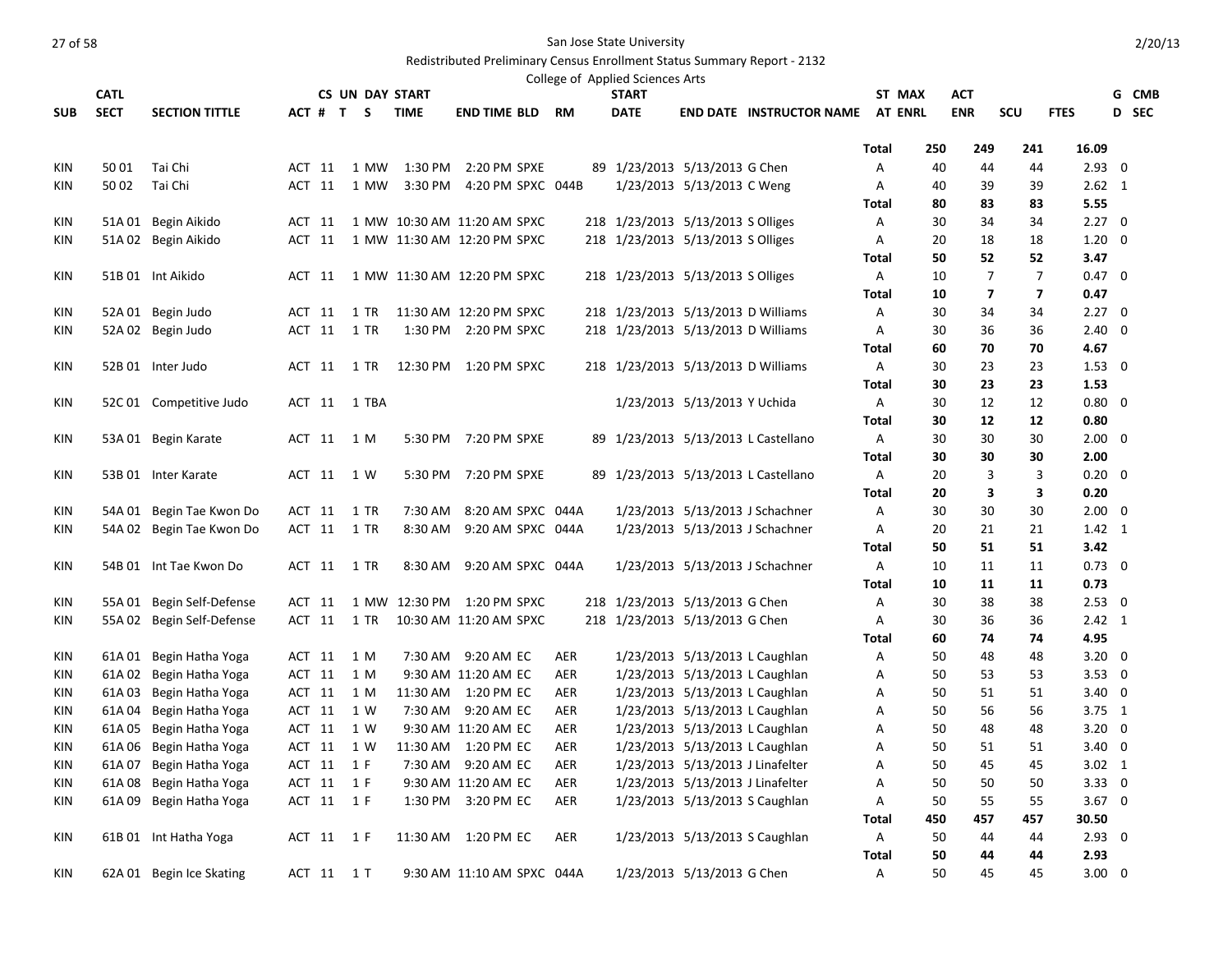|            |             |                          |            |                         |                        |             |                            |           | College of Applied Sciences Arts  |                              |                                            |              |                |            |                |                            |                |       |        |
|------------|-------------|--------------------------|------------|-------------------------|------------------------|-------------|----------------------------|-----------|-----------------------------------|------------------------------|--------------------------------------------|--------------|----------------|------------|----------------|----------------------------|----------------|-------|--------|
|            | <b>CATL</b> |                          |            |                         | <b>CS UN DAY START</b> |             |                            |           | <b>START</b>                      |                              |                                            |              | ST MAX         | <b>ACT</b> |                |                            |                | G CMB |        |
| <b>SUB</b> | <b>SECT</b> | <b>SECTION TITTLE</b>    |            |                         | ACT # T S              | <b>TIME</b> | <b>END TIME BLD</b>        | <b>RM</b> | <b>DATE</b>                       |                              | <b>END DATE INSTRUCTOR NAME</b>            |              | <b>AT ENRL</b> | <b>ENR</b> | SCU            | <b>FTES</b>                |                | D SEC |        |
| KIN        |             | 62A 02 Begin Ice Skating |            |                         | ACT 11 1 F             |             | 8:20 AM 10:00 AM SPXC 044A |           |                                   | 1/23/2013 5/13/2013 G Chen   |                                            | Α            | 50             | 34         | 34             |                            | $2.27 \quad 0$ |       |        |
|            |             |                          |            |                         |                        |             |                            |           |                                   |                              |                                            | <b>Total</b> | 100            | 79         | 79             | 5.27                       |                |       |        |
| <b>KIN</b> |             | 63A 01 Beg Hiking        |            |                         | ACT 11 1 F             |             | 1:00 PM 3:50 PM SPXE       |           |                                   |                              | 77 1/23/2013 5/13/2013 K Kirkendall        | Α            | 22             | 24         | 24             | $1.60 \quad 0$             |                |       |        |
|            |             |                          |            |                         |                        |             |                            |           |                                   |                              |                                            | <b>Total</b> | 22             | 24         | 24             | 1.60                       |                |       |        |
| <b>KIN</b> |             | 65A 01 Begin Ice Hockey  |            | ACT 11                  | 1 R                    |             | 9:30 AM 11:10 AM SPXC 044B |           |                                   | 1/23/2013 5/13/2013 G Chen   |                                            | Α            | 50             | 37         | 37             |                            | $2.47 \quad 0$ |       |        |
| KIN        |             | 65A 02 Begin Ice Hockey  |            |                         | ACT 11 1 F             |             | 9:50 AM 11:30 AM SPXC 044B |           |                                   | 1/23/2013 5/13/2013 G Chen   |                                            | A            | 50             | 35         | 35             |                            | $2.33 \quad 0$ |       |        |
|            |             |                          |            |                         |                        |             |                            |           |                                   |                              |                                            | Total        | 100            | 72         | 72             | 4.80                       |                |       |        |
| KIN        | 6701        | Dev Human Potentia       | LEC        | 2                       |                        |             | 3 MW 12:00 PM 1:15 PM SH   |           | 314 1/23/2013 5/13/2013 L Pirazzi |                              |                                            | A            | 0              | 21         | 63             |                            | 4.20 0 C       |       | *      |
| KIN        | 6702        | Dev Human Potentia       | <b>LEC</b> | $\overline{2}$          |                        |             | 3 MW 12:00 PM 1:15 PM SH   |           | 434 1/23/2013 5/13/2013 L Pirazzi |                              |                                            | Α            | $\mathbf 0$    | 21         | 63             |                            | 4.20 0 C       |       | $\ast$ |
| KIN        | 6703        | Dev Human Potentia       | LEC.       | $\overline{2}$          | 3 R                    | 5:30 PM     | 8:15 PM SH                 |           | 347 1/23/2013 5/13/2013 S Kaul    |                              |                                            | Α            | 0              | 15         | 45             |                            | 3.00 0 C       |       |        |
| <b>KIN</b> | 6704        | Dev Human Potentia       | <b>LEC</b> | $\overline{2}$          | 3 TR                   |             | 12:00 PM 1:15 PM SH        |           | 313 1/23/2013 5/13/2013 S Kaul    |                              |                                            | A            | 0              | 21         | 63             |                            | 4.20 OC        |       | ∗      |
| <b>KIN</b> | 6705        | Dev Human Potentia       | <b>LEC</b> | $\overline{2}$          | 3 TR                   |             | 9:00 AM 10:15 AM SH        |           |                                   |                              | 239 1/23/2013 5/13/2013 L Goldsmith Tanner | A            | $\mathbf 0$    | 20         | 60             |                            | 4.00 0 C       |       |        |
| <b>KIN</b> | 6706        | Dev Human Potentia       |            | LEC <sub>2</sub>        | 3 TR                   |             | 9:00 AM 10:15 AM SH        |           |                                   |                              | 434 1/23/2013 5/13/2013 L Goldsmith Tanner | Α            | 0              | 22         | 66             |                            | 4.40 OC        |       | $\ast$ |
|            |             |                          |            |                         |                        |             |                            |           |                                   |                              |                                            | <b>Total</b> | 0              | 120        | 360            | 24.00                      |                |       |        |
| KIN        | 69 01       | <b>Stress Management</b> | <b>LEC</b> | $\overline{2}$          | 3 MW                   |             | 9:00 AM 10:15 AM MH        |           |                                   |                              | 222 1/23/2013 5/13/2013 B Hutchings        | A            | 30             | 35         | 105            | $7.00 \quad 0$             |                |       |        |
| KIN        | 69 02       | <b>Stress Management</b> | <b>LEC</b> | $\overline{2}$          |                        |             | 3 MW 10:30 AM 11:45 AM IS  |           | 215 1/23/2013 5/13/2013 T Butryn  |                              |                                            | Α            | 30             | 29         | 87             |                            | $5.80 \quad 0$ |       |        |
| KIN        | 69 03       | <b>Stress Management</b> | LEC.       | $\overline{2}$          | 3 MW                   |             | 1:30 PM 2:45 PM BBC        |           |                                   |                              | 225 1/23/2013 5/13/2013 B Hutchings        | Α            | 30             | 33         | 99             |                            | $6.60 \quad 0$ |       |        |
| KIN        | 69 04       | <b>Stress Management</b> | <b>LEC</b> | $\overline{2}$          | 3 TR                   |             | 9:00 AM 10:15 AM BBC       |           |                                   |                              | 225 1/23/2013 5/13/2013 B Hutchings        | A            | 30             | 30         | 90             |                            | $6.00 \quad 0$ |       |        |
| KIN        | 69 05       | <b>Stress Management</b> | <b>LEC</b> | $\overline{2}$          | 3 TR                   |             | 10:30 AM 11:45 AM BBC      |           | 225 1/23/2013 5/13/2013 K Moreno  |                              |                                            | Α            | 30             | 33         | 99             |                            | $6.60 \quad 0$ |       |        |
| <b>KIN</b> | 69 06       | <b>Stress Management</b> | <b>LEC</b> | $\overline{2}$          | 3T                     |             | 5:00 PM 7:45 PM BBC        |           | 225 1/23/2013 5/13/2013 T Beggs   |                              |                                            | Α            | 30             | 37         | 111            |                            | $7.40 \quad 0$ |       |        |
|            |             |                          |            |                         |                        |             |                            |           |                                   |                              |                                            | Total        | 180            | 197        | 591            | 39.40                      |                |       |        |
| <b>KIN</b> | 70 01       | Intro to Kinesiology     | LEC.       | $\overline{2}$          | 3 MW                   |             | 8:30 AM 9:20 AM BBC        |           | 225 1/23/2013 5/13/2013 J Chin    |                              |                                            | Α            | 40             | 40         | 80             | $8.00 \quad 0$             |                |       |        |
| KIN        | 70 02       | Intro to Kinesiology     |            | ACT 11                  | 0 M                    |             | 9:30 AM 11:20 AM BBC       |           | 225 1/23/2013 5/13/2013 J Chin    |                              |                                            | Α            | 20             | 20         | 20             |                            | $0.00 \quad 0$ |       |        |
| KIN        | 70 03       | Intro to Kinesiology     |            | ACT 11                  | 0 <sub>W</sub>         |             | 9:30 AM 11:20 AM BBC       |           | 225 1/23/2013 5/13/2013 J Chin    |                              |                                            | A            | 20             | 20         | 20             |                            | $0.00 \quad 0$ |       |        |
| KIN        | 70 04       | Intro to Kinesiology     | <b>LEC</b> | $\overline{2}$          | 3 MW                   |             | 8:30 AM 9:20 AM CCB        |           | 101 1/23/2013 5/13/2013 J Clair   |                              |                                            | A            | 40             | 41         | 82             |                            | $8.20 \quad 0$ |       |        |
| <b>KIN</b> | 70 05       | Intro to Kinesiology     |            | ACT 11                  | 0 M                    |             | 9:30 AM 11:20 AM BBC       |           | 126 1/23/2013 5/13/2013 J Clair   |                              |                                            | Α            | 20             | 21         | 21             |                            | $0.00 \quad 0$ |       |        |
| KIN        | 70 06       | Intro to Kinesiology     |            | ACT 11                  | 0 <sub>W</sub>         |             | 9:30 AM 11:20 AM BBC       |           | 126 1/23/2013 5/13/2013 J Clair   |                              |                                            | A            | 20             | 20         | 20             |                            | $0.00 \quad 0$ |       |        |
| KIN        | 7007        | Intro to Kinesiology     | LEC.       | $\overline{\mathbf{2}}$ | 3 MW                   |             | 8:30 AM 9:20 AM SH         |           | 345 1/23/2013 5/13/2013 J Mathis  |                              |                                            | A            | 40             | 42         | 84             |                            | 8.40 0         |       |        |
| KIN        | 70 08       | Intro to Kinesiology     |            | ACT 11                  | 0 M                    |             | 9:30 AM 11:20 AM SH        |           | 345 1/23/2013 5/13/2013 J Mathis  |                              |                                            | Α            | 20             | 20         | 20             |                            | $0.00 \quad 0$ |       |        |
| <b>KIN</b> | 70 09       | Intro to Kinesiology     |            | ACT 11                  | 0 W                    |             | 9:30 AM 11:20 AM SH        |           | 345 1/23/2013 5/13/2013 J Mathis  |                              |                                            | Α            | 20             | 22         | 22             |                            | $0.00 \quad 0$ |       |        |
|            |             |                          |            |                         |                        |             |                            |           |                                   |                              |                                            | <b>Total</b> | 240            | 246        | 369            | 24.60                      |                |       |        |
| KIN        | 80 01       | Indivdl Movement         |            | ACT 11                  | 1 TBA                  |             |                            |           |                                   | 1/23/2013 5/13/2013 G Chen   |                                            | A            | 15             |            | $\mathbf 0$    | $\Omega$<br>$0.00 \quad 0$ |                |       |        |
| KIN        | 80 02       | Indivdl Movement         |            | ACT 11                  | 1 TBA                  |             |                            |           |                                   |                              | 1/23/2013 5/13/2013 D Williams             | A            | 15             |            | $\overline{7}$ | $\overline{7}$             | $0.47 \quad 0$ |       |        |
| <b>KIN</b> | 80 03       | Indivdl Movement         |            | ACT 11                  | 1 TBA                  |             |                            |           |                                   | 1/23/2013 5/13/2013 S Reekie |                                            | A            | 5              |            | $\mathbf{1}$   | $\mathbf{1}$               | $0.07 \quad 0$ |       |        |
| KIN        | 80 04       | Indivdl Movement         |            | ACT 11                  | 1 TBA                  |             |                            |           |                                   |                              | 1/23/2013 5/13/2013 J Schachner            | Α            | 5              |            | $\overline{2}$ | $\overline{2}$             | $0.13 \quad 0$ |       |        |
| KIN        | 80 05       | Indivdl Movement         |            | ACT 11                  | 1 TBA                  |             |                            |           |                                   | 1/23/2013 5/13/2013          |                                            | Α            | 5              |            | $\pmb{0}$      | $\mathbf 0$                | $0.00 \quad 0$ |       |        |
|            |             |                          |            |                         |                        |             |                            |           |                                   |                              |                                            | Total        | 45             | 10         | 10             | 0.67                       |                |       |        |
| KIN        |             | 100W 02 Writing Workshop | SEM        | $\overline{4}$          | 3 TR                   |             | 10:30 AM 11:45 AM SPXC     |           | 68 1/23/2013 5/13/2013 D Murphy   |                              |                                            | Α            | 22             | 25         | 75             |                            | $5.00 \quad 0$ |       |        |
| KIN        |             | 100W 03 Writing Workshop | SEM        | 4                       | 3 TR                   |             | 1:30 PM 2:45 PM CL         |           | 231 1/23/2013 5/13/2013 P Toney   |                              |                                            | Α            | 22             | 24         | 72             |                            | 4.80 0         |       |        |
| <b>KIN</b> |             | 100W 04 Writing Workshop |            | SEM 4                   | 3 M                    |             | 1:30 PM 4:15 PM SPXE       |           | 82 1/23/2013 5/13/2013 S Olliges  |                              |                                            | A            | 25             | 18         | 54             |                            | $3.60 \quad 0$ |       |        |
|            |             |                          |            |                         |                        |             |                            |           |                                   |                              |                                            | <b>Total</b> | 69             | 67         | 201            | 13.40                      |                |       |        |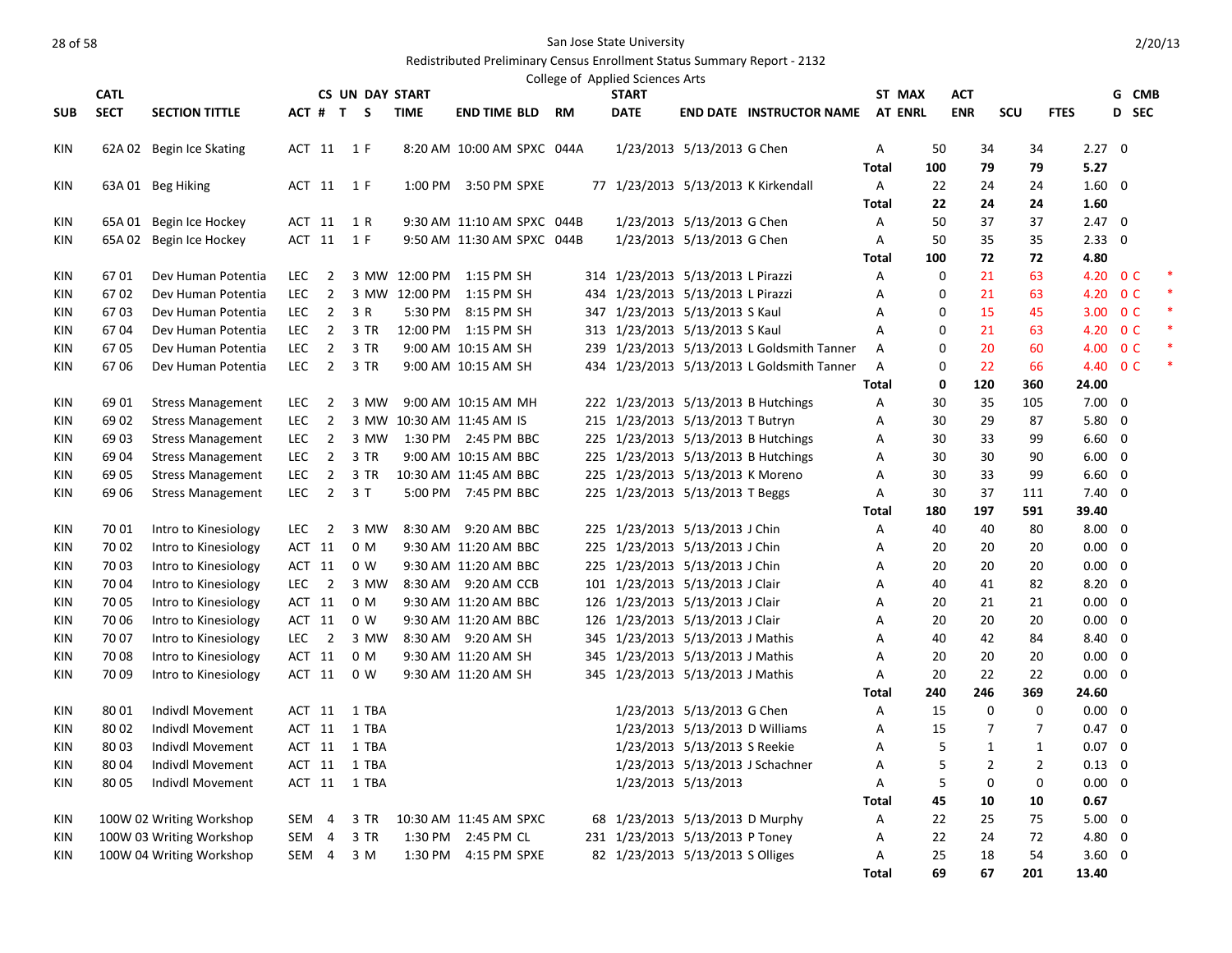|            | <b>CATL</b> |                             |            |                          | <b>CS UN DAY START</b> |               |                             |           | College of Applied Sciences Arts<br><b>START</b> |                                    |              | ST MAX         | ACT         |            |                |                | G CMB          |  |
|------------|-------------|-----------------------------|------------|--------------------------|------------------------|---------------|-----------------------------|-----------|--------------------------------------------------|------------------------------------|--------------|----------------|-------------|------------|----------------|----------------|----------------|--|
| <b>SUB</b> | <b>SECT</b> | <b>SECTION TITTLE</b>       |            |                          | ACT # T S              | <b>TIME</b>   | <b>END TIME BLD</b>         | <b>RM</b> | <b>DATE</b>                                      | <b>END DATE INSTRUCTOR NAME</b>    |              | <b>AT ENRL</b> | <b>ENR</b>  | <b>SCU</b> | <b>FTES</b>    |                | D SEC          |  |
|            |             |                             |            |                          |                        |               |                             |           |                                                  |                                    |              |                |             |            |                |                |                |  |
| KIN        | 101 01      | Sport in America            | <b>LEC</b> | $\overline{2}$           |                        |               | 3 MW 10:30 AM 11:45 AM CCB  |           | 101 1/23/2013 5/13/2013 D Murphy                 |                                    | Α            | 40             | 40          | 120        | 8.05 1         |                |                |  |
| KIN        | 101 02      | Sport in America            | <b>LEC</b> | $\overline{2}$           | 3T                     |               | 3:00 PM 5:45 PM SH          |           | 413 1/23/2013 5/13/2013 V Andrews                |                                    | A            | 40             | 34          | 102        | 6.85 1         |                |                |  |
| KIN        | 101 03      | Sport in America            | LEC        | $\overline{2}$           | 3 TR                   |               | 9:00 AM 10:15 AM SPXC       |           | 68 1/23/2013 5/13/2013 M Masucci                 |                                    | A            | 40             | 39          | 117        | $7.80 \quad 0$ |                |                |  |
|            |             |                             |            |                          |                        |               |                             |           |                                                  |                                    | <b>Total</b> | 120            | 113         | 339        | 22.70          |                |                |  |
| KIN        | 106 01      | Adv Scuba & Aquc Tec LEC    |            | $\overline{2}$           | 3 T                    | 7:00 PM       | 9:30 PM SPXE                |           | 77 1/23/2013 5/13/2013 F Barry                   |                                    | Α            | 25             | 9           | 9          | $1.80 \quad 0$ |                |                |  |
| KIN        | 106 02      | Adv Scuba & Aquc Tec ACT 11 |            |                          | 0 TBA                  |               | <b>SPXE</b>                 |           | 79 1/23/2013 5/13/2013 F Barry                   |                                    | Α            | 25             | 9           | 18         | $0.00 \quad 0$ |                |                |  |
|            |             |                             |            |                          |                        |               |                             |           |                                                  |                                    | <b>Total</b> | 50             | 18          | 27         | 1.80           |                |                |  |
| KIN        | 10701       | <b>Adapted Aquatics</b>     |            | ACT 11                   | 1 TBA                  |               | <b>SPXE</b>                 |           | 79 1/23/2013 5/13/2013 J Clair                   |                                    | A            | 25             | 13          | 13         | $0.87 \quad 0$ |                |                |  |
|            |             |                             |            |                          |                        |               |                             |           |                                                  |                                    | <b>Total</b> | 25             | 13          | 13         | 0.87           |                |                |  |
| KIN        | 149 01      | Child Health & Act          | <b>LEC</b> | 2                        |                        |               | 3 MW 12:00 PM 1:15 PM SH    |           | 335 1/23/2013 5/13/2013 A Shah                   |                                    | A            | 0              | 20          | 60         | 4.00           |                | 0 <sup>C</sup> |  |
| KIN        | 149 02      | Child Health & Act          | <b>LEC</b> | $\overline{2}$           |                        |               | 3 MW 10:30 AM 11:45 AM SH   |           | 335 1/23/2013 5/13/2013 A Shah                   |                                    | Α            | $\mathbf 0$    | 16          | 48         | 3.20           |                | 0 <sup>C</sup> |  |
|            |             |                             |            |                          |                        |               |                             |           |                                                  |                                    | Total        | 0              | 36          | 108        | 7.20           |                |                |  |
| KIN        |             | 153 01 Spt Fac Evnt Mgt     | <b>LEC</b> | 2                        |                        |               | 3 MW 10:30 AM 11:45 AM SPXE |           | 77 1/23/2013 5/13/2013 S Lilienthal              |                                    | Α            | 40             | 26          | 78         | 5.35 3         |                |                |  |
|            |             |                             |            |                          |                        |               |                             |           |                                                  |                                    | <b>Total</b> | 40             | 26          | 78         | 5.35           |                |                |  |
| KIN        |             | 154A 01 Inst Ex Phys Biom   | LEC        | $\overline{\phantom{a}}$ | 3 M                    | 4:30 PM       | 5:20 PM SPXC                |           | 208 1/23/2013 5/13/2013 P Plato                  |                                    | Α            | 20             | 23          | 23         | $4.60 \quad 0$ |                |                |  |
| KIN        |             | 154A 02 Inst Ex Phys Biom   | ACT 13     |                          | 0 MW                   | 5:30 PM       | 7:20 PM SPXC                |           | 208 1/23/2013 5/13/2013 J Kao                    |                                    | A            | 20             | 23          | 46         | $0.00 \quad 0$ |                |                |  |
| KIN        |             | 154A 03 Inst Ex Phys Biom   | <b>LEC</b> | $\overline{2}$           | 3 M                    | 4:30 PM       | 5:20 PM SPXC                |           | 208 1/23/2013 5/13/2013 J Kao                    |                                    | Α            | 20             | 21          | 21         | $4.20 \ 0$     |                |                |  |
| KIN        |             | 154A 04 Inst Ex Phys Biom   | ACT 13     |                          | 0 MW                   | 5:30 PM       | 7:20 PM SPXE                |           | 82 1/23/2013 5/13/2013 J Kao                     |                                    | Α            | 500            | 21          | 42         | $0.00 \quad 0$ |                |                |  |
|            |             |                             |            |                          |                        |               |                             |           |                                                  |                                    | Total        | 560            | 88          | 132        | 8.80           |                |                |  |
| <b>KIN</b> |             | 154B 01 ECG Interp & Test   | <b>LEC</b> | -2                       |                        | 3 MW 12:30 PM | 1:20 PM SPXC                |           | 208 1/23/2013 5/13/2013 P Plato                  |                                    | Α            | 20             | 28          | 56         | 5.80 4         |                |                |  |
| KIN        |             | 154B 02 ECG Interp & Test   | ACT 13     |                          |                        | 0 MW 1:30 PM  | 2:20 PM SPXC                |           | 208 1/23/2013 5/13/2013 P Plato                  |                                    | Α            | 20             | 28          | 28         | 0.004          |                |                |  |
| KIN        |             | 154B 03 ECG Interp & Test   | <b>LEC</b> |                          | $\mathsf 3$            |               |                             |           |                                                  |                                    | X            | 0              | $\mathbf 0$ | $\Omega$   | $0.00 \quad 0$ |                |                |  |
| <b>KIN</b> |             | 154B 04 ECG Interp & Test   | <b>ACT</b> |                          | 0                      |               |                             |           |                                                  |                                    | X            | 0              | $\mathbf 0$ | 0          | $0.00 \quad 0$ |                |                |  |
|            |             |                             |            |                          |                        |               |                             |           |                                                  |                                    | <b>Total</b> | 40             | 56          | 84         | 5.80           |                |                |  |
| KIN        | 155 01      | <b>Exercise Physiology</b>  | LEC        | $\overline{2}$           | 3 MW                   |               | 9:30 AM 10:20 AM BBC        |           | 4 1/23/2013 5/13/2013 C Cisar                    |                                    | A            | 100            | 77          | 154        | 15.55 3        |                |                |  |
| <b>KIN</b> | 155 02      | <b>Exercise Physiology</b>  | ACT        | $\overline{7}$           | 0 M                    |               | 7:30 AM 9:20 AM SPXC        |           | 208 1/23/2013 5/13/2013 C Cisar                  |                                    | Α            | 20             | 16          | 16         | $0.00 \quad 0$ |                |                |  |
| <b>KIN</b> | 155 03      | <b>Exercise Physiology</b>  | ACT 7      |                          | 0 <sub>W</sub>         |               | 7:30 AM 9:20 AM SPXC        |           | 208 1/23/2013 5/13/2013 C Cisar                  |                                    | Α            | 20             | 20          | 20         | $0.00 \quad 0$ |                |                |  |
| KIN        | 155 04      | <b>Exercise Physiology</b>  | ACT 7      |                          | 0 M                    |               | 10:30 AM 12:20 PM SPXC      |           | 208 1/23/2013 5/13/2013 C Cisar                  |                                    | Α            | 20             | 21          | 21         | $0.00 \quad 3$ |                |                |  |
| <b>KIN</b> | 155 05      | <b>Exercise Physiology</b>  | ACT        | $\overline{7}$           | 0 <sub>W</sub>         |               | 10:30 AM 12:20 PM SPXC      |           | 208 1/23/2013 5/13/2013 C Cisar                  |                                    | A            | 20             | 20          | 20         | 0.00           | $\overline{0}$ |                |  |
|            |             |                             |            |                          |                        |               |                             |           |                                                  |                                    | <b>Total</b> | 180            | 154         | 231        | 15.55          |                |                |  |
| KIN        | 156 01      | Intro Adapted Act           | <b>LEC</b> | 2                        | 3 MW                   |               | 1:30 PM 2:45 PM SPXE        |           |                                                  | 77 1/23/2013 5/13/2013 J Schachner | A            | 30             | 33          | 99         | $6.60 \quad 0$ |                |                |  |
|            |             |                             |            |                          |                        |               |                             |           |                                                  |                                    | Total        | 30             | 33          | 99         | 6.60           |                |                |  |
| KIN        | 158 01      | <b>Biomechanics</b>         | <b>LEC</b> | $\overline{2}$           | 3 TR                   |               | 8:30 AM 9:20 AM CL          |           | 222 1/23/2013 5/13/2013 J Kao                    |                                    | A            | 70             | 70          | 140        | 14.05 1        |                |                |  |
| KIN        | 15802       | <b>Biomechanics</b>         | ACT        | $\overline{7}$           | 0T                     |               | 9:30 AM 11:20 AM SH         |           | 345 1/23/2013 5/13/2013 J Kao                    |                                    | Α            | 20             | 20          | 20         | $0.00 \quad 0$ |                |                |  |
| KIN        | 158 03      | <b>Biomechanics</b>         | ACT        | $\overline{7}$           | 0 R                    |               | 9:30 AM 11:20 AM SH         |           | 345 1/23/2013 5/13/2013 M Watson                 |                                    | Α            | 20             | 19          | 19         | $0.00 \quad 0$ |                |                |  |
| KIN        | 158 04      | <b>Biomechanics</b>         | <b>ACT</b> | $\overline{7}$           | 0T                     | 2:00 PM       | 3:50 PM SPXC                |           | 208 1/23/2013 5/13/2013 J Kao                    |                                    | A            | 20             | 20          | 20         | $0.00 \quad 0$ |                |                |  |
| <b>KIN</b> | 158 06      | <b>Biomechanics</b>         |            | ACT 7                    | 0 R                    |               | 2:30 PM 4:20 PM SPXC        |           | 208 1/23/2013 5/13/2013 M Watson                 |                                    | Α            | 20             | 11          | 11         | 0.00 1         |                |                |  |
|            |             |                             |            |                          |                        |               |                             |           |                                                  |                                    | <b>Total</b> | 150            | 140         | 210        | 14.05          |                |                |  |
| KIN        | 160 01      | Hist of Sport & PE          | LEC        | $\overline{2}$           | 3 TR                   |               | 12:00 PM  1:15 PM SPXC      |           | 68 1/23/2013 5/13/2013 V Andrews                 |                                    | A            | 40             | 41          | 123        | $8.20 \quad 0$ |                |                |  |
|            |             |                             |            |                          |                        |               |                             |           |                                                  |                                    | <b>Total</b> | 40             | 41          | 123        | 8.20           |                |                |  |
| KIN        | 161 01      | Philos of Sport             | <b>LEC</b> | $\overline{2}$           |                        |               | 3 MW 12:00 PM 1:15 PM SPXE  |           | 77 1/23/2013 5/13/2013 M Masucci                 |                                    | A            | 40             | 41          | 123        | 8.25 1         |                |                |  |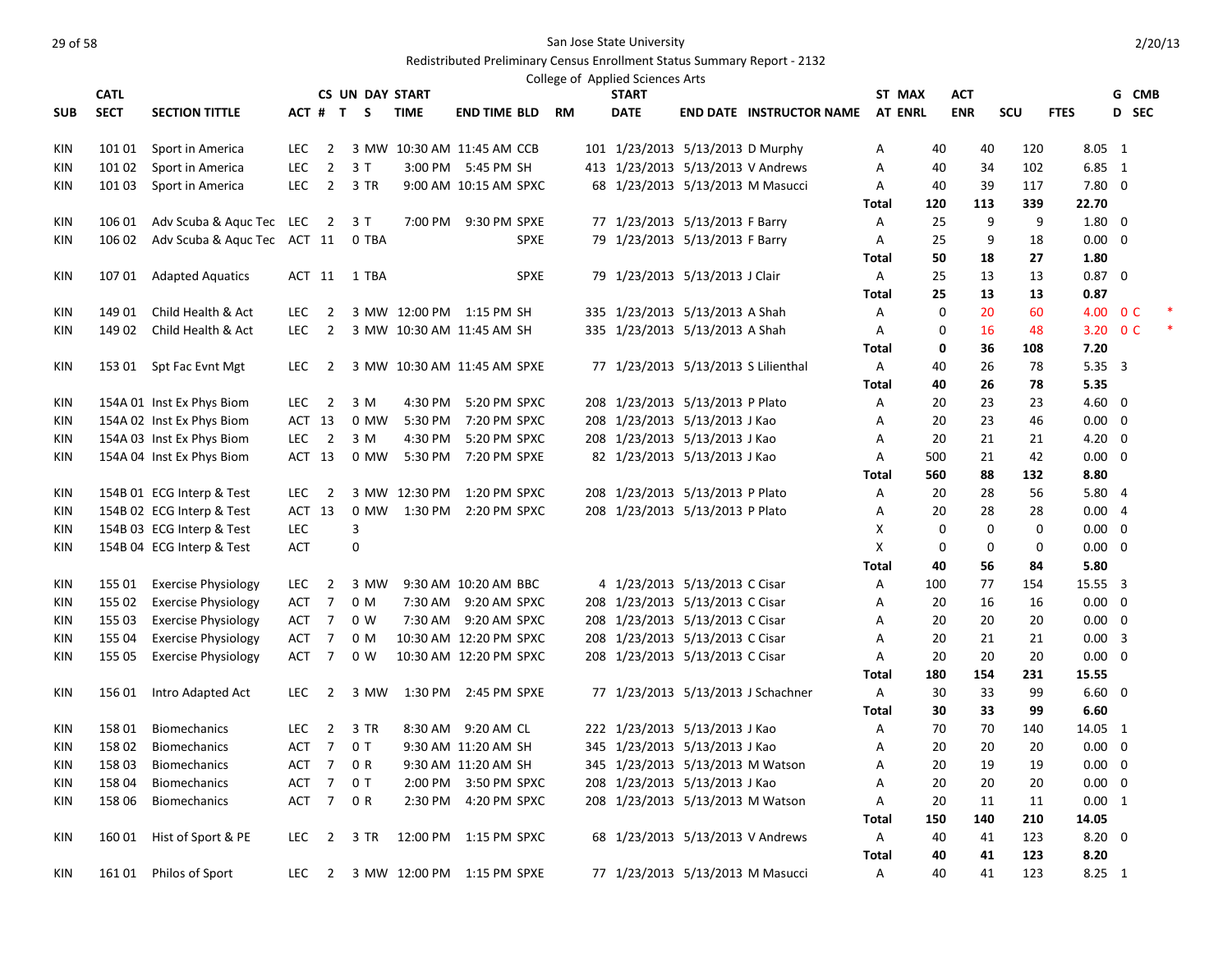|            |             |                            |                  |                  |                        |             |                            |    | College of Applied Sciences Arts |                             |                                    |                |             |                |                |                          |                |        |
|------------|-------------|----------------------------|------------------|------------------|------------------------|-------------|----------------------------|----|----------------------------------|-----------------------------|------------------------------------|----------------|-------------|----------------|----------------|--------------------------|----------------|--------|
|            | <b>CATL</b> |                            |                  |                  | <b>CS UN DAY START</b> |             |                            |    | <b>START</b>                     |                             |                                    | ST MAX         |             | <b>ACT</b>     |                |                          | G CMB          |        |
| <b>SUB</b> | <b>SECT</b> | <b>SECTION TITTLE</b>      |                  |                  | ACT # T S              | <b>TIME</b> | <b>END TIME BLD</b>        | RM | <b>DATE</b>                      |                             | <b>END DATE INSTRUCTOR NAME</b>    | <b>AT ENRL</b> |             | <b>ENR</b>     | SCU            | <b>FTES</b>              | D SEC          |        |
|            |             |                            |                  |                  |                        |             |                            |    |                                  |                             |                                    | Total          | 40          | 41             | 123            | 8.25                     |                |        |
| KIN        | 163 01      | Phys Fit + Nutrit          | <b>LEC</b>       | $\overline{2}$   | 3 TR                   |             | 10:30 AM 11:45 AM SH       |    | 242 1/23/2013 5/13/2013 E Brown  |                             |                                    | Α              | 0           | 16             | 48             | 3.20                     | 0 <sup>C</sup> |        |
| KIN        | 163 02      | Phys Fit + Nutrit          | <b>LEC</b>       | $\overline{2}$   | 3 TR                   |             | 10:30 AM 11:45 AM SH       |    | 311 1/23/2013 5/13/2013 E Brown  |                             |                                    | А              | 0           | 16             | 48             | 3.20 O C                 |                |        |
| <b>KIN</b> | 163 03      | Phys Fit + Nutrit          | <b>LEC</b>       | $\overline{2}$   | 3 TR                   |             | 12:00 PM 1:15 PM CL        |    | 229 1/23/2013 5/13/2013 E Brown  |                             |                                    | Α              | 0           | 16             | 48             | 3.20 OC                  |                |        |
| <b>KIN</b> | 163 04      | Phys Fit + Nutrit          | LEC              | $\overline{2}$   | 3 TR                   |             | 12:00 PM 1:15 PM CCB       |    | 102 1/23/2013 5/13/2013 E Brown  |                             |                                    | Α              | $\Omega$    | 16             | 48             | 3.20 OC                  |                | $\ast$ |
| KIN        | 163 05      | Phys Fit + Nutrit          | LEC.             | $\overline{2}$   | 3 MW                   |             | 9:00 AM 10:15 AM IS        |    | 230 1/23/2013 5/13/2013 A Bloom  |                             |                                    | Α              | $\mathbf 0$ | 17             | 51             | 3.40 0 C                 |                | $\ast$ |
| KIN        | 163 06      | Phys Fit + Nutrit          | <b>LEC</b>       | $\overline{2}$   | 3 MW                   |             | 9:00 AM 10:15 AM CL        |    | 222 1/23/2013 5/13/2013 A Bloom  |                             |                                    | Α              | 0           | 18             | 54             | 3.65 1 C                 |                | ∗      |
| <b>KIN</b> | 163 07      | Phys Fit + Nutrit          | <b>LEC</b>       | $\overline{2}$   |                        |             | 3 MW 10:30 AM 11:45 AM SH  |    | 347 1/23/2013 5/13/2013 A Bloom  |                             |                                    | A              | $\mathbf 0$ | 16             | 48             | 3.20 OC                  |                | $\ast$ |
| KIN        | 163 08      | Phys Fit + Nutrit          | LEC              | $\overline{2}$   |                        |             | 3 MW 10:30 AM 11:45 AM MH  |    | 223 1/23/2013 5/13/2013 K Moreno |                             |                                    | А              | $\Omega$    | 15             | 45             | 3.00 0 C                 |                |        |
| KIN        | 163 09      | Phys Fit + Nutrit          | <b>LEC</b>       | $\overline{2}$   |                        |             | 3 MW 12:00 PM 1:15 PM CL   |    | 229 1/23/2013 5/13/2013 R Ryan   |                             |                                    | Α              | 0           | 16             | 48             | 3.20 OC                  |                |        |
| KIN        | 163 10      | Phys Fit + Nutrit          | <b>LEC</b>       | $\overline{2}$   |                        |             | 3 MW 12:00 PM 1:15 PM CL   |    | 238 1/23/2013 5/13/2013 R Ryan   |                             |                                    | Α              | $\mathbf 0$ | 17             | 51             | 3.40                     | 0 <sup>C</sup> | $\ast$ |
| KIN        | 163 11      | Phys Fit + Nutrit          | LEC              | $\overline{2}$   | 3 MW                   | 1:30 PM     | 2:45 PM CL                 |    | 229 1/23/2013 5/13/2013 R Ryan   |                             |                                    | Α              | 0           | 17             | 51             | 3.45 1 C                 |                |        |
| <b>KIN</b> | 163 12      | Phys Fit + Nutrit          | <b>LEC</b>       | $\overline{2}$   |                        |             | 3 MW 1:30 PM 2:45 PM BBC   |    | 201 1/23/2013 5/13/2013 R Ryan   |                             |                                    | Α              | 0           | 15             | 45             | 3.00 OC                  |                | $\ast$ |
|            |             |                            |                  |                  |                        |             |                            |    |                                  |                             |                                    | <b>Total</b>   | 0           | 195            | 585            | 39.10                    |                |        |
| <b>KIN</b> | 164 01      | Soc-cult Perspectv         | LEC.             | $\overline{2}$   | 3 TR                   | 1:30 PM     | 2:45 PM SPXE               |    | 77 1/23/2013 5/13/2013 T Butryn  |                             |                                    | Α              | 40          | 39             | 117            | $7.80$ 0                 |                |        |
|            |             |                            |                  |                  |                        |             |                            |    |                                  |                             |                                    | <b>Total</b>   | 40          | 39             | 117            | 7.80                     |                |        |
| KIN        | 165 01      | Motor Development          | <b>LEC</b>       | $\overline{2}$   |                        |             | 3 MW 12:00 PM 1:15 PM SPXC |    | 68 1/23/2013 5/13/2013 J Clair   |                             |                                    | A              | 40          | 47             | 141            | 9.45 1                   |                |        |
| <b>KIN</b> | 165 02      | Motor Development          | LEC              |                  | 3                      |             |                            |    |                                  |                             |                                    | X              | $\mathbf 0$ | $\mathbf 0$    | $\mathbf 0$    | $0.00 \quad 0$           |                |        |
| KIN        | 165 03      | Motor Development          | LEC.             | $\overline{2}$   |                        |             | 3 MW 1:30 PM 2:45 PM SPXC  |    | 68 1/23/2013 5/13/2013 J Kao     |                             |                                    | A              | 40          | 43             | 129            | 8.65 1                   |                |        |
|            |             |                            |                  |                  |                        |             |                            |    |                                  |                             |                                    | Total          | 80          | 90             | 270            | 18.10                    |                |        |
| KIN        | 166 01      | <b>Motor Learning</b>      | <b>LEC</b>       | $\overline{2}$   | 3 TR                   | 12:30 PM    | 1:20 PM SPXE               |    |                                  |                             | 77 1/23/2013 5/13/2013 E Wughalter | Α              | 40          | 47             | 94             | $9.40 \quad 0$           |                |        |
| <b>KIN</b> | 166 02      | <b>Motor Learning</b>      | ACT              | $\overline{7}$   | 0T                     | 1:30 PM     | 3:20 PM SPXE               |    |                                  |                             | 82 1/23/2013 5/13/2013 E Wughalter | Α              | 20          | 24             | 24             | $0.00 \quad 0$           |                |        |
| KIN        | 166 03      | Motor Learning             | ACT              | $\overline{7}$   | 0 R                    | 1:30 PM     | 3:20 PM SPXE               |    | 82 1/23/2013 5/13/2013 K Hoch    |                             |                                    | Α              | 20          | 23             | 23             | $0.00 \quad 0$           |                |        |
|            |             |                            |                  |                  |                        |             |                            |    |                                  |                             |                                    | Total          | 80          | 94             | 141            | 9.40                     |                |        |
| <b>KIN</b> | 167 01      | Sports Psychology          | LEC.             | 2                | 3 MW                   |             | 9:00 AM 10:15 AM SPXC      |    |                                  |                             | 68 1/23/2013 5/13/2013 T Semerjian | Α              | 0           | 46             | 138            | 9.30 2 C                 |                |        |
|            |             |                            |                  |                  |                        |             |                            |    |                                  |                             |                                    | <b>Total</b>   | 0           | 46             | 138            | 9.30                     |                |        |
| <b>KIN</b> | 168 01      | Psych of Coaching          | <b>LEC</b>       | $\overline{2}$   | 3 TR                   |             | 10:30 AM 11:45 AM SPXE     |    | 77 1/23/2013 5/13/2013 T Butryn  |                             |                                    | Α              | 40          | 37             | 111            | 7.706                    |                |        |
|            |             |                            |                  |                  |                        |             |                            |    |                                  |                             |                                    | Total          | 40          | 37             | 111            | 7.70                     |                |        |
| HS         | 16901       | Divrsty/Stress/Hlth        | SEM <sub>5</sub> |                  | 3 MW                   | 1:30 PM     | 2:45 PM SH                 |    | 345 1/23/2013 5/13/2013 D Murphy |                             |                                    | Α              | 0           | $\mathbf 0$    | $\mathbf 0$    | $0.00 \quad 0 \text{ C}$ |                |        |
| KIN        | 169 01      | Divrsty/Stress/Hlth        | SEM <sub>5</sub> |                  | 3 MW                   | 1:30 PM     | 2:45 PM SH                 |    | 345 1/23/2013 5/13/2013 D Murphy |                             |                                    | Α              | 30          | 30             | 90             | 6.00 0 C                 |                |        |
| <b>HS</b>  | 169 02      | Divrsty/Stress/Hlth        | SEM <sub>5</sub> |                  | 3 TR                   | 1:30 PM     | 2:45 PM SH                 |    | 345 1/23/2013 5/13/2013 D Murphy |                             |                                    | Α              | $\mathbf 0$ | $\mathbf{0}$   | $\mathbf{0}$   | $0.00 \t 0 C$            |                |        |
| KIN        | 169 02      | Divrsty/Stress/Hlth        |                  | SEM <sub>5</sub> | 3 TR                   |             | 1:30 PM 2:45 PM SH         |    | 345 1/23/2013 5/13/2013 D Murphy |                             |                                    | Α              | 30          | 32             | 96             | 6.50 2 C                 |                |        |
|            |             |                            |                  |                  |                        |             |                            |    |                                  |                             |                                    | Total          | 60          | 62             | 186            | 12.50                    |                |        |
| KIN        |             | 170B 01 Fld Exp Teach      | SUP              | 36               | 1 TBA                  |             |                            |    |                                  | 1/23/2013 5/13/2013 A White |                                    | Α              | 25          | 11             | 11             | $0.73 \quad 0$           |                |        |
| <b>KIN</b> |             | 170B 02 Fld Exp Teach      |                  | SUP 36           | 1 TBA                  |             |                            |    |                                  | 1/23/2013 5/13/2013 A White |                                    | Α              | 25          | 10             | 10             | $0.67$ 0                 |                |        |
|            |             |                            |                  |                  |                        |             |                            |    |                                  |                             |                                    | <b>Total</b>   | 50          | 21             | 21             | 1.40                     |                |        |
| KIN        |             | 170C 01 Fieldwork-Adapted  | SUP 36           |                  | 1 TBA                  |             |                            |    |                                  |                             | 1/23/2013 5/13/2013 N Megginson    | Α              | 25          | $\overline{4}$ | $\overline{4}$ | $0.27 \quad 0$           |                |        |
| KIN        |             | 170C 02 Fieldwork-Adapted  | SUP 36           |                  | 2 TBA                  |             |                            |    |                                  |                             | 1/23/2013 5/13/2013 N Megginson    | Α              | 25          | 0              | 0              | $0.00 \quad 0$           |                |        |
| <b>KIN</b> |             | 170C 03 Fieldwork-Adapted  | SUP 36           |                  | 3 TBA                  |             |                            |    |                                  |                             | 1/23/2013 5/13/2013 N Megginson    | Α              | 25          | 4              | 12             | $0.80 \quad 0$           |                |        |
|            |             |                            |                  |                  |                        |             |                            |    |                                  |                             |                                    | <b>Total</b>   | 75          | 8              | 16             | 1.07                     |                |        |
| KIN        |             | 170D 01 Fldwrk Sport Mngmt |                  | SUP 36           | 1 TBA                  |             |                            |    |                                  |                             | 1/23/2013 5/13/2013 S Lilienthal   | Α              | 25          | $\mathbf 0$    | $\Omega$       | $0.00 \quad 0$           |                |        |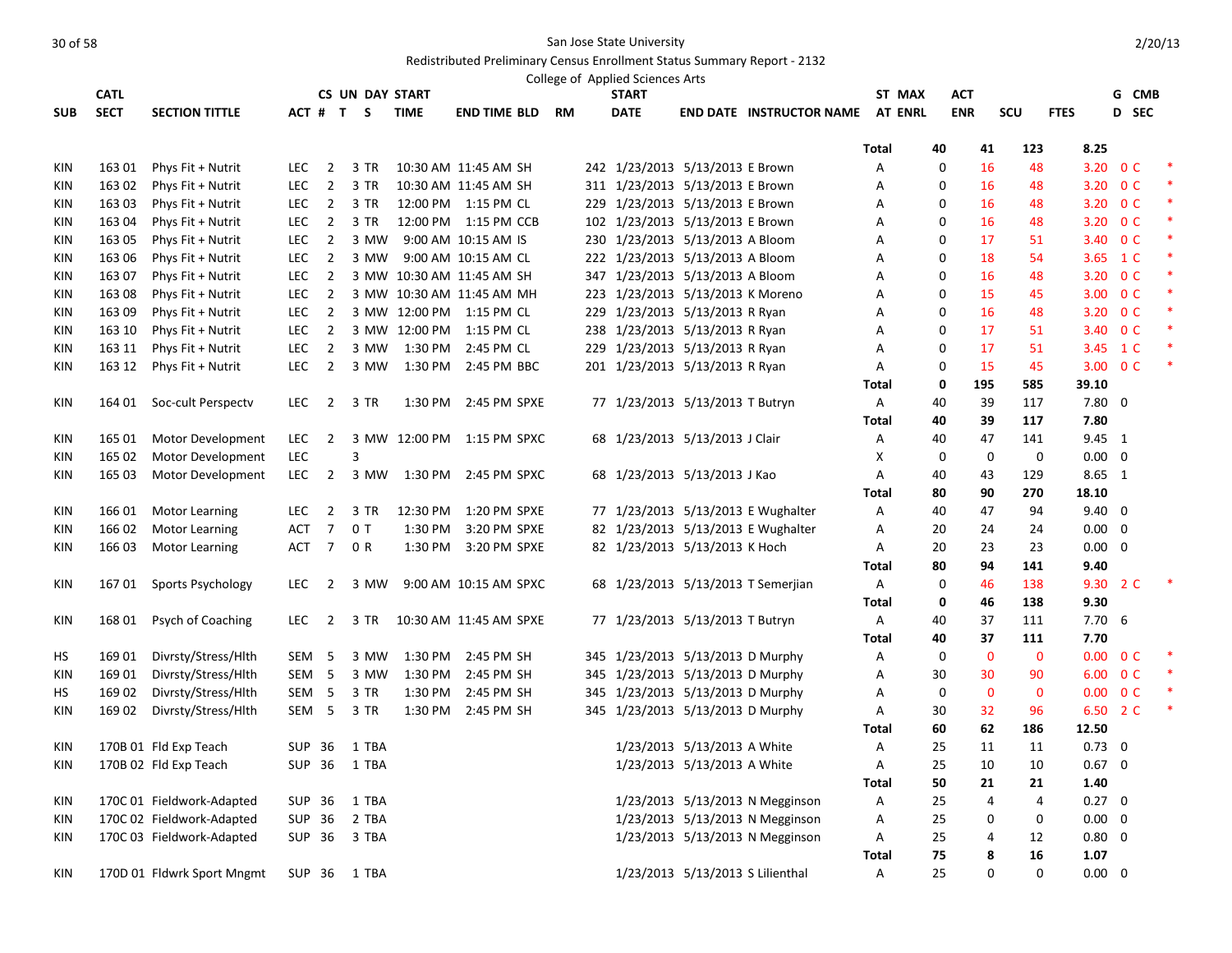|            |             |                                 |            |                          |                        |             |                       |    | College of Applied Sciences Arts    |                                  |                                    |              |                |            |                |                         |                |       |  |
|------------|-------------|---------------------------------|------------|--------------------------|------------------------|-------------|-----------------------|----|-------------------------------------|----------------------------------|------------------------------------|--------------|----------------|------------|----------------|-------------------------|----------------|-------|--|
|            | <b>CATL</b> |                                 |            |                          | <b>CS UN DAY START</b> |             |                       |    | <b>START</b>                        |                                  |                                    |              | ST MAX         | <b>ACT</b> |                |                         |                | G CMB |  |
| <b>SUB</b> | <b>SECT</b> | <b>SECTION TITTLE</b>           |            | ACT # T                  | S                      | <b>TIME</b> | <b>END TIME BLD</b>   | RM | <b>DATE</b>                         |                                  | <b>END DATE INSTRUCTOR NAME</b>    |              | <b>AT ENRL</b> | <b>ENR</b> | SCU            | <b>FTES</b>             |                | D SEC |  |
| KIN        |             | 170D 02 Fldwrk Sport Mngmt      |            | SUP 36                   | 2 TBA                  |             |                       |    |                                     | 1/23/2013 5/13/2013 S Lilienthal |                                    | Α            | 25             |            | 0              | 0                       | $0.00 \quad 0$ |       |  |
| <b>KIN</b> |             | 170D 03 Fldwrk Sport Mngmt      |            | SUP 36                   | 3 TBA                  |             |                       |    |                                     | 1/23/2013 5/13/2013 S Lilienthal |                                    | A            | 25             |            | $\overline{7}$ | 21                      | $1.40 \quad 0$ |       |  |
| KIN        |             | 170D 04 Fldwrk Sport Mngmt      |            | SUP 36                   | 3 TBA                  |             |                       |    |                                     | 1/23/2013 5/13/2013              |                                    | Α            | 25             |            | 0              | 0                       | $0.00 \quad 0$ |       |  |
|            |             |                                 |            |                          |                        |             |                       |    |                                     |                                  |                                    | Total        | 100            |            | $\overline{7}$ | 21                      | 1.40           |       |  |
| <b>KIN</b> |             | 170E 01 Fld Exp Coaching        |            | SUP 36                   | 2 TBA                  |             |                       |    |                                     | 1/23/2013 5/13/2013              |                                    | Α            | 25             |            | 0              | $\mathbf 0$             | $0.00 \quad 0$ |       |  |
| KIN        |             | 170F 01 Fld Exp Coaching        |            | SUP 36                   | 2 TBA                  |             |                       |    |                                     | 1/23/2013 5/13/2013 T Butryn     |                                    | Α            | 25             |            | $\mathbf{1}$   | $\mathbf 2$             | $0.13 \quad 0$ |       |  |
|            |             |                                 |            |                          |                        |             |                       |    |                                     |                                  |                                    | Total        | 50             |            | 1              | $\overline{\mathbf{2}}$ | 0.13           |       |  |
| <b>KIN</b> |             | 170G 01 Fld Exp Act Prgms       | <b>SUP</b> | 36                       | 1 TBA                  |             |                       |    |                                     |                                  | 1/23/2013 5/13/2013 L Castellano   | A            | 25             |            | $\Omega$       | 0                       | $0.00 \quad 0$ |       |  |
| KIN        |             | 170G 02 Fld Exp Act Prgms       |            | SUP 36                   | 1 TBA                  |             |                       |    |                                     |                                  | 1/23/2013 5/13/2013 K Kirkendall   | Α            | 25             |            | 1              | $\mathbf{1}$            | $0.07 \quad 0$ |       |  |
| KIN        |             | 170G 03 Fld Exp Act Prgms       |            | SUP 36                   | 1 TBA                  |             |                       |    |                                     | 1/23/2013 5/13/2013 S Reekie     |                                    | Α            | 25             |            | 3              | 3                       | $0.20 \quad 0$ |       |  |
| <b>KIN</b> |             | 170G 04 Fld Exp Act Prgms       |            | SUP 36                   | 1 TBA                  |             |                       |    |                                     |                                  | 1/23/2013 5/13/2013 J Schachner    | A            | 25             |            | 3              | 3                       | $0.22 \quad 1$ |       |  |
| <b>KIN</b> |             | 170G 05 Fld Exp Act Prgms       |            | SUP 36                   | 1 TBA                  |             |                       |    |                                     | 1/23/2013 5/13/2013 L Pate       |                                    | Α            | 25             |            | 6              | 6                       | $0.40 \quad 0$ |       |  |
| KIN        |             | 170G 06 Fld Exp Act Prgms       |            | SUP 36                   | 1 TBA                  |             |                       |    |                                     | 1/23/2013 5/13/2013 A Ayers      |                                    | Α            | 5              |            | 1              | 1                       | $0.07 \quad 0$ |       |  |
| <b>KIN</b> |             | 170G 07 Fld Exp Act Prgms       |            | SUP 36                   | 1 TBA                  |             |                       |    |                                     | 1/23/2013 5/13/2013 G Chen       |                                    | A            | 5              |            | $\mathbf{1}$   | $\mathbf{1}$            | $0.07 \quad 0$ |       |  |
|            |             |                                 |            |                          |                        |             |                       |    |                                     |                                  |                                    | <b>Total</b> | 135            | 15         |                | 15                      | 1.02           |       |  |
| KIN        |             | 170H 01 Fld Exp Sk & Sc Dive    |            | SUP 36                   | 1 TBA                  |             |                       |    |                                     | 1/23/2013 5/13/2013 F Barry      |                                    | Α            | 25             |            | $\mathbf 0$    | 0                       | $0.00 \quad 0$ |       |  |
|            |             |                                 |            |                          |                        |             |                       |    |                                     |                                  |                                    | Total        | 25             |            | 0              | 0                       | 0.00           |       |  |
| KIN        |             | 171A 01 Non Trdtnl Spt Act      | LEC        | $\overline{\phantom{0}}$ | 3 TR                   | 1:30 PM     | 2:20 PM SPXE          |    | 75 1/23/2013 5/13/2013 A White      |                                  |                                    | Α            | 30             | 13         |                | 26                      | $2.60 \quad 0$ |       |  |
| KIN        |             | 171A 02 Non Trdtnl Spt Act      |            | ACT 13                   | 0 TR                   | 2:30 PM     | 3:20 PM SPXE          |    | 75 1/23/2013 5/13/2013 A White      |                                  |                                    | Α            | 30             | 13         |                | 13                      | $0.00 \quad 0$ |       |  |
|            |             |                                 |            |                          |                        |             |                       |    |                                     |                                  |                                    | Total        | 60             | 26         |                | 39                      | 2.60           |       |  |
| KIN        | 172 01      | Elem Sch Programs               | <b>LEC</b> | $\overline{2}$           | 3 MW                   | 8:30 AM     | 9:20 AM SPXE          |    | 77 1/23/2013 5/13/2013 A White      |                                  |                                    | A            | 22             | 11         |                | 22                      | $2.20 \quad 0$ |       |  |
| KIN        | 17202       | Elem Sch Programs               |            | ACT 11                   | 0 MW                   |             | 9:30 AM 10:20 AM SPXE |    | 77 1/23/2013 5/13/2013 A White      |                                  |                                    | Α            | 22             | 11         |                | 11                      | $0.00 \quad 0$ |       |  |
|            |             |                                 |            |                          |                        |             |                       |    |                                     |                                  |                                    | Total        | 44             | 22         |                | 33                      | 2.20           |       |  |
| <b>KIN</b> | 174 01      | Assess Psychomotor              | <b>LEC</b> | $\overline{2}$           | 3 W                    | 4:00 PM     | 6:30 PM SPXC          |    |                                     |                                  | 68 1/23/2013 5/13/2013 N Megginson | $\mathsf{A}$ | 30             | 41         | 123            |                         | $8.20 \quad 0$ |       |  |
|            |             |                                 |            |                          |                        |             |                       |    |                                     |                                  |                                    | <b>Total</b> | 30             | 41         | 123            |                         | 8.20           |       |  |
| KIN        | 175 01      | Meas & Eval in Kinesiolc LEC    |            | $\overline{2}$           | 3 MW                   | 1:30 PM     | 2:20 PM SH            |    | 413 1/23/2013 5/13/2013 B Shifflett |                                  |                                    | Α            | 40             | 32         |                | 64                      | $6.40 \quad 0$ |       |  |
| KIN        | 175 02      | Meas & Eval in Kinesiolc ACT 13 |            |                          | 0 F                    | 11:30 AM    | 1:20 PM CL            |    | 111 1/23/2013 5/13/2013 B Shifflett |                                  |                                    | Α            | 20             | 17         |                | 17                      | $0.00 \quad 0$ |       |  |
| KIN        | 175 03      | Meas & Eval in Kinesiolc ACT 13 |            |                          | 0 F                    | 1:30 PM     | 3:20 PM CL            |    | 111 1/23/2013 5/13/2013 B Shifflett |                                  |                                    | Α            | 20             | 15         |                | 15                      | $0.00 \quad 0$ |       |  |
| <b>KIN</b> | 175 04      | Meas & Eval in Kinesiolc LEC    |            | $\overline{\phantom{0}}$ | 3 TR                   | 8:00 AM     | 8:50 AM SPXE          |    |                                     |                                  | 77 1/23/2013 5/13/2013 E Wughalter | Α            | 40             | 49         |                | 98                      | 9.80 0         |       |  |
| KIN        | 175 05      | Meas & Eval in Kinesiolc ACT 13 |            |                          | 0T                     |             | 9:30 AM 11:20 AM SPXE |    |                                     |                                  | 82 1/23/2013 5/13/2013 E Wughalter | Α            | 20             | 23         |                | 23                      | $0.00 \quad 0$ |       |  |
| KIN        | 175 06      | Meas & Eval in Kinesiolc ACT 13 |            |                          | 0 R                    |             | 9:30 AM 11:20 AM SPXE |    |                                     |                                  | 82 1/23/2013 5/13/2013 E Wughalter | Α            | 20             | 26         |                | 26                      | $0.00 \quad 0$ |       |  |
|            |             |                                 |            |                          |                        |             |                       |    |                                     |                                  |                                    | <b>Total</b> | 160            | 162        | 243            |                         | 16.20          |       |  |
| KIN        | 17701       | Mvt Exp Children                | <b>LEC</b> | $\overline{2}$           | 3T                     | 4:30 PM     | 6:20 PM SPXC          |    | 68 1/23/2013 5/13/2013 R Friedrich  |                                  |                                    | Α            | 30             | 10         |                | 20                      | $2.00 \quad 0$ |       |  |
| KIN        | 17702       | Mvt Exp Children                |            | ACT 13                   | 0 <sub>T</sub>         | 6:30 PM     | 8:20 PM SPXC          |    | 68 1/23/2013 5/13/2013 R Friedrich  |                                  |                                    | A            | 30             | 10         |                | 10                      | $0.00 \quad 0$ |       |  |
|            |             |                                 |            |                          |                        |             |                       |    |                                     |                                  |                                    | <b>Total</b> | 60             | 20         |                | 30                      | 2.00           |       |  |
| KIN        | 179 01      | Dsgn/Asmt Movement LEC          |            | $\overline{\mathbf{2}}$  | 3 MW                   | 3:00 PM     | 3:50 PM SPXE          |    | 75 1/23/2013 5/13/2013 A White      |                                  |                                    | Α            | 22             | 10         |                | 20                      | $2.00 \quad 0$ |       |  |
| <b>KIN</b> | 179 02      | Dsgn/Asmt Movement ACT 13       |            |                          | 0 MW                   | 4:00 PM     | 4:50 PM SPXE          |    | 75 1/23/2013 5/13/2013 A White      |                                  |                                    | A            | 22             | 10         |                | 10                      | $0.00 \quad 0$ |       |  |
|            |             |                                 |            |                          |                        |             |                       |    |                                     |                                  |                                    | <b>Total</b> | 44             | 20         |                | 30                      | 2.00           |       |  |
| KIN        | 18001       | Ind Studies                     |            | <b>SUP 36</b>            | 1 TBA                  |             |                       |    |                                     | 1/23/2013 5/13/2013              |                                    | Α            | 10             |            | 0              | 0                       | $0.00 \quad 0$ |       |  |
| <b>KIN</b> | 18002       | Ind Studies                     |            | <b>SUP 36</b>            | 2 TBA                  |             |                       |    |                                     | 1/23/2013 5/13/2013              |                                    | Α            | 10             |            | 0              | 0                       | $0.00 \quad 0$ |       |  |
| KIN        | 18003       | Ind Studies                     |            | SUP 36                   | 3 TBA                  |             |                       |    |                                     |                                  | 1/23/2013 5/13/2013 T Semerjian    | A            | 10             |            | $\mathbf{1}$   | 3                       | $0.20 \quad 0$ |       |  |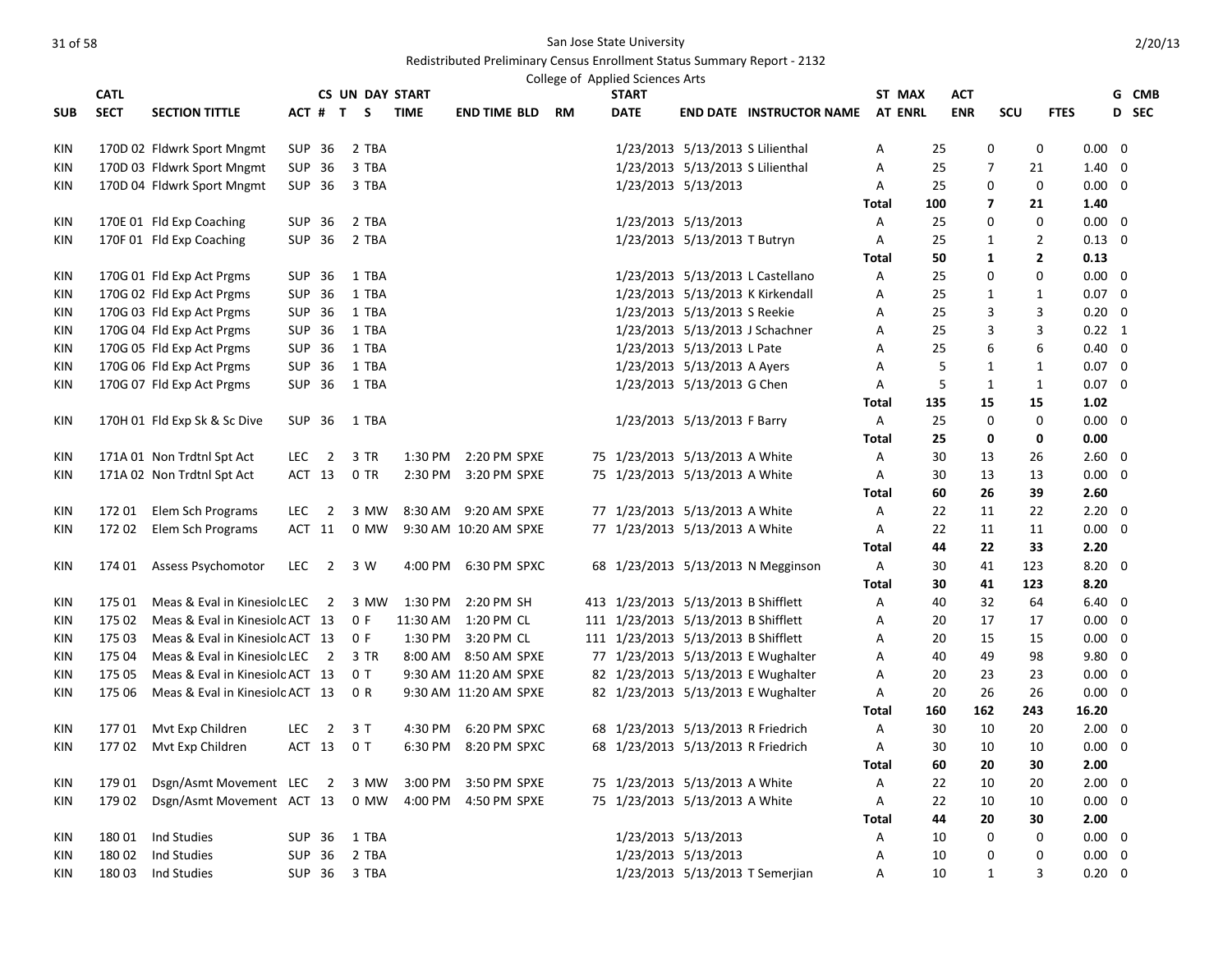|            | <b>CATL</b> |                           |               |       | <b>CS UN DAY START</b> |                     |           | College of Applied Sciences Arts<br><b>START</b> |                                  |                                 | ST MAX         | АСТ        |                |                |                | G CMB |
|------------|-------------|---------------------------|---------------|-------|------------------------|---------------------|-----------|--------------------------------------------------|----------------------------------|---------------------------------|----------------|------------|----------------|----------------|----------------|-------|
| <b>SUB</b> | <b>SECT</b> | <b>SECTION TITTLE</b>     | ACT # T S     |       | <b>TIME</b>            | <b>END TIME BLD</b> | <b>RM</b> | <b>DATE</b>                                      |                                  | <b>END DATE INSTRUCTOR NAME</b> | <b>AT ENRL</b> | <b>ENR</b> | SCU            | <b>FTES</b>    |                | D SEC |
| KIN        | 18004       | Ind Studies               | <b>SUP 36</b> | 4 TBA |                        |                     |           |                                                  | 1/23/2013 5/13/2013              |                                 | Α              | 10         | 0              | 0              | $0.00 \quad 0$ |       |
| KIN        | 18005       | Ind Studies               | SUP 36        | 1 TBA |                        |                     |           |                                                  | 1/23/2013 5/13/2013 J Kao        |                                 | A              | 10         | $\mathbf{1}$   | 1              | $0.07 \quad 0$ |       |
| KIN        | 180 06      | Ind Studies               | SUP 36        | 1 TBA |                        |                     |           |                                                  | 1/23/2013 5/13/2013 B Shifflett  |                                 | A              | 10         | 3              | 3              | $0.20 \ 0$     |       |
| KIN        | 18007       | Ind Studies               | SUP 36        | 1 TBA |                        |                     |           |                                                  | 1/23/2013 5/13/2013 H Brown      |                                 | Α              | 10         | $\overline{2}$ | $\overline{2}$ | $0.13 \quad 0$ |       |
| KIN        | 18008       | Ind Studies               | SUP 36        | 1 TBA |                        |                     |           |                                                  | 1/23/2013 5/13/2013 J Chin       |                                 | Α              | 10         | 1              | $\mathbf{1}$   | $0.07 \quad 0$ |       |
| KIN        | 180 09      | Ind Studies               | SUP 36        | 1 TBA |                        |                     |           |                                                  |                                  | 1/23/2013 5/13/2013 N Megginson | A              | 10         | 0              | 0              | $0.00 \quad 0$ |       |
| KIN        | 180 10      | Ind Studies               | SUP 36        | 2 TBA |                        |                     |           |                                                  | 1/23/2013 5/13/2013 J Chin       |                                 | A              | 10         | $\overline{4}$ | 8              | $0.53 \ 0$     |       |
| <b>KIN</b> | 180 11      | Ind Studies               | SUP 36        | 2 TBA |                        |                     |           |                                                  | 1/23/2013 5/13/2013 M Masucci    |                                 | A              | 10         | 1              | $\overline{2}$ | $0.17$ 1       |       |
| KIN        | 180 12      | Ind Studies               | SUP 36        | 2 TBA |                        |                     |           |                                                  | 1/23/2013 5/13/2013 T Butryn     |                                 | Α              | 10         | $\mathbf{1}$   | $\overline{2}$ | $0.13 \quad 0$ |       |
| KIN        | 180 13      | Ind Studies               | SUP 36        | 2 TBA |                        |                     |           |                                                  |                                  | 1/23/2013 5/13/2013 T Semerjian | Α              | 10         | $\mathbf{1}$   | $\overline{2}$ | $0.13 \quad 0$ |       |
| KIN        | 180 14      | Ind Studies               | <b>SUP 36</b> | 3 TBA |                        |                     |           |                                                  | 1/23/2013 5/13/2013 H Brown      |                                 | Α              | 10         | 5              | 15             | $1.05 \quad 1$ |       |
| KIN        | 180 15      | Ind Studies               | <b>SUP 36</b> | 3 TBA |                        |                     |           |                                                  | 1/23/2013 5/13/2013 J Kao        |                                 | Α              | 10         | 6              | 18             | $1.25 \quad 1$ |       |
| KIN        | 180 16      | Ind Studies               | <b>SUP 36</b> | 3 TBA |                        |                     |           |                                                  | 1/23/2013 5/13/2013 P Plato      |                                 | A              | 10         | $\overline{2}$ | 6              | $0.40 \quad 0$ |       |
| KIN        | 180 17      | Ind Studies               | SUP 36        | 3 TBA |                        |                     |           |                                                  | 1/23/2013 5/13/2013 T Butryn     |                                 | A              | 10         | $\overline{4}$ | 12             | $0.95$ 3       |       |
| KIN        | 180 18      | Ind Studies               | SUP 36        | 3 TBA |                        |                     |           |                                                  | 1/23/2013 5/13/2013 M Masucci    |                                 | Α              | 10         | 3              | 9              | $0.60 \quad 0$ |       |
| KIN        | 180 19      | Ind Studies               | SUP 36        | 3 TBA |                        |                     |           |                                                  | 1/23/2013 5/13/2013 B Shifflett  |                                 | Α              | 10         | $\overline{2}$ | 6              | $0.40 \quad 0$ |       |
| KIN        | 180 20      | Ind Studies               | SUP 36        | 3 TBA |                        |                     |           |                                                  | 1/23/2013 5/13/2013 J Chin       |                                 | A              | 10         | 1              | 3              | $0.20 \quad 0$ |       |
| KIN        | 180 21      | Ind Studies               | <b>SUP 36</b> | 3 TBA |                        |                     |           |                                                  | 1/23/2013 5/13/2013 S Lilienthal |                                 | Α              | 10         | 3              | 9              | $0.70$ 2       |       |
| KIN        | 180 22      | Ind Studies               | <b>SUP 36</b> | 4 TBA |                        |                     |           |                                                  | 1/23/2013 5/13/2013              |                                 | A              | 10         | $\mathbf 0$    | 0              | $0.00 \quad 0$ |       |
| KIN        | 180 23      | Ind Studies               | SUP 36        | 1 TBA |                        |                     |           |                                                  | 1/23/2013 5/13/2013              |                                 | A              | 5          | $\Omega$       | 0              | $0.00 \quad 0$ |       |
| KIN        | 180 24      | Ind Studies               | SUP 36        | 2 TBA |                        |                     |           |                                                  | 1/23/2013 5/13/2013              |                                 | A              | 5          | $\Omega$       | 0              | $0.00 \quad 0$ |       |
| KIN        | 180 25      | Ind Studies               | SUP 36        | 2 TBA |                        |                     |           |                                                  | 1/23/2013 5/13/2013              |                                 | Α              | 5          | $\mathbf 0$    | 0              | $0.00 \quad 0$ |       |
| KIN        | 180 26      | Ind Studies               | SUP 36        | 3 TBA |                        |                     |           |                                                  |                                  | 1/23/2013 5/13/2013 J Schachner | A              | 5          | 1              | 3              | $0.20 \quad 0$ |       |
| KIN        | 180 27      | Ind Studies               | SUP 36        | 3 TBA |                        |                     |           |                                                  |                                  | 1/23/2013 5/13/2013 N Megginson | Α              | 5          | 1              | 3              | $0.20 \ 0$     |       |
| KIN        | 180 28      | Ind Studies               | <b>SUP 36</b> | 3 TBA |                        |                     |           |                                                  | 1/23/2013 5/13/2013 C Cisar      |                                 | Α              | 5          | $\mathbf{1}$   | 3              | $0.25$ 1       |       |
|            |             |                           |               |       |                        |                     |           |                                                  |                                  |                                 | <b>Total</b>   | 250        | 44             | 111            | 7.83           |       |
| KIN        |             | 180C 01 Ind Studies Coach | SUP 36        | 2 TBA |                        |                     |           |                                                  | 1/23/2013 5/13/2013 T Butryn     |                                 | A              | 36         | $\mathbf{1}$   | $\overline{2}$ | $0.13 \quad 0$ |       |
|            |             |                           |               |       |                        |                     |           |                                                  |                                  |                                 | <b>Total</b>   | 36         | $\mathbf{1}$   | $\overline{2}$ | 0.13           |       |
| KIN        | 184 01      | <b>Directed Reading</b>   | SUP 36        | 1 TBA |                        |                     |           |                                                  | 1/23/2013 5/13/2013              |                                 | Α              | 10         | 0              | 0              | $0.00 \quad 0$ |       |
| KIN        | 184 02      | Directed Reading          | SUP 36        | 2 TBA |                        |                     |           |                                                  | 1/23/2013 5/13/2013              |                                 | Α              | 10         | 0              | 0              | $0.00 \quad 0$ |       |
| KIN        | 184 03      | Directed Reading          | SUP 36        | 3 TBA |                        |                     |           |                                                  | 1/23/2013 5/13/2013              |                                 | A              | 10         | 0              | 0              | $0.00 \quad 0$ |       |
| KIN        | 184 04      | Directed Reading          | SUP 36        | 4 TBA |                        |                     |           |                                                  | 1/23/2013 5/13/2013              |                                 | A              | 10         | 0              | 0              | $0.00 \quad 0$ |       |
| <b>KIN</b> | 184 05      | Directed Reading          | SUP 36        | 1 TBA |                        |                     |           |                                                  | 1/23/2013 5/13/2013              |                                 | Α              | 10         | $\mathbf 0$    | 0              | $0.00 \quad 0$ |       |
| KIN        | 184 06      | Directed Reading          | SUP 36        | 1 TBA |                        |                     |           |                                                  | 1/23/2013 5/13/2013              |                                 | Α              | 10         | $\mathbf 0$    | 0              | $0.00 \quad 0$ |       |
| KIN        | 184 07      | Directed Reading          | SUP 36        | 2 TBA |                        |                     |           |                                                  | 1/23/2013 5/13/2013              |                                 | Α              | 10         | 0              | 0              | $0.00 \quad 0$ |       |
| KIN        | 184 08      | Directed Reading          | SUP 36        | 3 TBA |                        |                     |           |                                                  |                                  | 1/23/2013 5/13/2013 E Wughalter | Α              | 10         | 1              | 3              | $0.20 \quad 0$ |       |
| KIN        | 184 09      | Directed Reading          | SUP 36        | 3 TBA |                        |                     |           |                                                  | 1/23/2013 5/13/2013              |                                 | Α              | 10         | $\mathbf 0$    | 0              | $0.00 \quad 0$ |       |
| KIN        | 184 10      | Directed Reading          | SUP 36        | 3 TBA |                        |                     |           |                                                  | 1/23/2013 5/13/2013              |                                 | A              | 10         | 0              | 0              | $0.00 \quad 0$ |       |
| KIN        | 184 11      | Directed Reading          | SUP 36        | 3 TBA |                        |                     |           |                                                  | 1/23/2013 5/13/2013              |                                 | Α              | 10         | $\mathbf 0$    | 0              | $0.00 \quad 0$ |       |
| KIN        | 184 12      | Directed Reading          | SUP 36        | 3 TBA |                        |                     |           |                                                  | 1/23/2013 5/13/2013              |                                 | Α              | 10         | $\mathbf 0$    | 0              | $0.00 \quad 0$ |       |
| KIN        | 184 13      | Directed Reading          | <b>SUP 36</b> | 3 TBA |                        |                     |           |                                                  | 1/23/2013 5/13/2013              |                                 | A              | 10         | $\Omega$       | 0              | $0.00 \quad 0$ |       |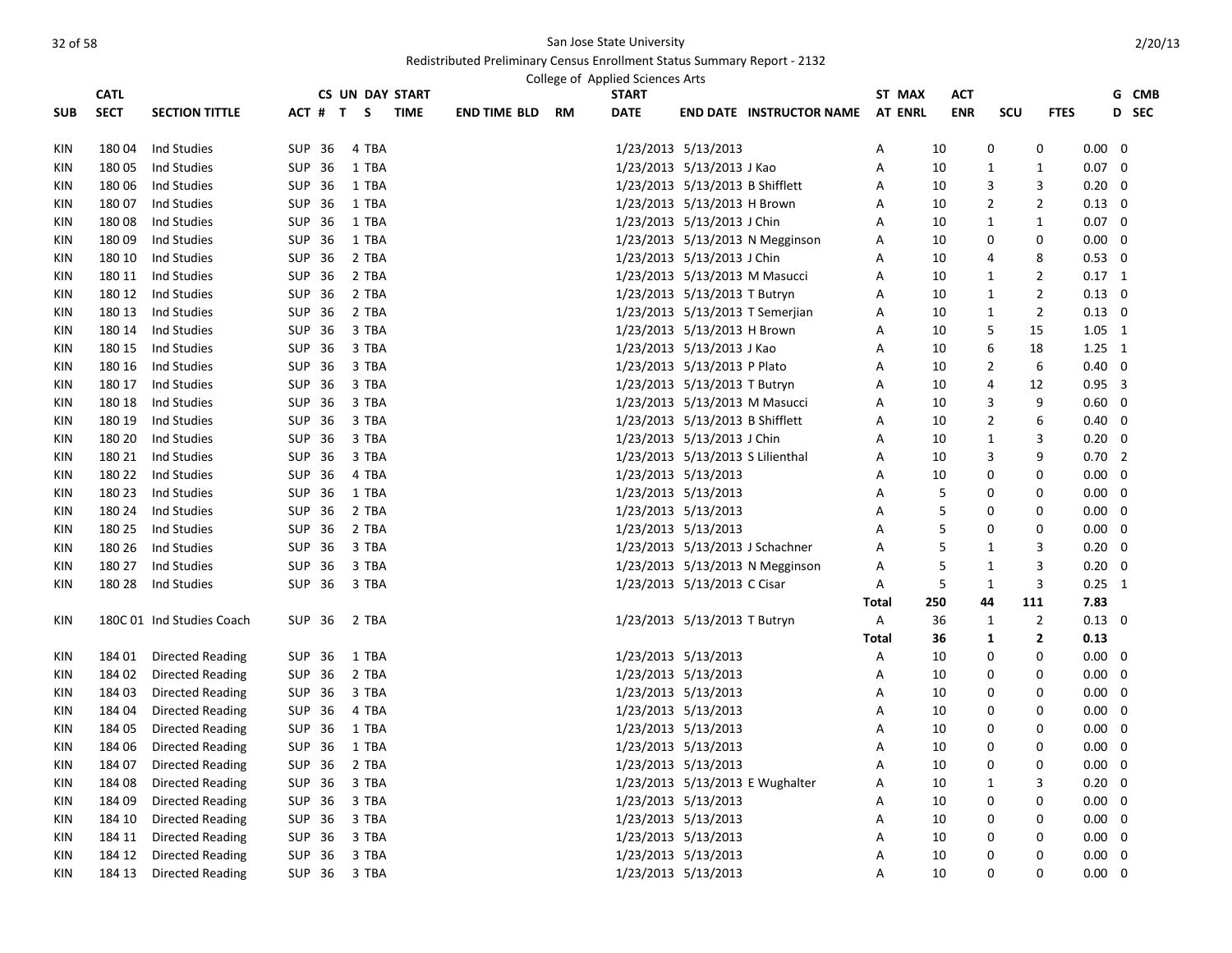|            |             |                               |                   |                         |                        |             |                            |    | College of Applied Sciences Arts |                                  |                                     |              |        |                |              |                |   |       |
|------------|-------------|-------------------------------|-------------------|-------------------------|------------------------|-------------|----------------------------|----|----------------------------------|----------------------------------|-------------------------------------|--------------|--------|----------------|--------------|----------------|---|-------|
|            | <b>CATL</b> |                               |                   |                         | <b>CS UN DAY START</b> |             |                            |    | <b>START</b>                     |                                  |                                     |              | ST MAX | <b>ACT</b>     |              |                |   | G CMB |
| <b>SUB</b> | <b>SECT</b> | <b>SECTION TITTLE</b>         |                   |                         | ACT # T S              | <b>TIME</b> | END TIME BLD               | RM | <b>DATE</b>                      |                                  | END DATE INSTRUCTOR NAME AT ENRL    |              |        | <b>ENR</b>     | scu          | <b>FTES</b>    |   | D SEC |
|            |             |                               |                   |                         |                        |             |                            |    |                                  |                                  |                                     |              |        |                |              |                |   |       |
|            |             |                               |                   |                         |                        |             |                            |    |                                  |                                  |                                     | Total        | 130    | 1              | 3<br>60      | 0.20           |   |       |
| KIN        | 185 01      | Senior Seminar                | SEM <sub>5</sub>  |                         | 3 TR                   |             | 9:00 AM 10:15 AM SPXE      |    |                                  | 77 1/23/2013 5/13/2013 T Butryn  |                                     | Α            | 20     | 20             |              | 4.00 0         |   |       |
| KIN        | 185 02      | Senior Seminar                | SEM <sub>5</sub>  |                         | 3 TR                   |             | 1:30 PM 2:45 PM SPXC       |    |                                  | 68 1/23/2013 5/13/2013 J Chin    |                                     | А            | 20     | 21             | 63           | 4.20 0         |   |       |
| KIN        | 18503       | Senior Seminar                | SEM <sub>5</sub>  |                         |                        |             | 3 MW 12:00 PM 1:15 PM SPXC |    |                                  | 211 1/23/2013 5/13/2013 J Chin   |                                     | A            | 20     | 20             | 60           | 4.00 0         |   |       |
| KIN        | 185 04      | Senior Seminar                |                   | SEM <sub>5</sub>        | 3T                     |             | 7:30 AM 10:15 AM SPXC      |    |                                  | 208 1/23/2013 5/13/2013 L Wilkin |                                     | Α            | 20     | 14             | 42           | $2.80 \quad 0$ |   |       |
|            |             |                               |                   |                         |                        |             |                            |    |                                  |                                  |                                     | Total        | 80     | 75             | 225          | 15.00          |   |       |
| KIN        |             | 185H 01 Senior Sem Honors     | SEM <sub>5</sub>  |                         | 3 TR                   |             | 9:00 AM 10:15 AM SPXE      |    |                                  | 77 1/23/2013 5/13/2013 T Butryn  |                                     | Α            | 5      | 1              | 3<br>6       | $0.20 \quad 0$ |   |       |
| <b>KIN</b> |             | 185H 02 Senior Sem Honors     | SEM <sub>5</sub>  |                         | 3 TR                   |             | 1:30 PM 2:45 PM SPXC       |    |                                  | 68 1/23/2013 5/13/2013 J Chin    |                                     | A            | 5      | $\overline{2}$ |              | $0.40 \quad 0$ |   |       |
| KIN        |             | 185H 03 Senior Sem Honors     | SEM <sub>5</sub>  |                         |                        |             | 3 MW 12:00 PM 1:15 PM SPXC |    |                                  | 211 1/23/2013 5/13/2013 J Chin   |                                     | Α            | 5      | $\overline{2}$ | 6            | $0.40 \quad 0$ |   |       |
| KIN        |             | 185H 04 Senior Sem Honors     |                   | SEM 5                   | 3 T                    |             | 7:30 AM 10:15 AM SPXC      |    |                                  | 208 1/23/2013 5/13/2013 L Wilkin |                                     | А            | 5      | 1              | 3            | $0.20 \quad 0$ |   |       |
|            |             |                               |                   |                         |                        |             |                            |    |                                  |                                  |                                     | Total        | 20     | 6              | 18           | 1.20           |   |       |
| KIN        |             | 187 01 Clin Ex Physiol        | <b>LEC</b>        | $\overline{2}$          | 3 TR                   |             | 12:00 PM  1:15 PM SPXC     |    |                                  | 208 1/23/2013 5/13/2013 L Wilkin |                                     | A            | 40     | 38             | 114          | 7.702          |   |       |
|            |             |                               |                   |                         |                        |             |                            |    |                                  |                                  |                                     | <b>Total</b> | 40     | 38             | 114          | 7.70           |   |       |
| KIN        | 188 01      | Prev Care Ath Inj             | LEC               | $\overline{\mathbf{2}}$ | 2 TR                   |             | 9:30 AM 10:20 AM SPXE      |    |                                  | 75 1/23/2013 5/13/2013 H Brown   |                                     | A            | 60     | 60             | 120          | $8.00 \quad 0$ |   |       |
|            |             |                               |                   |                         |                        |             |                            |    |                                  |                                  |                                     | Total        | 60     | 60             | 120          | 8.00           |   |       |
| KIN        | 18901       | Care & Prev Lab               | LAB 15            |                         | 1 M                    |             | 12:30 PM 2:20 PM SPXE      |    |                                  |                                  | 75 1/23/2013 5/13/2013 C Charleston | Α            | 20     | 14             | 14           | $0.93 \quad 0$ |   |       |
| KIN        | 18902       | Care & Prev Lab               | LAB 15            |                         | 1 W                    |             | 12:30 PM 2:20 PM SPXE      |    |                                  |                                  | 75 1/23/2013 5/13/2013 C Charleston | Α            | 20     | 13             | 13           | $0.87 \quad 0$ |   |       |
| KIN        | 18903       | Care & Prev Lab               | LAB 15            |                         | 1 F                    |             | 10:30 AM 12:20 PM SPXE     |    |                                  | 75 1/23/2013 5/13/2013 J Alongi  |                                     | Α            | 20     | 21             | 21           | $1.40 \quad 0$ |   |       |
|            |             |                               |                   |                         |                        |             |                            |    |                                  |                                  |                                     | Total        | 60     | 48             | 48           | 3.20           |   |       |
| KIN        |             | 191B 01 Adv Assess Upr Ext    | <b>LEC</b>        | $\overline{2}$          | 3 MW                   |             | 9:30 AM 10:20 AM CL        |    |                                  | 302 1/23/2013 5/13/2013 H Brown  |                                     | Α            | 50     | 43             | 86           | $8.60 \quad 0$ |   |       |
| KIN        |             | 191B 02 Adv Assess Upr Ext    | LAB 15            |                         | 0 M                    |             | 10:30 AM 12:20 PM SPXE     |    |                                  |                                  | 75 1/23/2013 5/13/2013 M Tsuruike   | Α            | 25     | 22             | 22           | $0.00\,$       | 0 |       |
| KIN        |             | 191B 03 Adv Assess Upr Ext    | LAB <sub>15</sub> |                         | 0 W                    |             | 10:30 AM 12:20 PM SPXE     |    |                                  | 75 1/23/2013 5/13/2013 H Brown   |                                     | Α            | 25     | 21             | 21           | $0.00 \quad 0$ |   |       |
|            |             |                               |                   |                         |                        |             |                            |    |                                  |                                  |                                     | <b>Total</b> | 100    | 86             | 129          | 8.60           |   |       |
| KIN        | 195 01      | Therapeutic Modalities LEC    |                   | $\overline{1}$          | 3 TR                   |             | 10:30 AM 11:20 AM CL       |    |                                  | 302 1/23/2013 5/13/2013 H Brown  |                                     | A            | 60     | 56             | 112          | 11.25 1        |   |       |
| KIN        | 195 02      | Therapeutic Modalities ACT 11 |                   |                         | 0 T                    |             | 11:30 AM  1:20 PM SPXE     |    |                                  | 75 1/23/2013 5/13/2013 H Brown   |                                     | A            | 20     | 21             | 21           | 0.00 1         |   |       |
| KIN        | 195 03      | Therapeutic Modalities ACT 11 |                   |                         | 0T                     | 7:00 PM     | 8:50 PM SPXE               |    |                                  | 75 1/23/2013 5/13/2013 J Alongi  |                                     | Α            | 20     | 15             | 15           | $0.00 \quad 0$ |   |       |
| KIN        | 195 04      | Therapeutic Modalities ACT 11 |                   |                         | 0 R                    |             | 11:30 AM  1:20 PM SPXE     |    |                                  | 75 1/23/2013 5/13/2013 H Brown   |                                     | Α            | 20     | 20             | 20           | $0.00 \quad 0$ |   |       |
|            |             |                               |                   |                         |                        |             |                            |    |                                  |                                  |                                     | Total        | 120    | 112            | 168          | 11.25          |   |       |
| KIN        |             | 197B 01 Practicum Ath Trn II  | SUP 36            |                         | 1 M                    |             | 7:30 AM 8:20 AM SPXE       |    |                                  |                                  | 75 1/23/2013 5/13/2013 M Tsuruike   | Α            | 12     | 13             | 13           | $0.87 \quad 0$ |   |       |
|            |             |                               |                   |                         |                        |             |                            |    |                                  |                                  |                                     | <b>Total</b> | 12     | 13             | 13           | 0.87           |   |       |
| KIN        |             | 197D 01 Practicum Ath Trn IV  | SUP 36            |                         | 1 W                    |             | 7:30 AM 8:20 AM SPXE       |    |                                  | 75 1/23/2013 5/13/2013 H Brown   |                                     | A            | 12     | 6              | 6            | $0.40 \quad 0$ |   |       |
|            |             |                               |                   |                         |                        |             |                            |    |                                  |                                  |                                     | Total        | 12     | 6              | 6            | 0.40           |   |       |
| KIN        | 198 01      | Internship Kinesiology        | SUP 36            |                         | 1 TBA                  |             |                            |    |                                  | 1/23/2013 5/13/2013              |                                     | Α            | 10     | 0              | $\mathbf 0$  | $0.00 \quad 0$ |   |       |
| KIN        | 198 02      | Internship Kinesiology SUP 36 |                   |                         | 2 TBA                  |             |                            |    |                                  | 1/23/2013 5/13/2013 P Plato      |                                     | А            | 10     | $\overline{2}$ | 4            | $0.27 \quad 0$ |   |       |
| KIN        | 198 03      | Internship Kinesiology SUP 36 |                   |                         | 3 TBA                  |             |                            |    |                                  | 1/23/2013 5/13/2013              |                                     | А            | 10     | 0              | 0            | $0.00 \quad 0$ |   |       |
| KIN        | 198 04      | Internship Kinesiology        | SUP 36            |                         | 4 TBA                  |             |                            |    |                                  | 1/23/2013 5/13/2013              |                                     | А            | 10     | 0              | 0            | $0.00 \quad 0$ |   |       |
| KIN        | 198 05      | Internship Kinesiology SUP 36 |                   |                         | 1 TBA                  |             |                            |    |                                  | 1/23/2013 5/13/2013 B Shifflett  |                                     | А            | 10     | 5              | 5            | $0.33 \quad 0$ |   |       |
| KIN        | 198 06      | Internship Kinesiology SUP 36 |                   |                         | 1 TBA                  |             |                            |    |                                  | 1/23/2013 5/13/2013 P Plato      |                                     | Α            | 10     | 4              | 4            | $0.27 \quad 0$ |   |       |
| <b>KIN</b> | 198 07      | Internship Kinesiology SUP 36 |                   |                         | 1 TBA                  |             |                            |    |                                  | 1/23/2013 5/13/2013 H Brown      |                                     | A            | 10     | 4              | 4            | $0.27 \quad 0$ |   |       |
| <b>KIN</b> | 198 08      | Internship Kinesiology SUP 36 |                   |                         | 1 TBA                  |             |                            |    |                                  |                                  | 1/23/2013 5/13/2013 T Semerjian     | А            | 10     | 9              | 9            | $0.60 \quad 0$ |   |       |
| KIN        | 198 09      | Internship Kinesiology SUP 36 |                   |                         | 1 TBA                  |             |                            |    |                                  | 1/23/2013 5/13/2013 S Lilienthal |                                     | A            | 10     | $\mathbf{1}$   | $\mathbf{1}$ | $0.07 \quad 0$ |   |       |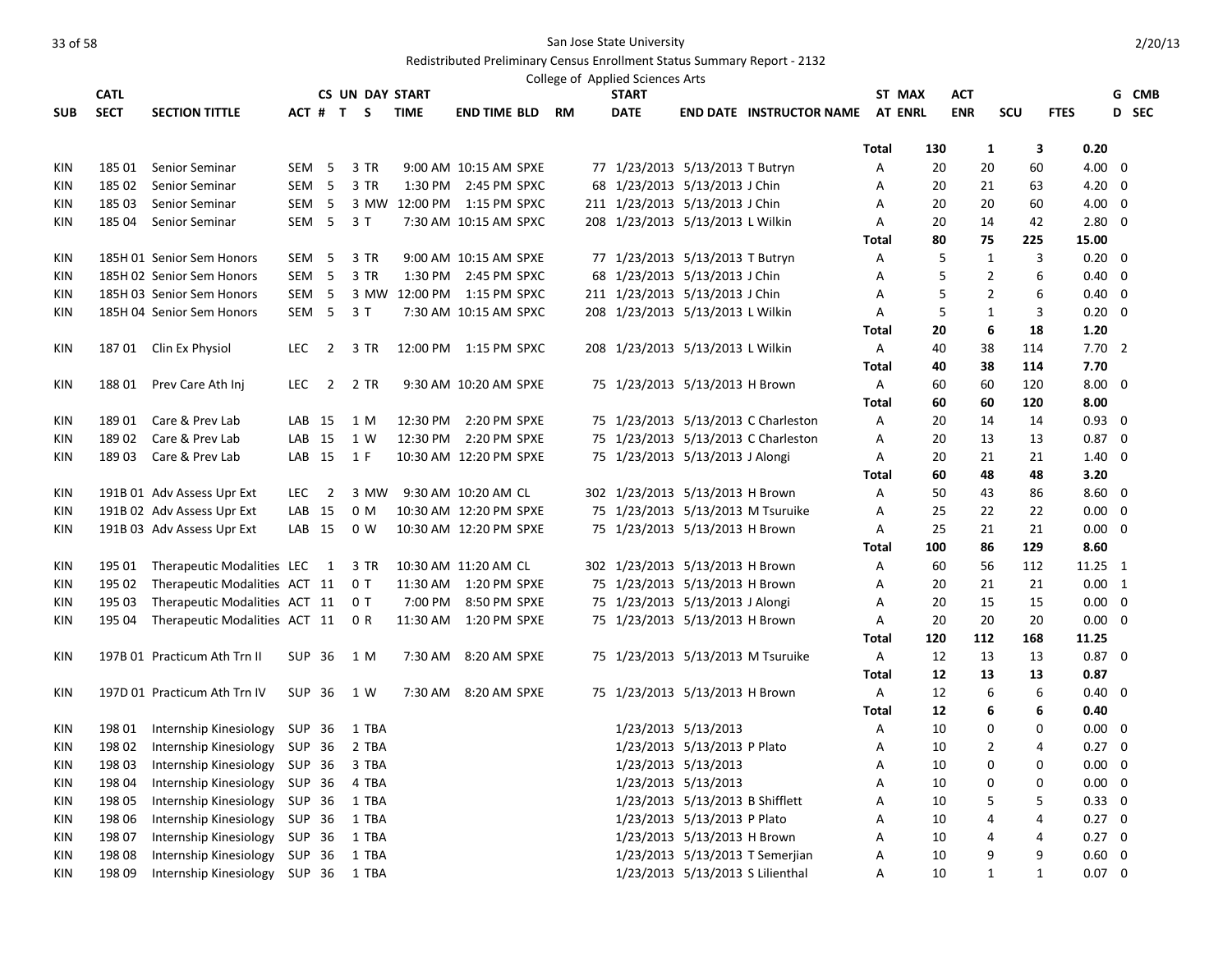|            | <b>CATL</b> |                                  |        |                  | <b>CS UN DAY START</b> |             |                      |    | College of Applied Sciences Arts<br><b>START</b> |                                 |                                    | ST MAX         | <b>ACT</b> |                |                |                   |                         | G CMB        |
|------------|-------------|----------------------------------|--------|------------------|------------------------|-------------|----------------------|----|--------------------------------------------------|---------------------------------|------------------------------------|----------------|------------|----------------|----------------|-------------------|-------------------------|--------------|
| <b>SUB</b> | <b>SECT</b> | <b>SECTION TITTLE</b>            |        | ACT # T          | S.                     | <b>TIME</b> | END TIME BLD         | RM | <b>DATE</b>                                      |                                 | <b>END DATE INSTRUCTOR NAME</b>    | <b>AT ENRL</b> | <b>ENR</b> | SCU            | <b>FTES</b>    |                   |                         | <b>D</b> SEC |
|            |             |                                  |        |                  |                        |             |                      |    |                                                  |                                 |                                    |                |            |                |                |                   |                         |              |
| KIN        | 198 10      | Internship Kinesiology           | SUP 36 |                  | 1 TBA                  |             |                      |    |                                                  | 1/23/2013 5/13/2013 J Chin      |                                    | А              | 10         | 0              | 0              | $0.00 \quad 0$    |                         |              |
| KIN        | 198 11      | Internship Kinesiology           | SUP 36 |                  | 1 TBA                  |             |                      |    |                                                  |                                 | 1/23/2013 5/13/2013 N Megginson    | А              | 10         | 1              | 1              | $0.07 \quad 0$    |                         |              |
| KIN        | 198 12      | Internship Kinesiology           | SUP 36 |                  | 1 TBA                  |             |                      |    |                                                  |                                 | 1/23/2013 5/13/2013 M Masucci      | Α              | 10         | 4              | 4              | $0.27 \quad 0$    |                         |              |
| KIN        | 198 13      | Internship Kinesiology SUP 36    |        |                  | 2 TBA                  |             |                      |    |                                                  | 1/23/2013 5/13/2013 C Cisar     |                                    | А              | 10         | 4              | 8              | $0.53 \quad 0$    |                         |              |
| KIN        | 198 14      | Internship Kinesiology           | SUP 36 |                  | 2 TBA                  |             |                      |    |                                                  | 1/23/2013 5/13/2013 H Brown     |                                    | А              | 10         | 2              | 4              | $0.27 \quad 0$    |                         |              |
| KIN        | 198 15      | Internship Kinesiology SUP 36    |        |                  | 2 TBA                  |             |                      |    |                                                  |                                 | 1/23/2013 5/13/2013 N Megginson    | A              | 10         | $\overline{2}$ | 4              | $0.27 \quad 0$    |                         |              |
| KIN        | 198 16      | Internship Kinesiology SUP 36    |        |                  | 2 TBA                  |             |                      |    |                                                  |                                 | 1/23/2013 5/13/2013 T Semerjian    | A              | 10         | 1              | $\overline{2}$ | $0.13 \quad 0$    |                         |              |
| KIN        | 198 17      | Internship Kinesiology           | SUP 36 |                  | 2 TBA                  |             |                      |    |                                                  | 1/23/2013 5/13/2013 B Shifflett |                                    | Α              | 10         | $\mathbf{1}$   | $\overline{2}$ | $0.13 \quad 0$    |                         |              |
| KIN        | 198 18      | Internship Kinesiology SUP 36    |        |                  | 3 TBA                  |             |                      |    |                                                  |                                 | 1/23/2013 5/13/2013 E Wughalter    | А              | 10         | 3              | 9              | $0.60 \quad 0$    |                         |              |
| KIN        | 198 19      | Internship Kinesiology           | SUP 36 |                  | 3 TBA                  |             |                      |    |                                                  |                                 | 1/23/2013 5/13/2013 S Lilienthal   | Α              | 10         | 5              | 15             | $1.00 \quad 0$    |                         |              |
| KIN        | 198 20      | Internship Kinesiology           | SUP 36 |                  | 3 TBA                  |             |                      |    |                                                  | 1/23/2013 5/13/2013 C Cisar     |                                    | A              | 10         | 3              | 9              | $0.60 \quad 0$    |                         |              |
| KIN        | 198 21      | Internship Kinesiology SUP 36    |        |                  | 3 TBA                  |             |                      |    |                                                  |                                 | 1/23/2013 5/13/2013 J Schachner    | А              | 10         | $\overline{2}$ | 6              | $0.40 \quad 0$    |                         |              |
| KIN        | 198 22      | Internship Kinesiology           | SUP 36 |                  | 3 TBA                  |             |                      |    |                                                  | 1/23/2013 5/13/2013 J Kao       |                                    | A              | 10         | 1              | 3              | $0.20 \quad 0$    |                         |              |
| <b>KIN</b> | 198 23      | Internship Kinesiology SUP 36    |        |                  | 3 TBA                  |             |                      |    |                                                  |                                 | 1/23/2013 5/13/2013 T Semerjian    | A              | 10         | 1              | 3              | $0.20 \quad 0$    |                         |              |
| KIN        | 198 24      | Internship Kinesiology SUP 36    |        |                  | 3 TBA                  |             |                      |    |                                                  | 1/23/2013 5/13/2013 B Shifflett |                                    | A              | 10         | 3              | 9              | $0.60 \quad 0$    |                         |              |
| KIN        | 198 25      | Internship Kinesiology           | SUP 36 |                  | 3 TBA                  |             |                      |    |                                                  | 1/23/2013 5/13/2013 P Plato     |                                    | Α              | 10         | 3              | 9              | $0.60 \quad 0$    |                         |              |
| KIN        | 198 26      | Internship Kinesiology SUP 36    |        |                  | 3 TBA                  |             |                      |    |                                                  | 1/23/2013 5/13/2013 J Chin      |                                    | Α              | 10         | 1              | 3              | $0.20 \quad 0$    |                         |              |
| KIN        | 198 27      | Internship Kinesiology           | SUP 36 |                  | 4 TBA                  |             |                      |    |                                                  |                                 | 1/23/2013 5/13/2013 E Wughalter    | Α              | 10         | 1              | 4              | $0.27 \quad 0$    |                         |              |
| KIN        | 198 28      | Internship Kinesiology           | SUP 36 |                  | 4 TBA                  |             |                      |    |                                                  | 1/23/2013 5/13/2013             |                                    | Α              | 10         | 0              | 0              | $0.00 \quad 0$    |                         |              |
| KIN        | 198 29      | Internship Kinesiology SUP 36    |        |                  | 1 TBA                  |             |                      |    |                                                  | 1/23/2013 5/13/2013 T Butryn    |                                    | Α              | 10         | 1              | 1              | $0.07 \quad 0$    |                         |              |
| KIN        | 198 30      | Internship Kinesiology           | SUP 36 |                  | 1 TBA                  |             |                      |    |                                                  |                                 | 1/23/2013 5/13/2013 E Wughalter    | Α              | 10         | 0              | 0              | $0.00\,$          | 0                       |              |
| KIN        | 198 31      | Internship Kinesiology SUP 36    |        |                  | 1 TBA                  |             |                      |    |                                                  | 1/23/2013 5/13/2013             |                                    | A              | 10         | 0              | $\mathbf 0$    | $0.00 \quad 0$    |                         |              |
| KIN        | 198 32      | Internship Kinesiology           | SUP 36 |                  | 1 TBA                  |             |                      |    |                                                  | 1/23/2013 5/13/2013             |                                    | A              | 10         | 0              | 0              | $0.00 \quad 0$    |                         |              |
| KIN        | 198 33      | Internship Kinesiology           | SUP 36 |                  | 1 TBA                  |             |                      |    |                                                  | 1/23/2013 5/13/2013             |                                    | Α              | 10         | 0              | $\mathbf 0$    | $0.00\,$          | $\overline{\mathbf{0}}$ |              |
| KIN        | 198 34      | Internship Kinesiology SUP 36    |        |                  | 1 TBA                  |             |                      |    |                                                  | 1/23/2013 5/13/2013             |                                    | A              | 10         | 0              | $\mathbf 0$    | $0.00 \quad 0$    |                         |              |
| KIN        | 198 35      | Internship Kinesiology           | SUP 36 |                  | 3 TBA                  |             |                      |    |                                                  | 1/23/2013 5/13/2013 S Butler    |                                    | А              | 5          | 1              | 3              | $0.20 \quad 0$    |                         |              |
| KIN        | 198 36      | Internship Kinesiology           | SUP 36 |                  | 3 TBA                  |             |                      |    |                                                  | 1/23/2013 5/13/2013 T Butryn    |                                    | Α              | 5          | $\mathbf{1}$   | 3              | 0.20              | $\mathbf 0$             |              |
| KIN        | 198 37      | Internship Kinesiology SUP 36    |        |                  | 3 TBA                  |             |                      |    |                                                  | 1/23/2013 5/13/2013             |                                    | Α              | 5          | 0              | 0              | $0.00 \quad 0$    |                         |              |
|            |             |                                  |        |                  |                        |             |                      |    |                                                  |                                 |                                    | Total          | 355        | 66             | 129            | 8.60              |                         |              |
| KIN        | 250 01      | <b>Fund Quant Resrch</b>         |        | SEM <sub>5</sub> | 3 R                    | 4:00 PM     | 6:45 PM CL           |    | 111 1/23/2013 5/13/2013 B Shifflett              |                                 |                                    | A              | 22         | 8              | 24             | 2.00 <sub>8</sub> |                         |              |
|            |             |                                  |        |                  |                        |             |                      |    |                                                  |                                 |                                    | <b>Total</b>   | 22         | 8              | 24             | 2.00              |                         |              |
| KIN        | 25101       | <b>Fund Qual Resrch</b>          |        | SEM <sub>5</sub> | 3 W                    | 4:00 PM     | 6:45 PM SPXE         |    | 77 1/23/2013 5/13/2013 J Chin                    |                                 |                                    | Α              | 22         | 21             | 63             | 5.25 21           |                         |              |
|            |             |                                  |        |                  |                        |             |                      |    |                                                  |                                 |                                    | <b>Total</b>   | 22         | 21             | 63             | 5.25              |                         |              |
| KIN        | 256 01      | Environmental Ex Phys SEM 5      |        |                  | 3 T                    | 4:00 PM     | 6:45 PM SPXE         |    | 77 1/23/2013 5/13/2013 C Cisar                   |                                 |                                    | Α              | 15         | 13             | 39             | 3.25 13           |                         |              |
|            |             |                                  |        |                  |                        |             |                      |    |                                                  |                                 |                                    | Total          | 15         | 13             | 39             | 3.25              |                         |              |
| KIN        | 259 01      | Adv APA Internship               |        | SUP 25           | 3 TBA                  |             |                      |    |                                                  |                                 | 1/23/2013 5/13/2013 N Megginson    | Α              | 10         | 0              | 0              | $0.00 \quad 0$    |                         |              |
|            |             |                                  |        |                  |                        |             |                      |    |                                                  |                                 |                                    | Total          | 10         | 0              | 0              | 0.00              |                         |              |
| KIN        | 266 01      | Prin & Conc Mot Lrng             | SEM 5  |                  | 3 M                    |             | 4:00 PM 6:45 PM SPXE |    |                                                  |                                 | 77 1/23/2013 5/13/2013 E Wughalter | A              | 15         | 51             | 153            | 12.75 51          |                         |              |
|            |             |                                  |        |                  |                        |             |                      |    |                                                  |                                 |                                    | <b>Total</b>   | 15         | 51             | 153            | 12.75             |                         |              |
| KIN        | 269 01      | Res/Prac/Mgmt/Inj - UE SEM 5 2 M |        |                  |                        | 7:00 PM     | 8:50 PM SPXE         |    |                                                  |                                 | 75 1/23/2013 5/13/2013 M Tsuruike  | Α              | 15         | 6              | 12             | $1.00\quad 6$     |                         |              |
|            |             |                                  |        |                  |                        |             |                      |    |                                                  |                                 |                                    | <b>Total</b>   | 15         | 6              | 12             | 1.00              |                         |              |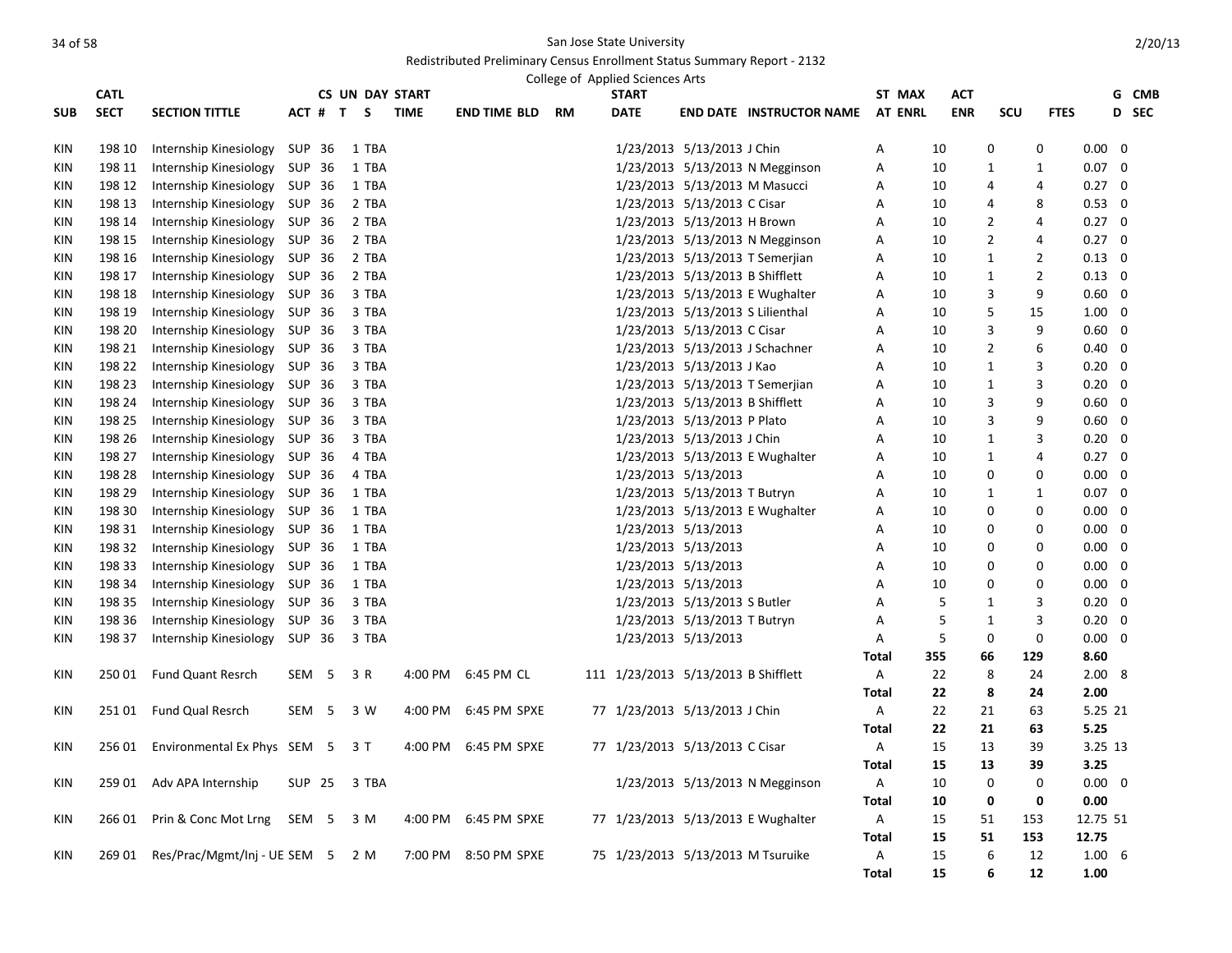|            |             |                               |               |                  |                        |             |                        |  | College of Applied Sciences Arts |                                     |                                         |              |        |            |                |                |                |              |
|------------|-------------|-------------------------------|---------------|------------------|------------------------|-------------|------------------------|--|----------------------------------|-------------------------------------|-----------------------------------------|--------------|--------|------------|----------------|----------------|----------------|--------------|
|            | <b>CATL</b> |                               |               |                  | <b>CS UN DAY START</b> |             |                        |  | <b>START</b>                     |                                     |                                         |              | ST MAX | <b>ACT</b> |                |                |                | G CMB        |
| <b>SUB</b> | <b>SECT</b> | <b>SECTION TITTLE</b>         |               |                  | ACT # T S              | <b>TIME</b> | <b>END TIME BLD RM</b> |  | <b>DATE</b>                      |                                     | <b>END DATE INSTRUCTOR NAME AT ENRL</b> |              |        | <b>ENR</b> | SCU            | <b>FTES</b>    |                | <b>D</b> SEC |
| KIN        | 27301       | Res/Prac Ther Modalitie SEM 5 |               |                  | 2 W                    |             | 7:00 PM 8:50 PM SPXE   |  |                                  |                                     | 75 1/23/2013 5/13/2013 M Tsuruike       | $\mathsf{A}$ |        | 15         | 4              | 8              | 0.674          |              |
|            |             |                               |               |                  |                        |             |                        |  |                                  |                                     |                                         | Total        |        | 15         | 4              | 8              | 0.67           |              |
| KIN        | 280 01      | Adv Fldwk Sprt Mgt            |               | SUP 25           | 1 TBA                  |             |                        |  |                                  | 1/23/2013 5/13/2013                 |                                         | Α            |        | 10         | 0              | 0              | $0.00 \quad 0$ |              |
| KIN        | 28002       | Adv Fldwk Sprt Mgt            |               | <b>SUP 25</b>    | 2 TBA                  |             |                        |  |                                  | 1/23/2013 5/13/2013                 |                                         | A            |        | 10         | 0              | 0              | $0.00 \quad 0$ |              |
| KIN        | 28003       | Adv Fldwk Sprt Mgt            |               | <b>SUP 25</b>    | 3 TBA                  |             |                        |  |                                  | 1/23/2013 5/13/2013 S Lilienthal    |                                         | A            |        | 10         | 3              | 9              | $0.75 \quad 3$ |              |
| KIN        | 280 04      | Adv Fldwk Sprt Mgt            | <b>SUP 25</b> |                  | 3 TBA                  |             |                        |  |                                  | 1/23/2013 5/13/2013                 |                                         | Α            |        | 10         | 0              | 0              | $0.00 \quad 0$ |              |
| KIN        | 280 05      | Adv Fldwk Sprt Mgt            |               | SUP 25           | 3 TBA                  |             |                        |  |                                  | 1/23/2013 5/13/2013                 |                                         | Α            |        | 10         | 0              | 0              | $0.00 \quad 0$ |              |
|            |             |                               |               |                  |                        |             |                        |  |                                  |                                     |                                         | Total        |        | 50         | 3              | 9              | 0.75           |              |
| <b>KIN</b> | 28101       | Legal Aspects Sprt            |               | SEM <sub>5</sub> | 3 M                    | 4:00 PM     | 6:45 PM SPXC           |  |                                  | 68 1/23/2013 5/13/2013 S Lilienthal |                                         | $\mathsf{A}$ |        | 15         | 16             | 48             | 4.00 16        |              |
|            |             |                               |               |                  |                        |             |                        |  |                                  |                                     |                                         | <b>Total</b> |        | 15         | 16             | 48             | 4.00           |              |
| KIN        | 284 02      | <b>Finance Aspt Sport</b>     |               | SEM <sub>5</sub> | 3 W                    | 7:00 PM     | 9:45 PM SPXE           |  |                                  | 77 1/23/2013 5/13/2013 S Lilienthal |                                         | A            |        | 15         | 14             | 42             | 3.50 14        |              |
|            |             |                               |               |                  |                        |             |                        |  |                                  |                                     |                                         | <b>Total</b> |        | 15         | 14             | 42             | 3.50           |              |
| KIN        | 285 01      | Internship Kinesiology        | SUP 25        |                  | 1 TBA                  |             |                        |  |                                  | 1/23/2013 5/13/2013                 |                                         | Α            |        | 10         | 0              | 0              | $0.00 \quad 0$ |              |
| KIN        | 285 02      | Internship Kinesiology        | SUP 25        |                  | 2 TBA                  |             |                        |  |                                  | 1/23/2013 5/13/2013                 |                                         | A            |        | 10         | 0              | 0              | $0.00 \quad 0$ |              |
| KIN        | 285 03      | Internship Kinesiology        | <b>SUP 25</b> |                  | 3 TBA                  |             |                        |  |                                  | 1/23/2013 5/13/2013                 |                                         | А            |        | 10         | 0              | 0              | $0.00 \quad 0$ |              |
| KIN        | 285 04      | Internship Kinesiology        | SUP 25        |                  | 1 TBA                  |             |                        |  |                                  | 1/23/2013 5/13/2013                 |                                         | А            |        | 10         | 0              | 0              | $0.00 \quad 0$ |              |
| KIN        | 285 05      | Internship Kinesiology SUP 25 |               |                  | 2 TBA                  |             |                        |  |                                  | 1/23/2013 5/13/2013                 |                                         | Α            |        | 10         | 0              | 0              | $0.00 \quad 0$ |              |
| KIN        | 285 06      | Internship Kinesiology        | <b>SUP 25</b> |                  | 2 TBA                  |             |                        |  |                                  | 1/23/2013 5/13/2013                 |                                         | A            |        | 10         | 0              | 0              | $0.00 \quad 0$ |              |
| KIN        | 285 07      | Internship Kinesiology        | SUP 25        |                  | 3 TBA                  |             |                        |  |                                  | 1/23/2013 5/13/2013 C Cisar         |                                         | A            |        | 10         | 1              | 3              | $0.25 \quad 1$ |              |
| KIN        | 285 08      | Internship Kinesiology        | SUP 25        |                  | 3 TBA                  |             |                        |  |                                  | 1/23/2013 5/13/2013 J Kao           |                                         | А            |        | 10         | 2              | 6              | $0.50$ 2       |              |
| KIN        | 285 09      | Internship Kinesiology SUP 25 |               |                  | 3 TBA                  |             |                        |  |                                  | 1/23/2013 5/13/2013 P Plato         |                                         | Α            |        | 10         | $\mathbf{1}$   | 3              | $0.25 \quad 1$ |              |
|            |             |                               |               |                  |                        |             |                        |  |                                  |                                     |                                         | <b>Total</b> |        | 90         | 4              | 12             | 1.00           |              |
| KIN        |             | 292B 01 Sem Sport Medicine II | SEM 5         |                  | 2 M                    |             | 8:30 AM 10:20 AM SPXE  |  |                                  |                                     | 75 1/23/2013 5/13/2013 M Tsuruike       | Α            |        | 15         | 4              | 8              | 0.674          |              |
|            |             |                               |               |                  |                        |             |                        |  |                                  |                                     |                                         | <b>Total</b> |        | 15         | 4              | 8              | 0.67           |              |
| KIN        |             | 293B 01 Fieldwork AT II       |               | SEM <sub>5</sub> | 3 TBA                  |             |                        |  |                                  |                                     | 1/23/2013 5/13/2013 M Tsuruike          | Α            |        | 15         | 4              | 4              | 1.004          |              |
| KIN        |             | 293B 02 Fieldwork AT II       |               | <b>SUP 25</b>    | 0 TBA                  |             |                        |  |                                  |                                     | 1/23/2013 5/13/2013 M Tsuruike          | Α            |        | 15         | 4              | 8              | 0.004          |              |
|            |             |                               |               |                  |                        |             |                        |  |                                  |                                     |                                         | Total        |        | 30         | 8              | 12             | 1.00           |              |
| <b>KIN</b> |             | 293D 01 Fieldwork AT IV       |               | SEM <sub>5</sub> | 3 TBA                  |             |                        |  |                                  | 1/23/2013 5/13/2013 H Brown         |                                         | Α            |        | 15         | 13             | 13             | 3.25 13        |              |
| <b>KIN</b> |             | 293D 02 Fieldwork AT IV       |               | <b>SUP 25</b>    | 0 TBA                  |             |                        |  |                                  | 1/23/2013 5/13/2013 H Brown         |                                         | A            |        | 15         | 13             | 26             | 0.0013         |              |
|            |             |                               |               |                  |                        |             |                        |  |                                  |                                     |                                         | <b>Total</b> |        | 30         | 26             | 39             | 3.25           |              |
| KIN        |             | 298 01 Spec Studies P E       |               | <b>SUP 25</b>    | 3 TBA                  |             |                        |  |                                  | 1/23/2013 5/13/2013                 |                                         | Α            |        | 10         | 0              | 0              | $0.00 \quad 0$ |              |
| KIN        | 298 02      | Spec Studies P E              |               | <b>SUP 25</b>    | 3 TBA                  |             |                        |  |                                  | 1/23/2013 5/13/2013 H Brown         |                                         | А            |        | 10         | 2              | 6              | $0.50$ 2       |              |
| KIN        | 298 03      | Spec Studies P E              |               | <b>SUP 25</b>    | 3 TBA                  |             |                        |  |                                  | 1/23/2013 5/13/2013 J Kao           |                                         | А            |        | 10         | $\overline{2}$ | 6              | $0.50$ 2       |              |
| KIN        | 298 04      | Spec Studies P E              | <b>SUP 25</b> |                  | 3 TBA                  |             |                        |  |                                  | 1/23/2013 5/13/2013 M Masucci       |                                         | Α            |        | 10         | 4              | 12             | 1.004          |              |
| KIN        | 298 05      | Spec Studies P E              |               | <b>SUP 25</b>    | 3 TBA                  |             |                        |  |                                  | 1/23/2013 5/13/2013 P Plato         |                                         | Α            |        | 10         | 4              | 12             | 1.004          |              |
| KIN        | 298 06      | Spec Studies P E              | <b>SUP 25</b> |                  | 3 TBA                  |             |                        |  |                                  | 1/23/2013 5/13/2013 C Cisar         |                                         | А            |        | 10         | 2              | 6              | $0.50$ 2       |              |
| KIN        | 298 07      | Spec Studies P E              | <b>SUP 25</b> |                  | 3 TBA                  |             |                        |  |                                  |                                     | 1/23/2013 5/13/2013 M Tsuruike          | А            |        | 10         | 1              | 3              | $0.25$ 1       |              |
| KIN        | 298 08      | Spec Studies P E              | <b>SUP 25</b> |                  | 3 TBA                  |             |                        |  |                                  |                                     | 1/23/2013 5/13/2013 E Wughalter         | А            |        | 10         | $\overline{2}$ | 6              | $0.50$ 2       |              |
| <b>KIN</b> | 298 09      | Spec Studies P E              | <b>SUP 25</b> |                  | 3 TBA                  |             |                        |  |                                  | 1/23/2013 5/13/2013 J Chin          |                                         | A            |        | 10         | $\mathbf{1}$   | 3              | $0.25$ 1       |              |
| KIN        | 298 10      | Spec Studies P E              |               | <b>SUP 25</b>    | 3 TBA                  |             |                        |  |                                  | 1/23/2013 5/13/2013 S Lilienthal    |                                         | Α            |        | 10         | $\overline{4}$ | 12             | 1.004          |              |
| KIN        | 298 11      | Spec Studies P E              |               | <b>SUP 25</b>    | 3 TBA                  |             |                        |  |                                  | 1/23/2013 5/13/2013 T Butryn        |                                         | A            |        | 10         | $\mathbf{1}$   | $\overline{3}$ | $0.25$ 1       |              |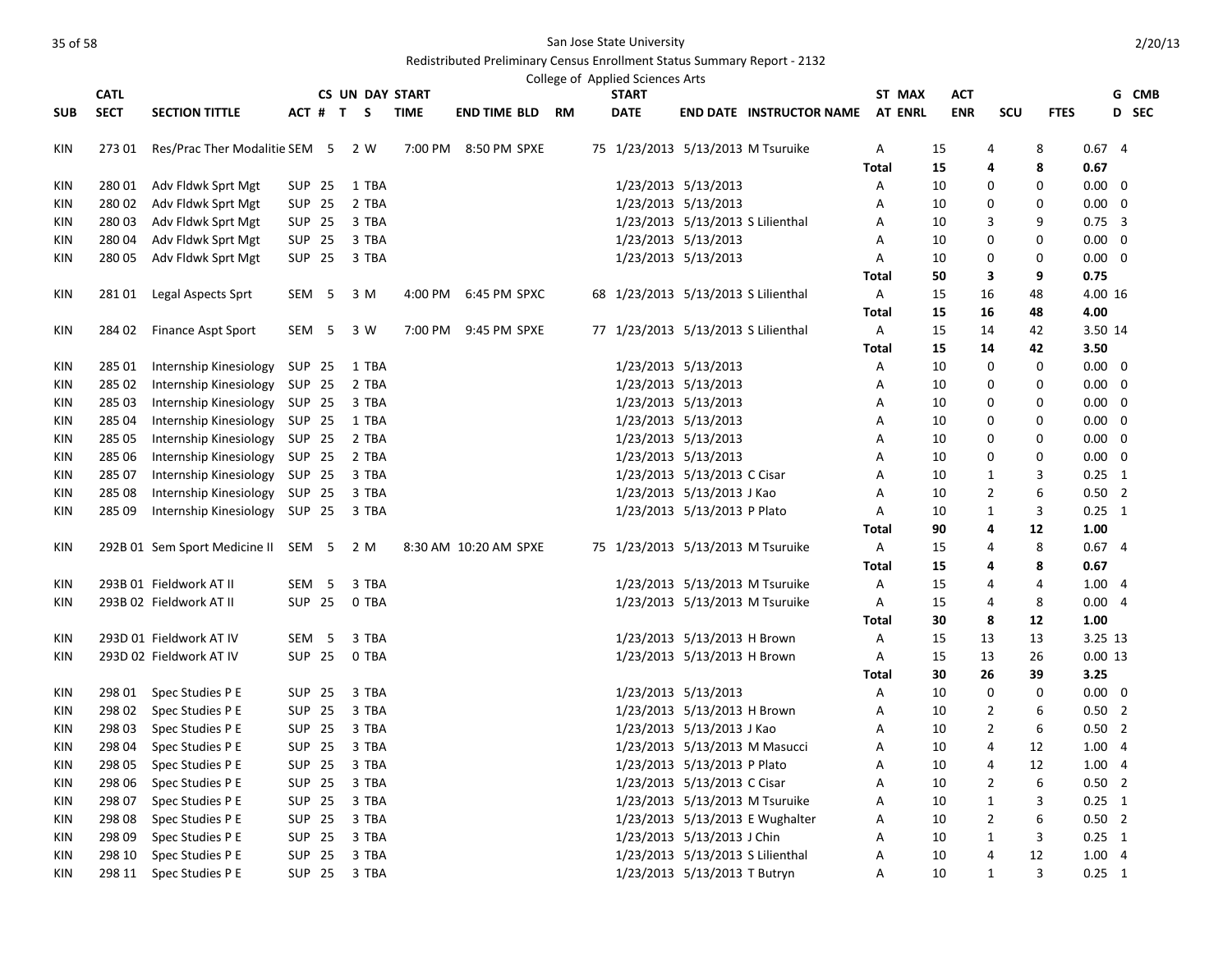#### Redistributed Preliminary Census Enrollment Status Summary Report - 2132

|            | College of Applied Sciences Arts |                       |               |  |              |       |                        |                     |  |  |           |              |                               |                                 |              |                |            |                |             |                |   |       |
|------------|----------------------------------|-----------------------|---------------|--|--------------|-------|------------------------|---------------------|--|--|-----------|--------------|-------------------------------|---------------------------------|--------------|----------------|------------|----------------|-------------|----------------|---|-------|
|            | <b>CATL</b>                      |                       |               |  |              |       | <b>CS UN DAY START</b> |                     |  |  |           | <b>START</b> |                               |                                 |              | ST MAX         | <b>ACT</b> |                |             |                |   | G CMB |
| <b>SUB</b> | <b>SECT</b>                      | <b>SECTION TITTLE</b> | ACT #         |  | $\mathbf{T}$ | S.    | <b>TIME</b>            | <b>END TIME BLD</b> |  |  | <b>RM</b> | <b>DATE</b>  |                               | <b>END DATE INSTRUCTOR NAME</b> |              | <b>AT ENRL</b> | <b>ENR</b> | scu            | <b>FTES</b> |                | D | SEC   |
| KIN        | 298 12                           | Spec Studies P E      | SUP 25        |  |              | 3 TBA |                        |                     |  |  |           |              | 1/23/2013 5/13/2013 S Reekie  |                                 | A            |                | 10         |                | 3           | $0.25$ 1       |   |       |
|            |                                  |                       |               |  |              |       |                        |                     |  |  |           |              |                               |                                 | Total        |                | 120        | 24             | 72          | 6.00           |   |       |
| KIN        | 299 01                           | <b>Masters Thesis</b> | SUP 25        |  |              | 1 TBA |                        |                     |  |  |           |              | 1/23/2013 5/13/2013           |                                 | A            |                | 10         | 0              | 0           | $0.00 \quad 0$ |   |       |
| KIN        | 299 02                           | <b>Masters Thesis</b> | <b>SUP 25</b> |  |              | 2 TBA |                        |                     |  |  |           |              |                               | 1/23/2013 5/13/2013 E Wughalter | A            |                | 10         |                | 2           | $0.17$ 1       |   |       |
| KIN        | 299 03                           | <b>Masters Thesis</b> | <b>SUP 25</b> |  |              | 3 TBA |                        |                     |  |  |           |              | 1/23/2013 5/13/2013           |                                 | A            |                | 10         | 0              | 0           | $0.00 \quad 0$ |   |       |
| KIN        | 299 04                           | <b>Masters Thesis</b> | <b>SUP 25</b> |  |              | 3 TBA |                        |                     |  |  |           |              |                               | 1/23/2013 5/13/2013 E Wughalter | A            |                | 10         | $\Omega$       | 0           | $0.00 \quad 0$ |   |       |
| KIN        | 299 05                           | <b>Masters Thesis</b> | <b>SUP 25</b> |  |              | 3 TBA |                        |                     |  |  |           |              | 1/23/2013 5/13/2013 T Butryn  |                                 | A            |                | 10         |                | 3           | $0.25$ 1       |   |       |
| <b>KIN</b> | 299 06                           | <b>Masters Thesis</b> | <b>SUP 25</b> |  |              | 3 TBA |                        |                     |  |  |           |              | 1/23/2013 5/13/2013 J Chin    |                                 | A            |                | 10         | 3              | 9           | $0.75 \quad 3$ |   |       |
| <b>KIN</b> | 299 07                           | <b>Masters Thesis</b> | <b>SUP 25</b> |  |              | 3 TBA |                        |                     |  |  |           |              | 1/23/2013 5/13/2013 P Plato   |                                 | A            |                | 10         | $\overline{2}$ | 6           | $0.50$ 2       |   |       |
| KIN        | 299 08                           | <b>Masters Thesis</b> | <b>SUP 25</b> |  |              | 3 TBA |                        |                     |  |  |           |              | 1/23/2013 5/13/2013 S Reekie  |                                 | A            |                | 10         |                | 3           | $0.25$ 1       |   |       |
| KIN        | 299 09                           | <b>Masters Thesis</b> | <b>SUP 25</b> |  |              | 3 TBA |                        |                     |  |  |           |              | 1/23/2013 5/13/2013 M Masucci |                                 | A            |                | 10         |                | 3           | $0.25$ 1       |   |       |
| <b>KIN</b> | 299 10                           | <b>Masters Thesis</b> | <b>SUP 25</b> |  |              | 3 TBA |                        |                     |  |  |           |              |                               | 1/23/2013 5/13/2013 T Semerjian | A            |                | 10         |                | 3           | $0.25$ 1       |   |       |
| <b>KIN</b> | 299 11                           | <b>Masters Thesis</b> | <b>SUP 25</b> |  |              | 6 TBA |                        |                     |  |  |           |              | 1/23/2013 5/13/2013           |                                 | A            |                | 10         | $\Omega$       | 0           | $0.00 \quad 0$ |   |       |
|            |                                  |                       |               |  |              |       |                        |                     |  |  |           |              |                               |                                 | Total        |                | 110        | 10             | 29          | 2.42           |   |       |
| KNED       |                                  | 184Y 01 Stdt Tchg II  | SUP 25        |  |              | 4 TBA |                        |                     |  |  |           |              | 1/23/2013 5/13/2013 A White   |                                 | A            |                | 10         | 2              | 8           | $0.53 \ 0$     |   |       |
|            |                                  |                       |               |  |              |       |                        |                     |  |  |           |              |                               |                                 | <b>Total</b> |                | 10         | $\overline{2}$ | 8           | 0.53           |   |       |
| KNED       |                                  | 184Z 01 Stdt Tchg III | SUP 25        |  |              | 5 TBA |                        |                     |  |  |           |              | 1/23/2013 5/13/2013 A White   |                                 | A            |                | 10         | 2              | 10          | $0.67$ 0       |   |       |
|            |                                  |                       |               |  |              |       |                        |                     |  |  |           |              |                               |                                 | <b>Total</b> |                | 10         | 2              | 10          | 0.67           |   |       |

**Kinesiology Total 9236 7661 11469 776.4433**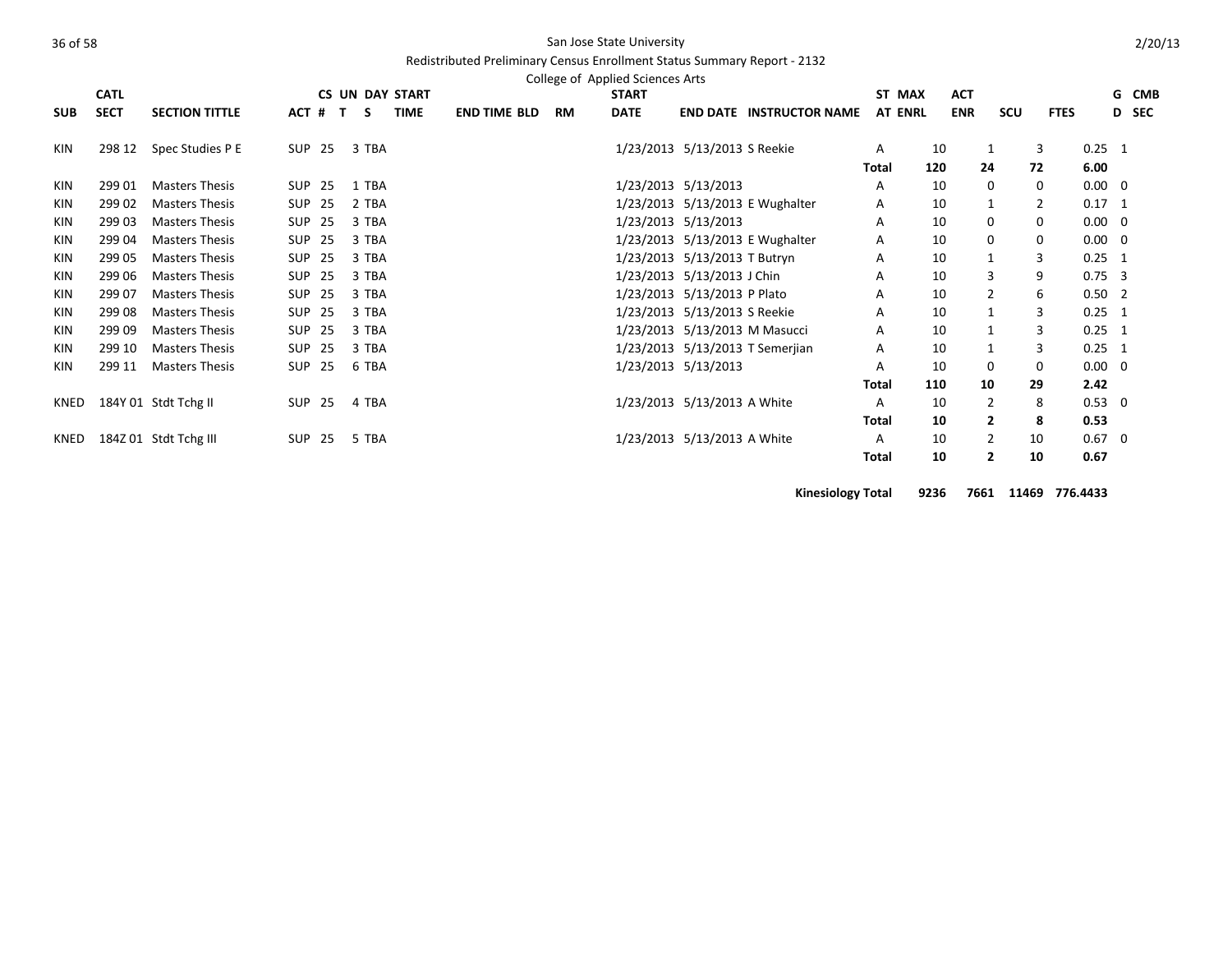#### Redistributed Preliminary Census Enrollment Status Summary Report - 2132

|                     | College of Applied Sciences Arts<br><b>CATL</b><br><b>CS UN DAY START</b><br><b>START</b><br>G CMB<br>ST MAX<br>ACT<br>ACT # T S |                                          |                  |     |                |             |                        |  |             |                               |                                 |                   |                |            |                |                |                 |       |
|---------------------|----------------------------------------------------------------------------------------------------------------------------------|------------------------------------------|------------------|-----|----------------|-------------|------------------------|--|-------------|-------------------------------|---------------------------------|-------------------|----------------|------------|----------------|----------------|-----------------|-------|
|                     |                                                                                                                                  |                                          |                  |     |                |             |                        |  |             |                               |                                 |                   |                |            |                |                |                 |       |
| <b>SUB</b>          | <b>SECT</b>                                                                                                                      | <b>SECTION TITTLE</b>                    |                  |     |                | <b>TIME</b> | <b>END TIME BLD RM</b> |  | <b>DATE</b> |                               | <b>END DATE INSTRUCTOR NAME</b> |                   | <b>AT ENRL</b> | <b>ENR</b> | SCU            | <b>FTES</b>    |                 | D SEC |
|                     |                                                                                                                                  | <b>Library &amp; Information Science</b> |                  |     |                |             |                        |  |             |                               |                                 |                   |                |            |                |                |                 |       |
| LIBR                |                                                                                                                                  | 200 01 Info & Society                    | SEM <sub>5</sub> |     | 3 TBA          |             |                        |  |             | 1/23/2013 5/13/2013 Z Liu     |                                 | Α                 | 25             | 20         | 60             |                | 4.95 19         |       |
|                     |                                                                                                                                  |                                          |                  |     |                |             |                        |  |             |                               |                                 | <b>Total</b>      | 25             | 20         | 60             |                | 4.95            |       |
| LIBR                | 202 01                                                                                                                           | Info Retrieval                           | SEM <sub>5</sub> |     | 3 TBA          |             |                        |  |             | 1/23/2013 5/13/2013 J Kemp    |                                 | Α                 | 25             | 28         | 84             |                | 7.00 28         |       |
| LIBR                | 202 02                                                                                                                           | Info Retrieval                           | SEM <sub>5</sub> |     | 3 TBA          |             |                        |  |             | 1/23/2013 5/13/2013 S Strum   |                                 | Α                 | 12             | 11         | 33             |                | 2.70 10         |       |
|                     |                                                                                                                                  |                                          |                  |     |                |             |                        |  |             |                               |                                 | <b>Total</b>      | 37             | 39         | 117            |                | 9.70            |       |
| LIBR                | 204 01                                                                                                                           | Info Orgn & Mgmt                         | SEM <sub>5</sub> |     | 3 TBA          |             |                        |  |             | 1/23/2013 5/13/2013 C Sawyer  |                                 | Α                 | 25             | 24         | 72             |                | 6.00 24         |       |
| LIBR                | 204 02                                                                                                                           | Info Orgn & Mgmt                         | SEM              | 5   | 3 TBA          |             |                        |  |             | 1/23/2013 5/13/2013 R Boyd    |                                 | Α                 | 20             | 20         | 60             |                | 5.00 20         |       |
| LIBR                | 204 03                                                                                                                           | Info Orgn & Mgmt                         | SEM <sub>5</sub> |     | 3 TBA          |             |                        |  |             | 1/23/2013 5/13/2013 S Alman   |                                 | Α                 | 16             | 14         | 42             |                | 3.50 14         |       |
|                     |                                                                                                                                  |                                          |                  |     |                |             |                        |  |             |                               |                                 | <b>Total</b>      | 61             | 58         | 174            |                | 14.50           |       |
| LIBR                | 210 01                                                                                                                           | Reference Info Services SEM 5            |                  |     | 3 TBA          |             |                        |  |             |                               | 1/23/2013 5/13/2013 S Tschabrun | Α                 | 30             | 27         | 81             |                | 6.75 27         |       |
| <b>LIBR</b>         | 210 02                                                                                                                           | Reference Info Services SEM 5            |                  |     | 3 TBA          |             |                        |  |             | 1/23/2013 5/13/2013 S Tash    |                                 | Α                 | 30             | 29         | 87             |                | 7.25 29         |       |
|                     |                                                                                                                                  |                                          |                  |     |                |             |                        |  |             |                               |                                 | <b>Total</b>      | 60             | 56         | 168            |                | 14.00           |       |
| LIBR                | 22001                                                                                                                            | Rsc & Info Prof & Disc SEM 5             |                  |     | 3 TBA          |             |                        |  |             | 1/23/2013 5/13/2013 S Gaffney |                                 | Α                 | 11             |            | 8              | 8              | 2.008           |       |
| <b>LIBR</b>         | 220 02                                                                                                                           | Rsc & Info Prof & Disc SEM               |                  |     | 3              |             |                        |  |             |                               |                                 | X                 |                | 0          | 0              | 0              | $0.00 \quad 0$  |       |
| LIBR                | 220 03                                                                                                                           | Rsc & Info Prof & Disc                   | SEM              |     | 3              |             |                        |  |             |                               |                                 | X                 |                | 0          | $\mathbf 0$    | 0              | $0.00 \quad 0$  |       |
| LIBR                | 220 04                                                                                                                           | Rsc & Info Prof & Disc SEM               |                  | -5  | 3 TBA          |             |                        |  |             | 1/23/2013 5/13/2013 J Bodart  |                                 | Α                 | 11             |            | $\overline{2}$ | $\overline{2}$ | $0.50$ 2        |       |
| LIBR                | 220 05                                                                                                                           | Rsc & Info Prof & Disc SEM               |                  |     | 3              |             |                        |  |             |                               |                                 | X                 |                | 0          | 0              | 0              | $0.00 \quad 0$  |       |
| LIBR                | 220 06                                                                                                                           | Rsc & Info Prof & Disc SEM               |                  |     | 3              |             |                        |  |             |                               |                                 | X                 |                | 0          | 0              | 0              | $0.00 \quad 0$  |       |
|                     |                                                                                                                                  |                                          |                  |     |                |             |                        |  |             |                               |                                 | <b>Total</b>      | 22             | 10         | 10             |                | 2.50            |       |
| LIBR                |                                                                                                                                  | 221 01 Gov Info Sources                  | <b>SEM</b>       |     | 3              |             |                        |  |             |                               |                                 | X                 |                | 0          | $\mathbf 0$    | 0              | $0.00 \quad 0$  |       |
|                     |                                                                                                                                  |                                          |                  |     |                |             |                        |  |             |                               |                                 | <b>Total</b>      |                | 0          | $\mathbf 0$    | 0              | 0.00            |       |
| LIBR                |                                                                                                                                  | 230 01 Iss Acad Libs                     | SUP 36           |     | 3 TBA          |             |                        |  |             | 1/23/2013 5/13/2013 T Gilman  |                                 | Α                 | 30             | 14         | 42             |                | 3.50 14         |       |
|                     |                                                                                                                                  |                                          |                  |     |                |             |                        |  |             |                               |                                 | <b>Total</b>      | 30             | 14         | 42             |                | 3.50            |       |
| LIBR                |                                                                                                                                  | 231 01 Iss Spec Libs & Info Ctr SUP 36   |                  |     | 3 TBA          |             |                        |  |             |                               | 1/23/2013 5/13/2013 S Brewsaugh | Α                 | 11             |            | 6<br>18        |                | 1.506           |       |
|                     |                                                                                                                                  |                                          |                  |     |                |             |                        |  |             |                               |                                 | <b>Total</b>      | 11             |            | 6<br>18        |                | 1.50            |       |
| LIBR                |                                                                                                                                  | 232 01 Iss Publ Libs                     | SUP 36           |     | 3 TBA          |             |                        |  |             | 1/23/2013 5/13/2013 R Ozoh    |                                 | A                 | 11             | 11         | 33<br>33       |                | 2.75 11<br>2.75 |       |
| LIBR                |                                                                                                                                  | 233 01 School Media Cent                 | <b>SEM</b>       |     | 3              |             |                        |  |             |                               |                                 | <b>Total</b><br>X | 11             | 11<br>0    | $\mathbf 0$    | 0              | $0.00 \quad 0$  |       |
|                     |                                                                                                                                  |                                          |                  |     |                |             |                        |  |             |                               |                                 | <b>Total</b>      |                | 0          | 0              | 0              | 0.00            |       |
|                     |                                                                                                                                  | 240 01 Info Tech Tools & Aplc SEM 5      |                  |     |                |             |                        |  |             | 1/23/2013 5/13/2013 R Dean    |                                 |                   |                |            |                |                | 6.50 26         |       |
| LIBR<br><b>LIBR</b> |                                                                                                                                  | 240 02 Info Tech Tools & Aplc SEM 5      |                  |     | 3 TBA<br>3 TBA |             |                        |  |             | 1/23/2013 5/13/2013 S Wile    |                                 | Α<br>A            | 30<br>14       | 26<br>11   | 78<br>33       |                | 2.75 11         |       |
|                     |                                                                                                                                  |                                          |                  |     |                |             |                        |  |             |                               |                                 | <b>Total</b>      | 44             | 37         | 111            |                | 9.25            |       |
| LIBR                |                                                                                                                                  | 241 01 Library Automation                | SEM 5            |     | 3 TBA          |             |                        |  |             | 1/23/2013 5/13/2013 T Dickey  |                                 | Α                 | 11             |            | 6<br>18        |                | 1.506           |       |
|                     |                                                                                                                                  |                                          |                  |     |                |             |                        |  |             |                               |                                 | Total             | 11             |            | 6<br>18        |                | 1.50            |       |
| LIBR                |                                                                                                                                  | 242 01 Database Mgmt                     | SEM <sub>5</sub> |     | 3 TBA          |             |                        |  |             | 1/23/2013 5/13/2013 G Liu     |                                 | A                 | 11             | 12         | 36             |                | 3.00 12         |       |
|                     |                                                                                                                                  |                                          |                  |     |                |             |                        |  |             |                               |                                 | Total             | 11             | 12         | 36             |                | 3.00            |       |
| <b>LIBR</b>         |                                                                                                                                  | 244 01 Online Searching                  | SEM              | - 5 | 3 TBA          |             |                        |  |             | 1/23/2013 5/13/2013 J Bedord  |                                 | $\mathsf{A}$      | 30             | 18         | 54             |                | 4.50 18         |       |
|                     |                                                                                                                                  |                                          |                  |     |                |             |                        |  |             |                               |                                 | <b>Total</b>      | 30             | 18         | 54             |                | 4.50            |       |
| LIBR                |                                                                                                                                  | 245 01 Adv online Searching              | SEM              |     | 3              |             |                        |  |             |                               |                                 | X                 |                | 0          | $\Omega$       | $\mathbf 0$    | $0.00 \quad 0$  |       |

2/20/13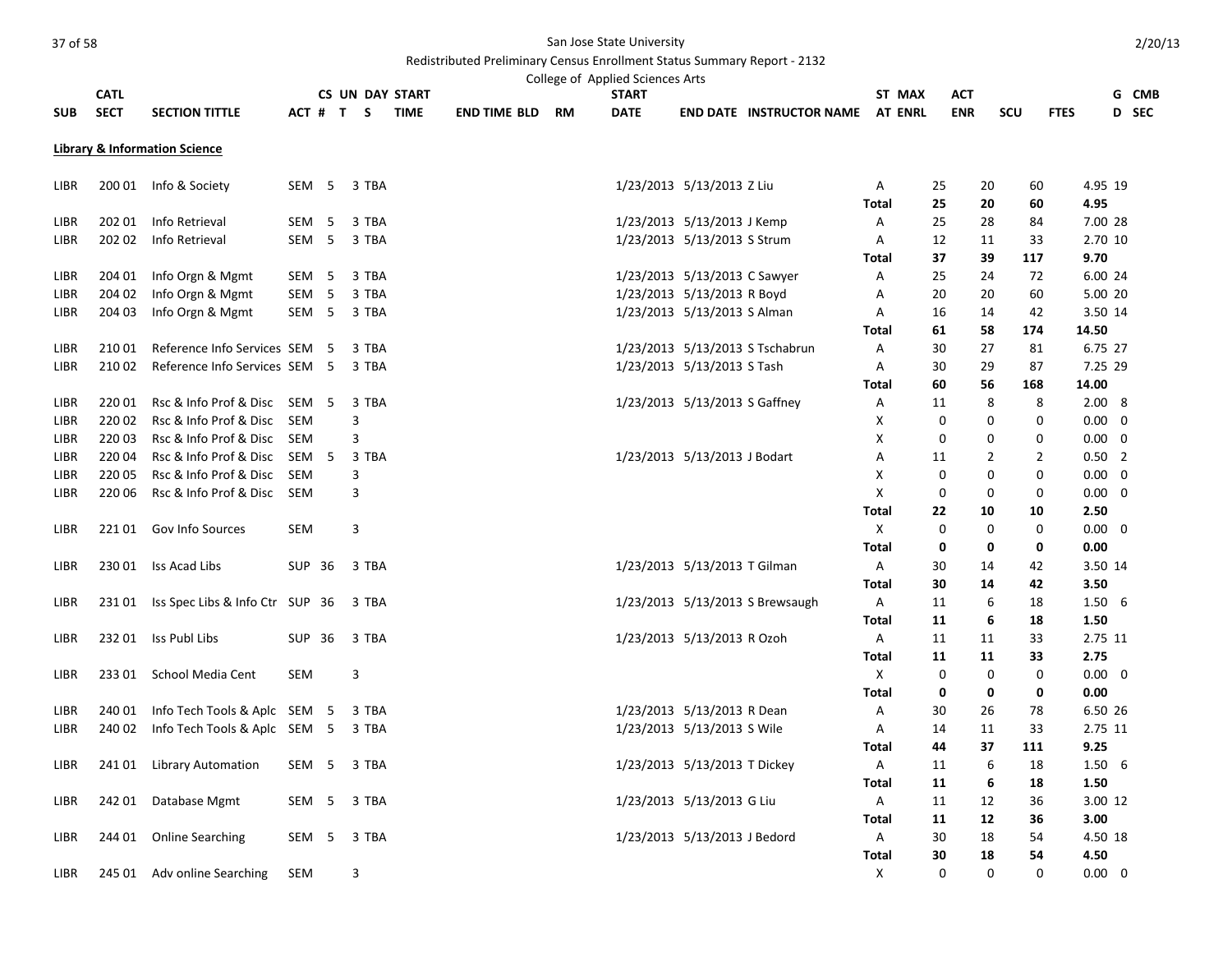|             |             |                                              |                  |                  |             |                        |                     |    | College of Applied Sciences Arts |                                |                                         |                   |            |                |                |                   |              |
|-------------|-------------|----------------------------------------------|------------------|------------------|-------------|------------------------|---------------------|----|----------------------------------|--------------------------------|-----------------------------------------|-------------------|------------|----------------|----------------|-------------------|--------------|
|             | <b>CATL</b> |                                              |                  |                  |             | <b>CS UN DAY START</b> |                     |    | <b>START</b>                     |                                |                                         | ST MAX            | ACT        |                |                |                   | G CMB        |
| <b>SUB</b>  | <b>SECT</b> | <b>SECTION TITTLE</b>                        |                  |                  | ACT # T S   | <b>TIME</b>            | <b>END TIME BLD</b> | RM | <b>DATE</b>                      |                                | <b>END DATE INSTRUCTOR NAME AT ENRL</b> |                   | <b>ENR</b> | SCU            | <b>FTES</b>    |                   | <b>D</b> SEC |
|             |             |                                              |                  |                  |             |                        |                     |    |                                  |                                |                                         | <b>Total</b>      | 0          | 0              | 0              | 0.00              |              |
| LIBR        | 246 01      | Inf Tech Tools App Adv SEM 5                 |                  |                  | 3 TBA       |                        |                     |    |                                  | 1/23/2013 5/13/2013 E McAulay  |                                         | Α                 | 11         | 4              | 4              | 1.004             |              |
| LIBR        | 246 02      | Inf Tech Tools App Adv SEM 5                 |                  |                  | 3 TBA       |                        |                     |    |                                  | 1/23/2013 5/13/2013 S Perry    |                                         | Α                 | 11         | 9              | 9              | $2.25$ 9          |              |
| <b>LIBR</b> | 24603       | Inf Tech Tools App Adv SEM 5                 |                  |                  | 3 TBA       |                        |                     |    |                                  | 1/23/2013 5/13/2013 S Perry    |                                         | Α                 | 11         | $\overline{2}$ | $\overline{2}$ | $0.50$ 2          |              |
| LIBR        | 246 04      | Inf Tech Tools App Adv SEM 5                 |                  |                  | 3 TBA       |                        |                     |    |                                  |                                | 1/23/2013 5/13/2013 D Christiansen      | Α                 | 11         | 11             | 11             | 2.75 11           |              |
| LIBR        | 246 05      | Inf Tech Tools App Adv SEM 5                 |                  |                  | 3 TBA       |                        |                     |    |                                  | 1/23/2013 5/13/2013 H Chen     |                                         | Α                 | 11         | 6              | 6              | 1.506             |              |
| LIBR        | 246 06      | Inf Tech Tools App Adv SEM 5                 |                  |                  | 3 TBA       |                        |                     |    |                                  | 1/23/2013 5/13/2013 S Brown    |                                         | Α                 | 11         | 6              | 6              | 1.506             |              |
|             |             |                                              |                  |                  |             |                        |                     |    |                                  |                                |                                         | Total             | 66         | 38             | 38             | 9.50              |              |
| LIBR        |             | 247 01 Voc Design                            |                  | SEM 5            | 3 TBA       |                        |                     |    |                                  |                                | 1/23/2013 5/13/2013 J Weedman           | Α                 | 11         | 8              | 24             | 2.008             |              |
|             |             |                                              |                  |                  |             |                        |                     |    |                                  |                                |                                         | <b>Total</b>      | 11         | 8              | 24             | 2.00              |              |
| LIBR        | 248 01      | Beg Cat & Class                              | SEM 5            |                  | 3 TBA       |                        |                     |    |                                  | 1/23/2013 5/13/2013 D Goetting |                                         | Α                 | 30         | 17             | 51             | 4.25 17           |              |
| LIBR        | 248 02      | Beg Cat & Class                              |                  | SEM 5            | 3 TBA       |                        |                     |    |                                  | 1/23/2013 5/13/2013 G Cotton   |                                         | Α                 | 30         | 11             | 33             | 2.75 11           |              |
|             |             |                                              |                  |                  |             |                        |                     |    |                                  |                                |                                         | <b>Total</b>      | 60         | 28             | 84             | 7.00              |              |
| LIBR        | 25001       | Instr Dsgn Info Prof                         | SEM <sub>5</sub> |                  | 3 TBA       |                        |                     |    |                                  |                                | 1/23/2013 5/13/2013 D Loertscher        | A                 | 11         | 3              | 9              | $0.75 \quad 3$    |              |
| LIBR        | 25002       | Instr Dsgn Info Prof                         | SEM <sub>5</sub> |                  | 3 TBA       |                        |                     |    |                                  | 1/23/2013 5/13/2013 D Kovacs   |                                         | Α                 | 11         | 8              | 24             | 2.008             |              |
| LIBR        | 25003       | Instr Dsgn Info Prof                         |                  | SEM <sub>5</sub> | 3 TBA       |                        |                     |    |                                  | 1/23/2013 5/13/2013 M Harlan   |                                         | Α                 | 11         | $\overline{7}$ | 21             | $1.75$ 7          |              |
|             |             |                                              |                  |                  |             |                        |                     |    |                                  |                                |                                         | Total             | 33         | 18             | 54             | 4.50              |              |
| LIBR        | 25101       | Web Usability                                |                  | SEM 5            | 3 TBA       |                        |                     |    |                                  | 1/23/2013 5/13/2013 J Kemp     |                                         | A                 | 11         | 9              | 27             | $2.25$ 9          |              |
|             |             |                                              |                  |                  |             |                        |                     |    |                                  |                                |                                         | <b>Total</b>      | 11         | 9              | 27             | 2.25              |              |
| LIBR        |             | 256 01 Archv & Mnscpt                        | SEM 5            |                  | 3 TBA       |                        |                     |    |                                  |                                | 1/23/2013 5/13/2013 D DeLorenzo         | A                 | 30         | 24             | 72             | 6.00 24           |              |
|             |             |                                              |                  |                  |             |                        |                     |    |                                  |                                |                                         | Total             | 30         | 24             | 72             | 6.00              |              |
| LIBR        |             | 257 01 Recrd Mgmt                            |                  | SEM 5            | 3 TBA       |                        |                     |    |                                  |                                | 1/23/2013 5/13/2013 D DeLorenzo         | Α                 | 30         | 13             | 39             | 3.25 13           |              |
|             |             |                                              |                  |                  |             |                        |                     |    |                                  |                                |                                         | <b>Total</b>      | 30         | 13             | 39             | 3.25              |              |
| LIBR        |             | 259 01 Presrv Mgmt                           |                  | SEM 5            | 3 TBA       |                        |                     |    |                                  |                                | 1/23/2013 5/13/2013 M Ghaznavi          | A                 | 30         | 11             | 33             | 2.75 11           |              |
|             |             |                                              |                  |                  |             |                        |                     |    |                                  |                                |                                         | Total             | 30         | 11             | 33             | 2.75              |              |
| LIBR        |             | 260A 01 Prgrm and Srvcs for Chlc LEC 2 3 TBA |                  |                  |             |                        |                     |    |                                  | 1/23/2013 5/13/2013 P Peck     |                                         | A                 | 30         | 26             | 78             | 6.50 26           |              |
|             |             |                                              |                  |                  |             |                        |                     |    |                                  |                                |                                         | Total             | 30         | 26             | 78             | 6.50              |              |
| LIBR        |             | 261A 01 Prgrm and Srvcs for Yas LEC 2 3 TBA  |                  |                  |             |                        |                     |    |                                  |                                | 1/23/2013 5/13/2013 J Velasquez         | A                 | 11         | 8              | 24             | 2.008             |              |
|             |             |                                              |                  |                  |             |                        |                     |    |                                  |                                |                                         | <b>Total</b>      | 11         | 8              | 24             | 2.00              |              |
| LIBR        |             | 262A 01 Matrls For Chldrn 0-4                | LEC              |                  | 2 3 TBA     |                        |                     |    |                                  |                                | 1/23/2013 5/13/2013 R Partington        | A                 | 11         | 6              | 18             | 1.506             |              |
|             |             |                                              |                  |                  |             |                        |                     |    |                                  |                                |                                         | Total             | 11         | 6              | 18             | 1.50              |              |
| LIBR        |             | 263 01 Matrls For Chidrn 5-8                 |                  |                  | LEC 2 3 TBA |                        |                     |    |                                  | 1/23/2013 5/13/2013 S Higgins  |                                         | A                 | 11         | 11             | 33             | 2.75 11           |              |
|             |             |                                              |                  |                  |             |                        |                     |    |                                  |                                |                                         | <b>Total</b>      | 11         | 11             | 33             | 2.75              |              |
| LIBR        |             | 265 01 Matrls for YAS 15-18                  |                  |                  | LEC 2 3 TBA |                        |                     |    |                                  | 1/23/2013 5/13/2013 J Hunt     |                                         | A                 | 30         | 23             | 69             | 5.75 23<br>5.75   |              |
| LIBR        |             |                                              | SEM 5            |                  |             |                        |                     |    |                                  | 1/23/2013 5/13/2013 A Friday   |                                         | <b>Total</b><br>A | 30<br>30   | 23<br>27       | 69<br>81       | 6.75 27           |              |
|             | 266 01      | <b>Collection Mgmt</b>                       |                  |                  | 3 TBA       |                        |                     |    |                                  |                                |                                         | <b>Total</b>      |            | 27             |                |                   |              |
| LIBR        |             | 267 01 Ser to Youth                          | SEM 5            |                  | 3 TBA       |                        |                     |    |                                  | 1/23/2013 5/13/2013 J Bodart   |                                         | A                 | 30<br>11   | $\mathbf{1}$   | 81<br>3        | 6.75<br>$0.25$ 1  |              |
| <b>LIBR</b> |             | 267 02 Ser to Youth                          |                  | SEM <sub>5</sub> | 3 TBA       |                        |                     |    |                                  |                                | 1/23/2013 5/13/2013 D Weissmann         | A                 | 11         | 5              | 15             | 1.25 <sub>5</sub> |              |
|             |             |                                              |                  |                  |             |                        |                     |    |                                  |                                |                                         | <b>Total</b>      | 22         | 6              | 18             | 1.50              |              |
| LIBR        |             | 268 01 History of Youth Lit                  |                  | LEC 2            | 3 TBA       |                        |                     |    |                                  | 1/23/2013 5/13/2013 M Tomeo    |                                         | A                 | 11         | 12             | 36             | 3.00 12           |              |
|             |             |                                              |                  |                  |             |                        |                     |    |                                  |                                |                                         |                   |            |                |                |                   |              |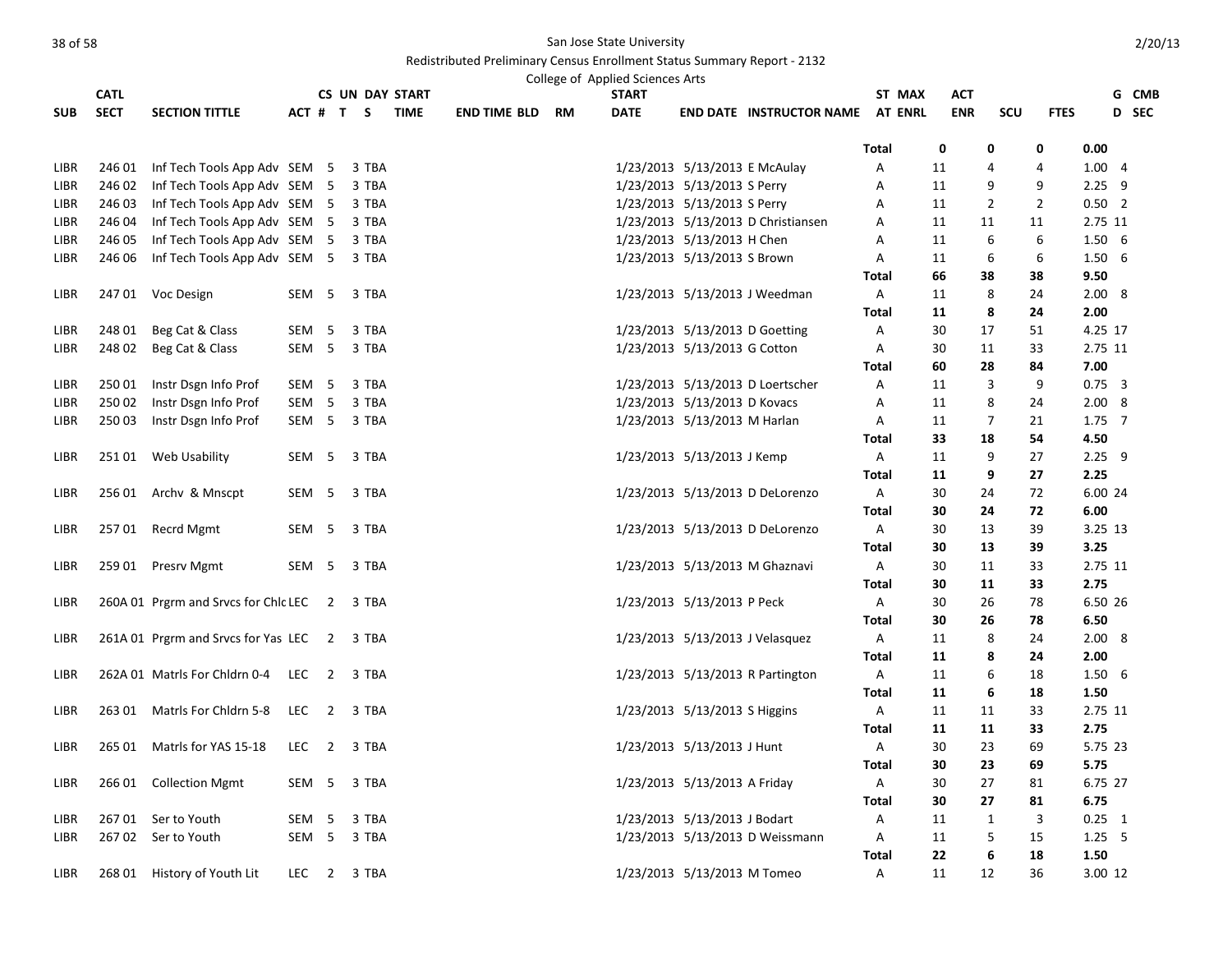|             |             |                                      |                  |    |                |           |                        |                     |           | College of Applied Sciences Arts |                                |                                         |              |        |            |                |                |                |             |              |
|-------------|-------------|--------------------------------------|------------------|----|----------------|-----------|------------------------|---------------------|-----------|----------------------------------|--------------------------------|-----------------------------------------|--------------|--------|------------|----------------|----------------|----------------|-------------|--------------|
|             | <b>CATL</b> |                                      |                  |    |                |           | <b>CS UN DAY START</b> |                     |           | <b>START</b>                     |                                |                                         |              | ST MAX | <b>ACT</b> |                |                |                |             | G CMB        |
| <b>SUB</b>  | <b>SECT</b> | <b>SECTION TITTLE</b>                |                  |    |                | ACT # T S | <b>TIME</b>            | <b>END TIME BLD</b> | <b>RM</b> | <b>DATE</b>                      |                                | <b>END DATE INSTRUCTOR NAME AT ENRL</b> |              |        | <b>ENR</b> | SCU            | <b>FTES</b>    |                |             | <b>D</b> SEC |
|             |             |                                      |                  |    |                |           |                        |                     |           |                                  |                                |                                         | <b>Total</b> |        | 11         | 12             | 36             | 3.00           |             |              |
| LIBR        |             | 271A 01 Gnres & Tpcs in Yuth Lit LEC |                  |    | $\overline{2}$ | 3 TBA     |                        |                     |           |                                  | 1/23/2013 5/13/2013 G de Vos   |                                         | Α            |        | 11         | 8              | 24             | 2.008          |             |              |
|             |             |                                      |                  |    |                |           |                        |                     |           |                                  |                                |                                         | Total        |        | 11         | 8              | 24             | 2.00           |             |              |
| <b>LIBR</b> |             | 275 01 Libr Sev Div Comm             | SEM 5            |    |                | 3 TBA     |                        |                     |           |                                  | 1/23/2013 5/13/2013 A Friday   |                                         | A            |        | 11         | 9              | 27             | $2.25$ 9       |             |              |
|             |             |                                      |                  |    |                |           |                        |                     |           |                                  |                                |                                         | <b>Total</b> |        | 11         | 9              | 27             | 2.25           |             |              |
| LIBR        | 28001       | Hist of Bks & Lib                    | SEM 5            |    |                | 3 TBA     |                        |                     |           |                                  | 1/23/2013 5/13/2013 D Hansen   |                                         | A            |        | 30         | 23             | 69             | 5.75 23        |             |              |
|             |             |                                      |                  |    |                |           |                        |                     |           |                                  |                                |                                         | Total        |        | 30         | 23             | 69             | 5.75           |             |              |
| LIBR        | 28101       | <b>Collog Contemp Iss</b>            | SEM              | 5  |                | 3 TBA     |                        |                     |           |                                  |                                | 1/23/2013 5/13/2013 E Wrenn-Estes       | Α            |        | 11         | $\overline{4}$ | 12             | 1.004          |             |              |
| LIBR        | 28102       | <b>Collog Contemp Iss</b>            | SEM              | 5  |                | 3 TBA     |                        |                     |           |                                  | 1/23/2013 5/13/2013 M Bolin    |                                         | А            |        | 11         | 10             | 30             | 2.50 10        |             |              |
| LIBR        | 28103       | <b>Collog Contemp Iss</b>            | SEM <sub>5</sub> |    |                | 3 TBA     |                        |                     |           |                                  |                                | 1/23/2013 5/13/2013 M Stephens          | Α            |        | 11         | 9              | 27             | $2.25$ 9       |             |              |
| LIBR        | 28104       | Colloq Contemp Iss                   | SEM <sub>5</sub> |    |                | 3 TBA     |                        |                     |           |                                  |                                | 1/23/2013 5/13/2013 K Rebmann           | Α            |        | 11         | 4              | 12             | 1.004          |             |              |
| LIBR        | 28105       | <b>Collog Contemp Iss</b>            | SEM              | 5  |                | 3 TBA     |                        |                     |           |                                  |                                | 1/23/2013 5/13/2013 P Christensen       | А            |        | 11         | 3              | 9              | $0.75 \quad 3$ |             |              |
| LIBR        | 28107       | <b>Collog Contemp Iss</b>            | SEM 5            |    |                | 3 TBA     |                        |                     |           |                                  | 1/23/2013 5/13/2013 C Hagar    |                                         | А            |        | 11         | 4              | 12             | 1.004          |             |              |
|             |             |                                      |                  |    |                |           |                        |                     |           |                                  |                                |                                         | Total        |        | 66         | 34             | 102            | 8.50           |             |              |
| LIBR        | 282 01      | Sem in Libr Mgmt                     | SEM              | 5  |                | 3 TBA     |                        |                     |           |                                  |                                | 1/23/2013 5/13/2013 J Horodyski         | Α            |        | 11         | 4              | 4              | 1.004          |             |              |
| LIBR        | 28202       | Sem in Libr Mgmt                     | SEM              |    |                | 1         |                        |                     |           |                                  |                                |                                         | X            |        | 0          | 0              | 0              | $0.00 \quad 0$ |             |              |
| LIBR        | 28203       | Sem in Libr Mgmt                     | SEM              | -5 |                | 3 TBA     |                        |                     |           |                                  | 1/23/2013 5/13/2013 S Gaffney  |                                         | А            |        | 11         | 1              | 1              | $0.25$ 1       |             |              |
| <b>LIBR</b> | 282 04      | Sem in Libr Mgmt                     | SEM              | 5  |                | 3 TBA     |                        |                     |           |                                  | 1/23/2013 5/13/2013 P Wong     |                                         | Α            |        | 11         | 8              | 8              | 2.008          |             |              |
| LIBR        | 282 05      | Sem in Libr Mgmt                     | SEM              |    |                | 3         |                        |                     |           |                                  |                                |                                         | X            |        | 0          | 0              | 0              | $0.00 \quad 0$ |             |              |
| LIBR        | 282 06      | Sem in Libr Mgmt                     | SEM <sub>5</sub> |    |                | 3 TBA     |                        |                     |           |                                  | 1/23/2013 5/13/2013 H Chen     |                                         | Α            |        | 11         | $\overline{2}$ | $\overline{2}$ | $0.50$ 2       |             |              |
|             |             |                                      |                  |    |                |           |                        |                     |           |                                  |                                |                                         | Total        |        | 44         | 15             | 15             | 3.75           |             |              |
| LIBR        | 28301       | Library Market                       | SEM 5            |    |                | 3 TBA     |                        |                     |           |                                  | 1/23/2013 5/13/2013 C Koontz   |                                         | Α            |        | 11         | 9              | 27             | $2.25$ 9       |             |              |
|             |             |                                      |                  |    |                |           |                        |                     |           |                                  |                                |                                         | <b>Total</b> |        | 11         | 9              | 27             | 2.25           |             |              |
| LIBR        | 284 01      | Sem Archiv Rec Mgmt SEM 5            |                  |    |                | 3 TBA     |                        |                     |           |                                  | 1/23/2013 5/13/2013 L Lindberg |                                         | Α            |        | 11         | $\overline{2}$ | $\overline{2}$ | $0.50$ 2       |             |              |
| LIBR        | 284 02      | Sem Archiv Rec Mgmt                  | SEM 5            |    |                | 3 TBA     |                        |                     |           |                                  | 1/23/2013 5/13/2013 A Scott    |                                         | А            |        | 11         | 9              | 9              | $2.25$ 9       |             |              |
| LIBR        | 284 03      | Sem Archiv Rec Mgmt SEM 5            |                  |    |                | 3 TBA     |                        |                     |           |                                  | 1/23/2013 5/13/2013 L Gleason  |                                         | А            |        | 11         | $\overline{7}$ | 7              | $1.75$ 7       |             |              |
| LIBR        | 284 04      | Sem Archiv Rec Mgmt SEM 5            |                  |    |                | 3 TBA     |                        |                     |           |                                  | 1/23/2013 5/13/2013 L Thomas   |                                         | А            |        | 11         | 6              | 6              | 1.506          |             |              |
| <b>LIBR</b> | 284 05      | Sem Archiv Rec Mgmt SEM 5            |                  |    |                | 3 TBA     |                        |                     |           |                                  | 1/23/2013 5/13/2013 L Daulby   |                                         | Α            |        | 11         | 3              | 3              | $0.75$ 3       |             |              |
|             |             |                                      |                  |    |                |           |                        |                     |           |                                  |                                |                                         | <b>Total</b> |        | 55         | 27             | 27             | 6.75           |             |              |
| LIBR        | 285 01      | Res Meth in Libr                     | SEM              | 5  |                | 3 TBA     |                        |                     |           |                                  | 1/23/2013 5/13/2013 L Luo      |                                         | А            |        | 30         | 26             | 26             | 6.50 26        |             |              |
| LIBR        | 285 02      | Res Meth in Libr                     | SEM <sub>5</sub> |    |                | 3 TBA     |                        |                     |           |                                  | 1/23/2013 5/13/2013 J de Groot |                                         | Α            |        | 11         | 8              | 8              | 2.008          |             |              |
| LIBR        | 28503       | Res Meth in Libr                     | SEM              |    |                | 3         |                        |                     |           |                                  |                                |                                         | X            |        | 0          | 0              | 0              | $0.00 \quad 0$ |             |              |
| LIBR        | 285 04      | Res Meth in Libr                     | SEM 5            |    |                | 3 TBA     |                        |                     |           |                                  |                                | 1/23/2013 5/13/2013 C Stenstrom         | А            |        | 11         | 11             | 11             | 2.75 11        |             |              |
| LIBR        | 285 05      | Res Meth in Libr                     | SEM <sub>5</sub> |    |                | 3 TBA     |                        |                     |           |                                  | 1/23/2013 5/13/2013 J Tunon    |                                         | А            |        | 11         | 10             | 10             | 2.50 10        |             |              |
| LIBR        | 285 06      | Res Meth in Libr                     | SEM <sub>5</sub> |    |                | 3 TBA     |                        |                     |           |                                  |                                | 1/23/2013 5/13/2013 J Kaltenbacher      | Α            |        | 11         | 11             | 11             | 2.75 11        |             |              |
| LIBR        | 285 07      | Res Meth in Libr                     | SEM <sub>5</sub> |    |                | 3 TBA     |                        |                     |           |                                  | 1/23/2013 5/13/2013 T Dickey   |                                         | Α            |        | 11         | 11             | 11             | 2.75 11        |             |              |
|             |             |                                      |                  |    |                |           |                        |                     |           |                                  |                                |                                         | Total        |        | 85         | 77             | 77             | 19.25          |             |              |
| LIBR        | 286 01      | Interper Com Skill                   | SEM 5            |    |                | 3 TBA     |                        |                     |           |                                  | 1/23/2013 5/13/2013 B Roberts  |                                         | A            |        | 11         | 8              | 24             | 2.008          |             |              |
|             |             |                                      |                  |    |                |           |                        |                     |           |                                  |                                |                                         | <b>Total</b> |        | 11         | 8              | 24             | 2.00           |             |              |
| LIBR        |             | 287 01 Sem Inf Sci                   | SEM              | 5  |                | 3 TBA     |                        |                     |           |                                  |                                | 1/23/2013 5/13/2013 M Stephens          | Α            |        | 11         | 5              | 5              | $1.25$ 5       |             |              |
| LIBR        |             | 287 02 Sem Inf Sci                   | SEM              |    |                | 3         |                        |                     |           |                                  |                                |                                         | X            |        | 0          | 0              | $\Omega$       | $0.00\,$       | $\mathbf 0$ |              |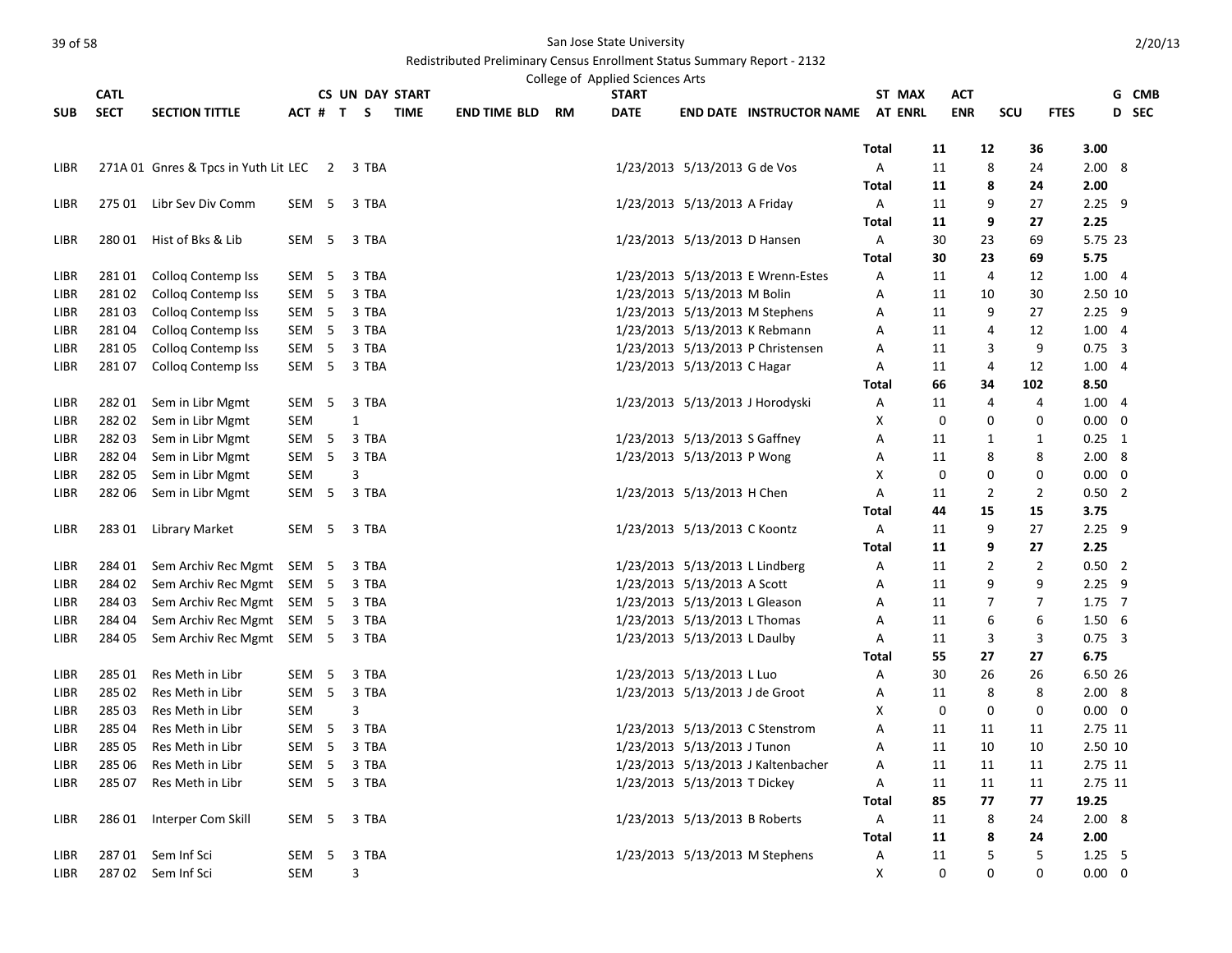#### Redistributed Preliminary Census Enrollment Status Summary Report - 2132

|             |             |                                  |                  |              |       |                        |                     |    | College of Applied Sciences Arts |                                |                                            |                |             |            |                |                |                |   |       |
|-------------|-------------|----------------------------------|------------------|--------------|-------|------------------------|---------------------|----|----------------------------------|--------------------------------|--------------------------------------------|----------------|-------------|------------|----------------|----------------|----------------|---|-------|
|             | <b>CATL</b> |                                  |                  |              |       | <b>CS UN DAY START</b> |                     |    | <b>START</b>                     |                                |                                            | ST MAX         |             | <b>ACT</b> |                |                |                | G | CMB   |
| <b>SUB</b>  | <b>SECT</b> | <b>SECTION TITTLE</b>            | ACT # T          |              | S –   | <b>TIME</b>            | <b>END TIME BLD</b> | RM | <b>DATE</b>                      |                                | <b>END DATE INSTRUCTOR NAME</b>            | <b>AT ENRL</b> |             | <b>ENR</b> | SCU            | <b>FTES</b>    |                |   | D SEC |
| LIBR        | 28703       | Sem Inf Sci                      | SEM <sub>5</sub> |              | 3 TBA |                        |                     |    |                                  |                                | 1/23/2013 5/13/2013 M Simmons              | A              | 11          | 12         |                | 12             | 3.00 12        |   |       |
| LIBR        | 28704       | Sem Inf Sci                      | SEM <sub>5</sub> |              | 3 TBA |                        |                     |    |                                  | 1/23/2013 5/13/2013 A Schmidt  |                                            | Α              | 11          |            | 7              | 7              | $1.75$ 7       |   |       |
| LIBR        | 28705       | Sem Inf Sci                      | SEM <sub>5</sub> |              | 3 TBA |                        |                     |    |                                  | 1/23/2013 5/13/2013 A Kassel   |                                            | Α              | 11          |            | 8              | 8              | 2.008          |   |       |
| LIBR        | 28706       | Sem Inf Sci                      | SEM              | $\mathbf{1}$ |       |                        |                     |    |                                  |                                |                                            | X              | 0           |            | $\Omega$       | 0              | $0.00 \quad 0$ |   |       |
|             |             |                                  |                  |              |       |                        |                     |    |                                  |                                |                                            | <b>Total</b>   | 44          | 32         |                | 32             | 8.00           |   |       |
| LIBR        | 289 01      | Adv Topics Libr & Info Sc SUP 25 |                  |              | 3 TBA |                        |                     |    |                                  | 1/23/2013 5/13/2013 L Main     |                                            | A              | 350         | 50         | 150            |                | 12.50 50       |   |       |
|             |             |                                  |                  |              |       |                        |                     |    |                                  |                                |                                            | <b>Total</b>   | 350         | 50         | 150            |                | 12.50          |   |       |
| <b>LIBR</b> | 294 02      | Prof Exp Intern                  | <b>SUP 25</b>    |              | 2 TBA |                        |                     |    |                                  | 1/23/2013 5/13/2013 W Fisher   |                                            | A              | 60          |            | 6              | 12             | $1.00\quad 6$  |   |       |
| LIBR        | 294 03      | Prof Exp Intern                  | <b>SUP 25</b>    |              | 3 TBA |                        |                     |    |                                  | 1/23/2013 5/13/2013 W Fisher   |                                            | Α              | 120         | 11         |                | 33             | 2.75 11        |   |       |
| <b>LIBR</b> | 294 04      | Prof Exp Intern                  | <b>SUP 25</b>    |              | 4 TBA |                        |                     |    |                                  | 1/23/2013 5/13/2013 W Fisher   |                                            | A              | 60          |            | $\overline{2}$ | 8              | $0.67$ 2       |   |       |
| LIBR        | 294 05      | Prof Exp Intern                  | <b>SUP 25</b>    |              | 2 TBA |                        |                     |    |                                  | 1/23/2013 5/13/2013 L Lindberg |                                            | Α              | 70          |            | $\overline{2}$ | 4              | $0.33$ 2       |   |       |
| LIBR        | 294 06      | Prof Exp Intern                  | <b>SUP 25</b>    |              | 3 TBA |                        |                     |    |                                  | 1/23/2013 5/13/2013 L Lindberg |                                            | A              | 120         |            | 4              | 12             | 1.004          |   |       |
| LIBR        | 294 07      | Prof Exp Intern                  | <b>SUP 25</b>    |              | 4 TBA |                        |                     |    |                                  | 1/23/2013 5/13/2013 L Lindberg |                                            | A              | 70          |            | 0              | 0              | $0.00 \quad 0$ |   |       |
|             |             |                                  |                  |              |       |                        |                     |    |                                  |                                |                                            | <b>Total</b>   | 500         | 25         |                | 69             | 5.75           |   |       |
| LIBR        | 295 01      | Sch Libr Fieldwork               | <b>SUP 25</b>    |              | 3 TBA |                        |                     |    |                                  | 1/23/2013 5/13/2013 M Harlan   |                                            | A              | 100         |            | 3              | 9              | $0.75$ 3       |   |       |
|             |             |                                  |                  |              |       |                        |                     |    |                                  |                                |                                            | <b>Total</b>   | 100         |            | 3              | 9              | 0.75           |   |       |
| <b>LIBR</b> | 298 01      | Special Study                    | <b>SUP 25</b>    |              | 1 TBA |                        |                     |    |                                  | 1/23/2013 5/13/2013 L Main     |                                            | A              | 40          |            | $\overline{2}$ | $\overline{2}$ | $0.17$ 2       |   |       |
| LIBR        | 298 02      | Special Study                    | <b>SUP 25</b>    |              | 2 TBA |                        |                     |    |                                  | 1/23/2013 5/13/2013 L Main     |                                            | A              | 100         |            | 0              | 0              | $0.00 \quad 0$ |   |       |
| <b>LIBR</b> | 298 03      | Special Study                    | <b>SUP 25</b>    |              | 3 TBA |                        |                     |    |                                  | 1/23/2013 5/13/2013 L Main     |                                            | A              | 120         |            | 1              | 3              | $0.25$ 1       |   |       |
| LIBR        | 298 04      | Special Study                    | <b>SUP 25</b>    |              | 3 TBA |                        |                     |    |                                  | 1/23/2013 5/13/2013 D Faires   |                                            | A              | 50          |            | 0              | 0              | $0.00 \quad 0$ |   |       |
| LIBR        | 298 05      | Special Study                    | <b>SUP 25</b>    |              | 3 TBA |                        |                     |    |                                  | 1/23/2013 5/13/2013 D Faires   |                                            | A              | 50          |            | 3              | 9              | $0.75$ 3       |   |       |
| LIBR        | 298 06      | Special Study                    | <b>SUP 25</b>    |              | 3 TBA |                        |                     |    |                                  | 1/23/2013 5/13/2013 D Faires   |                                            | A              | 59          |            | 3              | 9              | $0.75 \quad 3$ |   |       |
| LIBR        | 298 07      | <b>Special Study</b>             | <b>SUP 25</b>    |              | 3 TBA |                        |                     |    |                                  |                                | 1/23/2013 5/13/2013 P Christensen          | A              | 11          |            | 0              | 0              | $0.00 \quad 0$ |   |       |
|             |             |                                  |                  |              |       |                        |                     |    |                                  |                                |                                            | <b>Total</b>   | 430         |            | 9              | 23             | 1.92           |   |       |
| <b>LIBR</b> | 299 01      | MA Thesis/Project                | <b>SUP 25</b>    |              | 3 TBA |                        |                     |    |                                  | 1/23/2013 5/13/2013 L Main     |                                            | Α              | 30          |            | 0              | 0              | $0.00 \quad 0$ |   |       |
|             |             |                                  |                  |              |       |                        |                     |    |                                  |                                |                                            | <b>Total</b>   | 30          |            | 0              | 0              | 0.00           |   |       |
|             |             |                                  |                  |              |       |                        |                     |    |                                  |                                | <b>Tikuon: O Information Colones Total</b> |                | <b>OFFO</b> | 00A        |                |                | 2244.220000    |   |       |

**Library & Information Science Total 2558 884 2244 220.0667**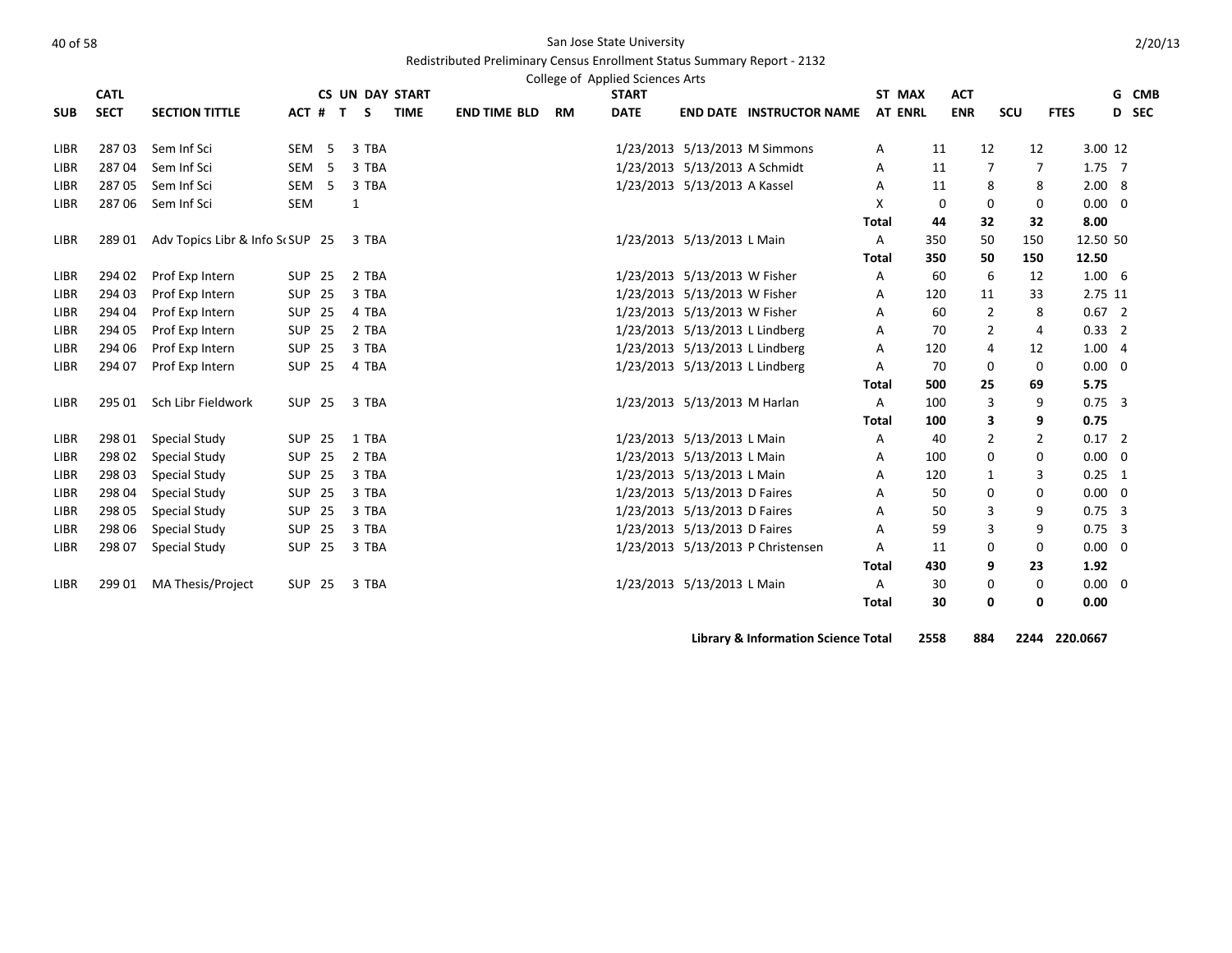# Redistributed Preliminary Census Enrollment Status Summary Report - 2132

|     | <b>CATL</b>             |                       |           |  | <b>CS UN DAY START</b> |                     |           | College of Applied Sciences Arts<br><b>START</b> |                                         | ST MAX | <b>ACT</b> |     |             | G CMB |
|-----|-------------------------|-----------------------|-----------|--|------------------------|---------------------|-----------|--------------------------------------------------|-----------------------------------------|--------|------------|-----|-------------|-------|
| SUB | <b>SECT</b>             | <b>SECTION TITTLE</b> | ACT # T S |  | <b>TIME</b>            | <b>END TIME BLD</b> | <b>RM</b> | <b>DATE</b>                                      | <b>END DATE INSTRUCTOR NAME AT ENRL</b> |        | ENR        | scu | <b>FTES</b> | D SEC |
|     | <b>Military Science</b> |                       |           |  |                        |                     |           |                                                  |                                         |        |            |     |             |       |

|             |        |                            |            |    |       |           |                      |  |                                        | <b>Military Science</b> | 300 | 52             | 106 | 5.60           |  |
|-------------|--------|----------------------------|------------|----|-------|-----------|----------------------|--|----------------------------------------|-------------------------|-----|----------------|-----|----------------|--|
|             |        |                            |            |    |       |           |                      |  |                                        | <b>Total</b>            | 30  | $\overline{ }$ | 21  | 1.40           |  |
| <b>MILS</b> | 199 01 | American Military Hist LEC |            | 2  | 3 F   | 3:30 PM   | 6:30 PM OFF          |  | CAMPUS 1/23/2013 5/13/2013 J Tao       | A                       | 30  |                | 21  | $1.40 \quad 0$ |  |
|             |        |                            |            |    |       |           |                      |  |                                        | Total                   | 30  |                | 3   | 0.20           |  |
| <b>MILS</b> | 18001  | Individual Studies         | SUP 77     |    | 3 TBA |           |                      |  | 1/23/2013 5/13/2013 J Tao              | A                       | 30  |                | 3   | $0.20 \quad 0$ |  |
|             |        |                            |            |    |       |           |                      |  |                                        | Total                   | 60  | 14             | 35  | 1.87           |  |
| <b>MILS</b> |        | 140B 02 Ldrshp Cplx Wld    | LAB        | 78 | 0 W   | 2:15 PM   | 5:00 PM OFF          |  | CAMPUS 1/23/2013 5/13/2013 J Tao       | A                       | 30  |                | 7   | $0.00 \quad 0$ |  |
| MILS        |        | 140B 01 Ldrshp Cplx Wld    | SUP 77     |    | 4 TR  |           | 9:55 AM 11:40 AM OFF |  | CAMPUS 1/23/2013 5/13/2013 J Tao       | A                       | 30  |                | 28  | $1.87 \quad 0$ |  |
|             |        |                            |            |    |       |           |                      |  |                                        | Total                   | 60  | $\mathbf{2}$   | 5   | 0.27           |  |
| <b>MILS</b> |        | 130B 02 Appl Tm Ldrshp     | LAB        | 78 | 0 W   | 2:15 PM   | 5:00 PM OFF          |  | CAMPUS 1/23/2013 5/13/2013 M Michelson | A                       | 30  |                |     | $0.00 \quad 0$ |  |
| MILS        |        | 130B 01 Appl Tm Ldrshp     | SUP 77     |    | 4 TR  | 8:00 AM   | 9:05 AM OFF          |  | CAMPUS 1/23/2013 5/13/2013 M Michelson | A                       | 30  |                | 4   | $0.27 \quad 0$ |  |
|             |        |                            |            |    |       |           |                      |  |                                        | Total                   | 60  | 6              | 9   | 0.40           |  |
| MILS        | 2B 02  | Fnd Tac Ldrshp             | LAB        | 78 | 0 W   | $2:15$ PM | 5:00 PM OFF          |  | CAMPUS 1/23/2013 5/13/2013 M Morales   | A                       | 30  | 3              | 3   | $0.00 \quad 0$ |  |
| <b>MILS</b> | 2B 01  | Fnd Tac Ldrshp             | <b>SUP</b> | 77 | 2 MW  | 8:00 AM   | 9:05 AM OFF          |  | CAMPUS 1/23/2013 5/13/2013 M Morales   | A                       | 30  | 3              | 6   | $0.40 \quad 0$ |  |
|             |        |                            |            |    |       |           |                      |  |                                        | <b>Total</b>            | 60  | 22             | 33  | 1.47           |  |
| MILS        | 1B 02  | Intro Tac Leadership       | LAB        | 78 | 0 W   | $2:15$ PM | 5:00 PM OFF          |  | CAMPUS 1/23/2013 5/13/2013 J Sperli    | Α                       | 30  | 11             | 11  | $0.00 \quad 0$ |  |
| MILS        | 1B 01  | Intro Tac Leadership       | SUP 77     |    | 2 MW  | 8:00 AM   | 9:05 AM OFF          |  | CAMPUS 1/23/2013 5/13/2013 J Sperli    | Α                       | 30  | 11             | 22  | $1.47 \quad 0$ |  |
|             |        |                            |            |    |       |           |                      |  |                                        |                         |     |                |     |                |  |

2/20/13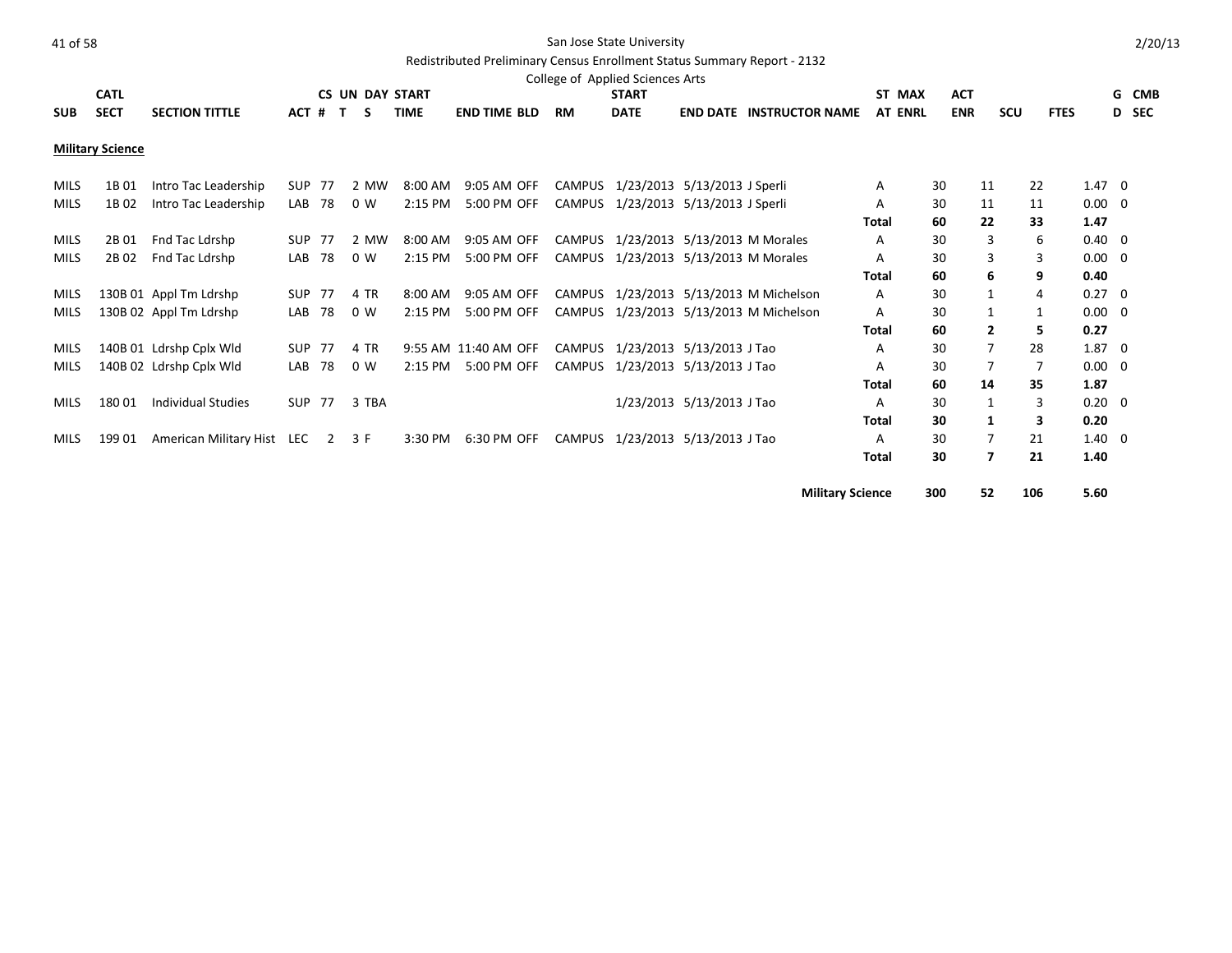#### Redistributed Preliminary Census Enrollment Status Summary Report - 2132

|            |             |                       |                            |                           | College of Applied Sciences Arts                       |        |            |     |             |            |
|------------|-------------|-----------------------|----------------------------|---------------------------|--------------------------------------------------------|--------|------------|-----|-------------|------------|
|            | <b>CATL</b> |                       | <b>CS UN DAY START</b>     |                           | START                                                  | ST MAX | ACT        |     |             | <b>CMB</b> |
| <b>SUB</b> | <b>SECT</b> | <b>SECTION TITTLE</b> | <b>TIME</b><br>$ACT$ # T S | RM<br><b>END TIME BLD</b> | <b>DATE</b><br><b>END DATE INSTRUCTOR NAME AT ENRL</b> |        | <b>ENR</b> | scu | <b>FTES</b> | <b>SEC</b> |

**Nursing**

| <b>NURS</b> | 23 01  | Pathophysiology-I              | <b>LEC</b> | 1              | 3 R   |         | 3:00 PM 5:50 PM MH        |                         | 324 1/23/2013 5/13/2013 A Spilker        | Α            | 65          | 62             | 186           | 12.40 0        |  |
|-------------|--------|--------------------------------|------------|----------------|-------|---------|---------------------------|-------------------------|------------------------------------------|--------------|-------------|----------------|---------------|----------------|--|
|             |        |                                |            |                |       |         |                           |                         |                                          | Total        | 65          | 62             | 186           | 12.40          |  |
| <b>NURS</b> | 24 01  | Adult Care Mgmt 1              | LEC.       | 1              | 4 TF  |         | 10:30 AM 12:20 PM CL      |                         | 222 1/23/2013 5/13/2013 K Bawel-Brinkley | A            | 65          | 61             | 244           | $16.27$ 0      |  |
|             |        |                                |            |                |       |         |                           |                         |                                          | <b>Total</b> | 65          | 61             | 244           | 16.27          |  |
| <b>NURS</b> | 33 02  | Prof Role Dev I                | <b>LEC</b> | $\overline{2}$ | 2 W   | 5:00 PM | 6:50 PM HB                |                         | 408 1/23/2013 5/13/2013 D Gaylle         | А            | 33          | 30             | 60            | $4.00 \quad 0$ |  |
| <b>NURS</b> | 33 03  | Prof Role Dev I                | <b>LEC</b> | $\overline{2}$ | 2 W   | 2:00 PM | 3:50 PM MUS               |                         | 211 1/23/2013 5/13/2013 D Gaylle         | A            | 32          | 32             | 64            | $4.27 \quad 0$ |  |
|             |        |                                |            |                |       |         |                           |                         |                                          | Total        | 65          | 62             | 124           | 8.27           |  |
| <b>NURS</b> |        | 34A 01 Prof Role Dev II        | <b>LEC</b> | $\overline{2}$ | 1 F   |         | 8:00 AM 10:15 AM HB       |                         | 408 1/23/2013 5/13/2013 A Spilker        | А            | 33          | 32             | 32            | $2.13 \quad 0$ |  |
| <b>NURS</b> |        | 34A 02 Prof Role Dev II        | <b>LEC</b> | $\overline{2}$ | 1 F   |         | 1:15 PM 3:30 PM HB        |                         | 408 1/23/2013 5/13/2013 L Rauch          | А            | 33          | 26             | 26            | $1.73 \quad 0$ |  |
|             |        |                                |            |                |       |         |                           |                         |                                          | Total        | 66          | 58             | 58            | 3.87           |  |
| <b>NURS</b> | 43 01  | Pharmacology                   | <b>LEC</b> | 1              | 3T    |         | 1:30 PM 4:20 PM CL        |                         | 222 1/23/2013 5/13/2013 S Malloy         | A            | 65          | 62             | 186           | 12.40 0        |  |
|             |        |                                |            |                |       |         |                           |                         |                                          | Total        | 65          | 62             | 186           | 12.40          |  |
| <b>NURS</b> | 44 02  | <b>Adult Care Clin Pract I</b> | LAB        | 17             | 3 M   |         | 2:00 PM 10:15 PM OFF      |                         | CAMPUS 1/23/2013 5/13/2013 C Fowlks      | А            | 10          | 10             | 30            | $2.00 \quad 0$ |  |
| <b>NURS</b> | 44 03  | <b>Adult Care Clin Pract I</b> | LAB 17     |                | 3 W   |         | 2:00 PM 10:15 PM OFF      |                         | CAMPUS 1/23/2013 5/13/2013 K Kinner      | A            | 10          | 10             | 30            | $2.00 \quad 0$ |  |
| <b>NURS</b> | 44 04  | Adult Care Clin Pract I        | LAB        |                | 3     |         |                           |                         |                                          | X            | $\mathbf 0$ | $\mathbf 0$    | 0             | $0.00 \quad 0$ |  |
| <b>NURS</b> | 44 05  | Adult Care Clin Pract I        | $LAB$ 17   |                | 3T    |         | 2:00 PM 10:15 PM OFF      |                         | CAMPUS 1/23/2013 5/13/2013 C Keane       | A            | 10          | 10             | 30            | $2.00 \ 0$     |  |
| <b>NURS</b> | 44 06  | Adult Care Clin Pract I        | LAB 17     |                | 3 S   |         | 7:00 AM 3:00 PM OFF       |                         | CAMPUS 1/23/2013 5/13/2013 M Mistal      | A            | 10          | 9              | 27            | 1.80 0         |  |
| <b>NURS</b> | 44 07  | Adult Care Clin Pract I        | LAB 17     |                | 3T    |         | 2:00 PM 10:30 PM OFF      |                         | CAMPUS 1/23/2013 5/13/2013 P Mayer       | A            | 10          | 9              | 27            | $1.80 \quad 0$ |  |
| <b>NURS</b> | 44 08  | Adult Care Clin Pract I        | LAB 17     |                | 3 M   |         | 3:00 PM 11:00 PM          |                         | 1/23/2013 5/13/2013 J Romero             | A            | 10          | 0              | $\mathbf 0$   | $0.00 \quad 0$ |  |
| <b>NURS</b> | 44 12  | Adult Care Clin Pract I        | LAB        |                | 3     |         |                           |                         |                                          | X            | 0           | 0              | 0             | $0.00 \quad 0$ |  |
|             |        |                                |            |                |       |         |                           |                         |                                          | <b>Total</b> | 60          | 48             | 144           | 9.60           |  |
| <b>NURS</b> | 53 01  | Skills in Nursing I            | <b>LEC</b> | $\overline{2}$ | 0 TBA |         |                           |                         | 1/23/2013 5/13/2013 K Bawel-Brinkley     | A            | 65          | 62             | 62            | $0.00 \quad 0$ |  |
| <b>NURS</b> | 53 02  | Skills in Nursing I            | LAB        | 16             | 3 WF  |         | 8:00 AM 10:50 AM HB       |                         | 311 1/23/2013 5/13/2013 K Bawel-Brinkley | A            | 21          | 20             | 40            | $4.00 \quad 0$ |  |
| <b>NURS</b> | 5303   | Skills in Nursing I            | LAB        | 16             | 3 WF  |         | 11:00 AM 1:50 PM HB       |                         | 311 1/23/2013 5/13/2013 A Spilker        | A            | 21          | 21             | 42            | $4.20 \ 0$     |  |
| <b>NURS</b> | 53 04  | Skills in Nursing I            | LAB        | 16             | 3 WF  | 2:00 PM | 4:50 PM HB                |                         | 311 1/23/2013 5/13/2013 A Spilker        | Α            | 21          | 21             | 42            | $4.20 \ 0$     |  |
|             |        |                                |            |                |       |         |                           |                         |                                          | Total        | 128         | 124            | 186           | 12.40          |  |
| <b>NURS</b> | 54 01  | <b>Nursing Skills II</b>       | <b>LEC</b> | $\overline{2}$ | 0 TBA |         |                           |                         | 1/23/2013 5/13/2013 J Barnby             | А            | 65          | 56             | 56            | $0.00 \quad 0$ |  |
| <b>NURS</b> | 54 02  | <b>Nursing Skills II</b>       | LAB        | 16             | 2 R   |         | 8:00 AM 10:50 AM HB       |                         | 311 1/23/2013 5/13/2013 C Keane          | А            | 22          | 18             | 18            | $2.40 \quad 0$ |  |
| <b>NURS</b> | 54 03  | <b>Nursing Skills II</b>       | LAB        | 16             | 2 R   |         | 11:00 AM  1:50 PM HB      |                         | 311 1/23/2013 5/13/2013 J Barnby         | Α            | 22          | 20             | 20            | $2.67$ 0       |  |
| <b>NURS</b> | 54 04  | <b>Nursing Skills II</b>       | LAB 16     |                | 2 R   |         | 2:00 PM 4:50 PM HB        |                         | 311 1/23/2013 5/13/2013 J Barnby         | Α            | 22          | 18             | 18            | $2.40 \quad 0$ |  |
|             |        |                                |            |                |       |         |                           |                         |                                          | Total        | 131         | 112            | 112           | 7.47           |  |
| <b>NURS</b> | 125 01 | Adult Care Mgmt II             | LEC.       | 1              |       |         | 4 MW 10:30 AM 12:20 PM CL |                         | 222 1/23/2013 5/13/2013 D Stuenkel       | Α            | 65          | 50             | 200           | 13.33 0        |  |
| <b>NURS</b> | 125 09 | Adult Care Mgmt II             | <b>LEC</b> | 1              | 4 TBA |         |                           |                         | 1/23/2013 5/13/2013 D Goyal              | Α            | 50          | $\overline{2}$ | 8             | $0.53 \ 0$     |  |
|             |        |                                |            |                |       |         |                           |                         |                                          | Total        | 115         | 52             | 208           | 13.87          |  |
| <b>NURS</b> | 126 01 | Mat/Child Theory               | <b>LEC</b> | 1              | 4 R   |         | 1:30 PM 3:20 PM CL        | 222 1/23/2013 5/13/2013 |                                          | A            | 71          | 64             | 256           | 17.07 0        |  |
| <b>NURS</b> | 126 09 | Mat/Child Theory               | <b>LEC</b> | 1              | 4 TBA |         |                           |                         | 1/23/2013 5/13/2013 D Goyal              | Α            | 50          | $\mathbf{1}$   | 4             | $0.27 \quad 0$ |  |
|             |        |                                |            |                |       |         |                           |                         |                                          | <b>Total</b> | 121         | 65             | 260           | 17.33          |  |
| <b>NURS</b> |        | 127A 01 Psych / MH Theory      | <b>LEC</b> | 1              | 2 F   | 8:00 AM | 9:50 AM IRC               |                         | 306 1/23/2013 5/13/2013 C Mao            | А            | 71          | 60             | 120           | $8.00 \quad 0$ |  |
| <b>NURS</b> |        | 127A 09 Psych / MH Theory      | LEC.       | 1              | 2 TBA |         |                           |                         | 1/23/2013 5/13/2013 D Goyal              | A            | 50          | 1              | $\mathcal{P}$ | $0.13 \quad 0$ |  |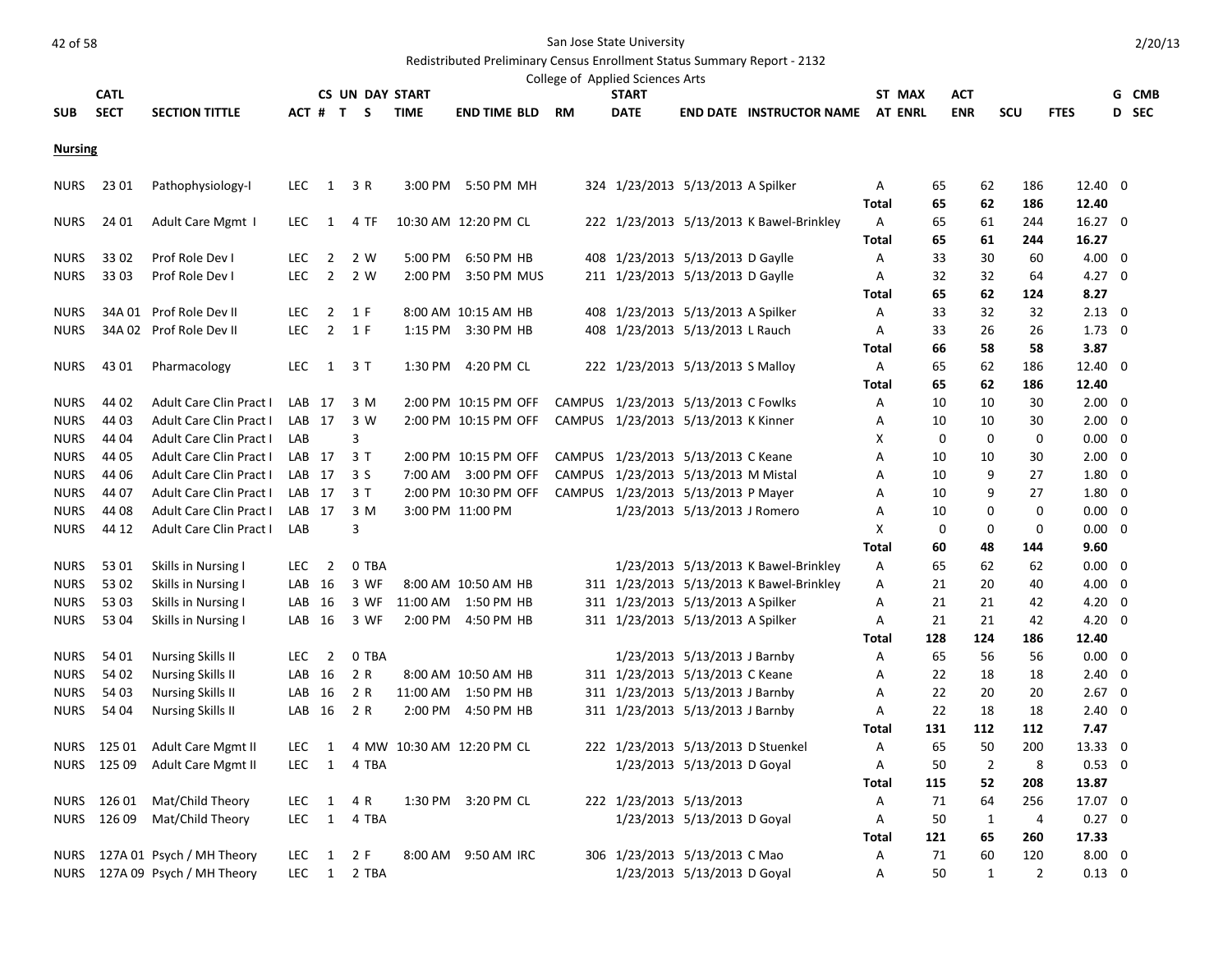|                            | <b>CATL</b>      |                                        |                          |                                  | <b>CS UN DAY START</b> |             |                       | College of Applied Sciences Arts | <b>START</b> |                                                                       |                                         |              | ST MAX         | <b>ACT</b>           |                     |                          | G CMB        |
|----------------------------|------------------|----------------------------------------|--------------------------|----------------------------------|------------------------|-------------|-----------------------|----------------------------------|--------------|-----------------------------------------------------------------------|-----------------------------------------|--------------|----------------|----------------------|---------------------|--------------------------|--------------|
| <b>SUB</b>                 | <b>SECT</b>      | <b>SECTION TITTLE</b>                  |                          |                                  | ACT # T S              | <b>TIME</b> | <b>END TIME BLD</b>   | RM                               | <b>DATE</b>  |                                                                       | <b>END DATE INSTRUCTOR NAME</b>         |              | <b>AT ENRL</b> | <b>ENR</b>           | <b>SCU</b>          | <b>FTES</b>              | <b>D</b> SEC |
| <b>NURS</b>                |                  | 127A 95 Psych / MH Theory              | LEC                      | 1                                | 2 TBA                  |             |                       |                                  |              | 1/23/2013 5/13/2013 C Mao                                             |                                         | Α            | 30             |                      | $\overline{2}$<br>4 | $0.27 \quad 0$           |              |
|                            |                  |                                        |                          |                                  |                        |             |                       |                                  |              |                                                                       |                                         | Total        | 151            | 63                   | 126                 | 8.40                     |              |
| <b>NURS</b>                |                  | 127B 01 Community Theory               | LEC.                     | 1                                | 2 F                    |             | 10:00 AM 11:50 AM IRC |                                  |              | 306 1/23/2013 5/13/2013 T Adelman                                     |                                         | A            | 100            | 86                   | 172                 | 11.50 1                  |              |
| <b>NURS</b>                |                  | 127B 95 Community Theory               | <b>LEC</b>               | $\mathbf{1}$                     | 2 TBA                  |             |                       |                                  |              | 1/23/2013 5/13/2013 T Adelman                                         |                                         | A            | 30             |                      | 3<br>6              | $0.40 \quad 0$           |              |
|                            |                  |                                        |                          |                                  |                        |             |                       |                                  |              |                                                                       |                                         | Total        | 130            | 89                   | 178                 | 11.90                    |              |
| <b>NURS</b>                | 128 04           | <b>EBP</b> in Nursing                  | <b>LEC</b>               | $\overline{2}$                   | 2 R                    |             | 2:00 PM 3:50 PM HB    |                                  |              | 408 1/23/2013 5/13/2013 C Hill                                        |                                         | A            | 31             | 30                   | 60                  | $4.00 \quad 0$           |              |
| <b>NURS</b>                | 128 05           | <b>EBP</b> in Nursing                  | <b>LEC</b>               | $\overline{2}$                   | 2 R                    |             | 12:00 PM 1:50 PM HB   |                                  |              |                                                                       | 408 1/23/2013 5/13/2013 L Barnes-Willis | A            | 31             | 31                   | 62                  | $4.13 \quad 0$           |              |
|                            |                  |                                        |                          |                                  |                        |             |                       |                                  |              |                                                                       |                                         | <b>Total</b> | 62             | 61                   | 122                 | 8.13                     |              |
| <b>NURS</b>                | 133 01           | Prof Role Dev IV                       | LEC.                     | $\overline{\mathbf{2}}$          | 2 T                    |             | 8:30 AM 10:20 AM HB   |                                  |              | 408 1/23/2013 5/13/2013 V Wong                                        |                                         | A            | 28             | 25                   | 50                  | $3.33 \quad 0$           |              |
| <b>NURS</b>                | 133 02           | Prof Role Dev IV                       | LEC                      | $\overline{2}$                   | 2T                     |             | 1:00 PM 2:50 PM HB    |                                  |              | 408 1/23/2013 5/13/2013 C Fowlks                                      |                                         | A            | 28             | 24                   | 48                  | $3.20 \ 0$               |              |
| <b>NURS</b>                | 133 09           | Prof Role Dev IV                       | <b>LEC</b>               | $\overline{2}$                   | 2 TBA                  |             |                       |                                  |              | 1/23/2013 5/13/2013 D Goyal                                           |                                         | A            | 50             |                      | 3<br>6              | $0.40 \quad 0$           |              |
|                            |                  |                                        |                          |                                  |                        |             |                       |                                  |              |                                                                       |                                         | Total        | 106            | 52                   | 104                 | 6.93                     |              |
| <b>NURS</b>                | 136 01           | Prof Role Dev III                      | <b>LEC</b>               | $\overline{2}$<br>$\overline{2}$ | 2 R<br>2 R             |             | 8:30 AM 10:20 AM HB   |                                  |              | 408 1/23/2013 5/13/2013 S McNiesh<br>408 1/23/2013 5/13/2013 D Nelson |                                         | A            | 36             | 30                   | 60                  | $4.00 \quad 0$           |              |
| <b>NURS</b><br><b>NURS</b> | 136 02<br>136 09 | Prof Role Dev III<br>Prof Role Dev III | <b>LEC</b><br><b>LEC</b> | $\overline{2}$                   | 2 TBA                  |             | 4:00 PM 5:50 PM HB    |                                  |              |                                                                       |                                         | A<br>A       | 36<br>50       | 33<br>$\overline{2}$ | 66<br>4             | 4.40 0<br>$0.27 \quad 0$ |              |
|                            |                  |                                        |                          |                                  |                        |             |                       |                                  |              | 1/23/2013 5/13/2013 D Goyal                                           |                                         | Total        | 122            | 65                   | 130                 | 8.67                     |              |
| NURS                       | 137 01           | Prof Role Dev V                        | <b>LEC</b>               | $\overline{2}$                   | 2 F                    |             | 12:30 PM 2:20 PM IRC  |                                  |              | 306 1/23/2013 5/13/2013 T Adelman                                     |                                         | Α            | 50             | 51                   | 102                 | $6.80 \quad 0$           |              |
| <b>NURS</b>                | 137 02           | Prof Role Dev V                        | <b>LEC</b>               | $\overline{2}$                   | 2 F                    |             | 12:30 PM 2:20 PM      |                                  |              |                                                                       | 1/23/2013 5/13/2013 C Finkbeiner        | Α            | 50             | 38                   | 76                  | $5.13 \quad 2$           |              |
|                            | NURS 137 97      | Prof Role Dev V                        | <b>LEC</b>               | $\overline{2}$                   | 2 TBA                  |             |                       |                                  |              | 1/23/2013 5/13/2013 T Adelman                                         |                                         | Α            | 40             | 1                    | $\overline{2}$      | $0.13 \quad 0$           |              |
|                            |                  |                                        |                          |                                  |                        |             |                       |                                  |              |                                                                       |                                         | Total        | 140            | 90                   | 180                 | 12.07                    |              |
| <b>NURS</b>                | 138 01           | Prof Role Dev VI                       | <b>LEC</b>               | $\overline{2}$                   | 2 W                    | 3:00 PM     | 4:40 PM CL            |                                  |              |                                                                       | 229 1/23/2013 5/13/2013 L Rodriguez     | Α            | 45             | 48                   | 96                  | $6.40 \quad 0$           |              |
| <b>NURS</b>                | 138 02           | Prof Role Dev VI                       | <b>LEC</b>               | $\overline{2}$                   | 2 W                    | $3:00$ PM   | 4:40 PM CL            |                                  |              |                                                                       | 302 1/23/2013 5/13/2013 K Abriam-Yago   | Α            | 45             | 41                   | 82                  | $5.47 \quad 0$           |              |
|                            |                  |                                        |                          |                                  |                        |             |                       |                                  |              |                                                                       |                                         | Total        | 90             | 89                   | 178                 | 11.87                    |              |
| NURS                       | 145 01           | Adult Care Clin II                     |                          | LAB 17                           | 4 RF                   | 7:00 AM     | 3:00 PM OFF           |                                  |              | CAMPUS 1/23/2013 5/13/2013 K Kinner                                   |                                         | Α            | 9              |                      | 8<br>32             | $2.13 \quad 0$           |              |
| NURS                       | 145 02           | Adult Care Clin II                     |                          | LAB 17                           | 4 RF                   | 7:00 AM     | 3:00 PM OFF           |                                  |              | CAMPUS 1/23/2013 5/13/2013 V Wong                                     |                                         | Α            | 8              |                      | 8<br>32             | $2.13 \quad 0$           |              |
| <b>NURS</b>                | 145 03           | <b>Adult Care Clin II</b>              |                          | LAB 17                           | 4 R                    | 7:00 AM     | 7:00 PM OFF           |                                  |              | CAMPUS 1/23/2013 5/13/2013 C Pham                                     |                                         | A            | 10             |                      | 9<br>36             | $2.40 \quad 0$           |              |
| <b>NURS</b>                | 145 07           | Adult Care Clin II                     |                          | LAB 17                           | 4 RF                   |             | 7:00 AM 10:00 PM OFF  |                                  |              | CAMPUS 1/23/2013 5/13/2013 P Edwards                                  |                                         | Α            | 8              |                      | 8<br>32             | $2.13 \quad 0$           |              |
| NURS                       | 145 09           | Adult Care Clin II                     |                          | LAB 17                           | 4 TBA                  |             |                       |                                  |              | 1/23/2013 5/13/2013 D Goyal                                           |                                         | Α            | 50             |                      | 16<br>4             | $1.07\quad0$             |              |
| <b>NURS</b>                | 145 11           | <b>Adult Care Clin II</b>              |                          | LAB 17                           | 4 WR                   |             | 2:00 PM 10:00 PM OFF  |                                  |              | CAMPUS 1/23/2013 5/13/2013 J Romero                                   |                                         | A            | 8              |                      | 8<br>32             | $2.13 \quad 0$           |              |
| <b>NURS</b>                | 145 12           | Adult Care Clin II                     |                          | LAB 17                           | 4 WR                   |             | 2:00 PM 10:00 PM OFF  |                                  |              | CAMPUS 1/23/2013 5/13/2013 P Mayer                                    |                                         | Α            | 10             |                      | 9<br>36             | $2.40 \quad 0$           |              |
|                            |                  |                                        |                          |                                  |                        |             |                       |                                  |              |                                                                       |                                         | Total        | 103            | 54                   | 216                 | 14.40                    |              |
| <b>NURS</b>                |                  | 146A 02 Peds Clinical                  |                          | LAB 17                           | 2 F                    | 7:00 AM     | 3:00 PM OFF           |                                  |              | CAMPUS 1/23/2013 5/13/2013 C Fowlks                                   |                                         | A            | 8              |                      | 9<br>18             | $1.20 \quad 0$           |              |
| <b>NURS</b>                |                  | 146A 03 Peds Clinical                  |                          | LAB 17                           | 2T                     | 7:00 AM     | 3:00 PM OFF           |                                  |              | CAMPUS 1/23/2013 5/13/2013 S McKenna                                  |                                         | A            | 10             |                      | 9<br>18             | $1.20 \quad 0$           |              |
| <b>NURS</b>                |                  | 146A 04 Peds Clinical                  | LAB                      |                                  | $\overline{2}$         |             |                       |                                  |              |                                                                       |                                         | X            | 0              |                      | $\Omega$<br>0       | $0.00 \quad 0$           |              |
| <b>NURS</b>                |                  | 146A 05 Peds Clinical                  | LAB                      |                                  | $\overline{2}$         |             |                       |                                  |              |                                                                       |                                         | Χ            | 0              |                      | 0<br>0              | $0.00 \quad 0$           |              |
| <b>NURS</b>                |                  | 146A 06 Peds Clinical                  |                          | LAB 17                           | 2T                     |             | 2:00 PM 10:00 PM OFF  |                                  |              | CAMPUS 1/23/2013 5/13/2013 K Ketner                                   |                                         | Α            | 8              |                      | 9<br>18             | $1.20 \quad 0$           |              |
| <b>NURS</b>                |                  | 146A 07 Peds Clinical                  |                          | LAB 17                           | 2 W                    | 7:00 AM     | 3:00 PM OFF           |                                  |              | CAMPUS 1/23/2013 5/13/2013 C Hill                                     |                                         | A            | 6              |                      | 8<br>16             | $1.07 \quad 0$           |              |
| <b>NURS</b>                |                  | 146A 08 Peds Clinical                  |                          | LAB <sub>17</sub>                | 2 F                    | 7:00 AM     | 4:00 PM OFF           |                                  |              | CAMPUS 1/23/2013 5/13/2013 S McKenna                                  |                                         | A            | 10             | 10                   | 20                  | $1.33 \quad 0$           |              |
| <b>NURS</b>                |                  | 146A 09 Peds Clinical                  |                          | LAB 17                           | 2 TBA                  |             | <b>OFF</b>            |                                  |              | CAMPUS 1/23/2013 5/13/2013 D Goyal                                    |                                         | Α            | 50             | $\overline{2}$       | 4                   | $0.27 \quad 0$           |              |
| <b>NURS</b>                |                  | 146A 10 Peds Clinical                  | LAB                      |                                  | $\overline{2}$         |             |                       |                                  |              |                                                                       |                                         | X            | 0              |                      | 0<br>0              | $0.00 \quad 0$           |              |
| <b>NURS</b>                |                  | 146A 11 Peds Clinical                  |                          | LAB <sub>17</sub>                | 2 W                    |             | 2:00 PM 10:00 PM OFF  |                                  |              |                                                                       | CAMPUS 1/23/2013 5/13/2013 R Rosenblum  | A            | 10             | 10                   | 20                  | $1.33 \ 0$               |              |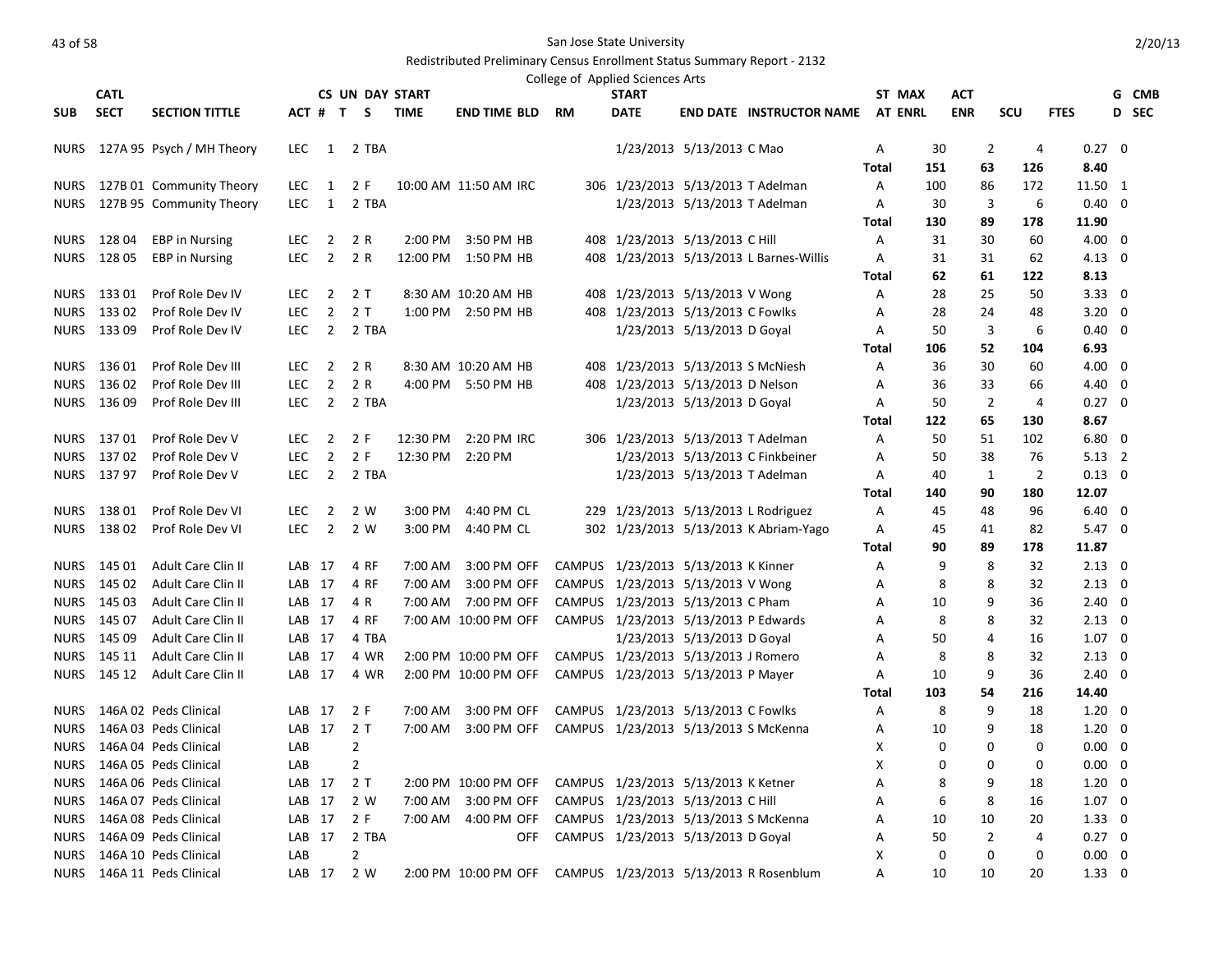|             | <b>CATL</b> |                                 |        |                   | <b>CS UN DAY START</b> |             |                      |           | College of Applied Sciences Arts<br><b>START</b> |                                |                                            |              | ST MAX | <b>ACT</b> |                                |             |                | G CMB        |
|-------------|-------------|---------------------------------|--------|-------------------|------------------------|-------------|----------------------|-----------|--------------------------------------------------|--------------------------------|--------------------------------------------|--------------|--------|------------|--------------------------------|-------------|----------------|--------------|
| <b>SUB</b>  | <b>SECT</b> | <b>SECTION TITTLE</b>           |        | ACT # T S         |                        | <b>TIME</b> | <b>END TIME BLD</b>  | <b>RM</b> | <b>DATE</b>                                      |                                | <b>END DATE INSTRUCTOR NAME AT ENRL</b>    |              |        | <b>ENR</b> | <b>SCU</b>                     | <b>FTES</b> |                | <b>D</b> SEC |
| NURS        |             | 146A 12 Peds Clinical           |        | LAB 17 2 S        |                        | 7:00 AM     | 3:00 PM OFF          |           | CAMPUS 1/23/2013 5/13/2013 J Ruiz                |                                |                                            | A            | 10     |            | 8<br>16                        |             | $1.07 \quad 0$ |              |
|             |             |                                 |        |                   |                        |             |                      |           |                                                  |                                |                                            | <b>Total</b> | 112    | 65         | 130                            |             | 8.67           |              |
| <b>NURS</b> |             | 146B 01 Mat Hith Clinical       |        | LAB 17            | 2 T                    |             | 2:00 PM 10:00 PM OFF |           | CAMPUS 1/23/2013 5/13/2013 J Barnby              |                                |                                            | A            | 10     | 10         | 20                             |             | $1.33 \quad 0$ |              |
| NURS        |             | 146B 02 Mat Hith Clinical       |        | LAB 17            | 2 W                    |             | 12:30 PM 2:00 PM OFF |           | CAMPUS 1/23/2013 5/13/2013                       |                                |                                            | Α            | 9      |            | 8<br>16                        |             | $1.07 \quad 0$ |              |
| <b>NURS</b> |             | 146B 03 Mat Hith Clinical       | LAB    |                   | $\overline{2}$         |             |                      |           |                                                  |                                |                                            | X            | 0      |            | 0<br>$\mathbf 0$               |             | $0.00 \quad 0$ |              |
| NURS        |             | 146B 04 Mat Hith Clinical       |        | LAB 17            | 2T                     | 7:00 AM     | 3:00 PM OFF          |           | CAMPUS 1/23/2013 5/13/2013 D Goyal               |                                |                                            | A            | 9      |            | 9<br>18                        |             | $1.20 \ 0$     |              |
| NURS        |             | 146B 06 Mat Hlth Clinical       |        | LAB <sub>17</sub> | 2 W                    |             | 7:00 PM 10:30 PM OFF |           | CAMPUS 1/23/2013 5/13/2013                       |                                |                                            | Α            | 8      |            | 9<br>18                        |             | $1.20 \quad 0$ |              |
| <b>NURS</b> |             | 146B 07 Mat Hlth Clinical       |        | LAB 17            | 2 W                    |             | 7:00 AM 4:00 PM OFF  |           | CAMPUS 1/23/2013 5/13/2013 D Nelson              |                                |                                            | A            | 9      |            | 8<br>16                        |             | $1.07 \quad 0$ |              |
| <b>NURS</b> |             | 146B 09 Mat Hlth Clinical       |        | LAB 17            | 2 TBA                  |             |                      |           |                                                  | 1/23/2013 5/13/2013 D Goyal    |                                            | Α            | 50     |            | $\mathbf{1}$<br>$\overline{2}$ |             | $0.13 \quad 0$ |              |
| <b>NURS</b> |             | 146B 14 Mat Hith Clinical       |        | LAB 17            | 2F                     | 7:00 AM     | 4:00 PM OFF          |           | CAMPUS 1/23/2013 5/13/2013 T Lind                |                                |                                            | A            | 9      |            | 9<br>18                        |             | $1.20 \ 0$     |              |
| <b>NURS</b> |             | 146B 15 Mat Hlth Clinical       |        | LAB 17            | 2 F                    | 7:00 AM     | 4:00 PM OFF          |           | CAMPUS 1/23/2013 5/13/2013 S Guido               |                                |                                            | Α            | 9      | 10         | 20                             |             | $1.33 \quad 0$ |              |
|             |             |                                 |        |                   |                        |             |                      |           |                                                  |                                |                                            | Total        | 113    | 64         | 128                            |             | 8.53           |              |
|             |             | NURS 147A 01 Mental Health Clin |        | LAB 17            | 2 T                    | 8:00 AM     | 1:50 PM OFF          |           | CAMPUS 1/23/2013 5/13/2013 D Gaylle              |                                |                                            | Α            | 9      |            | 9<br>18                        |             | $1.20 \quad 0$ |              |
| NURS        |             | 147A 02 Mental Health Clin      |        | LAB 17            | 2 W                    | 8:00 AM     | 1:50 PM OFF          |           | CAMPUS 1/23/2013 5/13/2013 C Mao                 |                                |                                            | A            | 10     |            | 9<br>18                        |             | $1.20 \ 0$     |              |
| <b>NURS</b> |             | 147A 03 Mental Health Clin      |        | LAB 17            | 2 T                    | 8:00 AM     | 1:50 PM OFF          |           | CAMPUS 1/23/2013 5/13/2013 C Mao                 |                                |                                            | A            | 10     | 10         | 20                             |             | $1.33 \quad 0$ |              |
| <b>NURS</b> |             | 147A 04 Mental Health Clin      |        | LAB 17            | 2T                     | 8:00 AM     | 2:00 PM OFF          |           | CAMPUS 1/23/2013 5/13/2013                       |                                |                                            | Α            | 10     |            | 0<br>0                         |             | $0.00 \quad 0$ |              |
| NURS        |             | 147A 05 Mental Health Clin      |        | LAB 17            | 2 W                    | 8:00 AM     | 1:50 PM OFF          |           |                                                  |                                | CAMPUS 1/23/2013 5/13/2013 L Barnes-Willis | A            | 8      |            | 8<br>16                        |             | $1.07 \quad 0$ |              |
| <b>NURS</b> |             | 147A 06 Mental Health Clin      |        | LAB 17            | 2 W                    | 8:00 AM     | 1:50 PM OFF          |           |                                                  |                                | CAMPUS 1/23/2013 5/13/2013 G Farrington    | Α            | 10     |            | 8<br>16                        |             | $1.07 \quad 0$ |              |
| NURS        |             | 147A 08 Mental Health Clin      |        | LAB 17            | 2 M                    | 8:00 AM     | 2:00 PM OFF          |           |                                                  |                                | CAMPUS 1/23/2013 5/13/2013 C Hartman-Kok   | Α            | 8      |            | 9<br>18                        |             | $1.20 \ 0$     |              |
| <b>NURS</b> |             | 147A 09 Mental Health Clin      |        | LAB 17            | 2 TBA                  |             |                      |           |                                                  | 1/23/2013 5/13/2013 D Goyal    |                                            | A            | 50     |            | $\mathbf{1}$<br>$\overline{2}$ |             | $0.13 \quad 0$ |              |
| <b>NURS</b> |             | 147A 10 Mental Health Clin      |        | LAB 17            | 2 R                    |             | 8:00 AM 2:00 PM OFF  |           | CAMPUS 1/23/2013 5/13/2013 S Ashby               |                                |                                            | Α            | 8      |            | 9<br>18                        |             | $1.20 \ 0$     |              |
|             |             |                                 |        |                   |                        |             |                      |           |                                                  |                                |                                            | Total        | 123    | 63         | 126                            |             | 8.40           |              |
| NURS        |             | 147B 01 Com Hith Clin           |        | LAB 17            | 3 T                    | 8:00 AM     | 4:50 PM OFF          |           | CAMPUS 1/23/2013 5/13/2013 L Rauch               |                                |                                            | A            | 10     | 10         | 30                             |             | $2.00 \quad 0$ |              |
| <b>NURS</b> |             | 147B 02 Com Hith Clin           |        | LAB 17            | 3 W                    | 8:00 AM     | 4:50 PM OFF          |           | CAMPUS 1/23/2013 5/13/2013 D Canham              |                                |                                            | A            | 10     | 10         | 30                             |             | $2.00 \quad 0$ |              |
| <b>NURS</b> |             | 147B 05 Com Hlth Clin           |        | LAB 17            | 3 TBA                  |             |                      |           |                                                  | 1/23/2013 5/13/2013            |                                            | A            | 10     |            | 9<br>27                        |             | $1.80 \quad 0$ |              |
| <b>NURS</b> |             | 147B 06 Com Hlth Clin           |        | LAB 17            | 3 T                    | 8:00 AM     | 4:50 PM OFF          |           | CAMPUS 1/23/2013 5/13/2013 T Adelman             |                                |                                            | A            | 10     | 12         | 36                             |             | $2.40 \quad 0$ |              |
| <b>NURS</b> |             | 147B 07 Com Hith Clin           |        | LAB 17            | 3T                     | 8:00 AM     | 4:50 PM OFF          |           |                                                  |                                | CAMPUS 1/23/2013 5/13/2013 C Finkbeiner    | Α            | 10     |            | 8<br>24                        |             | $1.60 \quad 0$ |              |
| <b>NURS</b> |             | 147B 08 Com Hlth Clin           |        | LAB 17            | 3T                     | 8:00 AM     | 5:00 PM OFF          |           |                                                  |                                | CAMPUS 1/23/2013 5/13/2013 D Gennette      | A            | 10     | 10         | 30                             |             | $2.00 \quad 0$ |              |
| <b>NURS</b> |             | 147B 10 Com Hlth Clin           |        | LAB 17            | 3 R                    | 8:00 AM     | 4:50 PM OFF          |           | CAMPUS 1/23/2013 5/13/2013 L Rauch               |                                |                                            | A            | 10     | 10         | 30                             |             | $2.00 \quad 0$ |              |
| <b>NURS</b> |             | 147B 12 Com Hith Clin           | LAB 17 |                   | 3 W                    | 8:00 AM     | 4:50 PM OFF          |           | CAMPUS 1/23/2013 5/13/2013 J Monahan             |                                |                                            | A            | 8      |            | 9<br>27                        |             | $1.80 \quad 0$ |              |
| <b>NURS</b> |             | 147B 13 Com Hith Clin           |        | LAB 17            | 3 R                    | 9:00 AM     | 4:00 PM OFF          |           |                                                  |                                | CAMPUS 1/23/2013 5/13/2013 T Mckinnon      | A            | 10     | 10         | 30                             |             | $2.05 \quad 1$ |              |
|             |             |                                 |        |                   |                        |             |                      |           |                                                  |                                |                                            | Total        | 88     | 88         | 264                            |             | 17.65          |              |
| NURS        |             | 148 09 Nursing Pract V          | LAB    |                   | 3                      |             |                      |           |                                                  |                                |                                            | X            | 0      |            | 0<br>0                         |             | $0.00 \quad 0$ |              |
|             |             |                                 |        |                   |                        |             |                      |           |                                                  |                                |                                            | Total        | 0      |            | 0<br>0                         |             | 0.00           |              |
| <b>NURS</b> |             | 148A 01 Sen Precept             |        | <b>PRA 17</b>     | 4 TBA                  |             |                      |           |                                                  | 1/23/2013 5/13/2013 C Hooper   |                                            | A            | 12     | 10         | 40                             |             | $2.67 \quad 0$ |              |
| NURS        |             | 148A 02 Sen Precept             |        | PRA 17            | 4 TBA                  |             |                      |           |                                                  |                                | 1/23/2013 5/13/2013 M Sternlieb            | Α            | 12     | 12         | 48                             |             | $3.20 \quad 0$ |              |
| NURS        |             | 148A 03 Sen Precept             |        | PRA 17            | 4 TBA                  |             |                      |           |                                                  | 1/23/2013 5/13/2013 S Malloy   |                                            | Α            | 12     | 11         | 44                             |             | $2.93 \quad 0$ |              |
| <b>NURS</b> |             | 148A 04 Sen Precept             |        | <b>PRA 17</b>     | 4 TBA                  |             |                      |           |                                                  |                                | 1/23/2013 5/13/2013 L Rodriguez            | A            | 12     | 10         | 40                             |             | $2.67 \quad 0$ |              |
| <b>NURS</b> |             | 148A 05 Sen Precept             |        | <b>PRA 17</b>     | 4 TBA                  |             |                      |           |                                                  | 1/23/2013 5/13/2013 D Stuenkel |                                            | A            | 12     | 12         | 48                             |             | $3.20 \quad 0$ |              |
| <b>NURS</b> |             | 148A 06 Sen Precept             |        | <b>PRA 17</b>     | 4 TBA                  |             |                      |           |                                                  |                                | 1/23/2013 5/13/2013 L Barnes-Willis        | A            | 12     | 11         | 44                             |             | $2.93 \quad 0$ |              |
| <b>NURS</b> |             | 148A 07 Sen Precept             |        | <b>PRA 17</b>     | 4 TBA                  |             |                      |           |                                                  | 1/23/2013 5/13/2013 C Hill     |                                            | A            | 12     | 12         | 48                             |             | $3.20 \ 0$     |              |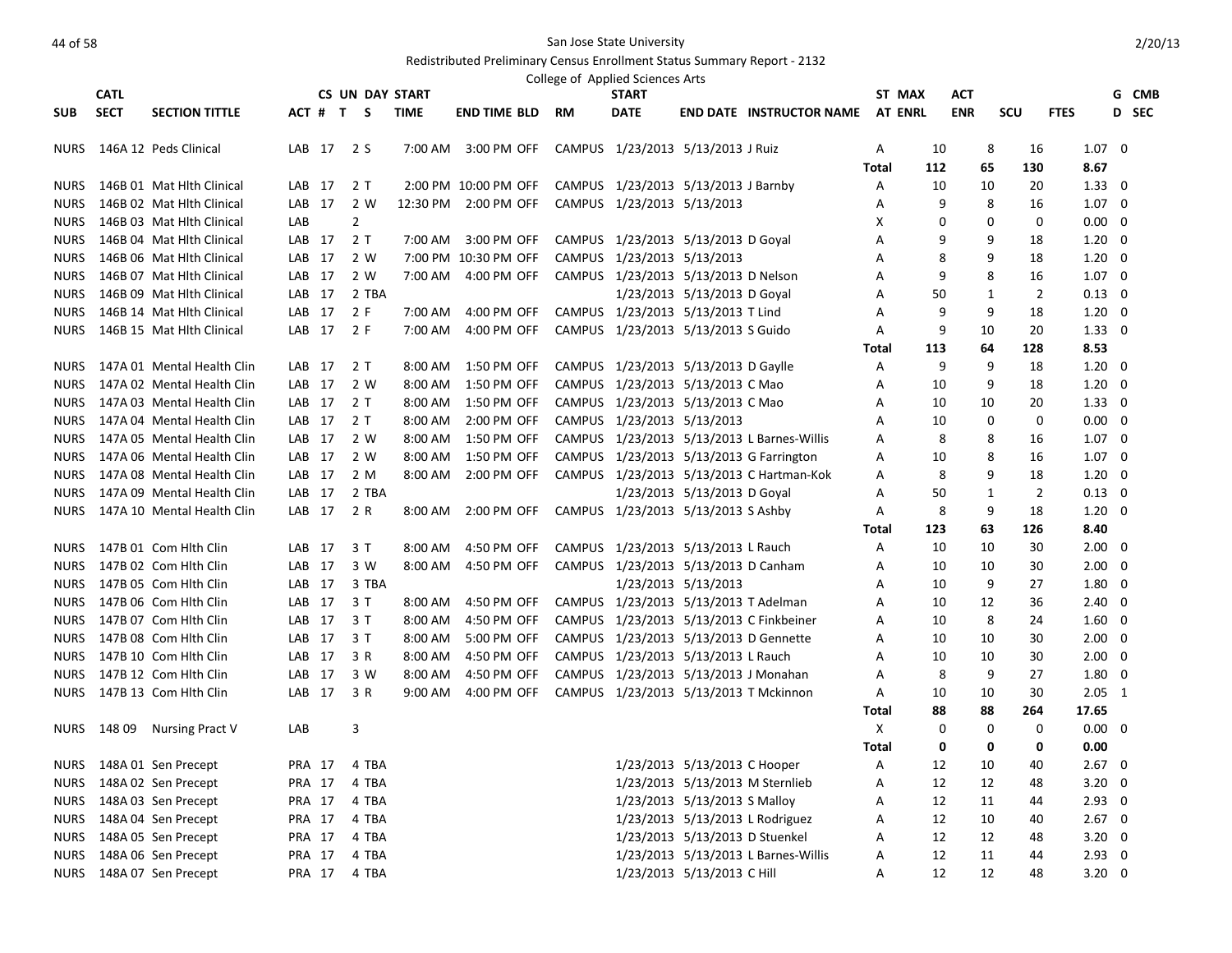|             | <b>CATL</b> |                           |                  |    |              |       | <b>CS UN DAY START</b> |                     |           | College of Applied Sciences Arts<br><b>START</b> |                                   |                                      |                      | ST MAX         | <b>ACT</b> |                |      |                | G CMB        |
|-------------|-------------|---------------------------|------------------|----|--------------|-------|------------------------|---------------------|-----------|--------------------------------------------------|-----------------------------------|--------------------------------------|----------------------|----------------|------------|----------------|------|----------------|--------------|
| <b>SUB</b>  | <b>SECT</b> | <b>SECTION TITTLE</b>     | ACT #            |    | $\mathbf{T}$ | S.    | <b>TIME</b>            | <b>END TIME BLD</b> | <b>RM</b> | <b>DATE</b>                                      |                                   | <b>END DATE INSTRUCTOR NAME</b>      |                      | <b>AT ENRL</b> | <b>ENR</b> |                | scu  | <b>FTES</b>    | <b>D</b> SEC |
| <b>NURS</b> |             | 148A 08 Sen Precept       | <b>PRA 17</b>    |    |              | 4 TBA |                        |                     |           |                                                  |                                   | 1/23/2013 5/13/2013 K Bawel-Brinkley |                      | A              | 12         | 12             | 48   | $3.20 \ 0$     |              |
| <b>NURS</b> |             | 148A 09 Sen Precept       | <b>PRA</b>       |    |              | 4     |                        |                     |           |                                                  |                                   |                                      |                      | X              | 0          | 0              | 0    | $0.00 \quad 0$ |              |
|             |             |                           |                  |    |              |       |                        |                     |           |                                                  |                                   |                                      |                      | <b>Total</b>   | 96         | 90             | 360  | 24.00          |              |
| <b>NURS</b> | 18001       | Indivi Stdies             | SUP              | 36 |              | 1 TBA |                        |                     |           |                                                  | 1/23/2013 5/13/2013 J Cohen       |                                      |                      | A              | 40         | 19             | 19   | $1.27 \quad 0$ |              |
| <b>NURS</b> | 18002       | Indivi Stdies             | SUP 36           |    |              | 2 TBA |                        |                     |           |                                                  | 1/23/2013 5/13/2013 J Cohen       |                                      |                      | A              | 36         | $\overline{4}$ | 8    | $0.53 \ 0$     |              |
| <b>NURS</b> | 18003       | Indivi Stdies             | SUP              | 36 |              | 3 TBA |                        |                     |           |                                                  | 1/23/2013 5/13/2013 J Cohen       |                                      |                      | Α              | 36         |                | 3    | $0.20 \quad 0$ |              |
| <b>NURS</b> | 18004       | Indivi Stdies             | SUP              | 36 |              | 4 TBA |                        |                     |           |                                                  | 1/23/2013 5/13/2013 J Cohen       |                                      |                      | Α              | 36         | 0              | 0    | $0.00 \quad 0$ |              |
|             |             |                           |                  |    |              |       |                        |                     |           |                                                  |                                   |                                      |                      | Total          | 148        | 24             | 30   | 2.00           |              |
| <b>NURS</b> | 200 01      | <b>Health Care Systms</b> | SEM 5            |    |              | 3 W   | 5:00 PM                | 7:50 PM SH          |           |                                                  |                                   | 347 1/23/2013 5/13/2013 T Mckinnon   |                      | A              | 20         | 13             | 39   | 3.20 12        |              |
|             |             |                           |                  |    |              |       |                        |                     |           |                                                  |                                   |                                      |                      | <b>Total</b>   | 20         | 13             | 39   | 3.20           |              |
| <b>NURS</b> | 20201       | <b>Theoretical Found</b>  | SEM <sub>5</sub> |    |              | 2 M   | 4:30 PM                | 6:20 PM HB          |           |                                                  | 408 1/23/2013 5/13/2013 S McNiesh |                                      |                      | A              | 20         | 9              | 18   | $1.50$ 9       |              |
|             |             |                           |                  |    |              |       |                        |                     |           |                                                  |                                   |                                      |                      | Total          | 20         | 9              | 18   | 1.50           |              |
| <b>NURS</b> | 29702       | Master's Project          | SUP 25           |    |              | 2 TBA |                        |                     |           |                                                  | 1/23/2013 5/13/2013 D Canham      |                                      |                      | Α              | 25         | 4              | 8    | 0.674          |              |
|             |             |                           |                  |    |              |       |                        |                     |           |                                                  |                                   |                                      |                      | <b>Total</b>   | 25         | 4              | 8    | 0.67           |              |
| <b>NURS</b> | 298 01      | <b>Special Studies</b>    | SUP              |    | $\mathbf{1}$ |       |                        |                     |           |                                                  |                                   |                                      |                      | X              | 0          | $\Omega$       | 0    | $0.00 \quad 0$ |              |
| <b>NURS</b> | 298 03      | <b>Special Studies</b>    | <b>SUP</b>       |    |              | 3     |                        |                     |           |                                                  |                                   |                                      |                      | x              | 0          | 0              | 0    | $0.00 \quad 0$ |              |
|             |             |                           |                  |    |              |       |                        |                     |           |                                                  |                                   |                                      |                      | <b>Total</b>   | 0          | 0              | 0    | 0.00           |              |
|             |             |                           |                  |    |              |       |                        |                     |           |                                                  |                                   |                                      | <b>Nursing Total</b> |                | 2530       | 1689           | 4045 | 270.85         |              |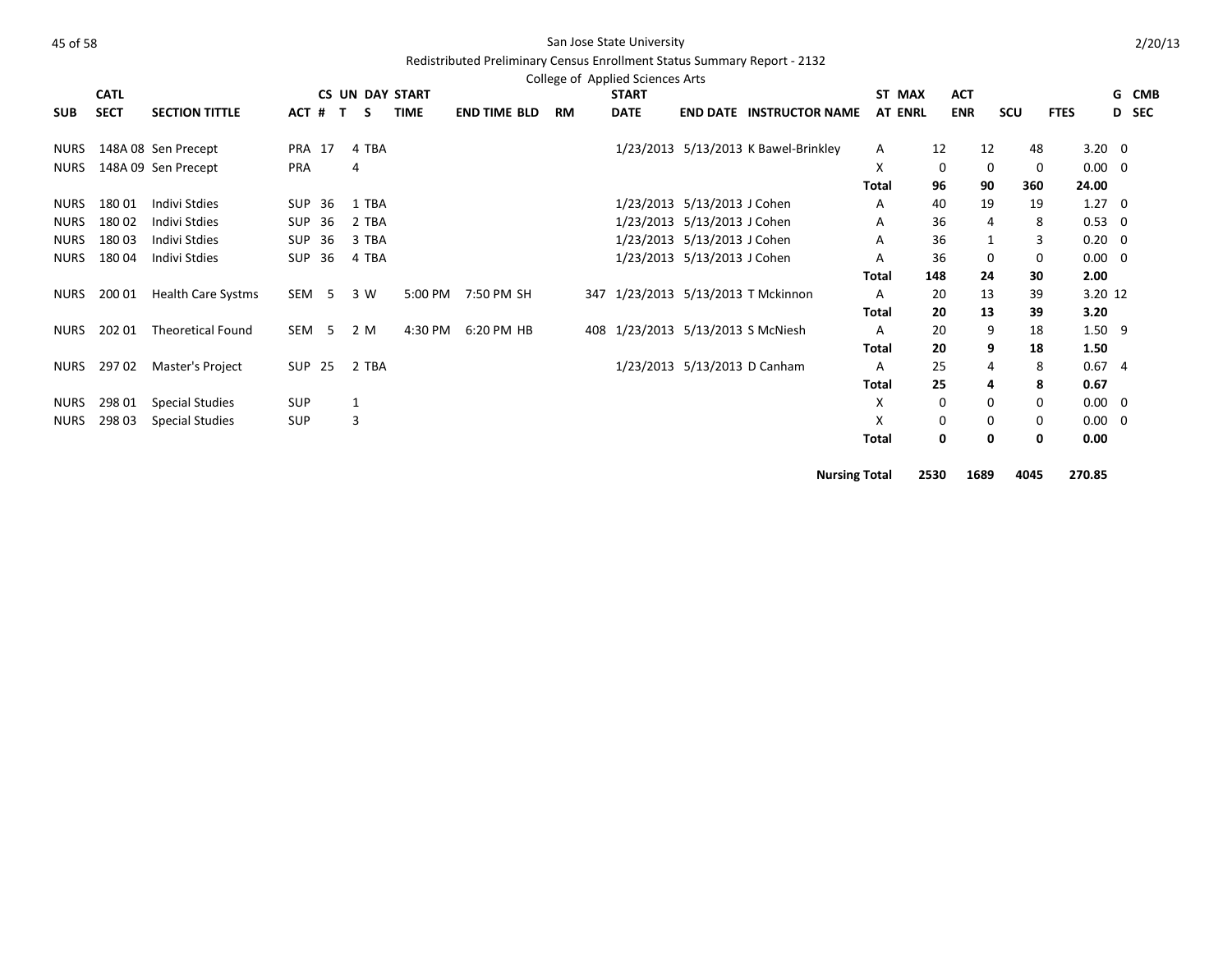# At the San Jose State University Canada and San Jose State University

# Redistributed Preliminary Census Enrollment Status Summary Report - 2132

|             |                                     |                                 |                  |                          |                        |             |                            |    | College of Applied Sciences Arts |                                    |                                         |              |             |              |                |                          |                         |       |
|-------------|-------------------------------------|---------------------------------|------------------|--------------------------|------------------------|-------------|----------------------------|----|----------------------------------|------------------------------------|-----------------------------------------|--------------|-------------|--------------|----------------|--------------------------|-------------------------|-------|
|             | <b>CATL</b>                         |                                 |                  |                          | <b>CS UN DAY START</b> |             |                            |    | <b>START</b>                     |                                    |                                         |              | ST MAX      | ACT          |                |                          |                         | G CMB |
| <b>SUB</b>  | <b>SECT</b>                         | <b>SECTION TITTLE</b>           |                  |                          | ACT # T S              | <b>TIME</b> | <b>END TIME BLD</b>        | RM | <b>DATE</b>                      |                                    | <b>END DATE INSTRUCTOR NAME AT ENRL</b> |              |             | <b>ENR</b>   | SCU            | <b>FTES</b>              | D SEC                   |       |
|             | <b>Nutrition &amp; Food Science</b> |                                 |                  |                          |                        |             |                            |    |                                  |                                    |                                         |              |             |              |                |                          |                         |       |
| <b>NUFS</b> | 1A 01                               | Physical Science of Food SEM 4  |                  |                          | 3 MW                   |             | 9:00 AM 10:15 AM CCB       |    |                                  | 102 1/23/2013 5/13/2013 A Rowell   |                                         | Α            | 35          | 31           | 93             | $6.20 \quad 0$           |                         |       |
| <b>NUFS</b> | 1A 02                               | Physical Science of Food SEM 4  |                  |                          | 3 TR                   |             | 9:00 AM 10:15 AM CCB       |    |                                  | 102 1/23/2013 5/13/2013 A Rowell   |                                         | Α            | 35          | 30           | 90             | $6.00 \quad 0$           |                         |       |
|             |                                     |                                 |                  |                          |                        |             |                            |    |                                  |                                    |                                         | <b>Total</b> | 70          | 61           | 183            | 12.20                    |                         |       |
| <b>NUFS</b> | 801                                 | Nutr Health Prof                | <b>LEC</b>       | $\overline{1}$           | 3 MW                   |             | 9:00 AM 10:15 AM IRC       |    |                                  | 306 1/23/2013 5/13/2013 R Freiberg |                                         | Α            | 35          | 28           | 84             | $5.60 \quad 0$           |                         |       |
| <b>NUFS</b> | 802                                 | Nutr Health Prof                | <b>LEC</b>       | $\mathbf{1}$             | 3 TBA                  |             |                            |    |                                  | 1/23/2013 5/13/2013 R Freiberg     |                                         | Α            | 135         | 136          | 408            | 27.25 1                  |                         |       |
|             |                                     |                                 |                  |                          |                        |             |                            |    |                                  |                                    |                                         | Total        | 170         | 164          | 492            | 32.85                    |                         |       |
| <b>NUFS</b> | 901                                 | Intro Human Nutr                | <b>LEC</b>       | 1                        | 3 TR                   |             | 9:00 AM 10:15 AM CL        |    |                                  | 238 1/23/2013 5/13/2013 D Stone    |                                         | Α            | 44          | 42           | 126            | 8.40 0                   |                         |       |
| <b>NUFS</b> | 902                                 | Intro Human Nutr                | <b>LEC</b>       | $\mathbf{1}$             | 3 TR                   |             | 10:30 AM 11:45 AM CL       |    |                                  | 238 1/23/2013 5/13/2013 D Stone    |                                         | A            | 44          | 45           | 135            | $9.00 \quad 0$           |                         |       |
| <b>NUFS</b> | 903                                 | Intro Human Nutr                | <b>LEC</b>       | 1                        | 3 MW                   |             | 9:00 AM 10:15 AM BBC       |    |                                  |                                    | 201 1/23/2013 5/13/2013 K Knoblaugh     | Α            | 44          | 37           | 111            | $7.40 \quad 0$           |                         |       |
| <b>NUFS</b> | 904                                 | Intro Human Nutr                | <b>LEC</b>       | 1                        |                        |             | 3 MW 10:30 AM 11:45 AM BBC |    |                                  |                                    | 201 1/23/2013 5/13/2013 K Knoblaugh     | Α            | 44          | 45           | 135            | 9.00                     | $\overline{0}$          |       |
|             |                                     |                                 |                  |                          |                        |             |                            |    |                                  |                                    |                                         | Total        | 176         | 169          | 507            | 33.80                    |                         |       |
| <b>NUFS</b> | 16 01                               | Sci, Physio, Nutr               | <b>LEC</b>       | $\overline{2}$           |                        |             | 3 MW 12:00 PM 1:15 PM CCB  |    |                                  | 122 1/23/2013 5/13/2013 J Morrill  |                                         | A            | 35          | 36           | 108            | $7.20 \quad 0$           |                         |       |
| <b>NUFS</b> | 16 02                               | Sci, Physio, Nutr               | <b>LEC</b>       | $\overline{2}$           | 3 MW                   |             | 9:00 AM 10:15 AM CL        |    |                                  |                                    | 229 1/23/2013 5/13/2013 A Reisenauer    | A            | 35          | 36           | 108            | $7.20 \ 0$               |                         |       |
| <b>NUFS</b> | 16 03                               | Sci, Physio, Nutr               | <b>LEC</b>       | $\overline{2}$           |                        |             | 3 MW 10:30 AM 11:45 AM CL  |    |                                  |                                    | 229 1/23/2013 5/13/2013 A Reisenauer    | Α            | 35          | 39           | 117            | 7.80 0                   |                         |       |
| <b>NUFS</b> | 16 04                               | Sci, Physio, Nutr               | <b>LEC</b>       | $\overline{2}$           | 3 TR                   |             | 12:00 PM 1:15 PM CL        |    |                                  | 238 1/23/2013 5/13/2013 M Kim      |                                         | Α            | 35          | 33           | 99             | 6.60                     | $\overline{\mathbf{0}}$ |       |
|             |                                     |                                 |                  |                          |                        |             |                            |    |                                  |                                    |                                         | <b>Total</b> | 140         | 144          | 432            | 28.80                    |                         |       |
| <b>NUFS</b> | 20 01                               | Sanitatn & Env Iss              | SEM 4            |                          | 2T                     | $3:00$ PM   | 4:50 PM CCB                |    |                                  |                                    | 122 1/23/2013 5/13/2013 A Finkelstein   | Α            | 30          | 34           | 68             | 4.53 O C                 |                         |       |
| <b>HRTM</b> | 20 01                               | Sanitatn & Env Iss              | SEM 4            |                          | 2T                     |             | 3:00 PM 4:50 PM CCB        |    |                                  |                                    | 122 1/23/2013 5/13/2013 A Finkelstein   | Α            | 0           | $\mathbf 0$  | $\mathbf 0$    | $0.00 \t 0 C$            |                         |       |
|             |                                     |                                 |                  |                          |                        |             |                            |    |                                  |                                    |                                         | Total        | 30          | 34           | 68             | 4.53                     |                         |       |
| <b>NUFS</b> | 21 01                               | Culinary Prin & Practice LEC    |                  | $\overline{\phantom{0}}$ | 3 W                    |             | 8:30 AM 10:10 AM CCB       |    |                                  | 122 1/23/2013 5/13/2013 R Larson   |                                         | Α            | 30          | 35           | 70             | $7.05 \quad 1$           |                         |       |
| <b>NUFS</b> | 21 02                               | Culinary Prin & Practice LAB 16 |                  |                          | 0 W                    |             | 10:15 AM  1:00 PM CCB      |    |                                  | 125 1/23/2013 5/13/2013 R Larson   |                                         | Α            | 15          | 16           | 16             | $0.00 \quad 0$           |                         |       |
| <b>NUFS</b> | 2103                                | Culinary Prin & Practice LAB 16 |                  |                          | 0 F                    |             | 9:00 AM 11:45 AM CCB       |    |                                  | 125 1/23/2013 5/13/2013 R Larson   |                                         | A            | 15          | 19           | 19             | $0.00 \quad 1$           |                         |       |
|             |                                     |                                 |                  |                          |                        |             |                            |    |                                  |                                    |                                         | <b>Total</b> | 60          | 70           | 105            | 7.05                     |                         |       |
| <b>NUFS</b> | 25 01                               | Intern Fdserv Mgmt              | SUP 36           |                          | 1 TBA                  |             |                            |    |                                  | 1/23/2013 5/13/2013 L Mcproud      |                                         | Α            | 20          | $\mathbf 0$  | $\mathbf 0$    | $0.00 \quad 0$           |                         |       |
| <b>NUFS</b> | 25 02                               | Intern Fdserv Mgmt              | <b>SUP 36</b>    |                          | 2 TBA                  |             |                            |    |                                  | 1/23/2013 5/13/2013 L Mcproud      |                                         | A            | 20          | $\mathbf{1}$ | $\overline{2}$ | $0.13 \quad 0$           |                         |       |
| <b>NUFS</b> | 25 03                               | Intern Fdserv Mgmt              | <b>SUP 36</b>    |                          | 1 TBA                  |             |                            |    |                                  | 1/23/2013 5/13/2013 E Brown        |                                         | Α            | 20          | $\mathbf 0$  | $\mathbf 0$    | $0.00 \quad 0$           |                         |       |
| <b>NUFS</b> | 25 04                               | Intern Fdserv Mgmt              | SUP 36           |                          | 2 TBA                  |             |                            |    |                                  | 1/23/2013 5/13/2013 E Brown        |                                         | Α            | 20          | $\mathbf 0$  | $\mathbf 0$    | $0.00 \quad 0$           |                         |       |
|             |                                     |                                 |                  |                          |                        |             |                            |    |                                  |                                    |                                         | Total        | 80          | $\mathbf{1}$ | $\overline{2}$ | 0.13                     |                         |       |
| <b>NUFS</b> | 31 01                               | Prof in Nufs and Pkg            | LEC              | $\overline{2}$           | $1\,$ T                |             | 1:30 PM 2:20 PM IS         |    |                                  | 230 1/23/2013 5/13/2013 A Wagle    |                                         | Α            | 40          | 43           | 43             | $2.92 \quad 3$           |                         |       |
|             |                                     |                                 |                  |                          |                        |             |                            |    |                                  |                                    |                                         | <b>Total</b> | 40          | 43           | 43             | 2.92                     |                         |       |
| <b>NUFS</b> |                                     | 101A 01 Food Science            | SEM <sub>4</sub> |                          | 4 TR                   |             | 10:30 AM 11:45 AM CL       |    |                                  | 229 1/23/2013 5/13/2013 R Ting     |                                         | A            | 36          | 30           | 90             | 8.07 1                   |                         |       |
| <b>NUFS</b> |                                     | 101A 02 Food Science            | LAB 16           |                          | 0T                     |             | 12:00 PM 2:45 PM CCB       |    |                                  | 125 1/23/2013 5/13/2013 R Ting     |                                         | Α            | 18          | 16           | 16             | 0.00 1                   |                         |       |
| <b>NUFS</b> |                                     | 101A 03 Food Science            | LAB 16           |                          | 0 R                    |             | 12:00 PM 2:45 PM CCB       |    |                                  | 125 1/23/2013 5/13/2013 R Ting     |                                         | A            | 18          | 14           | 14             | $0.00 \quad 0$           |                         |       |
|             |                                     |                                 |                  |                          |                        |             |                            |    |                                  |                                    |                                         | <b>Total</b> | 72          | 60           | 120            | 8.07                     |                         |       |
| <b>NUFS</b> |                                     | 101B 01 Comp Appl for Prof      | SEM <sub>4</sub> |                          | 3 TR                   |             | 12:00 PM 12:50 PM MH       |    |                                  | 321 1/23/2013 5/13/2013 D Stone    |                                         | A            | 25          | 28           | 56             | 5.60                     | 0 <sup>C</sup>          |       |
| HS          |                                     | 101B 01 Comp Appl for Prof      | SEM 4            |                          | 3 TR                   |             | 12:00 PM 12:50 PM MH       |    |                                  | 321 1/23/2013 5/13/2013 D Stone    |                                         | Α            | $\mathbf 0$ | $\mathbf 0$  | $\mathbf 0$    | $0.00 \t 0 C$            |                         |       |
| <b>NUFS</b> |                                     | 101B 02 Comp Appl for Prof      | ACT 13           |                          | 0 TR                   |             | 1:00 PM 1:50 PM MH         |    |                                  | 321 1/23/2013 5/13/2013 D Stone    |                                         | Α            | 25          | 28           | 28             | $0.00 \quad 0 \text{ C}$ |                         |       |
| HS.         |                                     | 101B 02 Comp Appl for Prof      | ACT 13           |                          | 0 TR                   |             | 1:00 PM 1:50 PM MH         |    |                                  | 321 1/23/2013 5/13/2013 D Stone    |                                         | Α            | $\mathbf 0$ | $\mathbf{0}$ | $\mathbf{0}$   | 0.00                     | 0 <sup>C</sup>          |       |
|             |                                     |                                 |                  |                          |                        |             |                            |    |                                  |                                    |                                         | <b>Total</b> | 50          | 56           | 84             | 5.60                     |                         |       |

2/20/13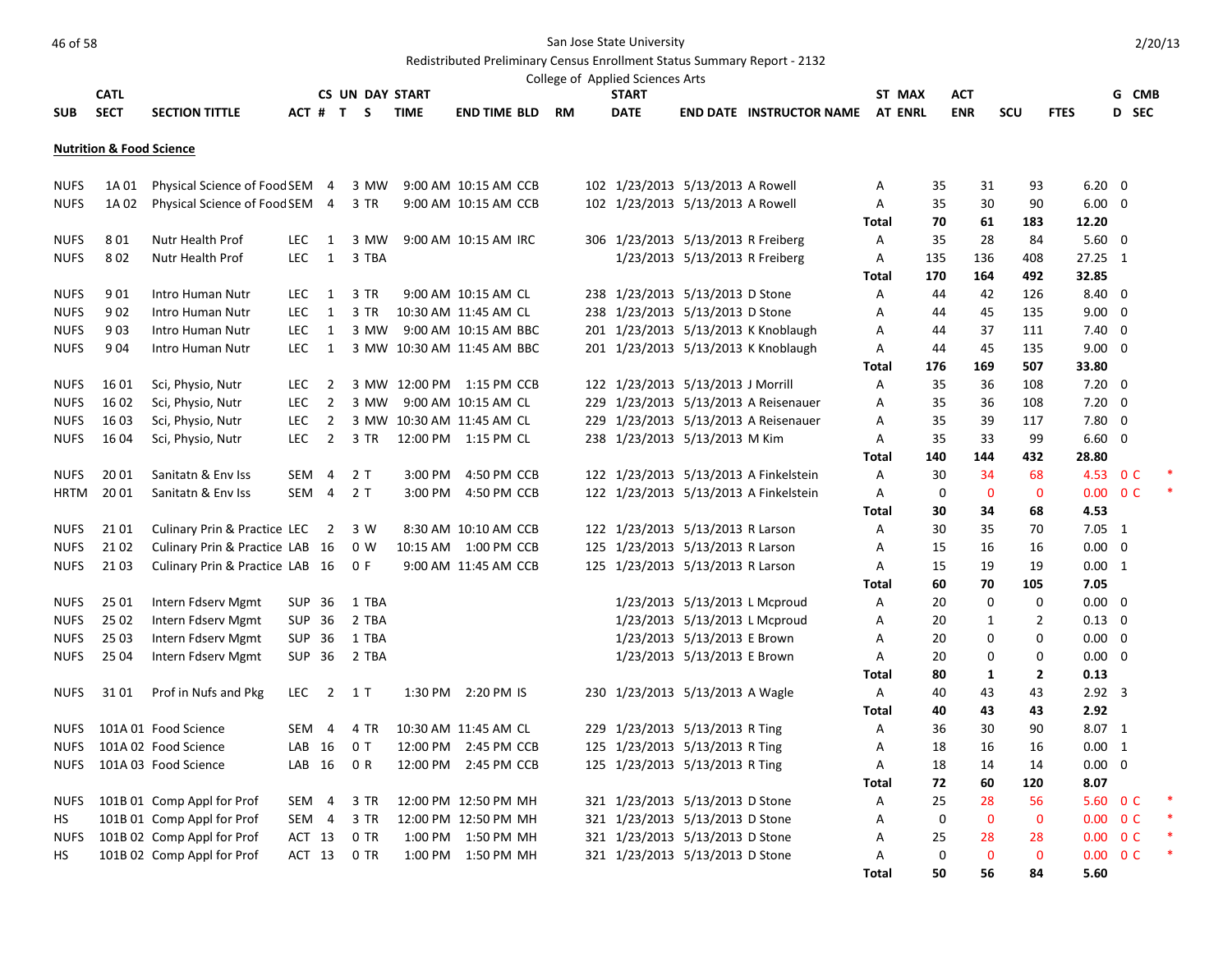|             | <b>CATL</b> |                                      |            |                | CS UN DAY START |             |                            |    | College of Applied Sciences Arts<br><b>START</b> |                                       | ST MAX            |             | ACT                        |                    |             |                | G CMB                    |        |
|-------------|-------------|--------------------------------------|------------|----------------|-----------------|-------------|----------------------------|----|--------------------------------------------------|---------------------------------------|-------------------|-------------|----------------------------|--------------------|-------------|----------------|--------------------------|--------|
| <b>SUB</b>  | <b>SECT</b> | <b>SECTION TITTLE</b>                |            |                | ACT # T S       | <b>TIME</b> | <b>END TIME BLD</b>        | RM | <b>DATE</b>                                      | <b>END DATE INSTRUCTOR NAME</b>       | <b>AT ENRL</b>    |             | <b>ENR</b>                 | <b>SCU</b>         | <b>FTES</b> |                | D SEC                    |        |
|             |             |                                      |            |                |                 |             |                            |    |                                                  |                                       |                   |             |                            |                    |             |                |                          |        |
| <b>NUFS</b> | 103 01      | Food Proc & Pkg I                    | SEM 4      |                | 3 TR            |             | 8:00 AM 8:50 AM CCB        |    | 102 1/23/2013 5/13/2013 P Belo                   |                                       | А                 | 32          | 42                         | 84                 |             | $8.70\t6$      |                          |        |
| <b>NUFS</b> | 103 02      | Food Proc & Pkg I                    | LAB 16     |                | 0T              |             | 12:00 PM 2:50 PM CCB       |    | 216 1/23/2013 5/13/2013 P Belo                   |                                       | A                 | 16          | 20                         | 20                 |             | $0.00 \quad 3$ |                          |        |
| <b>NUFS</b> | 103 03      | Food Proc & Pkg I                    | LAB 16     |                | 0 W             |             | 8:00 AM 10:50 AM CCB       |    | 216 1/23/2013 5/13/2013 P Belo                   |                                       | Α                 | 16          | 22                         | 22                 |             | $0.00 \quad 3$ |                          |        |
|             |             |                                      |            |                |                 |             |                            |    |                                                  |                                       | Total             | 64          | 84                         | 126                | 8.70        |                |                          |        |
| <b>NUFS</b> |             | 104A 01 Cultural Food                | LEC.       | $\overline{2}$ | 3 W             | 1:30 PM     | 3:10 PM CCB                |    |                                                  | 125 1/23/2013 5/13/2013 A Finkelstein | Α                 | 20          | 31                         | 62                 |             | $6.45\quad 5$  |                          |        |
| <b>NUFS</b> |             | 104A 02 Cultural Food                | <b>ACT</b> | 9              | 0 <sub>W</sub>  | 3:15 PM     | 4:55 PM CCB                |    |                                                  | 125 1/23/2013 5/13/2013 A Finkelstein | A                 | 20          | 31                         | 31                 |             | 0.005          |                          |        |
|             |             |                                      |            |                |                 |             |                            |    |                                                  |                                       | Total             | 40          | 62                         | 93                 | 6.45        |                |                          |        |
| <b>NUFS</b> | 105 01      | Curr Issues in Nutr                  | <b>LEC</b> | 1              | 3 MW            | 1:30 PM     | 2:45 PM CL                 |    | 238 1/23/2013 5/13/2013 K Cahill                 |                                       | Α                 | 35          | 34                         | 102                | 6.80        |                | 0 <sup>C</sup>           | $\ast$ |
| <b>HS</b>   | 105 01      | Curr Issues in Nutr                  | LEC.       | $\overline{1}$ | 3 MW            | 1:30 PM     | 2:45 PM CL                 |    | 238 1/23/2013 5/13/2013 K Cahill                 |                                       | Α                 | 0           | $\mathbf 0$                | $\mathbf{0}$       |             |                | $0.00 \quad 0 \text{ C}$ | $\ast$ |
|             |             |                                      |            |                |                 |             |                            |    |                                                  |                                       | Total             | 35          | 34                         | 102                | 6.80        |                |                          |        |
| <b>NUFS</b> |             | 106A 01 Nutr in Life Span            | <b>LEC</b> | $\overline{2}$ | 3 MW            | 1:30 PM     | 2:45 PM CCB                |    | 102 1/23/2013 5/13/2013 E Brown                  |                                       | А                 | 35          | 29                         | 87                 |             | 5.85 1         |                          |        |
| <b>NUFS</b> |             | 106A 02 Nutr in Life Span            | <b>LEC</b> | $\overline{2}$ | 3 TR            | 3:00 PM     | 4:15 PM CL                 |    | 229 1/23/2013 5/13/2013 L Steinberg              |                                       | А                 | 35          | 29                         | 87                 |             | 5.902          |                          |        |
|             |             |                                      |            |                |                 |             |                            |    |                                                  |                                       | Total             | 70          | 58                         | 174                | 11.75       |                |                          |        |
| <b>NUFS</b> |             | 106B 01 Resrch Method NufS           | LEC.       | $\mathbf{1}$   | 2 R             | 3:00 PM     | 4:40 PM CCB                |    |                                                  | 102 1/23/2013 5/13/2013 C Hollenbeck  | A                 | 30          | 28                         | 56                 |             | $3.73 \quad 0$ |                          |        |
|             |             |                                      |            |                |                 |             |                            |    |                                                  |                                       | Total             | 30          | 28                         | 56<br>$\mathbf{0}$ | 3.73        |                |                          |        |
| <b>NUFS</b> | 107 01      | Prin of Packaging                    | LEC.       | $\overline{2}$ | 3 M             |             | 5:00 PM 7:45 PM IS         |    | 230 1/23/2013 5/13/2013 F Yambrach               |                                       | Α<br><b>Total</b> | 0<br>0      | $\mathbf 0$<br>$\mathbf 0$ | 0                  | 0.00        |                | $0.00 \quad 0 \text{ C}$ |        |
| <b>NUFS</b> |             | 108A 01 Nutr & Metab                 | <b>LEC</b> | $\overline{2}$ | 3 TR            |             | 1:30 PM 2:45 PM CCB        |    |                                                  | 102 1/23/2013 5/13/2013 C Hollenbeck  | Α                 | 45          | 38                         | 114                |             | 8.00 8         |                          |        |
|             |             |                                      |            |                |                 |             |                            |    |                                                  |                                       | <b>Total</b>      | 45          | 38                         | 114                | 8.00        |                |                          |        |
| <b>NUFS</b> |             | 108L 01 Nutrition Lab                | LAB        |                | $\mathbf{1}$    |             |                            |    |                                                  |                                       | X                 | 0           | $\mathbf 0$                | $\mathbf 0$        |             | $0.00 \quad 0$ |                          |        |
| <b>NUFS</b> |             | 108L 02 Nutrition Lab                | LAB 16     |                | 1 F             |             | 9:00 AM 11:45 AM CCB       |    | 221 1/23/2013 5/13/2013 K Mauldin                |                                       | Α                 | 16          | 14                         | 14                 |             | $0.95$ 1       |                          |        |
| <b>NUFS</b> |             | 108L 03 Nutrition Lab                | $LAB$ 16   |                | 1 F             |             | 12:30 PM 3:15 PM CCB       |    | 221 1/23/2013 5/13/2013 K Mauldin                |                                       | Α                 | 16          | 13                         | 13                 |             | 0.902          |                          |        |
| <b>NUFS</b> |             | 108L 04 Nutrition Lab                | LAB        |                | $\mathbf{1}$    |             |                            |    |                                                  |                                       | X                 | $\mathbf 0$ | $\mathbf 0$                | $\mathbf 0$        |             | $0.00 \quad 0$ |                          |        |
|             |             |                                      |            |                |                 |             |                            |    |                                                  |                                       | Total             | 32          | 27                         | 27                 | 1.85        |                |                          |        |
| <b>NUFS</b> |             | 110B 01 Med Nutrition Ther           | SEM 4      |                | 3 M             |             | 12:00 PM 1:50 PM IRC       |    | 306 1/23/2013 5/13/2013 K Sucher                 |                                       | А                 | 45          | 39                         | 78                 |             | 8.35 11        |                          |        |
| <b>NUFS</b> |             | 110B 02 Med Nutrition Ther           | ACT 13     |                | 0 W             |             | 12:00 PM 1:40 PM IRC       |    | 306 1/23/2013 5/13/2013 K Sucher                 |                                       | A                 | 45          | 39                         | 39                 |             | 0.0011         |                          |        |
|             |             |                                      |            |                |                 |             |                            |    |                                                  |                                       | Total             | 90          | 78                         | 117                | 8.35        |                |                          |        |
| <b>NUFS</b> |             | 11101 Fdserv Prod Mgmt               | LEC        | $\overline{2}$ | 2 R             |             | 8:30 AM 10:10 AM IS        |    | 230 1/23/2013 5/13/2013 A Wagle                  |                                       | А                 | 40          | 49                         | 98                 |             | 6.87 10        |                          |        |
| <b>NUFS</b> |             | 111L 01 Fdserv Prod Mgmt             | LAB 16     |                | 2T              |             | 7:30 AM 1:20 PM CCB        |    |                                                  | 122 1/23/2013 5/13/2013 A Finkelstein | Α                 | 20          | 30                         | 60                 |             | $4.13 \quad 4$ |                          |        |
|             |             |                                      |            |                |                 |             |                            |    |                                                  |                                       | Total             | 60          | 79                         | 158                | 11.00       |                |                          |        |
| <b>NUFS</b> | 113 01      | <b>Fdserv Systems Mgt</b>            | SEM 4      |                | 3 T             |             | 10:00 AM 11:50 AM IS       |    | 230 1/23/2013 5/13/2013 L Mcproud                |                                       | Α                 | 30          | 46                         | 92                 |             | $9.55 \quad 7$ |                          |        |
| <b>NUFS</b> | 113 02      | <b>Fdserv Systems Mgt</b>            | LAB 16     |                | 0 R             |             | 10:30 AM 1:20 PM IS        |    | 230 1/23/2013 5/13/2013 L Mcproud                |                                       | Α                 | 30          | 46                         | 46                 |             | 0.007          |                          |        |
|             |             |                                      |            |                |                 |             |                            |    |                                                  |                                       | Total             | 60          | 92                         | 138                | 9.55        |                |                          |        |
| <b>NUFS</b> |             | 114A 01 Comm Nutrition, Majors LEC   |            |                | 3               |             |                            |    |                                                  |                                       | X                 | 0           | $\mathbf 0$                | $\mathbf 0$        |             | $0.00 \quad 0$ |                          |        |
| <b>NUFS</b> |             | 114A 02 Comm Nutrition, Majors LEC 3 |            |                |                 |             | 3 MW 10:30 AM 11:45 AM CCB |    | 102 1/23/2013 5/13/2013 K Harvey                 |                                       | A                 | 45          | 60                         | 180                | 12.60 12    |                |                          |        |
| <b>NUFS</b> |             | 114B 01 Comm Nutrition Non-M: SEM    |            |                | 3               |             |                            |    |                                                  |                                       | Total<br>Х        | 45<br>0     | 60<br>0                    | 180<br>$\mathbf 0$ | 12.60       | $0.00 \quad 0$ |                          |        |
| <b>NUFS</b> |             | 114B 02 Comm Nutrition Non-M. SEM 4  |            |                | 3 MW            |             | 2:00 PM 3:15 PM IS         |    | 230 1/23/2013 5/13/2013 L Sweeney                |                                       | A                 | 45          | 21                         | 63                 |             | $4.20 \ 0$     |                          |        |
|             |             |                                      |            |                |                 |             |                            |    |                                                  |                                       | <b>Total</b>      | 45          | 21                         | 63                 | 4.20        |                |                          |        |
| <b>NUFS</b> | 115 01      | <b>Issues in Food Tox</b>            | SEM        | $\overline{4}$ | 3 TR            |             | 9:00 AM 10:15 AM SH        |    | 411 1/23/2013 5/13/2013 I Chou                   |                                       | Α                 | 30          | 34                         | 102                |             | $6.80 \quad 0$ |                          |        |
| <b>NUFS</b> | 115 02      | Issues in Food Tox                   | SEM 4      |                | 3 TR            |             | 10:30 AM 11:45 AM HB       |    | 408 1/23/2013 5/13/2013   Chou                   |                                       | A                 | 30          | 34                         | 102                | 6.80        |                | $\overline{0}$           |        |
|             |             |                                      |            |                |                 |             |                            |    |                                                  |                                       |                   |             |                            |                    |             |                |                          |        |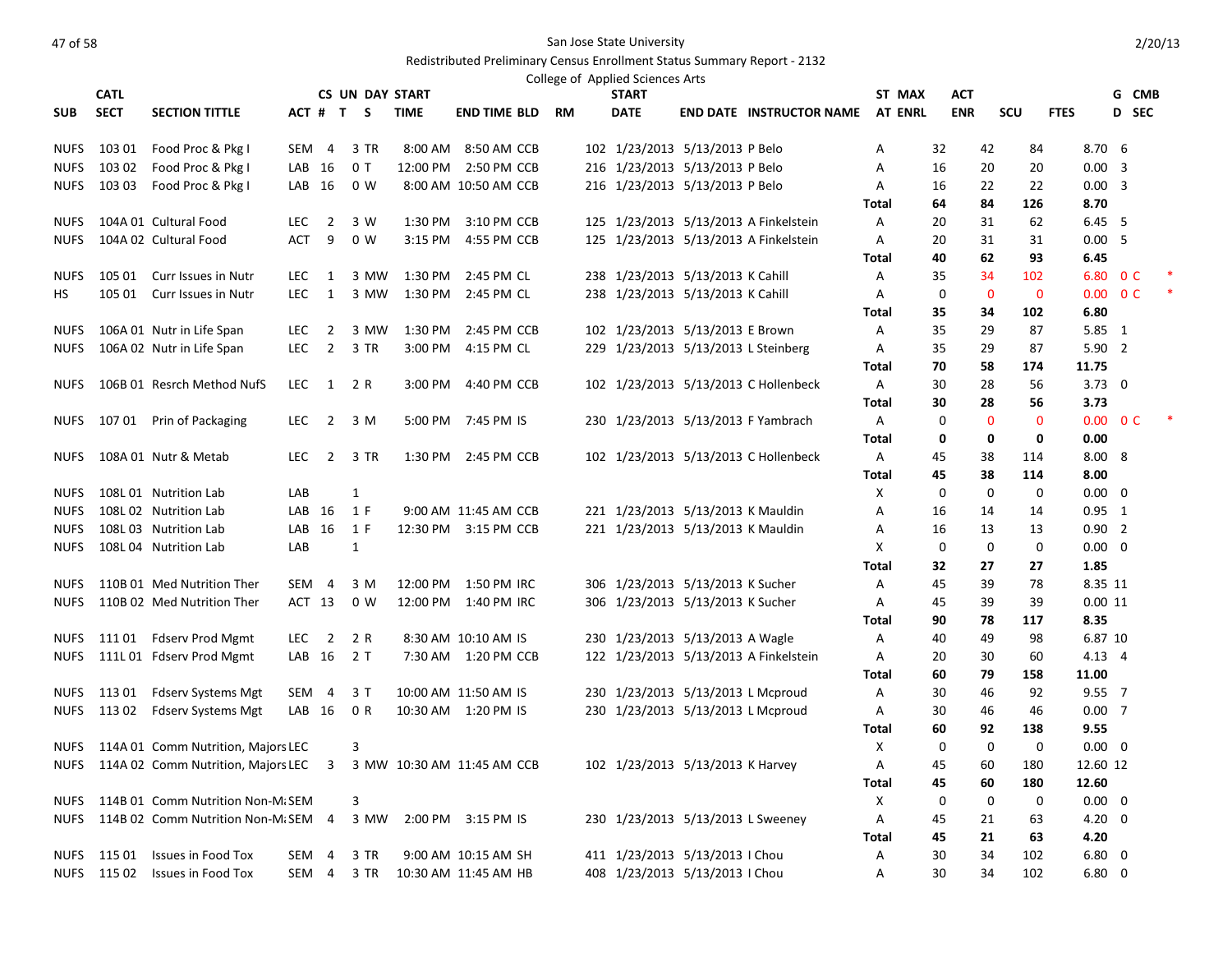|                            | <b>CATL</b>      |                                                            |            |                | <b>CS UN DAY START</b> |                    |                            |    | College of Applied Sciences Arts<br><b>START</b> |                                                                       |                                       | ST MAX         |             | <b>ACT</b>  |             |                                  | G CMB          |  |
|----------------------------|------------------|------------------------------------------------------------|------------|----------------|------------------------|--------------------|----------------------------|----|--------------------------------------------------|-----------------------------------------------------------------------|---------------------------------------|----------------|-------------|-------------|-------------|----------------------------------|----------------|--|
| <b>SUB</b>                 | <b>SECT</b>      | <b>SECTION TITTLE</b>                                      |            |                | ACT # T S              | <b>TIME</b>        | <b>END TIME BLD</b>        | RM | <b>DATE</b>                                      |                                                                       | <b>END DATE INSTRUCTOR NAME</b>       | <b>AT ENRL</b> |             | <b>ENR</b>  | <b>SCU</b>  | <b>FTES</b>                      | D SEC          |  |
|                            |                  |                                                            |            |                |                        |                    |                            |    |                                                  |                                                                       |                                       |                |             |             |             |                                  |                |  |
|                            |                  |                                                            |            |                |                        |                    |                            |    |                                                  |                                                                       |                                       | <b>Total</b>   | 60          | 68          | 204         | 13.60                            |                |  |
| <b>NUFS</b>                | 116 01           | Aging and Nutr                                             | <b>LEC</b> | $\overline{2}$ | 3T                     | 3:00 PM            | 5:45 PM CCB                |    |                                                  | 102 1/23/2013 5/13/2013 C Fee                                         |                                       | Α              | 40          | 42          | 126         | 8.40                             | 0 <sup>C</sup> |  |
| GERO                       | 116 01           | Aging and Nutr                                             | <b>LEC</b> | $\overline{2}$ | 3T                     | 3:00 PM            | 5:45 PM CCB                |    |                                                  | 102 1/23/2013 5/13/2013 C Fee                                         |                                       | Α              | 0           | $\mathbf 0$ | $\mathbf 0$ | $0.00 \quad 0 \text{ C}$         |                |  |
|                            |                  |                                                            |            |                |                        |                    |                            |    |                                                  |                                                                       |                                       | Total          | 40          | 42          | 126         | 8.40                             |                |  |
| <b>NUFS</b>                | 122 01           | Chem Analysis Food                                         | SEM 4      |                | 3 TR                   | 9:00 AM            | 9:50 AM CCB                |    |                                                  | 128 1/23/2013 5/13/2013 P Belo                                        |                                       | Α              | 16          | 16          | 16          | $3.30 \quad 2$                   |                |  |
| <b>NUFS</b>                | 122 02           | Chem Analysis Food                                         | LAB 16     |                | 0 <sub>W</sub>         | 12:00 PM           | 2:50 PM CCB                |    |                                                  | 216 1/23/2013 5/13/2013 P Belo                                        |                                       | Α              | 16          | 16          | 32          | 0.002                            |                |  |
|                            |                  |                                                            |            |                |                        |                    |                            |    |                                                  |                                                                       |                                       | Total          | 32          | 32          | 48          | 3.30                             |                |  |
| <b>NUFS</b>                | 124 01           | Disordr Eat & Nut Thrpy SEM 4                              |            |                |                        |                    | 3 MW 10:30 AM 11:45 AM BBC |    |                                                  | 120 1/23/2013 5/13/2013 E Brown                                       |                                       | A              | 40          | 35          | 105         | $7.00 \quad 0$                   |                |  |
|                            |                  |                                                            |            |                |                        |                    |                            |    |                                                  |                                                                       |                                       | Total          | 40          | 35          | 105         | 7.00                             |                |  |
| <b>NUFS</b>                | 133 01           | Food Proc & Pkg II                                         | LEC        | $\overline{2}$ | 3 M                    | 1:00 PM            | 2:40 PM CCB                |    |                                                  |                                                                       | 121 1/23/2013 5/13/2013 C Anderson    | Α              | 16          | 28          | 56          | 5.702                            |                |  |
| <b>NUFS</b>                | 133 02           | Food Proc & Pkg II                                         | ACT 13     |                | 0 M                    | 2:45 PM            | 4:25 PM CCB                |    |                                                  |                                                                       | 121 1/23/2013 5/13/2013 C Anderson    | A              | 16          | 28          | 28          | 0.00 2                           |                |  |
|                            |                  |                                                            |            |                |                        |                    |                            |    |                                                  |                                                                       |                                       | <b>Total</b>   | 32          | 56          | 84          | 5.70                             |                |  |
| <b>NUFS</b>                | 134 01           | Comp Alt Health                                            | LEC        | $\overline{2}$ | 3 R                    |                    | 6:00 PM 8:45 PM SH         |    |                                                  | 348 1/23/2013 5/13/2013 C Fee                                         |                                       | A              | 0           | 38          | 114         | 7.65 1 C                         |                |  |
|                            |                  |                                                            |            |                |                        |                    |                            |    |                                                  |                                                                       |                                       | Total          | 0           | 38          | 114         | 7.65                             |                |  |
| <b>NUFS</b>                | 13901            | Hunger & Environ Nutr SEM 4                                |            |                | 3 TR                   | 1:30 PM            | 2:45 PM CL                 |    |                                                  | 238 1/23/2013 5/13/2013 G Acker                                       |                                       | Α              | 30          | 32          | 96          | $6.40 \quad 0$                   |                |  |
| <b>NUFS</b>                | 13902            | Hunger & Environ Nutr SEM 4                                |            |                | 3 TR                   | 3:00 PM            | 4:15 PM CL                 |    |                                                  | 238 1/23/2013 5/13/2013 G Acker                                       |                                       | Α              | 30          | 30          | 90          | $6.00 \quad 0$                   |                |  |
| <b>NUFS</b>                | 13903            | Hunger & Environ Nutr SEM 4                                |            |                | 3 MW                   |                    | 9:00 AM 10:15 AM CL        |    |                                                  | 238 1/23/2013 5/13/2013 K Cahill                                      |                                       | A              | 30          | 30          | 90          | $6.00 \quad 0$                   |                |  |
| <b>NUFS</b><br><b>NUFS</b> | 139 04<br>139 05 | Hunger & Environ Nutr SEM 4                                |            |                | 3 M                    | 5:30 PM            | 8:15 PM CL                 |    |                                                  | 238 1/23/2013 5/13/2013 K Cahill<br>122 1/23/2013 5/13/2013 A Whitson |                                       | Α              | 30<br>30    | 30<br>29    | 90          | $6.00 \quad 0$<br>$5.80 \quad 0$ |                |  |
| <b>NUFS</b>                | 139 06           | Hunger & Environ Nutr SEM 4<br>Hunger & Environ Nutr SEM 4 |            |                | 3 T<br>3 W             | 5:30 PM<br>3:00 PM | 8:15 PM CCB<br>5:45 PM CL  |    |                                                  | 238 1/23/2013 5/13/2013 L Haritan                                     |                                       | Α<br>A         | 30          | 30          | 87<br>90    | $6.00 \quad 0$                   |                |  |
| <b>NUFS</b>                | 139 07           | Hunger & Environ Nutr SEM 4                                |            |                | 3 MW                   | 12:00 PM           | 1:15 PM BBC                |    |                                                  |                                                                       | 201 1/23/2013 5/13/2013 K Knoblaugh   | A              | 30          | 33          | 99          | $6.60 \quad 0$                   |                |  |
| <b>NUFS</b>                | 139 08           | Hunger & Environ Nutr SEM 4                                |            |                | 3 M                    | 1:30 PM            | 4:15 PM CCB                |    |                                                  |                                                                       | 122 1/23/2013 5/13/2013 E MacKusick   | A              | 30          | 30          | 90          | $6.05$ 1                         |                |  |
| <b>NUFS</b>                | 139 09           | Hunger & Environ Nutr SEM 4                                |            |                | 3 M                    | 5:30 PM            | 8:15 PM CCB                |    |                                                  |                                                                       | 102 1/23/2013 5/13/2013 E MacKusick   | A              | 30          | 28          | 84          | $5.60 \quad 0$                   |                |  |
| <b>NUFS</b>                | 139 10           | Hunger & Environ Nutr SEM 4                                |            |                | 3 TR                   | 12:00 PM           | 1:15 PM BBC                |    |                                                  |                                                                       | 201 1/23/2013 5/13/2013 D Singamsetti | Α              | 30          | 34          | 102         | $6.80\quad 0$                    |                |  |
| <b>NUFS</b>                | 139 11           | Hunger & Environ Nutr SEM 4                                |            |                | 3 TR                   | 1:30 PM            | 2:45 PM BBC                |    |                                                  |                                                                       | 201 1/23/2013 5/13/2013 D Singamsetti | Α              | 30          | 32          | 96          | $6.40 \quad 0$                   |                |  |
| <b>NUFS</b>                | 139 12           | Hunger & Environ Nutr SEM 4                                |            |                | 3 R                    | 5:30 PM            | 8:15 PM CL                 |    |                                                  | 229 1/23/2013 5/13/2013 S Spencer                                     |                                       | Α              | 30          | 22          | 66          | 4.40 0                           |                |  |
| <b>NUFS</b>                | 139 13           | Hunger & Environ Nutr SEM 4                                |            |                | 3T                     | 5:30 PM            | 8:15 PM CL                 |    |                                                  |                                                                       | 238 1/23/2013 5/13/2013 L Steinberg   | Α              | 30          | 32          | 96          | $6.40 \quad 0$                   |                |  |
| <b>NUFS</b>                | 139 14           | Hunger & Environ Nutr SEM 4                                |            |                | 3 R                    | 5:30 PM            | 8:15 PM CCB                |    |                                                  |                                                                       | 102 1/23/2013 5/13/2013 L Steinberg   | A              | 30          | 25          | 75          | $5.00 \quad 0$                   |                |  |
| <b>NUFS</b>                | 139 17           | Hunger & Environ Nutr SEM 4                                |            |                | 3 R                    | 5:30 PM            | 8:15 PM BBC                |    |                                                  | 201 1/23/2013 5/13/2013 A Whitson                                     |                                       | Α              | 30          | 29          | 87          | $5.80 \quad 0$                   |                |  |
| <b>NUFS</b>                | 139 19           | Hunger & Environ Nutr SEM 4                                |            |                | 3 TR                   | 1:30 PM            | 2:45 PM CCB                |    |                                                  | 122 1/23/2013 5/13/2013 A Whitson                                     |                                       | Α              | 30          | 29          | 87          | 5.80 0                           |                |  |
| <b>NUFS</b>                | 139 21           | Hunger & Environ Nutr SEM                                  |            |                | 3                      |                    |                            |    |                                                  |                                                                       |                                       | X              | $\mathbf 0$ | $\mathbf 0$ | $\mathbf 0$ | $0.00 \quad 0$                   |                |  |
| <b>NUFS</b>                | 139 22           | Hunger & Environ Nutr SEM                                  |            |                | 3                      |                    |                            |    |                                                  |                                                                       |                                       | X              | $\mathbf 0$ | 0           | $\mathbf 0$ | $0.00 \quad 0$                   |                |  |
|                            |                  |                                                            |            |                |                        |                    |                            |    |                                                  |                                                                       |                                       | <b>Total</b>   | 480         | 475         | 1425        | 95.05                            |                |  |
| <b>NUFS</b>                |                  | 141B 01 Pkg Materials II                                   | <b>LEC</b> | $\overline{2}$ | 3 M                    |                    | 10:30 AM 12:10 PM IS       |    |                                                  |                                                                       | 115 1/23/2013 5/13/2013 F Yambrach    | Α              | 0           | $\mathbf 0$ | $\mathbf 0$ | $0.00 \t 0 C$                    |                |  |
| <b>NUFS</b>                |                  | 141B 02 Pkg Materials II                                   | ACT        | $\overline{7}$ | 0 <sub>W</sub>         |                    | 10:30 AM 12:10 PM IS       |    |                                                  |                                                                       | 114 1/23/2013 5/13/2013 F Yambrach    | Α              | 0           | $\mathbf 0$ | $\mathbf 0$ | $0.00 \t 0 C$                    |                |  |
|                            |                  |                                                            |            |                |                        |                    |                            |    |                                                  |                                                                       |                                       | Total          | 0           | 0           | 0           | 0.00                             |                |  |
| <b>NUFS</b>                | 144 01           | <b>Food Culture</b>                                        | <b>LEC</b> | 2              |                        |                    | 3 MW 10:30 AM 11:45 AM CL  |    |                                                  | 238 1/23/2013 5/13/2013 K Cahill                                      |                                       | Α              | 30          | 31          | 93          | $6.20 \quad 0$                   |                |  |
| <b>NUFS</b>                | 144 02           | <b>Food Culture</b>                                        | <b>LEC</b> | $\overline{2}$ | 3T                     |                    | 2:30 PM 5:15 PM IS         |    |                                                  | 230 1/23/2013 5/13/2013 J Kubota                                      |                                       | Α              | 30          | 33          | 99          | $6.60 \quad 0$                   |                |  |
| <b>NUFS</b>                | 144 03           | Food Culture                                               | <b>LEC</b> | 2              | 3T                     | 5:30 PM            | 8:15 PM IS                 |    |                                                  | 230 1/23/2013 5/13/2013 J Kubota                                      |                                       | A              | 30          | 33          | 99          | $6.60 \quad 0$                   |                |  |
| <b>NUFS</b>                | 144 04           | <b>Food Culture</b>                                        | <b>LEC</b> | $\overline{2}$ | 3 TR                   |                    | 10:30 AM 11:45 AM BBC      |    |                                                  |                                                                       | 201 1/23/2013 5/13/2013 D Singamsetti | Α              | 30          | 30          | 90          | $6.00 \quad 0$                   |                |  |
| <b>NUFS</b>                | 144 05           | Food Culture                                               | <b>LEC</b> | 2              | 3 W                    |                    | 5:30 PM 8:15 PM CL         |    |                                                  | 229 1/23/2013 5/13/2013 S Spencer                                     |                                       | A              | 30          | 27          | 81          | $5.40 \quad 0$                   |                |  |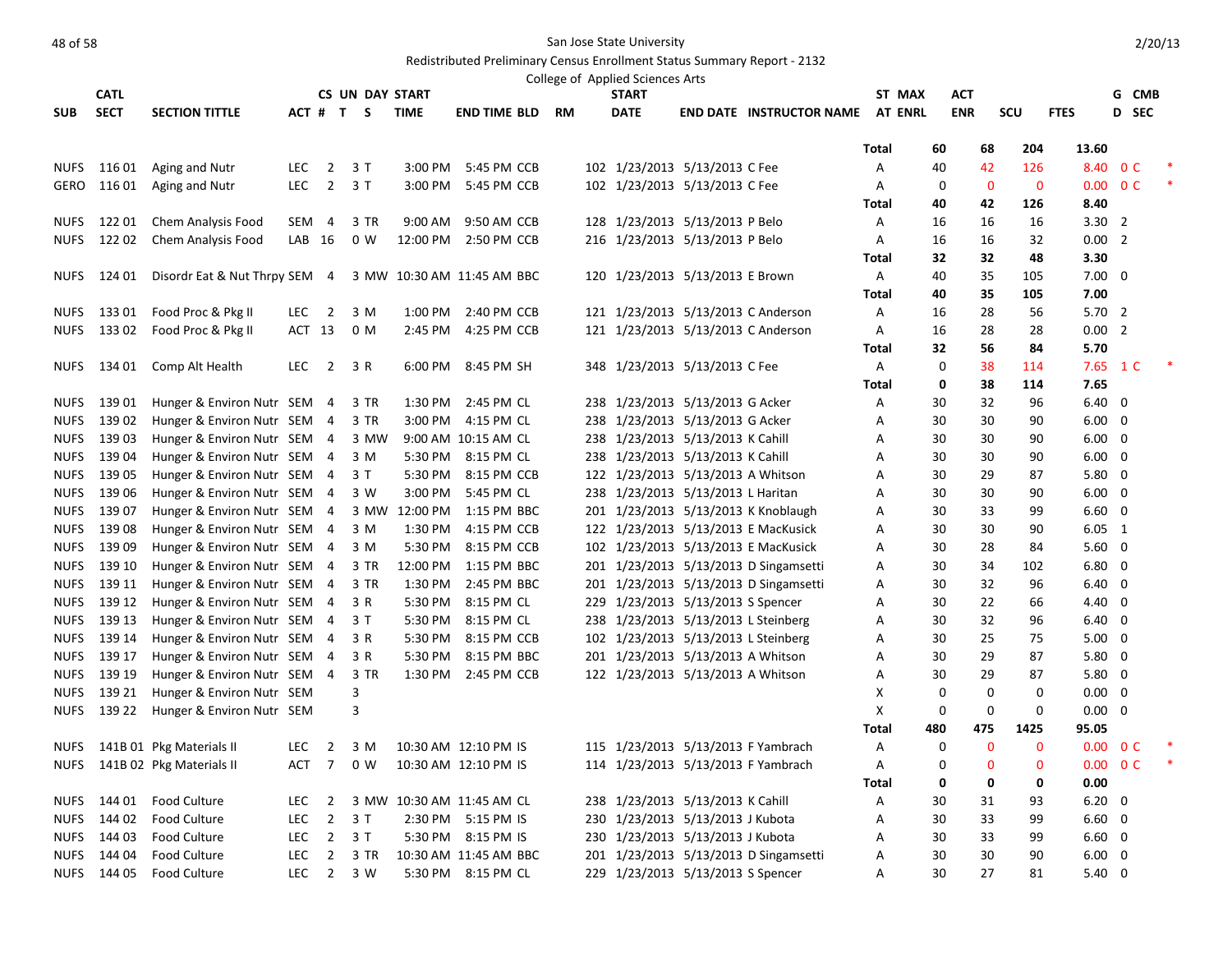|             | <b>CATL</b>      |                                     |                          |                                  | <b>CS UN DAY START</b> |                    |                           |     | <b>START</b>                     |                             |                                      | ST MAX            |          | ACT            |                |                          |                          | G CMB  |  |
|-------------|------------------|-------------------------------------|--------------------------|----------------------------------|------------------------|--------------------|---------------------------|-----|----------------------------------|-----------------------------|--------------------------------------|-------------------|----------|----------------|----------------|--------------------------|--------------------------|--------|--|
| <b>SUB</b>  | <b>SECT</b>      | <b>SECTION TITTLE</b>               |                          |                                  | ACT # T S              | <b>TIME</b>        | <b>END TIME BLD</b>       | RM. | <b>DATE</b>                      |                             | <b>END DATE INSTRUCTOR NAME</b>      | <b>AT ENRL</b>    |          | <b>ENR</b>     | <b>SCU</b>     | <b>FTES</b>              | D SEC                    |        |  |
|             |                  |                                     |                          |                                  |                        |                    |                           |     |                                  |                             |                                      |                   |          |                |                |                          |                          |        |  |
| <b>NUFS</b> | 144 07           | <b>Food Culture</b>                 | <b>LEC</b>               | $\overline{2}$                   | 3 TR                   |                    | 10:30 AM 11:45 AM CCB     |     | 102 1/23/2013 5/13/2013 A Wagle  |                             |                                      | Α                 | 30       | 36             | 108            | $7.20 \quad 0$           |                          |        |  |
| <b>NUFS</b> | 144 08           | <b>Food Culture</b>                 | <b>LEC</b>               | $\overline{2}$                   | 3 M                    | 3:00 PM            | 5:45 PM CL                |     | 229 1/23/2013 5/13/2013 L Wiley  |                             |                                      | A                 | 30       | 31             | 93             | 6.20                     | $\overline{0}$           |        |  |
| <b>NUFS</b> | 144 09<br>144 10 | <b>Food Culture</b><br>Food Culture | <b>LEC</b><br><b>LEC</b> | $\overline{2}$<br>$\overline{2}$ | 3 M<br>3 TR            | 6:00 PM<br>3:00 PM | 8:45 PM CL                |     | 229 1/23/2013 5/13/2013 L Wiley  |                             |                                      | A                 | 30<br>30 | 30<br>30       | 90<br>90       | $6.00 \quad 0$           |                          |        |  |
| <b>NUFS</b> |                  |                                     |                          |                                  |                        |                    | 4:15 PM CL                |     | 243 1/23/2013 5/13/2013 R Ting   |                             |                                      | A                 | 270      |                |                | $6.00 \quad 0$           |                          |        |  |
|             | NUFS 155 01      | Food Process Engrg                  | LEC.                     | $\overline{2}$                   | 3 F                    |                    | 9:00 AM 10:40 AM CCB      |     |                                  |                             | 121 1/23/2013 5/13/2013 E Wilhelmsen | Total<br>A        | 16       | 281<br>17      | 843<br>34      | 56.20<br>$3.40 \quad 0$  |                          |        |  |
| <b>NUFS</b> | 155 02           | <b>Food Process Engrg</b>           | LAB 16                   |                                  | 0 F                    |                    | 11:00 AM  1:30 PM CCB     |     |                                  |                             | 121 1/23/2013 5/13/2013 E Wilhelmsen | A                 | 16       | 17             | 17             | $0.00 \quad 0$           |                          |        |  |
|             |                  |                                     |                          |                                  |                        |                    |                           |     |                                  |                             |                                      | <b>Total</b>      | 32       | 34             | 51             | 3.40                     |                          |        |  |
| NUFS        | 158 01           | Protective Pkg Dsgn                 | LEC                      | $\overline{2}$                   | 3 T                    | 5:00 PM            | 6:40 PM IS                |     | 115 1/23/2013 5/13/2013 E Tang   |                             |                                      | Α                 | 0        | $\mathbf 0$    | $\mathbf{0}$   |                          | $0.00 \quad 0 \text{ C}$ | $\ast$ |  |
| <b>NUFS</b> | 15802            | Protective Pkg Dsgn                 | ACT                      | $\overline{7}$                   | 0 R                    | 5:00 PM            | 6:40 PM IS                |     | 114 1/23/2013 5/13/2013 E Tang   |                             |                                      | Α                 | 0        | $\mathbf 0$    | $\mathbf{0}$   | $0.00 \quad 0 \text{ C}$ |                          | $\ast$ |  |
|             |                  |                                     |                          |                                  |                        |                    |                           |     |                                  |                             |                                      | Total             | 0        | 0              | 0              | 0.00                     |                          |        |  |
| NUFS        | 163 01           | Phys Fit + Nutrit                   | <b>LEC</b>               | $\overline{2}$                   | 3 TR                   |                    | 10:30 AM 11:45 AM SH      |     | 242 1/23/2013 5/13/2013 E Brown  |                             |                                      | Α                 | 32       | 17             | 51             |                          | 3.40 OC                  |        |  |
| <b>NUFS</b> | 16302            | Phys Fit + Nutrit                   | <b>LEC</b>               | $\overline{2}$                   | 3 TR                   |                    | 10:30 AM 11:45 AM SH      |     | 311 1/23/2013 5/13/2013 E Brown  |                             |                                      | Α                 | 32       | 16             | 48             |                          | 3.20 OC                  |        |  |
| NUFS        | 163 03           | Phys Fit + Nutrit                   | LEC.                     | $\overline{2}$                   | 3 TR                   |                    | 12:00 PM 1:15 PM CL       |     | 229 1/23/2013 5/13/2013 E Brown  |                             |                                      | Α                 | 32       | 15             | 45             |                          | 3.00 0 C                 | $\ast$ |  |
| <b>NUFS</b> | 16304            | Phys Fit + Nutrit                   | <b>LEC</b>               | $\overline{2}$                   | 3 TR                   |                    | 12:00 PM 1:15 PM CCB      |     | 102 1/23/2013 5/13/2013 E Brown  |                             |                                      | Α                 | 32       | 17             | 51             |                          | 3.40 OC                  | $\ast$ |  |
| NUFS        | 163 05           | Phys Fit + Nutrit                   | <b>LEC</b>               | $\overline{2}$                   | 3 MW                   |                    | 9:00 AM 10:15 AM IS       |     | 230 1/23/2013 5/13/2013 A Bloom  |                             |                                      | A                 | 32       | 16             | 48             |                          | 3.20 O C                 | $\ast$ |  |
| <b>NUFS</b> | 163 06           | Phys Fit + Nutrit                   | <b>LEC</b>               | $\overline{2}$                   | 3 MW                   |                    | 9:00 AM 10:15 AM CL       |     | 222 1/23/2013 5/13/2013 A Bloom  |                             |                                      | A                 | 32       | 18             | 54             |                          | 3.60 OC                  | ∗      |  |
| <b>NUFS</b> | 16307            | Phys Fit + Nutrit                   | <b>LEC</b>               | $\overline{2}$                   |                        |                    | 3 MW 10:30 AM 11:45 AM SH |     | 347 1/23/2013 5/13/2013 A Bloom  |                             |                                      | A                 | 32       | 16             | 48             |                          | 3.20 OC                  | *      |  |
|             | NUFS 163 08      | Phys Fit + Nutrit                   | <b>LEC</b>               | $\overline{2}$                   |                        |                    | 3 MW 10:30 AM 11:45 AM MH |     | 223 1/23/2013 5/13/2013 K Moreno |                             |                                      | Α                 | 32       | 16             | 48             |                          | 3.20 OC                  | $\ast$ |  |
|             | NUFS 163 09      | Phys Fit + Nutrit                   | <b>LEC</b>               | $\overline{2}$                   |                        |                    | 3 MW 12:00 PM 1:15 PM CL  |     | 229 1/23/2013 5/13/2013 R Ryan   |                             |                                      | A                 | 32       | 16             | 48             |                          | 3.20 OC                  | $\ast$ |  |
| <b>NUFS</b> | 163 10           | Phys Fit + Nutrit                   | <b>LEC</b>               | $\overline{2}$                   |                        |                    | 3 MW 12:00 PM 1:15 PM CL  |     | 238 1/23/2013 5/13/2013 R Ryan   |                             |                                      | A                 | 32       | 16             | 48             |                          | 3.20 O C                 |        |  |
| <b>NUFS</b> | 163 11           | Phys Fit + Nutrit                   | <b>LEC</b>               | $\overline{2}$                   |                        | 3 MW 1:30 PM       | 2:45 PM CL                |     | 229 1/23/2013 5/13/2013 R Ryan   |                             |                                      | Α                 | 32       | 17             | 51             |                          | 3.40 OC                  | ∗      |  |
| <b>NUFS</b> | 163 12           | Phys Fit + Nutrit                   | <b>LEC</b>               | $\overline{2}$                   | 3 MW                   | 1:30 PM            | 2:45 PM BBC               |     | 201 1/23/2013 5/13/2013 R Ryan   |                             |                                      | A                 | 32       | 16             | 48             |                          | 3.20 OC                  | $\ast$ |  |
|             |                  |                                     |                          |                                  |                        |                    |                           |     |                                  |                             |                                      | Total             | 384      | 196            | 588            | 39.20                    |                          |        |  |
| NUFS        | 170 01           | Pkg Develmt and Mgt                 | <b>LEC</b>               | 2                                | 3T                     | 1:30 PM            | 3:10 PM IS                |     |                                  |                             | 115 1/23/2013 5/13/2013 F Yambrach   | Α                 | 0        | $\mathbf 0$    | $\mathbf 0$    | $0.00 \t 0 C$            |                          |        |  |
| NUFS        | 170 02           | Pkg Develmt and Mgt                 | ACT                      | $\overline{7}$                   | 0 R                    | 1:30 PM            | 3:10 PM IS                |     |                                  |                             | 114 1/23/2013 5/13/2013 F Yambrach   | Α                 | 0        | $\mathbf 0$    | $\mathbf 0$    |                          | $0.00 \quad 0 \text{ C}$ | $\ast$ |  |
|             |                  |                                     |                          |                                  |                        |                    |                           |     |                                  |                             |                                      | Total             | 0        | 0              | 0              | 0.00                     |                          |        |  |
| <b>NUFS</b> | 18001            | <b>Individual Studies</b>           | <b>SUP 36</b>            |                                  | 1 TBA                  |                    |                           |     |                                  |                             | 1/23/2013 5/13/2013 C Hollenbeck     | Α                 | 20       | $\overline{2}$ | $\overline{2}$ | $0.13 \quad 0$           |                          |        |  |
| <b>NUFS</b> | 18002            | <b>Individual Studies</b>           | SUP 36                   |                                  | 2 TBA                  |                    |                           |     |                                  |                             | 1/23/2013 5/13/2013 C Hollenbeck     | A                 | 20       | $\mathbf{1}$   | $\overline{2}$ | $0.13 \quad 0$           |                          |        |  |
| <b>NUFS</b> | 18003            | <b>Individual Studies</b>           | SUP 36                   |                                  | 3 TBA                  |                    |                           |     |                                  |                             | 1/23/2013 5/13/2013 C Hollenbeck     | Α                 | 20       | 0              | 0              | $0.00 \quad 0$           |                          |        |  |
| <b>NUFS</b> | 18004            | Individual Studies                  | SUP 36                   |                                  | 1 TBA                  |                    |                           |     |                                  |                             | 1/23/2013 5/13/2013 L Mcproud        | Α                 | 20       | 0              | $\mathbf 0$    | $0.00 \quad 0$           |                          |        |  |
| <b>NUFS</b> | 18005            | <b>Individual Studies</b>           | <b>SUP 36</b>            |                                  | 2 TBA                  |                    |                           |     |                                  |                             | 1/23/2013 5/13/2013 L Mcproud        | Α                 | 20       | 0              | 0              | $0.00 \quad 0$           |                          |        |  |
| <b>NUFS</b> | 180 06           | <b>Individual Studies</b>           | <b>SUP 36</b>            |                                  | 3 TBA                  |                    |                           |     |                                  |                             | 1/23/2013 5/13/2013 L Mcproud        | A                 | 20       | $\mathbf 0$    | 0              | $0.00 \quad 0$           |                          |        |  |
| <b>NUFS</b> | 18007            | <b>Individual Studies</b>           | SUP 36                   |                                  | 2 TBA                  |                    |                           |     |                                  | 1/23/2013 5/13/2013 P Belo  |                                      | A                 | 20       | 1              | $\overline{2}$ | $0.13 \quad 0$           |                          |        |  |
| <b>NUFS</b> | 18008            | <b>Individual Studies</b>           | SUP 36                   |                                  | 1 TBA                  |                    |                           |     |                                  | 1/23/2013 5/13/2013 E Brown |                                      | Α                 | 20       | 0              | 0              | $0.00 \quad 0$           |                          |        |  |
| <b>NUFS</b> | 18009            | Individual Studies                  | SUP 36                   |                                  | 2 TBA                  |                    |                           |     |                                  | 1/23/2013 5/13/2013 E Brown |                                      | Α                 | 20       | 0              | 0              | $0.00 \quad 0$           |                          |        |  |
| <b>NUFS</b> | 180 10           | <b>Individual Studies</b>           | <b>SUP 36</b>            |                                  | 3 TBA                  |                    |                           |     |                                  | 1/23/2013 5/13/2013 E Brown |                                      | Α                 | 36       | 0              | 0              | $0.00 \quad 0$           |                          |        |  |
|             |                  |                                     |                          |                                  |                        |                    |                           |     |                                  |                             |                                      | Total             | 216      | 4              | 6              | 0.40                     |                          |        |  |
| NUFS        | 191 01           | <b>Nutr Counseling</b>              | <b>LEC</b>               | $\overline{\mathbf{3}}$          | 1 F                    |                    | 12:30 PM 2:10 PM CCB      |     | 122 1/23/2013 5/13/2013 E Herb   |                             |                                      | Α                 | 25       | 27             | 27             | $1.85 \quad 3$           |                          |        |  |
|             |                  | NUFS 192 01 Fld Exp NufS/Pkg        | SUP 36                   |                                  | 2 TBA                  |                    |                           |     |                                  |                             | 1/23/2013 5/13/2013 L Mcproud        | <b>Total</b><br>A | 25<br>40 | 27<br>33       | 27<br>66       | 1.85<br>$4.40 \quad 0$   |                          |        |  |
|             |                  |                                     |                          |                                  |                        |                    |                           |     |                                  |                             |                                      |                   |          |                |                |                          |                          |        |  |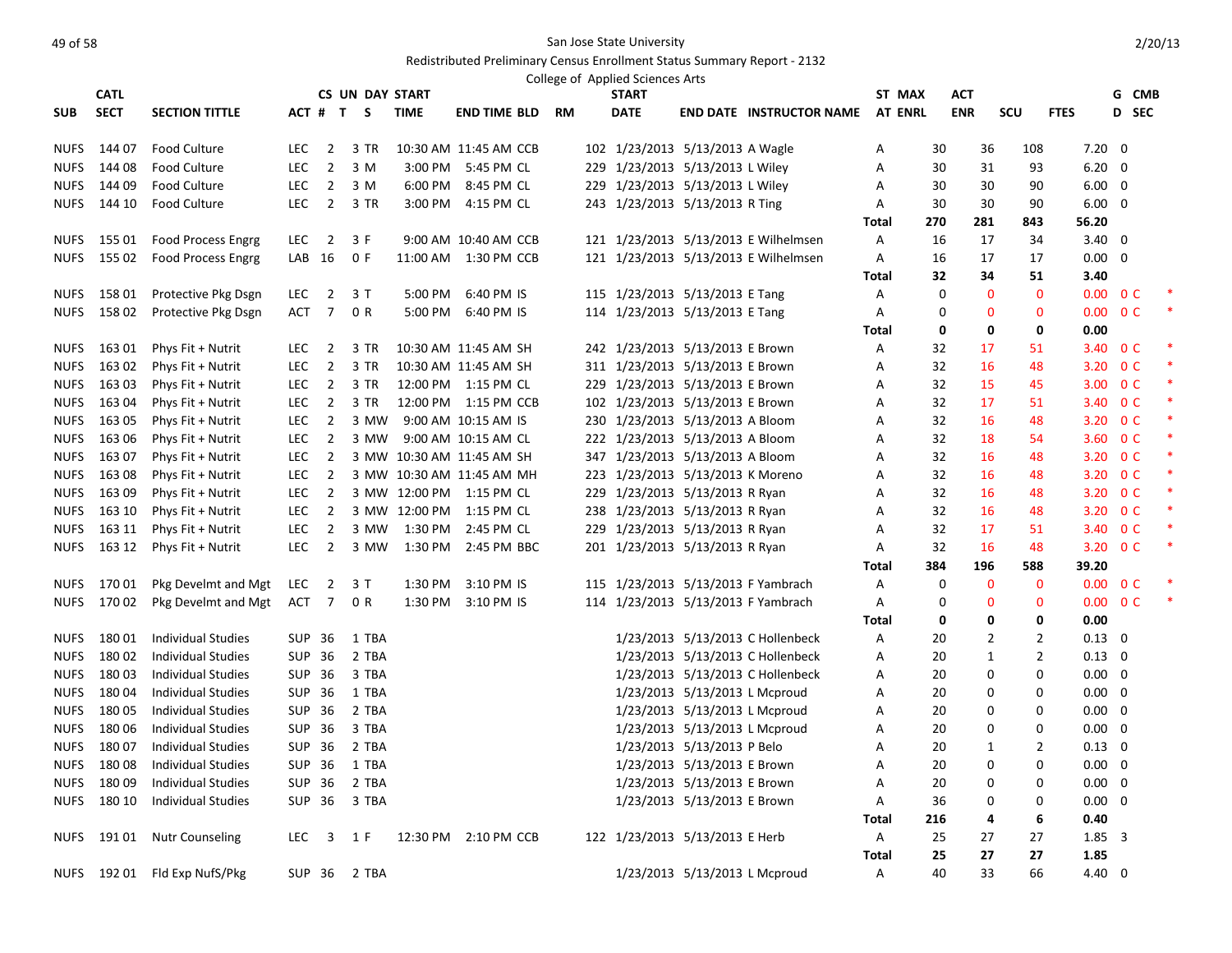|             | <b>CATL</b> |                             |       |               | <b>CS UN DAY START</b> |             |                     |    | College of Applied Sciences Arts<br><b>START</b> |                               |                                  | ST MAX         |     | <b>ACT</b> |                          |                |                |   | G CMB |
|-------------|-------------|-----------------------------|-------|---------------|------------------------|-------------|---------------------|----|--------------------------------------------------|-------------------------------|----------------------------------|----------------|-----|------------|--------------------------|----------------|----------------|---|-------|
| <b>SUB</b>  | <b>SECT</b> | <b>SECTION TITTLE</b>       |       | ACT # T       | S.                     | <b>TIME</b> | END TIME BLD        | RM | <b>DATE</b>                                      |                               | <b>END DATE INSTRUCTOR NAME</b>  | <b>AT ENRL</b> |     | <b>ENR</b> | scu                      | <b>FTES</b>    |                |   | D SEC |
|             |             |                             |       |               |                        |             |                     |    |                                                  |                               |                                  |                |     |            |                          |                |                |   |       |
| NUFS        | 192 02      | Fld Exp NufS/Pkg            |       | SUP 36        | 3 TBA                  |             |                     |    |                                                  | 1/23/2013 5/13/2013 L Mcproud |                                  | Α              | 20  |            | 0                        | 0              | $0.00 \quad 0$ |   |       |
| <b>NUFS</b> | 192 03      | Fld Exp NufS/Pkg            |       | SUP 36        | 4 TBA                  |             |                     |    |                                                  | 1/23/2013 5/13/2013 L Mcproud |                                  | Α              | 20  |            | 3                        | 12             | 0.80           | 0 |       |
| <b>NUFS</b> | 19204       | Fld Exp NufS/Pkg            |       | SUP 36        | 5 TBA                  |             |                     |    |                                                  | 1/23/2013 5/13/2013 L Mcproud |                                  | A              | 20  |            | 0                        | $\mathbf 0$    | $0.00 \quad 0$ |   |       |
| <b>NUFS</b> | 192 05      | Fld Exp NufS/Pkg            |       | SUP 36        | 6 TBA                  |             |                     |    |                                                  | 1/23/2013 5/13/2013 L Mcproud |                                  | Α              | 20  |            | 0                        | 0              | $0.00 \quad 0$ |   |       |
| <b>NUFS</b> | 192 06      | Fld Exp NufS/Pkg            |       | SUP 36        | 1 TBA                  |             |                     |    |                                                  | 1/23/2013 5/13/2013 L Mcproud |                                  | Α              | 20  |            | 1                        | 1              | $0.07 \quad 0$ |   |       |
| <b>NUFS</b> | 192 07      | Fld Exp NufS/Pkg            |       | SUP 36        | 2 TBA                  |             |                     |    |                                                  | 1/23/2013 5/13/2013 E Brown   |                                  | Α              | 20  |            | 5                        | 10             | $0.67 \quad 0$ |   |       |
|             |             |                             |       |               |                        |             |                     |    |                                                  |                               |                                  | Total          | 160 | 42         |                          | 89             | 5.93           |   |       |
| <b>NUFS</b> | 216 01      | Sem Fd Chem & Pkgy          | SEM 5 |               | 3 R                    |             | 3:00 PM 5:45 PM CCB |    | 122 1/23/2013 5/13/2013 P Belo                   |                               |                                  | Α              | 18  |            | 8                        | 24             | 2.008          |   |       |
|             |             |                             |       |               |                        |             |                     |    |                                                  |                               |                                  | <b>Total</b>   | 18  |            | 8                        | 24             | 2.00           |   |       |
| <b>NUFS</b> |             | 219B 01 Adv Nutr and Metab  | SEM   |               | 3                      |             |                     |    |                                                  |                               |                                  | Χ              | 0   |            | 0                        | 0              | $0.00 \quad 0$ |   |       |
|             |             |                             |       |               |                        |             |                     |    |                                                  |                               |                                  | <b>Total</b>   | 0   |            | 0                        | 0              | 0.00           |   |       |
| <b>NUFS</b> |             | 220A 01 Adv Mnt             |       | SEM 5         | 3 M                    |             | 6:00 PM 8:45 PM CCB |    | 122 1/23/2013 5/13/2013 H Kiehl                  |                               |                                  | Α              | 18  |            | 7                        | 21             | 1.604          |   |       |
|             |             |                             |       |               |                        |             |                     |    |                                                  |                               |                                  | Total          | 18  |            | $\overline{\phantom{a}}$ | 21             | 1.60           |   |       |
| <b>NUFS</b> |             | 280A 01 Dietetic Internship |       | <b>SUP 25</b> | 1 TBA                  |             |                     |    |                                                  | 1/23/2013 5/13/2013 K Sucher  |                                  | A              | 20  |            | $\overline{7}$           | $\overline{7}$ | 0.576          |   |       |
| <b>NUFS</b> |             | 280A 02 Dietetic Internship |       | <b>SUP 25</b> | 3 TBA                  |             |                     |    |                                                  | 1/23/2013 5/13/2013 K Sucher  |                                  | Α              | 20  |            | $\Omega$                 | 0              | $0.00 \quad 0$ |   |       |
| <b>NUFS</b> |             | 280A 03 Dietetic Internship |       | SUP 25        | 6 TBA                  |             |                     |    |                                                  | 1/23/2013 5/13/2013 K Sucher  |                                  | Α              | 20  |            | 0                        | 0              | $0.00 \quad 0$ |   |       |
| <b>NUFS</b> |             | 280A 04 Dietetic Internship |       | SUP 25        | 9 TBA                  |             |                     |    |                                                  | 1/23/2013 5/13/2013 K Sucher  |                                  | A              | 20  |            | 0                        | $\Omega$       | $0.00 \quad 0$ |   |       |
| <b>NUFS</b> |             | 280A 05 Dietetic Internship |       |               | SUP 25 12 TBA          |             |                     |    |                                                  | 1/23/2013 5/13/2013 K Sucher  |                                  | Α              | 20  |            | 0                        | 0              | $0.00 \quad 0$ |   |       |
| <b>NUFS</b> |             | 280A 06 Dietetic Internship |       | SUP 25        | 6 TBA                  |             |                     |    |                                                  |                               | 1/23/2013 5/13/2013 M Freedman   | Α              | 20  |            | 0                        | 0              | $0.00 \quad 0$ |   |       |
| <b>NUFS</b> |             | 280A 07 Dietetic Internship |       |               | SUP 25 12 TBA          |             |                     |    |                                                  |                               | 1/23/2013 5/13/2013 M Freedman   | A              | 20  |            | $\Omega$                 | $\Omega$       | $0.00 \quad 0$ |   |       |
| <b>NUFS</b> |             | 280A 08 Dietetic Internship |       | <b>SUP 25</b> | 6 TBA                  |             |                     |    |                                                  | 1/23/2013 5/13/2013 L Mcproud |                                  | A              | 20  |            | $\Omega$                 | 0              | $0.00 \quad 0$ |   |       |
| <b>NUFS</b> |             | 280A 09 Dietetic Internship |       |               | SUP 25 12 TBA          |             |                     |    |                                                  | 1/23/2013 5/13/2013 L Mcproud |                                  | Α              | 20  |            | 0                        | 0              | $0.00 \quad 0$ |   |       |
| <b>NUFS</b> |             | 280A 10 Dietetic Internship |       | <b>SUP 25</b> | 6 TBA                  |             |                     |    |                                                  | 1/23/2013 5/13/2013 R Ryan    |                                  | Α              | 20  |            | 1                        | 6              | $0.50$ 1       |   |       |
| <b>NUFS</b> |             | 280A 11 Dietetic Internship |       |               | SUP 25 12 TBA          |             |                     |    |                                                  | 1/23/2013 5/13/2013 R Ryan    |                                  | Α              | 20  |            | 0                        | 0              | $0.00 \quad 0$ |   |       |
| <b>NUFS</b> |             | 280A 12 Dietetic Internship |       | SUP 25        | 6 TBA                  |             |                     |    |                                                  | 1/23/2013 5/13/2013 A Wagle   |                                  | Α              | 20  |            | 0                        | 0              | $0.00 \quad 0$ |   |       |
| <b>NUFS</b> |             | 280A 13 Dietetic Internship |       |               | SUP 25 12 TBA          |             |                     |    |                                                  | 1/23/2013 5/13/2013 A Wagle   |                                  | A              | 20  |            | 0                        | 0              | $0.00 \quad 0$ |   |       |
| <b>NUFS</b> |             | 280A 14 Dietetic Internship |       | <b>SUP 25</b> | 6 TBA                  |             |                     |    |                                                  | 1/23/2013 5/13/2013 K Mauldin |                                  | Α              | 20  |            | $\Omega$                 | $\mathbf 0$    | $0.00 \quad 0$ |   |       |
| <b>NUFS</b> |             | 280A 15 Dietetic Internship |       |               | SUP 25 12 TBA          |             |                     |    |                                                  | 1/23/2013 5/13/2013 K Mauldin |                                  | Α              | 20  |            | $\overline{2}$           | 24             | $2.00$ 2       |   |       |
| <b>NUFS</b> |             | 280A 16 Dietetic Internship |       | <b>SUP 25</b> | 1 TBA                  |             |                     |    |                                                  | 1/23/2013 5/13/2013 K Mauldin |                                  | Α              | 20  |            | 0                        | 0              | $0.00 \quad 0$ |   |       |
| <b>NUFS</b> |             | 280A 17 Dietetic Internship |       | <b>SUP 25</b> | 1 TBA                  |             |                     |    |                                                  | 1/23/2013 5/13/2013 R Ryan    |                                  | Α              | 20  |            | 0                        | 0              | 0.00           | 0 |       |
|             |             |                             |       |               |                        |             |                     |    |                                                  |                               |                                  | Total          | 340 | 10         |                          | 37             | 3.07           |   |       |
| <b>NUFS</b> | 298 01      | <b>Special Studies</b>      |       | <b>SUP 25</b> | 1 TBA                  |             |                     |    |                                                  | 1/23/2013 5/13/2013 P Belo    |                                  | A              | 10  |            | 1                        | 1              | $0.08$ 1       |   |       |
| <b>NUFS</b> | 298 02      | <b>Special Studies</b>      |       | <b>SUP 25</b> | 2 TBA                  |             |                     |    |                                                  | 1/23/2013 5/13/2013 P Belo    |                                  | Α              | 10  |            | $\Omega$                 | 0              | $0.00 \quad 0$ |   |       |
| <b>NUFS</b> | 298 03      | <b>Special Studies</b>      |       | SUP 25        | 3 TBA                  |             |                     |    |                                                  | 1/23/2013 5/13/2013 P Belo    |                                  | Α              | 10  |            | 0                        | 0              | $0.00 \quad 0$ |   |       |
| <b>NUFS</b> | 298 04      | <b>Special Studies</b>      |       | <b>SUP 25</b> | 1 TBA                  |             |                     |    |                                                  | 1/23/2013 5/13/2013 E Brown   |                                  | Α              | 10  |            | 1                        | 1              | $0.08$ 1       |   |       |
| <b>NUFS</b> | 298 05      | <b>Special Studies</b>      |       | SUP 25        | 2 TBA                  |             |                     |    |                                                  | 1/23/2013 5/13/2013 E Brown   |                                  | A              | 10  |            | 1                        | $\overline{2}$ | $0.17$ 1       |   |       |
| <b>NUFS</b> | 298 06      | <b>Special Studies</b>      |       | SUP 25        | 3 TBA                  |             |                     |    |                                                  | 1/23/2013 5/13/2013 E Brown   |                                  | Α              | 10  |            | 0                        | 0              | $0.00 \quad 0$ |   |       |
| <b>NUFS</b> | 298 07      | <b>Special Studies</b>      |       | SUP 25        | 1 TBA                  |             |                     |    |                                                  |                               | 1/23/2013 5/13/2013 M Freedman   | A              | 10  |            | $\Omega$                 | 0              | $0.00 \quad 0$ |   |       |
| <b>NUFS</b> | 298 08      | <b>Special Studies</b>      |       | <b>SUP 25</b> | 2 TBA                  |             |                     |    |                                                  |                               | 1/23/2013 5/13/2013 M Freedman   | Α              | 10  |            | $\Omega$                 | 0              | $0.00 \quad 0$ |   |       |
| <b>NUFS</b> | 298 09      | <b>Special Studies</b>      |       | <b>SUP 25</b> | 3 TBA                  |             |                     |    |                                                  |                               | 1/23/2013 5/13/2013 M Freedman   | Α              | 10  |            | $\mathbf 0$              | 0              | $0.00 \quad 0$ |   |       |
| <b>NUFS</b> | 298 10      | <b>Special Studies</b>      |       | SUP 25        | 1 TBA                  |             |                     |    |                                                  |                               | 1/23/2013 5/13/2013 C Hollenbeck | A              | 10  |            | $\mathbf{1}$             | 1              | $0.08$ 1       |   |       |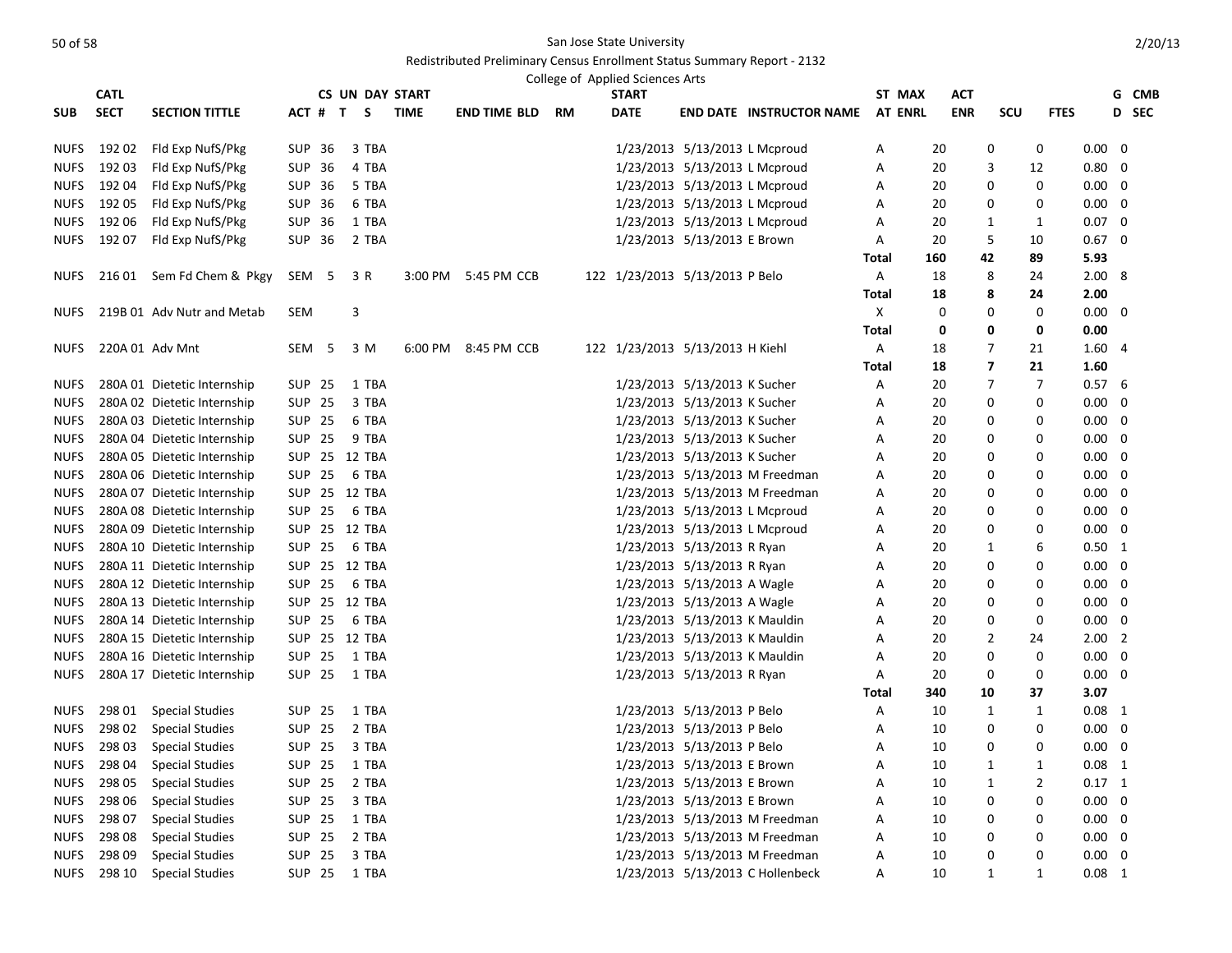|             | <b>CATL</b> |                          |            |                |                | <b>CS UN DAY START</b> |                      |           | College of Applied Sciences Arts<br><b>START</b> |                               |                                    | ST MAX         | ACT        |                  |                |                | G CMB |  |
|-------------|-------------|--------------------------|------------|----------------|----------------|------------------------|----------------------|-----------|--------------------------------------------------|-------------------------------|------------------------------------|----------------|------------|------------------|----------------|----------------|-------|--|
| <b>SUB</b>  | <b>SECT</b> | <b>SECTION TITTLE</b>    |            |                | ACT # T S      | <b>TIME</b>            | <b>END TIME BLD</b>  | <b>RM</b> | <b>DATE</b>                                      |                               | <b>END DATE INSTRUCTOR NAME</b>    | <b>AT ENRL</b> | <b>ENR</b> | <b>SCU</b>       | <b>FTES</b>    |                | D SEC |  |
|             |             |                          |            |                |                |                        |                      |           |                                                  |                               |                                    |                |            |                  |                |                |       |  |
| <b>NUFS</b> | 298 11      | <b>Special Studies</b>   |            | <b>SUP 25</b>  | 2 TBA          |                        |                      |           |                                                  |                               | 1/23/2013 5/13/2013 C Hollenbeck   | Α              | 10         | 0                | $\mathbf 0$    | $0.00 \quad 0$ |       |  |
| <b>NUFS</b> | 298 12      | <b>Special Studies</b>   |            | <b>SUP 25</b>  | 3 TBA          |                        |                      |           |                                                  |                               | 1/23/2013 5/13/2013 C Hollenbeck   | Α              | 10         | $\mathbf{1}$     | 3              | $0.25 \quad 1$ |       |  |
| <b>NUFS</b> | 298 13      | <b>Special Studies</b>   |            | <b>SUP 25</b>  | 1 TBA          |                        |                      |           |                                                  | 1/23/2013 5/13/2013 K Mauldin |                                    | A              | 10         | $\mathbf 0$      | $\mathbf 0$    | $0.00 \quad 0$ |       |  |
| <b>NUFS</b> | 298 14      | <b>Special Studies</b>   |            | <b>SUP 25</b>  | 2 TBA          |                        |                      |           |                                                  | 1/23/2013 5/13/2013 K Mauldin |                                    | Α              | 10         | 0                | 0              | $0.00 \quad 0$ |       |  |
| <b>NUFS</b> | 298 15      | <b>Special Studies</b>   |            | <b>SUP 25</b>  | 3 TBA          |                        |                      |           |                                                  | 1/23/2013 5/13/2013 K Mauldin |                                    | Α              | 10         | 0                | 0              | $0.00 \quad 0$ |       |  |
| <b>NUFS</b> | 298 16      | <b>Special Studies</b>   |            | <b>SUP 25</b>  | 1 TBA          |                        |                      |           |                                                  |                               | 1/23/2013 5/13/2013 L Mcproud      | A              | 10         | $\overline{a}$   | 4              | $0.33 \quad 4$ |       |  |
| <b>NUFS</b> | 298 17      | <b>Special Studies</b>   |            | <b>SUP 25</b>  | 2 TBA          |                        |                      |           |                                                  |                               | 1/23/2013 5/13/2013 L Mcproud      | Α              | 10         | 0                | 0              | $0.00 \quad 0$ |       |  |
| <b>NUFS</b> | 298 18      | <b>Special Studies</b>   |            | <b>SUP 25</b>  | 3 TBA          |                        |                      |           |                                                  |                               | 1/23/2013 5/13/2013 L Mcproud      | Α              | 10         | $\mathbf 0$      | 0              | $0.00 \quad 0$ |       |  |
| <b>NUFS</b> | 298 19      | <b>Special Studies</b>   |            | <b>SUP 25</b>  | 1 TBA          |                        |                      |           |                                                  | 1/23/2013 5/13/2013 K Sucher  |                                    | Α              | 10         | 0                | $\mathbf 0$    | $0.00 \quad 0$ |       |  |
| <b>NUFS</b> | 298 20      | <b>Special Studies</b>   |            | <b>SUP 25</b>  | 2 TBA          |                        |                      |           |                                                  | 1/23/2013 5/13/2013 K Sucher  |                                    | A              | 10         | $\mathbf{1}$     | $\overline{2}$ | $0.17$ 1       |       |  |
| <b>NUFS</b> | 298 21      | <b>Special Studies</b>   |            | <b>SUP 25</b>  | 3 TBA          |                        |                      |           |                                                  | 1/23/2013 5/13/2013 K Sucher  |                                    | A              | 10         | $\mathbf 0$      | $\mathbf 0$    | $0.00 \quad 0$ |       |  |
| <b>NUFS</b> | 298 22      | <b>Special Studies</b>   |            | <b>SUP 25</b>  | 1 TBA          |                        |                      |           |                                                  | 1/23/2013 5/13/2013 A Wagle   |                                    | A              | 10         | $\mathbf 0$      | $\mathbf 0$    | $0.00 \quad 0$ |       |  |
| NUFS        | 298 23      | <b>Special Studies</b>   |            | <b>SUP 25</b>  | 2 TBA          |                        |                      |           |                                                  | 1/23/2013 5/13/2013 A Wagle   |                                    | Α              | 10         | $\overline{2}$   | 4              | $0.33$ 2       |       |  |
| <b>NUFS</b> | 298 24      | <b>Special Studies</b>   |            | <b>SUP 25</b>  | 3 TBA          |                        |                      |           |                                                  | 1/23/2013 5/13/2013 A Wagle   |                                    | A              | 10         | $\mathbf{1}$     | 3              | $0.25$ 1       |       |  |
| <b>NUFS</b> | 298 25      | <b>Special Studies</b>   |            | <b>SUP 25</b>  | 1 TBA          |                        |                      |           |                                                  |                               | 1/23/2013 5/13/2013 F Yambrach     | A              | 10         | $\overline{2}$   | $\overline{2}$ | $0.17$ 2       |       |  |
| <b>NUFS</b> | 298 26      | <b>Special Studies</b>   |            | <b>SUP 25</b>  | 2 TBA          |                        |                      |           |                                                  |                               | 1/23/2013 5/13/2013 F Yambrach     | Α              | 10         | 0                | $\mathbf 0$    | $0.00 \quad 0$ |       |  |
| <b>NUFS</b> | 298 27      | <b>Special Studies</b>   |            | <b>SUP 25</b>  | 3 TBA          |                        |                      |           |                                                  |                               | 1/23/2013 5/13/2013 F Yambrach     | A              | 10         | $\overline{2}$   | 6              | $0.50$ 2       |       |  |
|             |             |                          |            |                |                |                        |                      |           |                                                  |                               |                                    | Total          | 270        | 17               | 29             | 2.42           |       |  |
| <b>NUFS</b> | 299 01      | Mas Thesis or Proj       |            | SUP 25         | 1 TBA          |                        |                      |           |                                                  | 1/23/2013 5/13/2013 P Belo    |                                    | Α              | 10         | 0                | $\mathbf 0$    | $0.00 \quad 0$ |       |  |
| <b>NUFS</b> | 29902       | Mas Thesis or Proj       |            | <b>SUP 25</b>  | 2 TBA          |                        |                      |           |                                                  | 1/23/2013 5/13/2013 P Belo    |                                    | Α              | 10         | 0                | 0              | $0.00 \quad 0$ |       |  |
| <b>NUFS</b> | 299 03      | Mas Thesis or Proj       |            | <b>SUP 25</b>  | 3 TBA          |                        |                      |           |                                                  | 1/23/2013 5/13/2013 P Belo    |                                    | A              | 10         | 0                | $\mathbf 0$    | $0.00 \quad 0$ |       |  |
| <b>NUFS</b> | 299 04      | Mas Thesis or Proj       |            | <b>SUP 25</b>  | 1 TBA          |                        |                      |           |                                                  |                               | 1/23/2013 5/13/2013 M Freedman     | A              | 10         | 0                | 0              | $0.00 \quad 0$ |       |  |
| <b>NUFS</b> | 299 05      | Mas Thesis or Proj       |            | <b>SUP 25</b>  | 2 TBA          |                        |                      |           |                                                  |                               | 1/23/2013 5/13/2013 M Freedman     | A              | 10         | $\boldsymbol{0}$ | $\Omega$       | $0.00 \quad 0$ |       |  |
| <b>NUFS</b> | 299 06      | Mas Thesis or Proj       |            | <b>SUP 25</b>  | 3 TBA          |                        |                      |           |                                                  |                               | 1/23/2013 5/13/2013 M Freedman     | Α              | 10         | 0                | 0              | $0.00 \quad 0$ |       |  |
| <b>NUFS</b> | 299 07      | Mas Thesis or Proj       |            | <b>SUP 25</b>  | 1 TBA          |                        |                      |           |                                                  |                               | 1/23/2013 5/13/2013 C Hollenbeck   | Α              | 10         | 1                | 1              | $0.08$ 1       |       |  |
| <b>NUFS</b> | 29908       | Mas Thesis or Proj       |            | <b>SUP 25</b>  | 2 TBA          |                        |                      |           |                                                  |                               | 1/23/2013 5/13/2013 C Hollenbeck   | Α              | 10         | 0                | $\mathbf 0$    | $0.00 \quad 0$ |       |  |
| <b>NUFS</b> | 299 09      | Mas Thesis or Proj       |            | <b>SUP 25</b>  | 3 TBA          |                        |                      |           |                                                  |                               | 1/23/2013 5/13/2013 C Hollenbeck   | A              | 10         | 0                | 0              | $0.00 \quad 0$ |       |  |
| <b>NUFS</b> | 299 10      | Mas Thesis or Proj       |            | <b>SUP 25</b>  | 1 TBA          |                        |                      |           |                                                  |                               | 1/23/2013 5/13/2013 F Yambrach     | A              | 10         | $\mathbf 0$      | $\mathbf 0$    | $0.00 \quad 0$ |       |  |
| <b>NUFS</b> | 299 11      | Mas Thesis or Proj       |            | <b>SUP 25</b>  | 2 TBA          |                        |                      |           |                                                  |                               | 1/23/2013 5/13/2013 F Yambrach     | Α              | 10         | 0                | 0              | $0.00 \quad 0$ |       |  |
| <b>NUFS</b> | 299 12      | Mas Thesis or Proj       |            | <b>SUP 25</b>  | 3 TBA          |                        |                      |           |                                                  |                               | 1/23/2013 5/13/2013 F Yambrach     | Α              | 10         | $\mathbf 0$      | 0              | $0.00 \quad 0$ |       |  |
|             |             |                          |            |                |                |                        |                      |           |                                                  |                               |                                    | Total          | 120        | $\mathbf{1}$     | 1              | 0.08           |       |  |
| PKG         | 107 01      | Prin of Packaging        | <b>LEC</b> | $\overline{2}$ | 3 M            |                        | 5:00 PM 7:45 PM IS   |           |                                                  |                               | 230 1/23/2013 5/13/2013 F Yambrach | Α              | 30         | 44               | 132            | 8.80 0 C       |       |  |
|             |             |                          |            |                |                |                        |                      |           |                                                  |                               |                                    | <b>Total</b>   | 30         | 44               | 132            | 8.80           |       |  |
| PKG         |             | 141B 01 Pkg Materials II | <b>LEC</b> | $\overline{2}$ | 3 M            |                        | 10:30 AM 12:10 PM IS |           |                                                  |                               | 115 1/23/2013 5/13/2013 F Yambrach | Α              | 20         | 22               | 44             | 4.45 1 C       |       |  |
| PKG         |             | 141B 02 Pkg Materials II | ACT        | $\overline{7}$ | 0 <sub>W</sub> |                        | 10:30 AM 12:10 PM IS |           |                                                  |                               | 114 1/23/2013 5/13/2013 F Yambrach | Α              | 20         | 22               | 22             | 0.00 1 C       |       |  |
|             |             |                          |            |                |                |                        |                      |           |                                                  |                               |                                    | Total          | 40         | 44               | 66             | 4.45           |       |  |
| PKG         | 158 01      | Protective Pkg Dsgn      | LEC        | $\overline{2}$ | 3T             | 5:00 PM                | 6:40 PM IS           |           | 115 1/23/2013 5/13/2013 E Tang                   |                               |                                    | Α              | 20         | 17               | 34             | 3.50 2 C       |       |  |
| PKG         | 15802       | Protective Pkg Dsgn      |            | ACT 7          | 0 R            | 5:00 PM                | 6:40 PM IS           |           | 114 1/23/2013 5/13/2013 E Tang                   |                               |                                    | Α              | 24         | 17               | 17             | 0.00 2 C       |       |  |
|             |             |                          |            |                |                |                        |                      |           |                                                  |                               |                                    | <b>Total</b>   | 44         | 34               | 51             | 3.50           |       |  |
| <b>PKG</b>  | 170 01      | Pkg Develmt and Mgt      | <b>LEC</b> | $\overline{2}$ | 3T             | 1:30 PM                | 3:10 PM IS           |           |                                                  |                               | 115 1/23/2013 5/13/2013 F Yambrach | Α              | 20         | 13               | 26             | 2.70 2 C       |       |  |
| PKG         | 17002       | Pkg Develmt and Mgt      |            | ACT 7          | 0 R            | 1:30 PM                | 3:10 PM IS           |           |                                                  |                               | 114 1/23/2013 5/13/2013 F Yambrach | A              | 20         | 13               | 13             | $0.00 \t 2 C$  |       |  |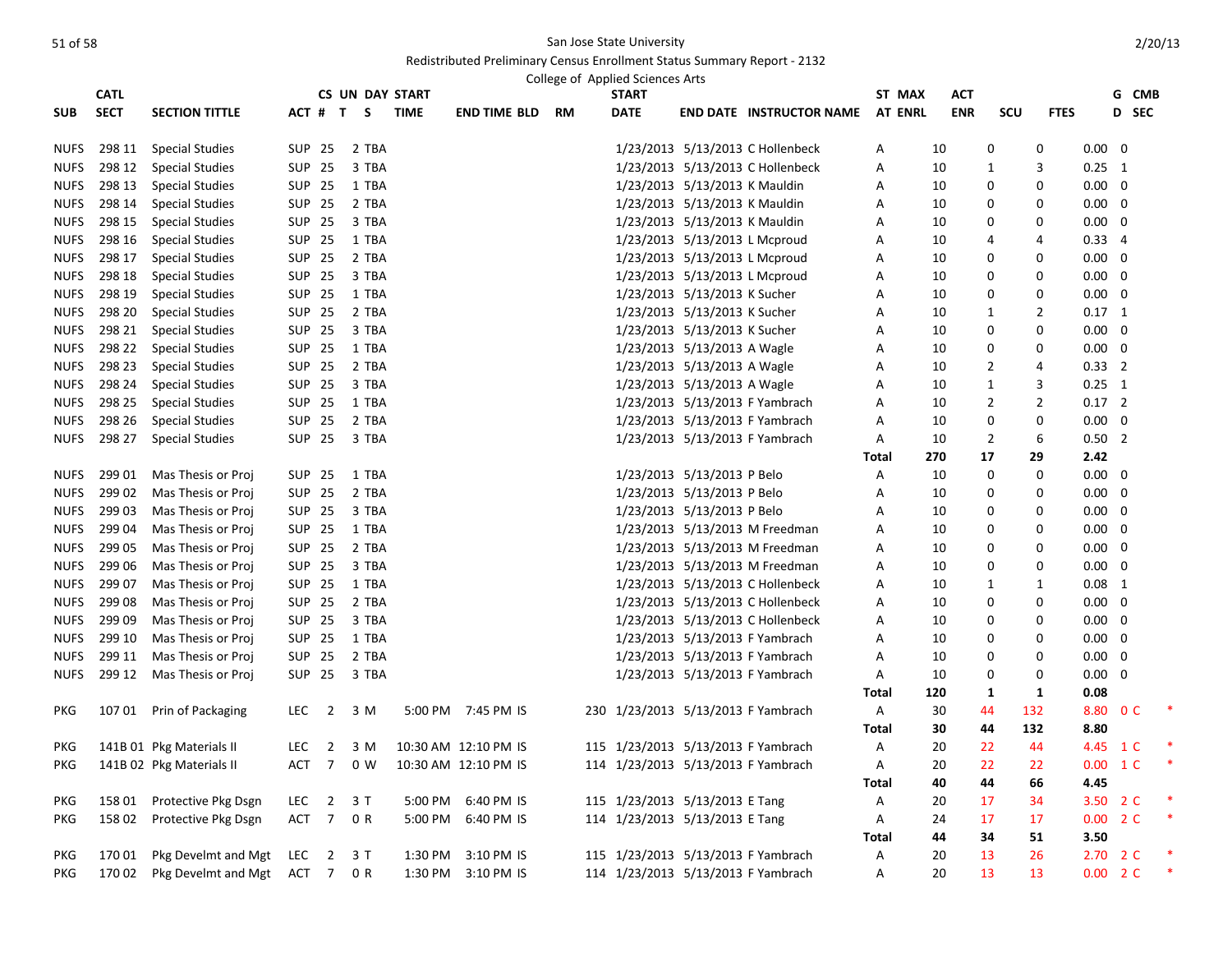# Redistributed Preliminary Census Enrollment Status Summary Report - 2132

|            | <b>CATL</b> |                       |            |     |                    | <b>CS UN DAY START</b> |                     |  |           | <b>START</b> |                 |                                | ST MAX         |     | <b>ACT</b> |          |             |                | G CMB |
|------------|-------------|-----------------------|------------|-----|--------------------|------------------------|---------------------|--|-----------|--------------|-----------------|--------------------------------|----------------|-----|------------|----------|-------------|----------------|-------|
| <b>SUB</b> | <b>SECT</b> | <b>SECTION TITTLE</b> | ACT #      |     | -S<br>$\mathbf{T}$ | <b>TIME</b>            | <b>END TIME BLD</b> |  | <b>RM</b> | <b>DATE</b>  | <b>END DATE</b> | <b>INSTRUCTOR NAME</b>         | <b>AT ENRL</b> |     | <b>ENR</b> | scu      |             | <b>FTES</b>    | D SEC |
|            |             |                       |            |     |                    |                        |                     |  |           |              |                 |                                | Total          |     | 40         | 26       | 39          | 2.70           |       |
| <b>PKG</b> | 18001       | Individual Studies    | SUP        | -36 | 1 TBA              |                        |                     |  |           |              |                 | 1/23/2013 5/13/2013 F Yambrach | A              |     | 20         | $\Omega$ | 0           | $0.00 \quad 0$ |       |
| <b>PKG</b> | 18002       | Individual Studies    | <b>SUP</b> | 36  | 2 TBA              |                        |                     |  |           |              |                 | 1/23/2013 5/13/2013 F Yambrach | A              |     | 20         | $\Omega$ | $\mathbf 0$ | $0.00 \quad 0$ |       |
| <b>PKG</b> | 18003       | Individual Studies    | SUP        | -36 | 3 TBA              |                        |                     |  |           |              |                 | 1/23/2013 5/13/2013 F Yambrach | A              |     | 20         | $\Omega$ | 0           | $0.00 \quad 0$ |       |
| <b>PKG</b> | 18004       | Individual Studies    | SUP        | -36 | 4 TBA              |                        |                     |  |           |              |                 | 1/23/2013 5/13/2013 F Yambrach | A              |     | 20         | $\Omega$ | $\mathbf 0$ | $0.00 \quad 0$ |       |
| <b>PKG</b> | 18005       | Individual Studies    | <b>SUP</b> | -36 | 5 TBA              |                        |                     |  |           |              |                 | 1/23/2013 5/13/2013 F Yambrach | A              |     | 20         | $\Omega$ | $\mathbf 0$ | $0.00 \quad 0$ |       |
| PKG.       | 180 06      | Individual Studies    | <b>SUP</b> | -36 | 6 TBA              |                        |                     |  |           |              |                 | 1/23/2013 5/13/2013 F Yambrach | A              |     | 20         | $\Omega$ | $\mathbf 0$ | $0.00 \quad 0$ |       |
|            |             |                       |            |     |                    |                        |                     |  |           |              |                 |                                | Total          | 120 |            | 0        | 0           | 0.00           |       |

**Nutrition & Food Science Total 4315 2984 7494 505.23**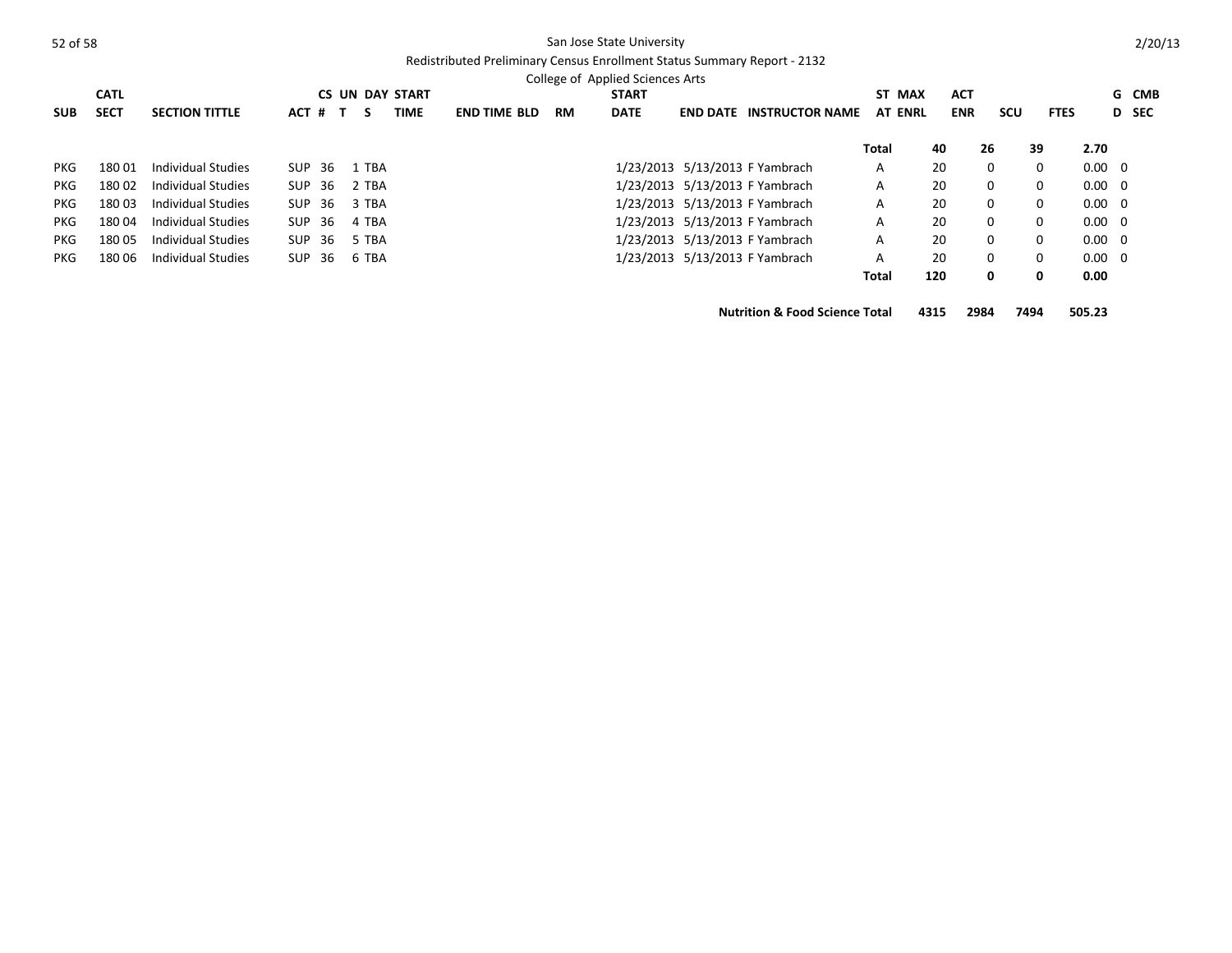|              |                             |                            |                  |                |                |                        |                                             |    | College of Applied Sciences Arts    |                                |                                         |                |             |              |              |                    |         |        |
|--------------|-----------------------------|----------------------------|------------------|----------------|----------------|------------------------|---------------------------------------------|----|-------------------------------------|--------------------------------|-----------------------------------------|----------------|-------------|--------------|--------------|--------------------|---------|--------|
|              | <b>CATL</b>                 |                            |                  |                |                | <b>CS UN DAY START</b> |                                             |    | <b>START</b>                        |                                |                                         | ST MAX         |             | ACT          |              |                    | G CMB   |        |
| <b>SUB</b>   | <b>SECT</b>                 | <b>SECTION TITTLE</b>      |                  |                | ACT # T S TIME |                        | <b>END TIME BLD</b>                         | RM | <b>DATE</b>                         |                                | <b>END DATE INSTRUCTOR NAME</b>         | <b>AT ENRL</b> |             | <b>ENR</b>   | SCU          | <b>FTES</b>        | D SEC   |        |
|              | <b>Occupational Therapy</b> |                            |                  |                |                |                        |                                             |    |                                     |                                |                                         |                |             |              |              |                    |         |        |
| OCTH         |                             | 108 01 Conds Human Dys     | <b>LEC</b>       | $\overline{2}$ | 3 M            |                        | 1:30 PM 4:15 PM CCB                         |    | 101 1/23/2013 5/13/2013 A George    |                                |                                         | Α              | 40          | 37           | 111          | $7.40 \quad 0$     |         |        |
|              |                             |                            |                  |                |                |                        |                                             |    |                                     |                                |                                         | Total          | 40          | 37           | 111          | 7.40               |         |        |
| OCTH         |                             | 120 01 Function Kines      | <b>LEC</b>       | $\overline{2}$ | 3 TR           |                        | 9:00 AM 10:15 AM CCB                        |    | 101 1/23/2013 5/13/2013 A George    |                                |                                         | A              | 20          | 21           | 63           | $4.20 \ 0$         |         |        |
| OCTH         | 120 02                      | <b>Function Kines</b>      | <b>LEC</b>       | $\overline{2}$ | 3 TR           |                        | 10:30 AM 11:45 AM CCB                       |    | 101 1/23/2013 5/13/2013 A George    |                                |                                         | Α              | 20          | 23           | 69           | $4.60 \quad 0$     |         |        |
|              |                             |                            |                  |                |                |                        |                                             |    |                                     |                                |                                         | Total          | 40          | 44           | 132          | 8.80               |         |        |
| OCTH         | 122 01                      | OT in Mental Health        | SEM <sub>5</sub> |                | 3 M            |                        | 9:00 AM 11:45 AM CCB                        |    | 209 1/23/2013 5/13/2013 E Cara      |                                |                                         | A              | 20          | 20           | 60           | $4.00 \quad 0$     |         |        |
| OCTH         | 122 02                      | OT in Mental Health        | SEM <sub>5</sub> |                | 3 R            |                        | 5:00 PM 7:45 PM CCB                         |    | 210 1/23/2013 5/13/2013 E Cara      |                                |                                         | Α              | 20          | 20           | 60           | $4.00 \quad 0$     |         |        |
|              |                             |                            |                  |                |                |                        |                                             |    |                                     |                                |                                         | <b>Total</b>   | 40          | 40           | 120          | 8.00               |         |        |
| OCTH         | 126 01                      | Comm & Occ Adapt           | <b>LEC</b>       | $\overline{2}$ | 3 M            |                        | 9:00 AM 11:45 AM CCB                        |    | 210 1/23/2013 5/13/2013 J Koketsu   |                                |                                         | A              | 20          | 20           | 60           | $4.00 \quad 0$     |         |        |
| OCTH         | 126 02                      | Comm & Occ Adapt           | LEC              | $\overline{2}$ | 3 M            |                        | 1:30 PM 4:15 PM CCB                         |    | 210 1/23/2013 5/13/2013 M Chang     |                                |                                         | Α              | 20          | 20           | 60           | $4.00 \quad 0$     |         |        |
|              |                             |                            |                  |                |                |                        |                                             |    |                                     |                                |                                         | Total          | 40          | 40           | 120          | 8.00               |         |        |
| <b>OCTH</b>  | 130 01                      | Eval in OT                 | SEM <sub>5</sub> |                | 3T             | 1:30 PM                | 4:15 PM CCB                                 |    | 209 1/23/2013 5/13/2013 H Pendleton |                                |                                         | A              | 20          | 20           | 60           | $4.00 \quad 0$     |         |        |
|              | OCTH 130 02                 | Eval in OT                 | SEM <sub>5</sub> |                | 3 R            | 1:30 PM                | 4:15 PM CCB                                 |    | 101 1/23/2013 5/13/2013 M Chang     |                                |                                         | Α              | 20          | 20           | 60           | $4.00 \quad 0$     |         |        |
|              |                             |                            |                  |                |                |                        |                                             |    |                                     |                                |                                         | <b>Total</b>   | 40          | 40           | 120          | 8.00               |         |        |
| OCTH<br>OCTH | 131 01<br>131 02            | OT in Neuro<br>OT in Neuro | SEM <sub>5</sub> |                | 3 R<br>3 R     |                        | 9:00 AM 11:45 AM CCB<br>1:30 PM 4:15 PM CCB |    |                                     |                                | 210 1/23/2013 5/13/2013 W Schultz-Krohn | A<br>A         | 20<br>20    | 17<br>20     | 51<br>60     | 4.25 17<br>5.00 20 |         |        |
|              |                             |                            | SEM <sub>5</sub> |                |                |                        |                                             |    | 210 1/23/2013 5/13/2013 G Teaford   |                                |                                         | Total          | 40          | 37           | 111          | 9.25               |         |        |
| OCTH         | 132 01                      | OT Ther Phys/Ortho         | SEM <sub>5</sub> |                | 3T             |                        | 9:00 AM 11:45 AM CCB                        |    | 209 1/23/2013 5/13/2013 H Pendleton |                                |                                         | A              | 20          | 17           | 51           | 4.25 17            |         |        |
|              | OCTH 132 02                 | OT Ther Phys/Ortho         | SEM <sub>5</sub> |                | 3 R            |                        | 9:00 AM 11:45 AM CCB                        |    | 209 1/23/2013 5/13/2013 H Pendleton |                                |                                         | A              | 20          | 20           | 60           | 5.00 20            |         |        |
|              |                             |                            |                  |                |                |                        |                                             |    |                                     |                                |                                         | <b>Total</b>   | 40          | 37           | 111          | 9.25               |         |        |
| OCTH         | 133 01                      | OT in Peds                 | SEM <sub>5</sub> |                | 3T             |                        | 9:00 AM 11:45 AM CCB                        |    |                                     |                                | 210 1/23/2013 5/13/2013 W Schultz-Krohn | A              | 20          | 20           | 60           | 5.00 20            |         |        |
|              | OCTH 133 02                 | OT in Peds                 | SEM <sub>5</sub> |                | 3T             |                        | 1:30 PM 4:15 PM CCB                         |    |                                     |                                | 210 1/23/2013 5/13/2013 W Schultz-Krohn | Α              | 20          | 17           | 51           | 4.25 17            |         |        |
|              |                             |                            |                  |                |                |                        |                                             |    |                                     |                                |                                         | <b>Total</b>   | 40          | 37           | 111          | 9.25               |         |        |
| OCTH         | 134 01                      | OT Prace & Sem I           | SEM <sub>5</sub> |                | 3T             | 1:30 PM                | 3:15 PM CCB                                 |    | 101 1/23/2013 5/13/2013 C Glogoski  |                                |                                         | A              | 20          | 19           | 38           | 4.75 19            |         |        |
|              | OCTH 134 02                 | OT Prace & Sem I           | LAB 17           |                | 0 TBA          |                        |                                             |    |                                     | 1/23/2013 5/13/2013 C Glogoski |                                         | A              | 20          | 19           | 19           | 0.0019             |         |        |
|              | OCTH 134 03                 | OT Prace & Sem I           | SEM <sub>5</sub> |                | 3 W            |                        | 9:00 AM 10:45 AM CCB                        |    | 210 1/23/2013 5/13/2013 E Cara      |                                |                                         | Α              | 20          | 18           | 36           | 4.50 18            |         |        |
| OCTH         | 134 04                      | OT Prace & Sem I           | LAB 17           |                | 0 TBA          |                        |                                             |    |                                     | 1/23/2013 5/13/2013 E Cara     |                                         | A              | 20          | 18           | 18           | 0.0018             |         |        |
|              |                             |                            |                  |                |                |                        |                                             |    |                                     |                                |                                         | Total          | 80          | 74           | 111          | 9.25               |         |        |
|              | OCTH 136 01                 | OT in Geriatric Prac       | SEM              |                | 3              |                        |                                             |    |                                     |                                |                                         | Χ              | 0           | $\mathbf 0$  | $\mathbf 0$  | $0.00 \quad 0$     |         |        |
| OCTH         | 136 02                      | OT in Geriatric Prac       | SEM <sub>5</sub> |                | 3 W            |                        | 1:30 PM 4:15 PM CCB                         |    | 115 1/23/2013 5/13/2013 C Glogoski  |                                |                                         | Α              | 19          | 18           | 54           | $3.60 \quad 0$     |         |        |
| OCTH         | 136 03                      | OT in Geriatric Prac       | SEM <sub>5</sub> |                | 3 W            |                        | 9:00 AM 11:45 AM CCB                        |    | 115 1/23/2013 5/13/2013 C Glogoski  |                                |                                         | A              | 19          | 18           | 54           | $3.60 \quad 0$     |         |        |
|              |                             |                            |                  |                |                |                        |                                             |    |                                     |                                |                                         | <b>Total</b>   | 38          | 36           | 108          | 7.20               |         |        |
| GERO         | 156 01                      | Ind Liv Ag + Disab         | <b>LEC</b>       | $\overline{2}$ | 3 W            | 1:30 PM                | 4:15 PM CCB                                 |    | 210 1/23/2013 5/13/2013 J Smith     |                                |                                         | Α              | 0           | $\mathbf 0$  | $\mathbf 0$  | $0.00 \t 0 C$      |         |        |
| ОСТН         | 156 01                      | Ind Liv Ag + Disab         | LEC              | $\overline{2}$ | 3 W            | 1:30 PM                | 4:15 PM CCB                                 |    | 210 1/23/2013 5/13/2013 J Smith     |                                |                                         | Α              | 27          | 27           | 81           |                    | 5.40 OC |        |
| <b>GERO</b>  | 156 02                      | Ind Liv Ag + Disab         | LEC              | $\overline{2}$ | 3 R            | 1:30 PM                | 4:15 PM CCB                                 |    | 209 1/23/2013 5/13/2013 J Smith     |                                |                                         | A              | $\mathbf 0$ | $\mathbf{0}$ | $\mathbf{0}$ | $0.00 \t 0 C$      |         |        |
|              | OCTH 156 02                 | Ind Liv Ag + Disab         | <b>LEC</b>       | $\overline{2}$ | 3 R            | 1:30 PM                | 4:15 PM CCB                                 |    | 209 1/23/2013 5/13/2013 J Smith     |                                |                                         | Α              | 27          | 27           | 81           | 5.45 1 C           |         | $\ast$ |
|              |                             |                            |                  |                |                |                        |                                             |    |                                     |                                |                                         | Total          | 54          | 54           | 162          | 10.85              |         |        |
| OCTH         | 180 01                      | <b>Indiv Studies</b>       | <b>SUP 36</b>    |                | 1 TBA          |                        |                                             |    |                                     |                                | 1/23/2013 5/13/2013 P Richardson        | A              | 36          | $\mathbf 0$  | $\mathbf 0$  | $0.00 \quad 0$     |         |        |
| OCTH         | 180 02                      | <b>Indiv Studies</b>       | SUP 36           |                | 2 TBA          |                        |                                             |    |                                     |                                | 1/23/2013 5/13/2013 P Richardson        | A              | 36          | $\Omega$     | $\Omega$     | $0.00 \quad 0$     |         |        |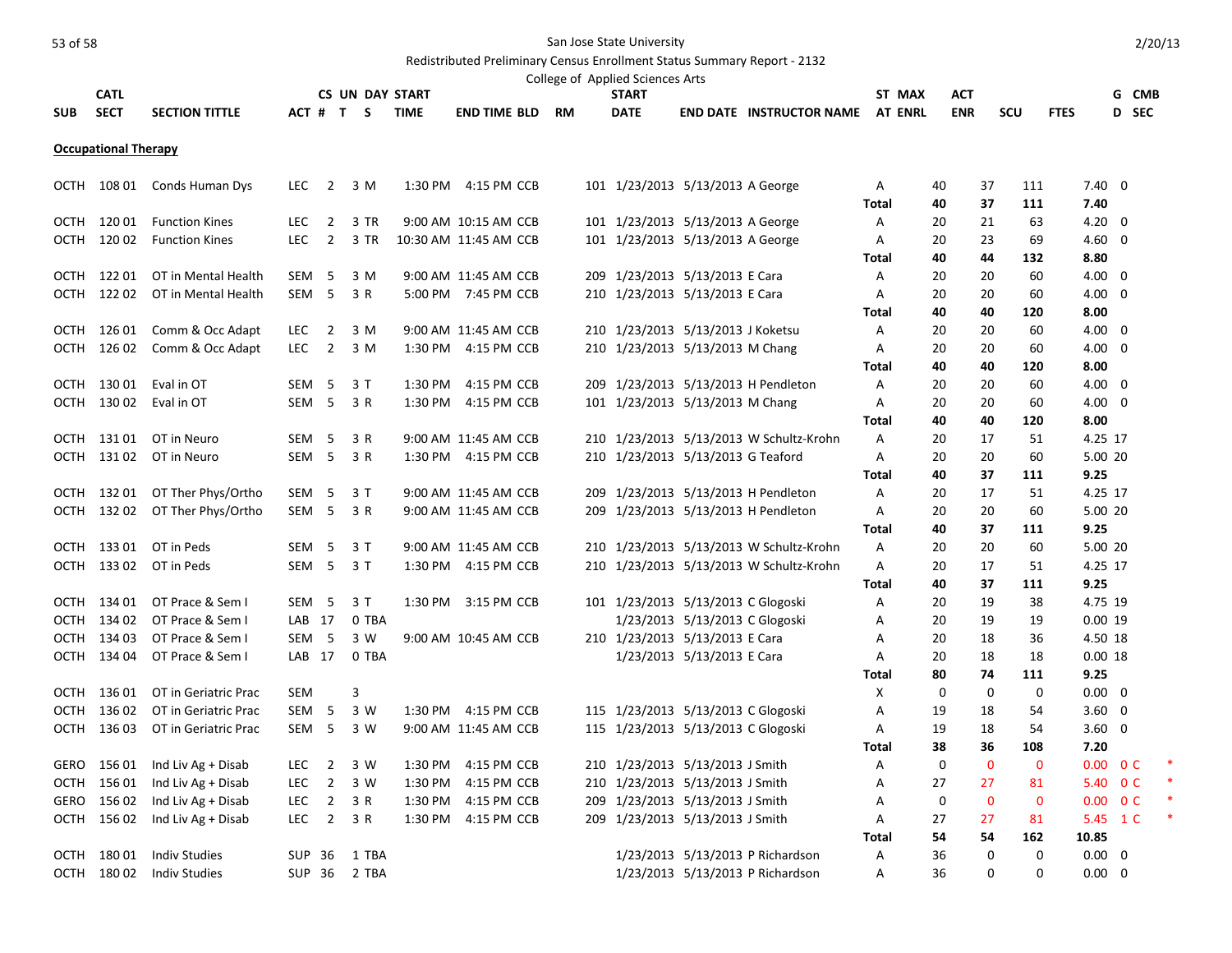#### Redistributed Preliminary Census Enrollment Status Summary Report - 2132

|             | <b>CATL</b> |                                    |                  |                          | <b>CS UN DAY START</b> |             |                      |           | College of Applied Sciences Arts<br><b>START</b> |                              |                                         | ST MAX         |     | <b>ACT</b> |             |             |                   | G | CMB   |
|-------------|-------------|------------------------------------|------------------|--------------------------|------------------------|-------------|----------------------|-----------|--------------------------------------------------|------------------------------|-----------------------------------------|----------------|-----|------------|-------------|-------------|-------------------|---|-------|
| <b>SUB</b>  | <b>SECT</b> | <b>SECTION TITTLE</b>              |                  | ACT # T S                |                        | <b>TIME</b> | END TIME BLD         | <b>RM</b> | <b>DATE</b>                                      |                              | <b>END DATE INSTRUCTOR NAME</b>         | <b>AT ENRL</b> |     | <b>ENR</b> | SCU         | <b>FTES</b> |                   |   | D SEC |
|             |             |                                    |                  |                          |                        |             |                      |           |                                                  |                              |                                         |                |     |            |             |             |                   |   |       |
| OCTH        | 18003       | <b>Indiv Studies</b>               |                  | SUP 36                   | 3 TBA                  |             |                      |           |                                                  |                              | 1/23/2013 5/13/2013 P Richardson        | A              | 36  | 0          | 0           |             | $0.00 \quad 0$    |   |       |
| OCTH        | 18004       | <b>Indiv Studies</b>               |                  | SUP 36                   | 4 TBA                  |             |                      |           |                                                  |                              | 1/23/2013 5/13/2013 P Richardson        | A              | 36  | 0          | 0           |             | $0.00 \quad 0$    |   |       |
|             |             |                                    |                  |                          |                        |             |                      |           |                                                  |                              |                                         | <b>Total</b>   | 144 | 0          | 0           |             | 0.00              |   |       |
| ОСТН        |             | 201A 01 Field Work Exper           |                  | SUP 25                   | 6 TBA                  |             |                      |           |                                                  | 1/23/2013 5/13/2013 K Papesh |                                         | $\mathsf{A}$   | 15  | 1          | 6           |             | $0.50 \quad 1$    |   |       |
|             |             |                                    |                  |                          |                        |             |                      |           |                                                  |                              |                                         | Total          | 15  | 1          | 6           |             | 0.50              |   |       |
| остн        |             | 201B 01 Adv Field Wrk Exp          |                  | SUP 25                   | 6 TBA                  |             |                      |           |                                                  | 1/23/2013 5/13/2013 K Papesh |                                         | A              | 15  | 5          | 30          |             | 2.50 <sub>5</sub> |   |       |
|             |             |                                    |                  |                          |                        |             |                      |           |                                                  |                              |                                         | <b>Total</b>   | 15  | 5          | 30          |             | 2.50              |   |       |
| ОСТН        | 202 01      | <b>Prof Concetps</b>               | LEC              |                          | 3                      |             |                      |           |                                                  |                              |                                         | X              | 0   | 0          | $\mathbf 0$ |             | $0.00 \quad 0$    |   |       |
| OCTH        | 20202       | Prof Concetps                      | <b>LEC</b>       | $\overline{2}$           | 3 M                    |             | 1:30 PM 4:15 PM CCB  |           | 115 1/23/2013 5/13/2013 C Glogoski               |                              |                                         | Α              | 38  | 34         | 102         |             | $6.80 \quad 0$    |   |       |
|             |             |                                    |                  |                          |                        |             |                      |           |                                                  |                              |                                         | <b>Total</b>   | 38  | 34         | 102         |             | 6.80              |   |       |
| ОСТН        | 204 01      | Intro to History of OT             | LEC              | $\overline{2}$           | 3 F                    |             | 9:00 AM 11:45 AM CCB |           |                                                  |                              | 210 1/23/2013 5/13/2013 H Pendleton     | A              | 26  | 25         | 75          |             | 6.25 25           |   |       |
|             |             |                                    |                  |                          |                        |             |                      |           |                                                  |                              |                                         | Total          | 26  | 25         | 75          |             | 6.25              |   |       |
| OCTH        | 208 01      | E-B Pract in Clt Cent OT LEC       |                  | $\overline{\phantom{0}}$ | 3 W                    |             | 9:00 AM 11:45 AM CCB |           |                                                  |                              | 209 1/23/2013 5/13/2013 S Krishnagiri   | A              | 13  | 12         | 36          |             | 3.00 12           |   |       |
| ОСТН        | 208 02      | E-B Pract in Clt Cent OT LEC 2     |                  |                          | 3 W                    |             | 1:30 PM 4:15 PM CCB  |           |                                                  |                              | 209 1/23/2013 5/13/2013 S Krishnagiri   | A              | 13  | 11         | 33          |             | 2.75 11           |   |       |
|             |             |                                    |                  |                          |                        |             |                      |           |                                                  |                              |                                         | Total          | 26  | 23         | 69          |             | 5.75              |   |       |
|             | OCTH 210 01 | Sem in Occup Therapy LEC           |                  | $\overline{2}$           | 3 R                    |             | 5:00 PM 7:45 PM CCB  |           |                                                  |                              | 115 1/23/2013 5/13/2013 R McLaughlin    | A              | 36  | 35         | 70          |             | 8.75 35           |   |       |
|             |             |                                    |                  |                          |                        |             |                      |           |                                                  |                              |                                         | <b>Total</b>   | 36  | 35         | 70          |             | 8.75              |   |       |
| ОСТН        | 220 01      | Educ and Occup Therapy SEM 5       |                  |                          | 3 M                    |             | 5:00 PM 7:45 PM CCB  |           |                                                  |                              | 115 1/23/2013 5/13/2013 S Krishnagiri   | A              | 36  | 36         | 108         |             | 9.00 36           |   |       |
|             |             |                                    |                  |                          |                        |             |                      |           |                                                  |                              |                                         | <b>Total</b>   | 36  | 36         | 108         |             | 9.00              |   |       |
| ОСТН        | 23001       | Mgmt and Occup Therar LEC          |                  | $\overline{2}$           | 3 T                    |             | 9:00 AM 11:45 AM CCB |           |                                                  |                              | 115 1/23/2013 5/13/2013 L Andonian      | A              | 31  | 30         | 90          |             | 7.50 30           |   |       |
| OCTH        | 23002       | Mgmt and Occup Therar LEC          |                  | $\overline{2}$           | 3 R                    |             | 9:00 AM 11:45 AM CCB |           |                                                  |                              | 115 1/23/2013 5/13/2013 L Andonian      | Α              | 31  | 31         | 93          |             | 7.75 31           |   |       |
|             |             |                                    |                  |                          |                        |             |                      |           |                                                  |                              |                                         | Total          | 62  | 61         | 183         |             | 15.25             |   |       |
| ОСТН        | 235 01      | Cult Div in OT                     | LEC              | $\overline{2}$           | 3 T                    |             | 5:00 PM 7:45 PM CCB  |           |                                                  |                              | 115 1/23/2013 5/13/2013 L Andonian      | A              | 40  | 37         | 111         |             | 9.25 37           |   |       |
|             |             |                                    |                  |                          |                        |             |                      |           |                                                  |                              |                                         | <b>Total</b>   | 40  | 37         | 111         |             | 9.25              |   |       |
| OCTH        | 244 01      | Prac & Sem 2                       |                  | SEM 5                    | 4 TR                   | 1:30 PM     | 2:45 PM CCB          |           | 115 1/23/2013 5/13/2013 A George                 |                              |                                         | Α              | 13  | 11         | 33          |             | 3.67 11           |   |       |
| OCTH        | 244 02      | Prac & Sem 2                       |                  | <b>SUP 23</b>            | 0 TR                   | 3:00 PM     | 4:15 PM CCB          |           | 222 1/23/2013 5/13/2013 A George                 |                              |                                         | А              | 13  | 11         | 44          |             | 0.0011            |   |       |
| OCTH        | 244 03      | Prac & Sem 2                       | SEM <sub>5</sub> |                          | 4 TR                   | 2:00 PM     | 3:15 PM CCB          |           | 222 1/23/2013 5/13/2013 P Steffen                |                              |                                         | А              | 13  | 13         | 39          |             | 4.33 13           |   |       |
| OCTH        | 244 04      | Prac & Sem 2                       |                  | <b>SUP 23</b>            | 0 TR                   | 3:30 PM     | 4:45 PM CCB          |           | 115 1/23/2013 5/13/2013 P Steffen                |                              |                                         | Α              | 13  | 13         | 52          |             | 0.0013            |   |       |
|             |             |                                    |                  |                          |                        |             |                      |           |                                                  |                              |                                         | <b>Total</b>   | 52  | 48         | 168         |             | 8.00              |   |       |
| OCTH        |             | 295B 01 Adv Res Method in OT LEC   |                  | $\overline{2}$           | 3 M                    |             | 9:00 AM 11:45 AM CCB |           |                                                  |                              | 115 1/23/2013 5/13/2013 W Schultz-Krohn | Α              | 21  | 22         | 66          |             | 5.50 22           |   |       |
| OCTH        |             | 295B 02 Adv Res Method in OT LEC   |                  | $\overline{2}$           | 3 M                    | 1:30 PM     | 4:15 PM CCB          |           |                                                  |                              | 209 1/23/2013 5/13/2013 S Krishnagiri   | Α              | 21  | 18         | 54          |             | 4.50 18           |   |       |
| OCTH        |             | 295B 03 Adv Res Method in OT LEC 2 |                  |                          | 3 W                    |             | 1:30 PM 4:15 PM CCB  |           | 101 1/23/2013 5/13/2013 E Cara                   |                              |                                         | Α              | 21  | 22         | 66          |             | 5.50 22           |   |       |
|             |             |                                    |                  |                          |                        |             |                      |           |                                                  |                              |                                         | <b>Total</b>   | 63  | 62         | 186         |             | 15.50             |   |       |
| OCTH        | 298 01      | Sup Study OT                       | <b>SUP 25</b>    |                          | 1 TBA                  |             |                      |           |                                                  |                              | 1/23/2013 5/13/2013 P Richardson        | Α              | 32  | 0          | $\mathbf 0$ |             | $0.00 \quad 0$    |   |       |
| OCTH        | 29802       | Sup Study OT                       | <b>SUP 25</b>    |                          | 2 TBA                  |             |                      |           |                                                  |                              | 1/23/2013 5/13/2013 P Richardson        | Α              | 40  | 0          | 0           |             | $0.00 \quad 0$    |   |       |
| OCTH        | 298 03      | Sup Study OT                       | <b>SUP 25</b>    |                          | 3 TBA                  |             |                      |           |                                                  |                              | 1/23/2013 5/13/2013 P Richardson        | Α              | 10  | 0          | 0           |             | $0.00 \quad 0$    |   |       |
| <b>OCTH</b> | 298 04      | Sup Study OT                       |                  | <b>SUP 25</b>            | 3 TBA                  |             |                      |           |                                                  |                              | 1/23/2013 5/13/2013 P Richardson        | Α              | 10  | 0          | 0           |             | $0.00 \quad 0$    |   |       |
|             |             |                                    |                  |                          |                        |             |                      |           |                                                  |                              |                                         | <b>Total</b>   | 92  | 0          | 0           |             | 0.00              |   |       |

**Occupational Therapy Total 1137 843 2425 182.80**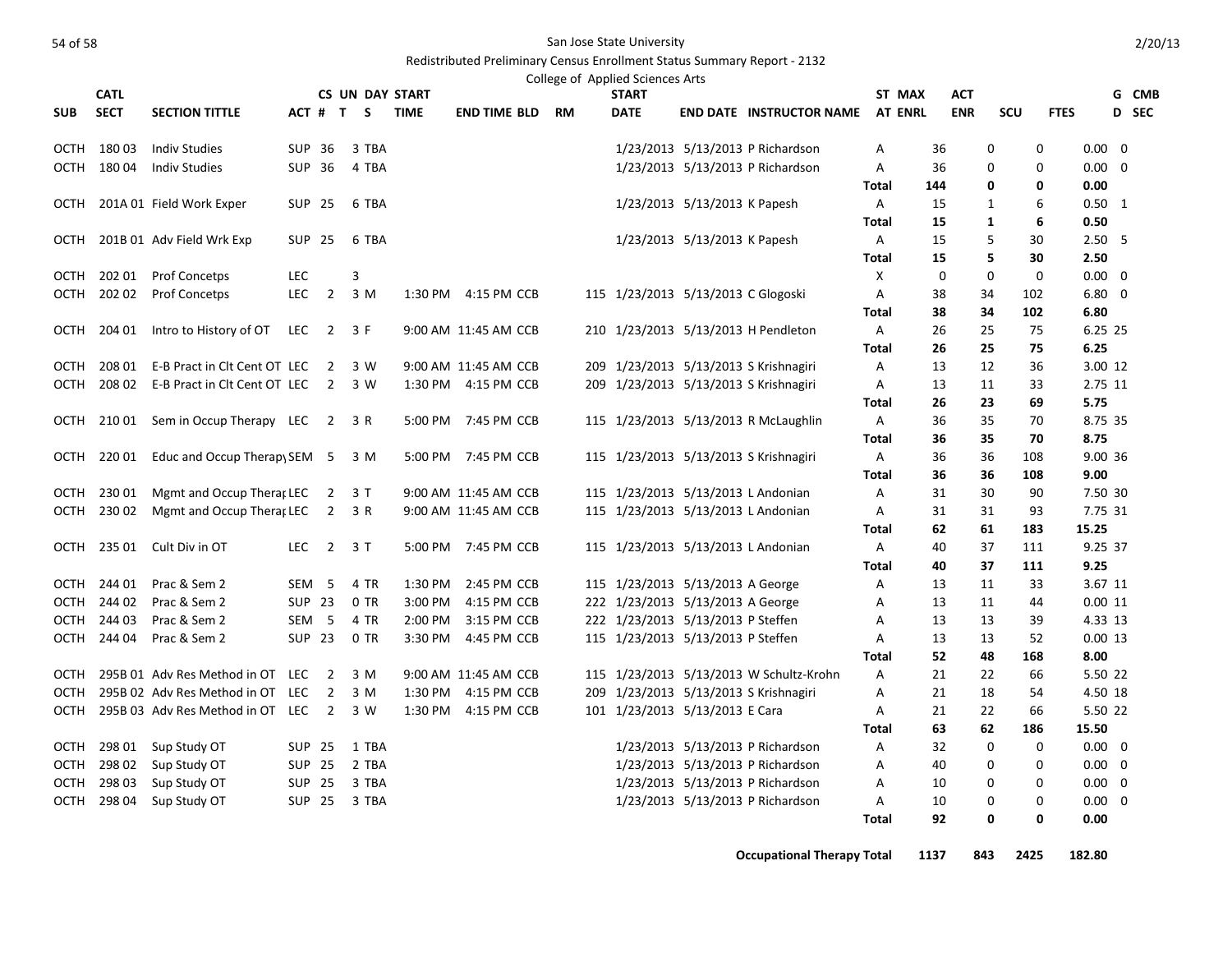|                    |             |                                |                  |                |           |                        |                     |           | College of Applied Sciences Arts    |                               |                                 |              |                |          |            |           |             |                        |       |
|--------------------|-------------|--------------------------------|------------------|----------------|-----------|------------------------|---------------------|-----------|-------------------------------------|-------------------------------|---------------------------------|--------------|----------------|----------|------------|-----------|-------------|------------------------|-------|
|                    | <b>CATL</b> |                                |                  |                |           | <b>CS UN DAY START</b> |                     |           | <b>START</b>                        |                               |                                 |              | ST MAX         |          | ACT        |           |             |                        | G CMB |
| <b>SUB</b>         | <b>SECT</b> | <b>SECTION TITTLE</b>          |                  |                | ACT # T S | <b>TIME</b>            | <b>END TIME BLD</b> | <b>RM</b> | <b>DATE</b>                         |                               | <b>END DATE INSTRUCTOR NAME</b> |              | <b>AT ENRL</b> |          | <b>ENR</b> | SCU       | <b>FTES</b> |                        | D SEC |
| <b>Social Work</b> |             |                                |                  |                |           |                        |                     |           |                                     |                               |                                 |              |                |          |            |           |             |                        |       |
|                    | SCWK 1001   |                                | LEC              |                |           |                        |                     |           |                                     |                               |                                 |              |                |          | 23         | 69        |             |                        |       |
|                    |             | Int Soc Wel & SocW             |                  | $\overline{2}$ | 3 R       |                        | 9:00 AM 11:45 AM SH |           | 312 1/23/2013 5/13/2013 G Villagran |                               |                                 | Α<br>Total   |                | 30<br>30 | 23         | 69        |             | $4.60 \quad 0$<br>4.60 |       |
|                    |             | SCWK 100W 01 Writing Workshop  | SEM 4            |                | 3 T       |                        | 6:00 PM 8:45 PM MH  |           | 322 1/23/2013 5/13/2013 J Hubbs     |                               |                                 | A            |                | 25       | 29         | 87        |             | $5.80 \quad 0$         |       |
|                    |             |                                |                  |                |           |                        |                     |           |                                     |                               |                                 | <b>Total</b> |                | 25       | 29         | 87        |             | 5.80                   |       |
|                    |             | SCWK 112 01 Gen SW Practice II | SEM 5            |                | 3 M       |                        | 12:00 PM 2:45 PM MH |           | 322 1/23/2013 5/13/2013 N Thomas    |                               |                                 | Α            |                | 25       | 22         | 66        |             | 4.40 0                 |       |
|                    | SCWK 11202  | <b>Gen SW Practice II</b>      | SEM <sub>5</sub> |                | 3 W       | 12:00 PM               | 2:45 PM MH          |           | 322 1/23/2013 5/13/2013 M Han       |                               |                                 | Α            |                | 25       | 19         | 57        |             | $3.80 \quad 0$         |       |
|                    |             |                                |                  |                |           |                        |                     |           |                                     |                               |                                 | Total        |                | 50       | 41         | 123       |             | 8.20                   |       |
|                    |             | SCWK 12101 Soc Wellns II       | <b>LEC</b>       | $\overline{2}$ | 3 M       | 3:00 PM                | 5:45 PM SH          |           | 312 1/23/2013 5/13/2013 M Crowe     |                               |                                 | Α            |                | 25       | 26         | 78        |             | $5.20 \ 0$             |       |
|                    |             | SCWK 121 02 Soc Wel Ins II     | <b>LEC</b>       | $\overline{2}$ | 3 W       | 3:00 PM                | 5:45 PM SH          |           | 312 1/23/2013 5/13/2013 A Jacob     |                               |                                 | Α            |                | 25       | 24         | 72        |             | 4.80 0                 |       |
|                    |             |                                |                  |                |           |                        |                     |           |                                     |                               |                                 | Total        |                | 50       | 50         | 150       |             | 10.00                  |       |
|                    |             | SCWK 131 01 Hm Bhvr Soc Env II | LEC <sub>2</sub> |                | 3 M       | 3:00 PM                | 5:45 PM MH          |           | 322 1/23/2013 5/13/2013 H Calvillo  |                               |                                 | Α            |                | 25       | 28         | 84        |             | $5.60 \quad 0$         |       |
|                    | SCWK 13102  | Hm Bhyr Soc Eny II             | <b>LEC</b>       | $\overline{2}$ | 3 W       | $3:00$ PM              | 5:45 PM MH          |           | 322 1/23/2013 5/13/2013 F Krebs     |                               |                                 | A            |                | 25       | 30         | 90        |             | $6.00 \quad 0$         |       |
|                    |             |                                |                  |                |           |                        |                     |           |                                     |                               |                                 | <b>Total</b> |                | 50       | 58         | 174       |             | 11.60                  |       |
|                    | SCWK 142 01 | Field Practicum II             | SUP 36           |                | 4 TBA     |                        |                     |           |                                     | 1/23/2013 5/13/2013 B Tavera  |                                 | Α            |                | 40       | 19         | 76        |             | $5.07 \quad 0$         |       |
|                    | SCWK 142 02 | Field Practicum II             | SUP 36           |                | 4 TBA     |                        |                     |           |                                     | 1/23/2013 5/13/2013 C Shaffar |                                 | A            |                | 40       | 22         | 88        |             | 5.87 0                 |       |
|                    |             |                                |                  |                |           |                        |                     |           |                                     |                               |                                 | Total        |                | 80       | 41         | 164       |             | 10.93                  |       |
|                    | SCWK 17001  | Intro Res Methods              | SEM 4            |                | 3 M       |                        | 9:00 AM 11:45 AM MH |           | 322 1/23/2013 5/13/2013 S Lee       |                               |                                 | Α            |                | 25       | 27         | 81        |             | $5.40 \quad 0$         |       |
|                    | SCWK 170 02 | Intro Res Methods              | SEM 4            |                | 3 W       |                        | 9:00 AM 11:45 AM MH |           | 322 1/23/2013 5/13/2013 S Lee       |                               |                                 | Α            |                | 25       | 26         | 78        |             | $5.20 \ 0$             |       |
|                    | SCWK 175 01 | Senior Seminar                 | SEM <sub>5</sub> |                | 3 W       | 12:00 PM               | 2:45 PM SH          |           | 346 1/23/2013 5/13/2013 R Jacobsen  |                               |                                 | Total<br>Α   |                | 50<br>25 | 53<br>24   | 159<br>72 |             | 10.60<br>4.80 0        |       |
|                    | SCWK 175 02 | Senior Seminar                 | SEM <sub>5</sub> |                | 3 M       | 12:00 PM               | 2:45 PM SH          |           | 312 1/23/2013 5/13/2013 H Calvillo  |                               |                                 | Α            |                | 25       | 25         | 75        |             | $5.00 \quad 0$         |       |
|                    |             |                                |                  |                |           |                        |                     |           |                                     |                               |                                 | Total        |                | 50       | 49         | 147       |             | 9.80                   |       |
|                    | SCWK 180 01 | Individual Studies             | SUP 36           |                | 1 TBA     |                        |                     |           |                                     | 1/23/2013 5/13/2013 M Han     |                                 | Α            |                | 30       | 1          | 1         |             | $0.07 \quad 0$         |       |
|                    | SCWK 180 02 | <b>Individual Studies</b>      | SUP 36           |                | 1 TBA     |                        |                     |           |                                     | 1/23/2013 5/13/2013           |                                 | Α            |                | 36       | 0          | 0         |             | $0.00 \quad 0$         |       |
|                    | SCWK 18003  | <b>Individual Studies</b>      | SUP 36           |                | 1 TBA     |                        |                     |           |                                     | 1/23/2013 5/13/2013           |                                 | Α            |                | 36       | 0          | 0         |             | $0.00 \quad 0$         |       |
|                    |             |                                |                  |                |           |                        |                     |           |                                     |                               |                                 | Total        |                | 102      | 1          | 1         |             | 0.07                   |       |
|                    | SCWK 204 01 | Soc Pol Analsis                | SEM <sub>5</sub> |                | 3T        |                        | 12:00 PM 2:45 PM MH |           | 322 1/23/2013 5/13/2013 Y Maxwell   |                               |                                 | Α            |                | 25       | 23         | 69        |             | 5.75 23                |       |
|                    | SCWK 204 02 | Soc Pol Analsis                | SEM <sub>5</sub> |                | 3 T       |                        | 9:00 AM 11:45 AM MH |           | 322 1/23/2013 5/13/2013 M Conroy    |                               |                                 | Α            |                | 25       | 23         | 69        |             | 5.75 23                |       |
|                    | SCWK 204 03 | Soc Pol Analsis                | SEM 5            |                | 3 R       | 12:00 PM               | 2:45 PM MH          |           | 322 1/23/2013 5/13/2013 G Thomas    |                               |                                 | A            |                | 25       | 22         | 66        |             | 5.50 22                |       |
|                    | SCWK 204 04 | Soc Pol Analsis                | SEM <sub>5</sub> |                | 3 M       | 6:00 PM                | 8:45 PM MH          |           | 322 1/23/2013 5/13/2013 M Crowe     |                               |                                 | Α            |                | 25       | 21         | 63        |             | 5.25 21                |       |
|                    | SCWK 204 05 | Soc Pol Analsis                | SEM 5            |                | 3 W       |                        | 6:00 PM 8:45 PM SH  |           | 312 1/23/2013 5/13/2013 G Thomas    |                               |                                 | Α            |                | 25       | 24         | 72        |             | 6.00 24                |       |
|                    |             |                                |                  |                |           |                        |                     |           |                                     |                               |                                 | Total        |                | 125      | 113        | 339       |             | 28.25                  |       |
|                    | SCWK 214 01 | Hum Be Soc Env II              | SEM 5            |                | 3 T       |                        | 9:00 AM 11:45 AM SH |           | 346 1/23/2013 5/13/2013 Y Maxwell   |                               |                                 | Α            |                | 25       | 21         | 63        |             | 5.25 21                |       |
|                    | SCWK 214 02 | Hum Be Soc Env II              | SEM 5            |                | 3T        |                        | 12:00 PM 2:45 PM SH |           | 312 1/23/2013 5/13/2013 S Sen       |                               |                                 | Α            |                | 25       | 23         | 69        |             | 5.75 23                |       |
|                    | SCWK 214 03 | Hum Be Soc Env II              |                  | SEM 5          | 3 R       |                        | 9:00 AM 11:45 AM MH |           | 322 1/23/2013 5/13/2013 R Jacobsen  |                               |                                 | A            |                | 25       | 23         | 69        |             | 5.75 23                |       |
|                    | SCWK 214 04 | Hum Be Soc Env II              | SEM <sub>5</sub> |                | 3 W       | 6:00 PM                | 8:45 PM MH          |           | 322 1/23/2013 5/13/2013 F Krebs     |                               |                                 | Α            |                | 25       | 21         | 63        |             | 5.25 21                |       |
|                    | SCWK 214 05 | Hum Be Soc Env II              | SEM 5            |                | 3 M       |                        | 6:00 PM 8:45 PM SH  |           | 312 1/23/2013 5/13/2013 M Reyes     |                               |                                 | Α            |                | 25       | 23         | 69        |             | 5.75 23                |       |
|                    |             |                                |                  |                |           |                        |                     |           |                                     |                               |                                 | Total        |                | 125      | 111        | 333       |             | 27.75                  |       |
|                    |             | SCWK 221 01 Trans Gen Prac II  | SEM <sub>5</sub> |                | 3 W       |                        | 9:00 AM 11:45 AM SH |           | 312 1/23/2013 5/13/2013 L Arieta    |                               |                                 | A            |                | 25       | 22         | 66        |             | 5.50 22                |       |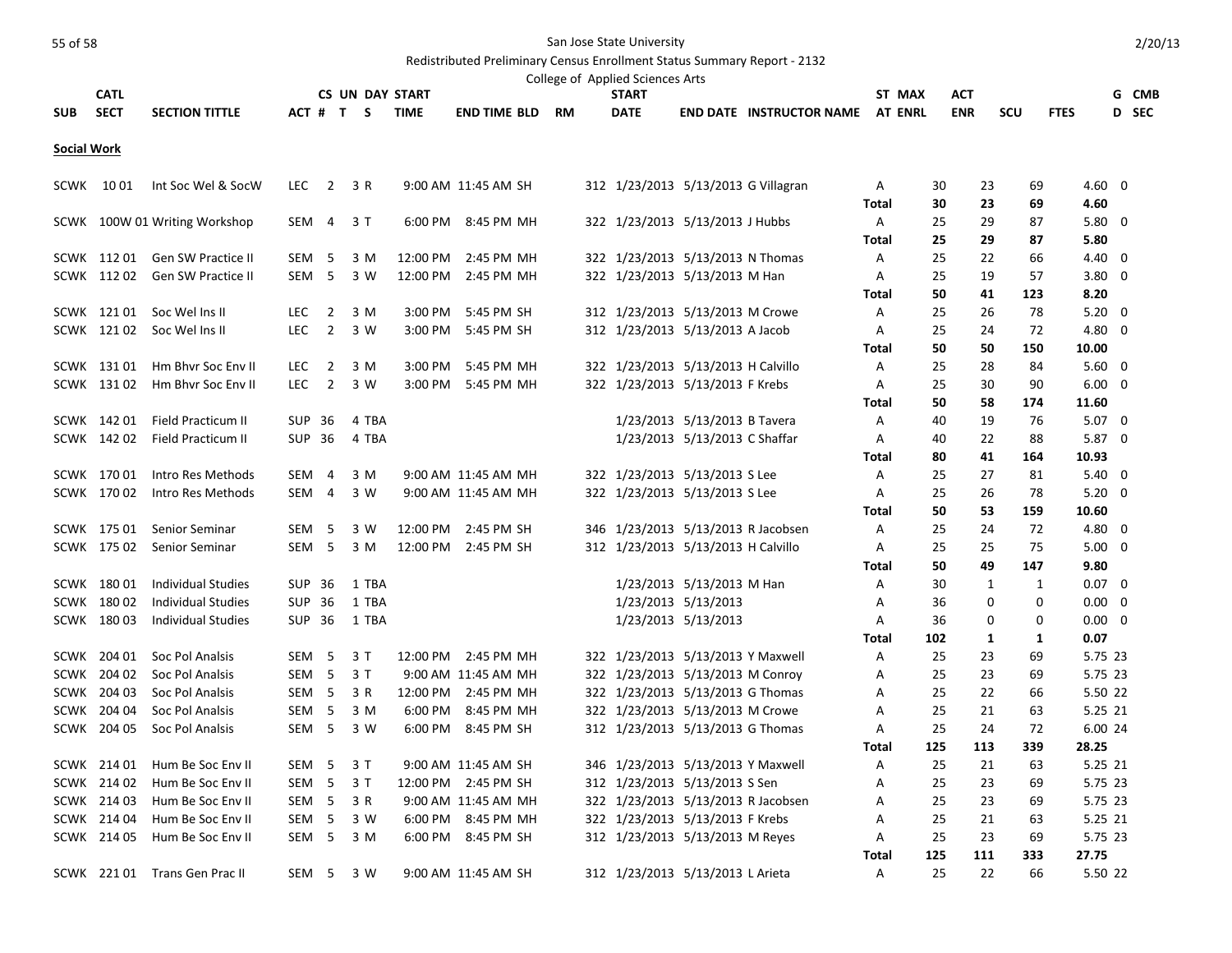|            | <b>CATL</b>                |                                          |                           | <b>CS UN DAY START</b> |             |                                    |    | College of Applied Sciences Arts<br><b>START</b>                        |                               |                                           |              | ST MAX         | ACT            |             |                    |                | G CMB        |
|------------|----------------------------|------------------------------------------|---------------------------|------------------------|-------------|------------------------------------|----|-------------------------------------------------------------------------|-------------------------------|-------------------------------------------|--------------|----------------|----------------|-------------|--------------------|----------------|--------------|
| <b>SUB</b> | <b>SECT</b>                | <b>SECTION TITTLE</b>                    | ACT # T S                 |                        | <b>TIME</b> | <b>END TIME BLD</b>                | RM | <b>DATE</b>                                                             |                               | <b>END DATE INSTRUCTOR NAME</b>           |              | <b>AT ENRL</b> | <b>ENR</b>     | SCU         | <b>FTES</b>        |                | <b>D</b> SEC |
|            |                            |                                          |                           |                        |             |                                    |    |                                                                         |                               |                                           |              |                |                |             |                    |                |              |
|            | SCWK 22102                 | Trans Gen Prac II                        | SEM 5                     | 3 W                    |             | 12:00 PM 2:45 PM SH                |    | 312 1/23/2013 5/13/2013 M Reyes                                         |                               |                                           | Α            | 25             | 23             | 69          | 5.75 23            |                |              |
|            | SCWK 22103                 | <b>Trans Gen Prac II</b>                 | SEM <sub>5</sub>          | 3 F                    |             | 9:00 AM 11:45 AM MH                |    | 322 1/23/2013 5/13/2013 L Arieta                                        |                               |                                           | A            | 25             | 23             | 69          |                    | 5.75 23        |              |
|            | SCWK 22104                 | Trans Gen Prac II                        | SEM <sub>5</sub>          | 3 W                    |             | 6:00 PM 8:45 PM SPXC               |    | 211 1/23/2013 5/13/2013 M Reyes                                         |                               |                                           | Α            | 25             | 25             | 75          | 6.25 25            |                |              |
|            | SCWK 22105                 | <b>Trans Gen Prac II</b>                 | SEM <sub>5</sub>          | 3 M                    |             | 6:00 PM 8:45 PM SPXC               |    |                                                                         |                               | 211 1/23/2013 5/13/2013 L Moore-Guerra    | Α            | 25             | 24             | 72          | 6.00 24            |                |              |
|            |                            |                                          |                           |                        |             |                                    |    |                                                                         |                               |                                           | Total        | 125            | 117            | 351         | 29.25              |                |              |
|            |                            | SCWK 223 01 Trans Adv Gen II             | SEM 5                     | 3 T                    |             | 9:00 AM 11:45 AM SH                |    | 312 1/23/2013 5/13/2013 J Gonzalez                                      |                               |                                           | Α            | 25             | 20             | 60          | 5.00 20            |                |              |
|            | SCWK 223 02                | Trans Adv Gen II                         | SEM <sub>5</sub>          | 3T                     |             | 6:00 PM 8:45 PM SH                 |    | 312 1/23/2013 5/13/2013 M Reyes                                         |                               |                                           | A            | 25             | 20             | 60          | 5.00 20            |                |              |
|            |                            |                                          |                           |                        |             |                                    |    |                                                                         |                               |                                           | <b>Total</b> | 50             | 40             | 120         | 10.00              |                |              |
|            |                            | SCWK 231 01 Soc W Pract II               | SUP 23                    | 4 TBA                  |             |                                    |    |                                                                         | 1/23/2013 5/13/2013 J Jackson |                                           | Α            | 30             | 11             | 44          | 3.67 11            |                |              |
|            | SCWK 23102                 | Soc W Pract II                           | <b>SUP 23</b>             | 4 TBA                  |             |                                    |    |                                                                         |                               | 1/23/2013 5/13/2013 A Fimbres-Windley     | Α            | 30             | 9              | 36          |                    | $3.00$ 9       |              |
|            | SCWK 23103                 | Soc W Pract II                           | <b>SUP 23</b>             | 4 TBA                  |             |                                    |    |                                                                         | 1/23/2013 5/13/2013 B Watkins |                                           | А            | 30             | 12             | 48          |                    | 4.00 12        |              |
|            | SCWK 23104                 | Soc W Pract II                           | <b>SUP 23</b>             | 4 TBA                  |             |                                    |    |                                                                         | 1/23/2013 5/13/2013 L Chin    |                                           | А            | 30             | 15             | 60          |                    | 5.00 15        |              |
|            | SCWK 231 05                | Soc W Pract II                           | <b>SUP 23</b>             | 4 TBA                  |             |                                    |    |                                                                         | 1/23/2013 5/13/2013 V Smith   |                                           | Α            | 30             | 10             | 40          |                    | 3.33 10        |              |
|            | SCWK 231 06                | Soc W Pract II                           | <b>SUP 23</b>             | 4 TBA                  |             |                                    |    |                                                                         | 1/23/2013 5/13/2013 M Curry   |                                           | Α            | 30             | 15             | 60          |                    | 5.00 15        |              |
|            | SCWK 23107                 | Soc W Pract II                           | <b>SUP 23</b>             | 4 TBA                  |             |                                    |    |                                                                         |                               | 1/23/2013 5/13/2013 M Blandino            | Α            | 30             | 13             | 52          | 4.33 13            |                |              |
|            | SCWK 23108                 | Soc W Pract II                           | <b>SUP 23</b>             | 4 TBA                  |             |                                    |    |                                                                         | 1/23/2013 5/13/2013 R Bhader  |                                           | Α            | 30             | 11             | 44          |                    | 3.67 11        |              |
|            | SCWK 231 09                | Soc W Pract II                           | <b>SUP 23</b>             | 4 TBA                  |             |                                    |    |                                                                         | 1/23/2013 5/13/2013 L Alvarez |                                           | A            | 30             | 10             | 40          |                    | 3.33 10        |              |
|            | SCWK 231 10                | Soc W Pract II                           | <b>SUP 23</b>             | 4 TBA                  |             |                                    |    |                                                                         | 1/23/2013 5/13/2013 R Ghezzi  |                                           | A            | 30             | $\overline{7}$ | 28          | $2.33 \quad 7$     |                |              |
|            |                            |                                          |                           |                        |             |                                    |    |                                                                         |                               |                                           | Total        | 300            | 113            | 452         | 37.67              |                |              |
|            |                            | SCWK 232 01 Soc W Pract III              | <b>SUP 23</b>             | 5 TBA                  |             |                                    |    |                                                                         | 1/23/2013 5/13/2013 B Watkins |                                           | A            | $\mathbf{1}$   | $\mathbf 0$    | 0           | $0.00 \quad 0$     |                |              |
|            |                            |                                          |                           |                        |             |                                    |    |                                                                         |                               |                                           | Total        | 1              | 0              | 0           | 0.00               |                |              |
|            | SCWK 233 01                | Soc W Pract IV                           | <b>SUP 23</b>             | 5 TBA                  |             |                                    |    |                                                                         | 1/23/2013 5/13/2013 J Jackson |                                           | А            | 30             | 13             | 65          | 5.42 13            |                |              |
|            | SCWK 233 02                | Soc W Pract IV                           | SUP 23                    | 5 TBA                  |             |                                    |    |                                                                         |                               | 1/23/2013 5/13/2013 A Fimbres-Windley     | A            | 30             | 15             | 75          |                    | 6.25 15        |              |
|            | SCWK 233 03                | Soc W Pract IV                           | <b>SUP 23</b>             | 5 TBA                  |             |                                    |    |                                                                         | 1/23/2013 5/13/2013 B Watkins |                                           | Α            | 30             | 10             | 50          | 4.17 10            |                |              |
|            | SCWK 233 04                | Soc W Pract IV                           | <b>SUP 23</b>             | 5 TBA                  |             |                                    |    |                                                                         | 1/23/2013 5/13/2013 L Chin    |                                           | Α            | 30             | 9              | 45          |                    | 3.75 9         |              |
|            | SCWK 233 05                | Soc W Pract IV                           | <b>SUP 23</b>             | 5 TBA                  |             |                                    |    |                                                                         | 1/23/2013 5/13/2013 V Smith   |                                           | A            | 30             | 8              | 40          |                    | $3.33 \quad 8$ |              |
|            | SCWK 233 06                | Soc W Pract IV                           | <b>SUP 23</b>             | 5 TBA                  |             |                                    |    |                                                                         | 1/23/2013 5/13/2013 M Curry   |                                           | А            | 30             | 8              | 40          |                    | 3.33 8         |              |
|            | SCWK 233 07                | Soc W Pract IV                           | <b>SUP 23</b>             | 5 TBA                  |             |                                    |    |                                                                         |                               | 1/23/2013 5/13/2013 M Blandino            | A            | 30             | 10             | 50          | 4.17 10            |                |              |
|            | SCWK 233 08                | Soc W Pract IV                           | SUP 23                    | 5 TBA                  |             |                                    |    |                                                                         | 1/23/2013 5/13/2013 R Bhader  |                                           | A            | 30             | 11             | 55          | 4.58 11            |                |              |
|            | SCWK 233 09                | Soc W Pract IV                           | <b>SUP 23</b>             | 5 TBA                  |             |                                    |    |                                                                         | 1/23/2013 5/13/2013 R Ghezzi  |                                           | Α            | 30             | 15             | 75          |                    | 6.25 15        |              |
|            | SCWK 233 10                | Soc W Pract IV                           | <b>SUP 23</b>             | 5 TBA                  |             |                                    |    |                                                                         | 1/23/2013 5/13/2013 L Alvarez |                                           | Α            | 30             | 6              | 30          | 2.506              |                |              |
|            | SCWK 233 11                | Soc W Pract IV                           | <b>SUP 23</b>             | 4 TBA                  |             |                                    |    |                                                                         | 1/23/2013 5/13/2013 L Alvarez |                                           | Α            | 30             | 9              | 36          |                    | $3.00$ 9       |              |
|            |                            |                                          |                           |                        |             |                                    |    |                                                                         |                               |                                           | <b>Total</b> | 330            | 114            | 561         | 46.75              |                |              |
|            | SCWK 242 01                | Res Meth Data Eval                       | <b>SEM</b>                | 3                      |             |                                    |    |                                                                         |                               |                                           | X            | 0              | $\mathbf 0$    | $\mathbf 0$ | $0.00 \t 0$        |                |              |
|            | SCWK 242 02                | Res Meth Data Eval                       | SEM <sub>5</sub>          | 3 W                    |             | 9:00 AM 11:45 AM SH                |    | 346 1/23/2013 5/13/2013 P Lee                                           |                               |                                           | Α            | 25             | 22             | 66          | 5.50 22            |                |              |
|            | SCWK 24203                 | Res Meth Data Eval                       | SEM 5                     | 3 F                    |             | 12:00 PM 2:45 PM MH                |    |                                                                         |                               | 323 1/23/2013 5/13/2013 K Lemon Osterling | Α            | 25             | 23             | 69          | 5.75 23            |                |              |
|            | SCWK 242 04<br>SCWK 242 05 | Res Meth Data Eval<br>Res Meth Data Eval | SEM 5<br>SEM <sub>5</sub> | 3 M<br>3 W             | 6:00 PM     | 6:00 PM 8:45 PM BBC<br>8:45 PM BBC |    | 126 1/23/2013 5/13/2013 A Cablas<br>126 1/23/2013 5/13/2013 F Prochaska |                               |                                           | Α            | 25<br>25       | 22<br>24       | 66<br>72    | 5.50 22<br>6.00 24 |                |              |
|            | SCWK 242 06                | Res Meth Data Eval                       | SEM <sub>5</sub>          | 3 W                    |             | 12:00 PM 2:45 PM                   |    |                                                                         |                               |                                           | Α<br>Α       | 25             | 23             | 69          |                    | 5.75 23        |              |
|            |                            |                                          |                           |                        |             |                                    |    |                                                                         |                               | 1/23/2013 5/13/2013 K Lemon Osterling     | <b>Total</b> | 125            | 114            | 342         | 28.50              |                |              |
|            | SCWK 245 01                |                                          | SEM 5                     | 3 M                    |             | 12:00 PM 2:45 PM SH                |    |                                                                         |                               | 346 1/23/2013 5/13/2013 J Williamson      | A            | 30             | 31             | 93          | 7.75 31            |                |              |
|            |                            | Mngmt Hum Serv                           |                           |                        |             |                                    |    |                                                                         |                               |                                           |              |                |                |             |                    |                |              |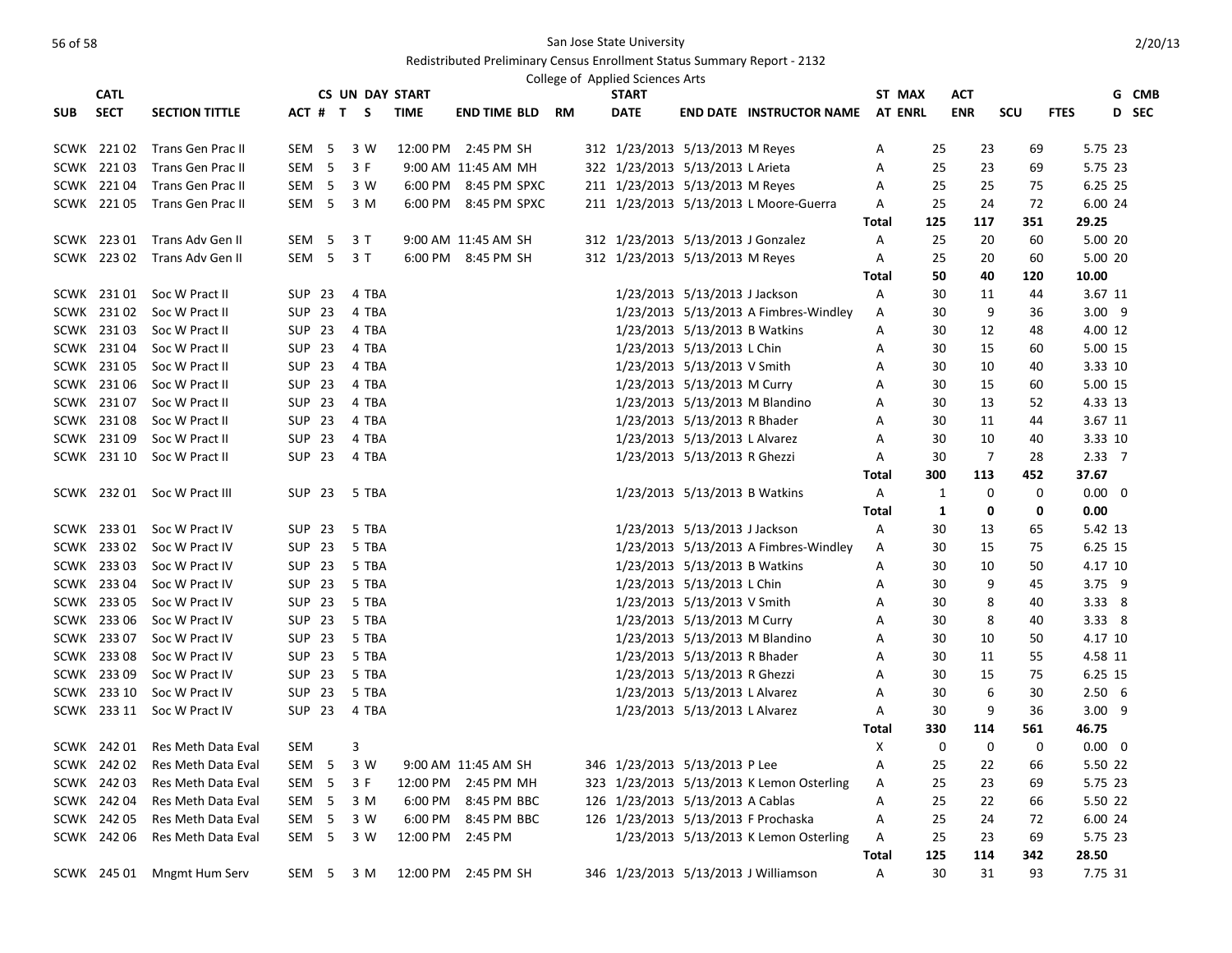|            | <b>CATL</b> |                           |                  |         | <b>CS UN DAY START</b> |             |                     |           | <b>START</b>                      |                           |                                           |              | ST MAX         | <b>ACT</b> |      |             | G | <b>CMB</b> |
|------------|-------------|---------------------------|------------------|---------|------------------------|-------------|---------------------|-----------|-----------------------------------|---------------------------|-------------------------------------------|--------------|----------------|------------|------|-------------|---|------------|
| <b>SUB</b> | <b>SECT</b> | <b>SECTION TITTLE</b>     |                  | ACT # T | S                      | <b>TIME</b> | <b>END TIME BLD</b> | <b>RM</b> | <b>DATE</b>                       |                           | <b>END DATE INSTRUCTOR NAME</b>           |              | <b>AT ENRL</b> | <b>ENR</b> | SCU  | <b>FTES</b> |   | D SEC      |
|            |             |                           |                  |         |                        |             |                     |           |                                   |                           |                                           | Total        | 30             | 31         | 93   | 7.75        |   |            |
|            | SCWK 250 01 | Policy Prac Aging         | SEM <sub>5</sub> |         | 3 M                    | 6:00 PM     | 8:45 PM CCB         |           | 101 1/23/2013 5/13/2013 M Breaux  |                           |                                           | A            | 25             | 10         | 30   | 2.50 10     |   |            |
|            |             |                           |                  |         |                        |             |                     |           |                                   |                           |                                           | <b>Total</b> | 25             | 10         | 30   | 2.50        |   |            |
|            | SCWK 260 01 | Pol Prac Child Fam        | SEM <sub>5</sub> |         | 3T                     | 6:00 PM     | 8:45 PM CCB         |           | 101 1/23/2013 5/13/2013 E Bruce   |                           |                                           | A            | 25             | 23         | 69   | 5.75 23     |   |            |
|            | SCWK 260 02 | Pol Prac Child Fam        | SEM <sub>5</sub> |         | 3 M                    | 6:00 PM     | 8:45 PM SH          |           | 345 1/23/2013 5/13/2013 E Bruce   |                           |                                           | A            | 25             | 30         | 90   | 7.50 30     |   |            |
|            |             |                           |                  |         |                        |             |                     |           |                                   |                           |                                           | <b>Total</b> | 50             | 53         | 159  | 13.25       |   |            |
| SCWK       | 28001       | Pol Prac Hith/MH          | SEM <sub>5</sub> |         | 3 M                    |             | 9:00 AM 11:45 AM SH |           | 312 1/23/2013 5/13/2013 M Conroy  |                           |                                           | A            | 30             | 37         | 111  | 9.25 37     |   |            |
| SCWK       | 28002       | Pol Prac Hlth/MH          | SEM <sub>5</sub> |         | 3T                     |             | 12:00 PM 2:45 PM SH |           | 346 1/23/2013 5/13/2013 M Conroy  |                           |                                           | Α            | 30             | 35         | 105  | 8.75 35     |   |            |
|            |             |                           |                  |         |                        |             |                     |           |                                   |                           |                                           | <b>Total</b> | 60             | 72         | 216  | 18.00       |   |            |
|            | SCWK 283 01 | <b>Pharmco for Scwkrs</b> | SEM <sub>5</sub> |         | 3 M                    |             | 6:00 PM 8:45 PM BBC |           | 225 1/23/2013 5/13/2013 R Cresci  |                           |                                           | A            | 30             | 18         | 54   | 4.50 18     |   |            |
|            |             |                           |                  |         |                        |             |                     |           |                                   |                           |                                           | Total        | 30             | 18         | 54   | 4.50        |   |            |
|            | SCWK 285 01 | SW and Soc Prob           | SEM <sub>5</sub> |         | 3T                     | 6:00 PM     | 8:45 PM SH          |           | 414 1/23/2013 5/13/2013 E Gorman  |                           |                                           | A            | 30             | 27         | 81   | 6.75 27     |   |            |
|            |             |                           |                  |         |                        |             |                     |           |                                   |                           |                                           | <b>Total</b> | 30             | 27         | 81   | 6.75        |   |            |
|            | SCWK 28701  | Gen Prac Sub Abuse        | SEM <sub>5</sub> |         | 1 S                    | 9:00 AM     | 5:00 PM SH          |           | 434 1/23/2013 5/13/2013 L Arieta  |                           |                                           | A            | 35             | 43         | 129  | 3.58 43     |   |            |
|            |             |                           |                  |         |                        |             |                     |           |                                   |                           |                                           | <b>Total</b> | 35             | 43         | 129  | 3.58        |   |            |
| SCWK       | 298 01      | Special Study             | <b>SUP 25</b>    |         | 3 M                    | 3:00 PM     | 5:45 PM CL          |           | 125 1/23/2013 5/13/2013 S Diwan   |                           |                                           | Α            | 20             | 14         | 42   | 3.50 14     |   |            |
| SCWK       | 298 02      | Special Study             | <b>SUP 25</b>    |         | 3 M                    | 3:00 PM     | 5:45 PM HGH         |           | 227 1/23/2013 5/13/2013 L Drabble |                           |                                           | A            | 20             | 16         | 48   | 4.00 16     |   |            |
| SCWK       | 298 03      | Special Study             | <b>SUP 25</b>    |         | 3 M                    | 3:00 PM     | 5:45 PM IS          |           | 215 1/23/2013 5/13/2013 S Lee     |                           |                                           | Α            | 20             | 17         | 51   | 4.25 17     |   |            |
| SCWK       | 298 04      | Special Study             | <b>SUP 25</b>    |         | 3 M                    | 3:00 PM     | 5:45 PM             |           |                                   | 1/23/2013 5/13/2013 S Sen |                                           | A            | 20             | 17         | 51   | 4.25 17     |   |            |
| SCWK       | 298 05      | Special Study             | <b>SUP 25</b>    |         | 3T                     | 3:00 PM     | 5:45 PM HGH         |           | 221 1/23/2013 5/13/2013 E Bruce   |                           |                                           | Α            | 20             | 13         | 39   | 3.25 13     |   |            |
| SCWK       | 298 06      | Special Study             | <b>SUP 25</b>    |         | 3T                     | 3:00 PM     | 5:45 PM CL          |           | 129 1/23/2013 5/13/2013 E Gorman  |                           |                                           | Α            | 20             | 14         | 42   | 3.50 14     |   |            |
| SCWK       | 298 07      | Special Study             | <b>SUP 25</b>    |         | 3T                     | 3:00 PM     | 5:45 PM CL          |           |                                   |                           | 318 1/23/2013 5/13/2013 K Lemon Osterling | A            | 20             | 16         | 48   | 4.00 16     |   |            |
| SCWK       | 298 08      | Special Study             | <b>SUP 25</b>    |         | 3T                     | 3:00 PM     | 5:45 PM             |           |                                   |                           | 1/23/2013 5/13/2013 A D'Andrade           | A            | 20             | 14         | 42   | 3.50 14     |   |            |
|            |             |                           |                  |         |                        |             |                     |           |                                   |                           |                                           | Total        | 160            | 121        | 363  | 30.25       |   |            |
|            |             |                           |                  |         |                        |             |                     |           |                                   |                           | <b>Social Work Total</b>                  |              | 2088           | 1442       | 4697 | 366.35      |   |            |